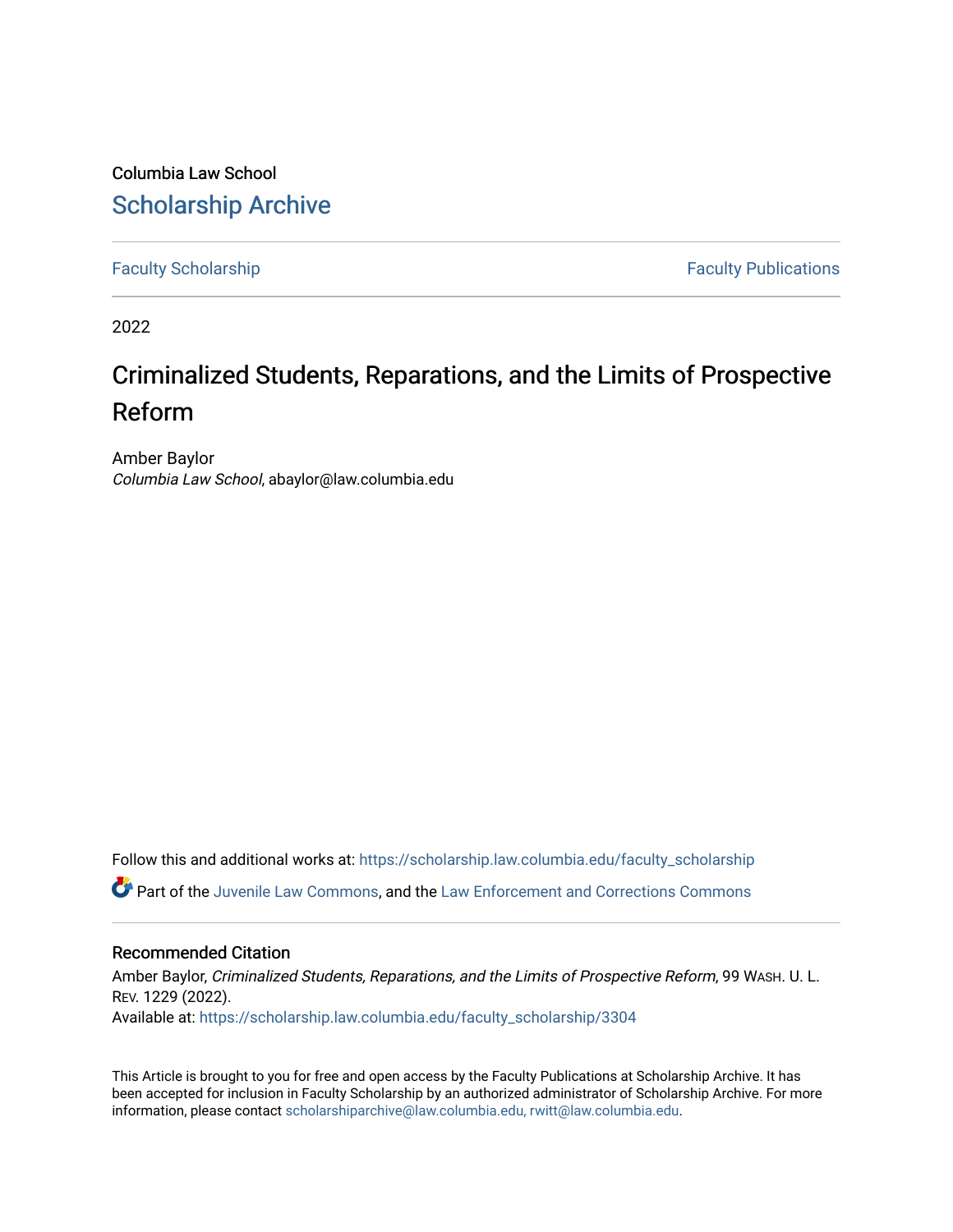# **CRIMINALIZED STUDENTS, REPARATIONS, AND THE LIMITS OF PROSPECTIVE REFORM**

# **AMBER BAYLOR***\**

| I. A REPARATIONS FRAMEWORK: OUTLINING INJURY TO CRIMINALIZED       |  |
|--------------------------------------------------------------------|--|
|                                                                    |  |
| A. The History and Harm of Criminalizing Students 1238             |  |
|                                                                    |  |
|                                                                    |  |
|                                                                    |  |
| E. Reforms Reducing the Criminalization of Students  1254          |  |
|                                                                    |  |
|                                                                    |  |
| II. LASTING IMPLICATIONS OF HARM: THE RESULTS OF CRIMINALIZATION   |  |
|                                                                    |  |
|                                                                    |  |
| B. Stigma and Legal-Technical Harm of Criminalization  1262        |  |
|                                                                    |  |
|                                                                    |  |
| 2. Loss of Access to Advancement through Educational Systems. 1267 |  |
|                                                                    |  |
| 4. Generational and Community-Wide Losses  1269                    |  |
| III. RETROACTIVE POLICIES TO ADDRESS CRIMINALIZATION  1270         |  |
|                                                                    |  |
|                                                                    |  |
|                                                                    |  |
| D. Investigation of Redress as Applied to Former Students  1288    |  |
| 1. Acknowledgement of Unjust State Practices  1289                 |  |
|                                                                    |  |
| 3. Contemplation of Redress: Community and Individual Reparations  |  |
|                                                                    |  |
|                                                                    |  |

<sup>\*</sup> Associate Clinical Professor of Law, Columbia Law School. Thank you to Huyen Pham, Eve Hanan, J.D. King, Daniel Harawa, Lia Epperson, Ardie Dial, Catherine Hancock, Jane Spinak, Binny Miller, Mira Edmonds, Sara Hildebrand, Timothy Casey, Brian Wilson, Timothy Mulvaney, and Leon Theodore for commenting on earlier drafts of this Article, to Malikah Hall for her admirable librarianship, and to Jessica Mason and Maya Fitzgerald for their diligent research assistance. I am grateful to the editors of the *Washington University Law Review* for their careful work. I benefitted from the opportunity to present this piece at NYU School of Law's Clinical Law Review Workshop, Southeast Association of Law Schools Criminal Justice Roundtable, and AALS New Voices in Civil Rights.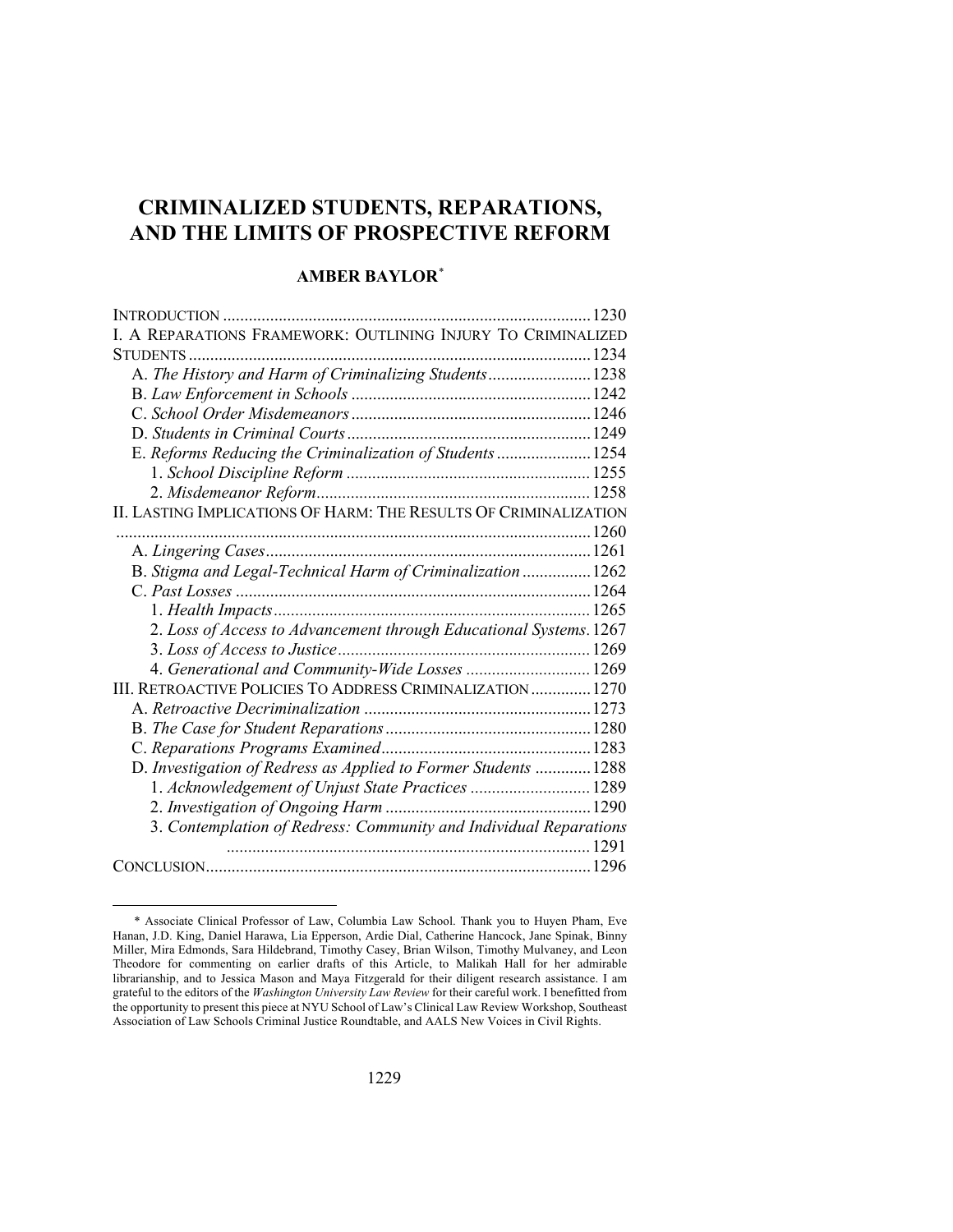#### **INTRODUCTION**

Criminalization of students occurs when schools refer children to criminal law enforcement for everyday disciplinary infractions—infractions that school administrators and counselors could appropriately manage. <sup>1</sup> The states bring criminal charges against students for school-specific crimes, like "disrupting class," and general order-related crimes like "disorderly conduct."<sup>2</sup> Criminal court judges and prosecutors substitute in for school administrators to adjudicate and punish students charged with disturbing school order.<sup>3</sup>

As a result of criminalization, hundreds of thousands of students enter adulthood with open criminal cases, records, court debt, and warrants. 4 These are notable technical barriers from the criminal court. Yet there are deeper impacts on criminalized students, including the psychological toll of policing and criminal courts and, resultantly, alienation from public institutions necessary for advancement.<sup>5</sup> All of these harms may reverberate community-wide and generationally.<sup>6</sup> This Article addresses an area overlooked by school discipline reform: redress to criminalized former students. In response to this gap, the Article offers models for retroactive decriminalization and reparations.

There is growing public resistance to criminalizing students.<sup>7</sup> Nearly all states and the federal government have considered prospective reforms to criminalizing discipline policies.<sup>8</sup> States are reforming their policies, making it more difficult to charge students with order-related crimes in

<sup>1.</sup> *See generally* Kristin Henning, *Criminalizing Normal Adolescent Behavior in Communities of Color: The Role of Prosecutors in Juvenile Justice Reform*, 98 CORNELL L. REV. 383 (2013).

<sup>2.</sup> Amanda Ripley, *How America Outlawed Adolescence*, ATLANTIC (Nov. 2016), https://www.theatlantic.com/magazine/archive/2016/11/how-america-outlawed-adolescence/501149/ [https://perma.cc/2LC2-TDYG].

<sup>3.</sup> Andrea L. Dennis, *Decriminalizing Childhood*, 45 FORDHAM URB. L.J. 1, 9 (2017); *see* Deborah Fowler, Morgan Craven, Yamanda Wright, Lauren Rose & Kelli Johnson, *Dangerous Discipline*, TEX. APPLESEED (2016), http://report.texasappleseed.org/dangerous-discipline [https://perma.cc/KQ32-CHY6]; Eric Holder, U.S. Att'y Gen., Remarks at the Department of Justice and Department of Education School Discipline Guidance Rollout at Frederick Douglass High School (Jan. 8, 2014), https://www.justice.gov/opa/speech/attorney-general-eric-holder-delivers-remarksdepartment-justice-and-department-education [https://perma.cc/5MV2-JPYZ].

<sup>4.</sup> *See* Dennis, *supra* note 3, at 29, 31–36, 39–41.

<sup>5.</sup> *See infra* Part II.

<sup>6.</sup> *See infra* Part II.

<sup>7.</sup> *See, e.g.*, Grace Chen, *School to Prison Pipeline Persists, Despite Local, State and National Efforts*, PUB. SCH. REV. (May 11, 2020), https://www.publicschoolreview.com/blog/school-to-prisonpipeline-persists-despite-local-state-and-national-efforts [https://perma.cc/4879-4SQ3].

<sup>8.</sup> Matthew P. Steinberg & Joanna Lacoe, *What Do We Know About School Discipline Reform?*, EDUC. NEXT (Oct. 4, 2016), https://www.educationnext.org/what-do-we-know-about-school-disciplinereform-suspensions-expulsions/ [https://perma.cc/VLE6-2XM3].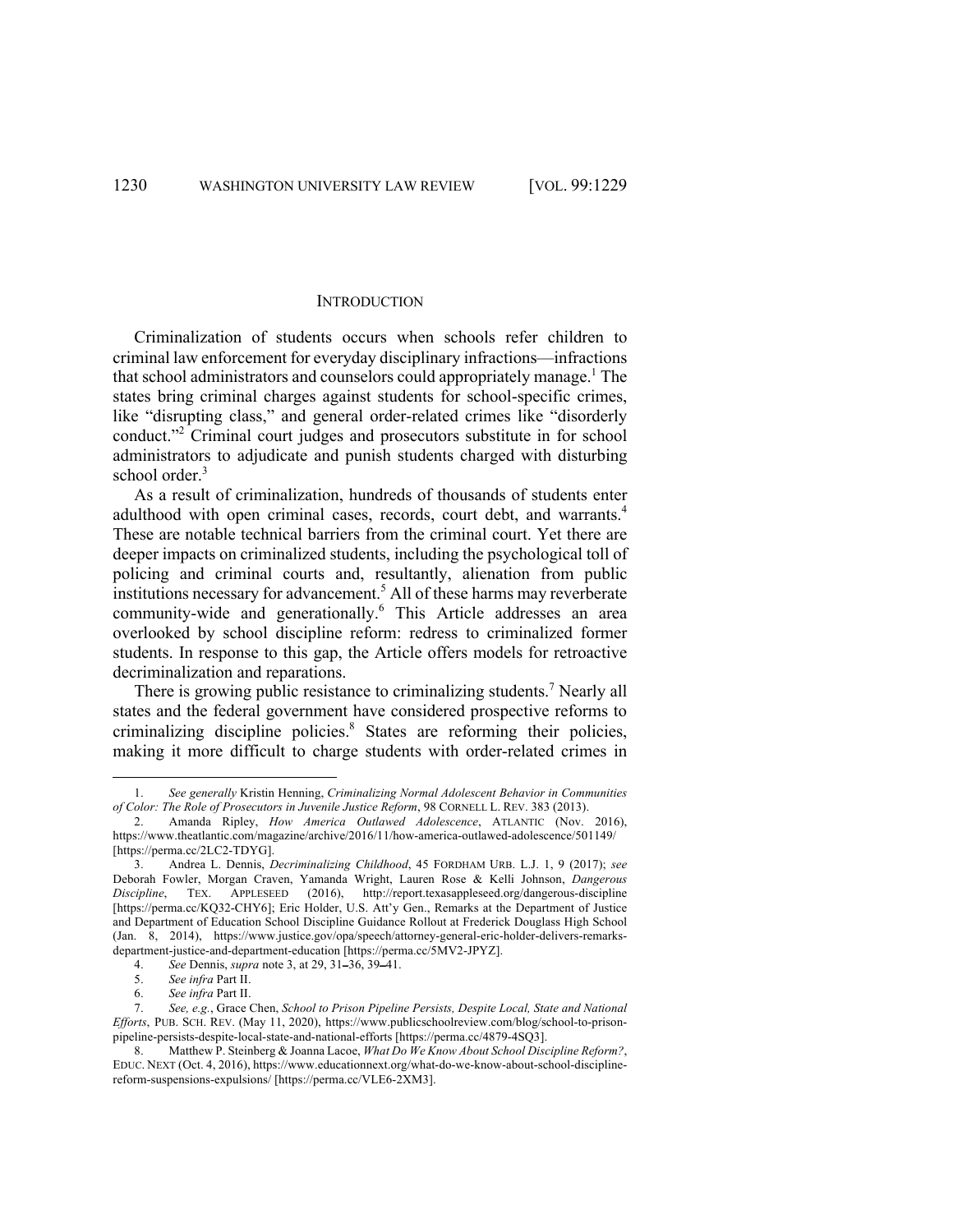school.<sup>9</sup> They are often influenced by model reforms developed by organizations that replace referrals to law enforcement with additional support staff, counseling, and restorative justice practices.<sup>10</sup> They engage in discussions of bias.<sup>11</sup> As studies of student experiences and quantitative data indicate, the criminalization of students is felt most acutely among students of color, especially Black students.12 The models reduce or remove police officers from schools desperately in need resources for of counselors and other social work support.<sup>13</sup> These proposed reforms reduce the impact of criminal law on future schoolchildren.<sup>14</sup>

But prospective reform to decriminalize discipline is not enough to curb the ongoing harm to former students. Reformers' social equity goals require retroactive policies and reparations work. The vision for more equitable communities must address decades of damage inflicted by processing students through criminal legal systems.

A brief example of criminalizing policies in action demonstrates the acute and lasting harm that follows. One example is the high school student in Orange County, Florida, who said to a school police officer, "Get your hands off me."<sup>15</sup> In response, the officer arrested the student; handcuffed him in his school; walked him through the school to a patrol car; and charged the student with "disturbing the peace," "resisting an officer without violence," *and* "assault on a law enforcement officer."<sup>16</sup> Though the student's parents pulled together enough money to hire a defense attorney, helping their child avoid a criminal conviction, the student will have an adult criminal record from this arrest and prosecution for the rest of his life. $17$ 

In Albuquerque, New Mexico, a seventh grader tried to amuse his classmates with fake burps throughout gym class.<sup>18</sup> In a school less reliant

*Id.*; Chen, *supra* note 7.

<sup>10.</sup> DIGNITY IN SCHS. CAMPAIGN, MODEL CODE ON EDUCATION AND DIGNITY: PRESENTING A HUMAN RIGHTS FRAMEWORK FOR SCHOOLS (2013).

<sup>11.</sup> *Id.*

<sup>12.</sup> Evie Blad & Alex Harwin, *Black Students More Likely to Be Arrested at School*, EDUCATIONWEEK (Jan. 24, 2017), https://www.edweek.org/leadership/black-students-more-likely-tobe-arrested-at-school/2017/01 [https://perma.cc/T7FL-Q9DF].

<sup>13.</sup> *See* DIGNITY IN SCHS. CAMPAIGN, *supra* note 10.

<sup>14.</sup> *See, e.g.*, HIGH HOPES CAMPAIGN, FROM POLICY TO STANDARD PRACTICE: RESTORATIVE JUSTICE IN CHICAGO PUBLIC SCHOOLS 5 (2012) https://www.suspensionstories.com/wpcontent/uploads/2012/03/FromPolicyToStandardPractice.pdf [https://perma.cc/964H-PHWV].

<sup>15.</sup> Cristóbal Reyes & Adelaide Chen, '*Little Criminals': In Florida, Whether Kids are Arrested for Acting Out Depends on Where they Live*, ORLANDO SENTINEL (Apr. 17, 2020, 5:30 AM), https://www.orlandosentinel.com/news/crime/os-ne-juvenile-arrests-central-florida-20200417 xfccikicyfhs5obu76xi7omcb4-htmlstory.html [https://perma.cc/JTF2-WNCK].

<sup>16.</sup> *Id.*

<sup>17.</sup> *Id.*

<sup>18.</sup> Elaine D. Briseño, *School Sued After Boy's Burp Led to Trouble,* ALBUQUERQUE J. (Jan. 3, 2012, 9:09 AM), https://www.abqjournal.com/72486/school-sued-after-boys-burp-led-to-trouble.html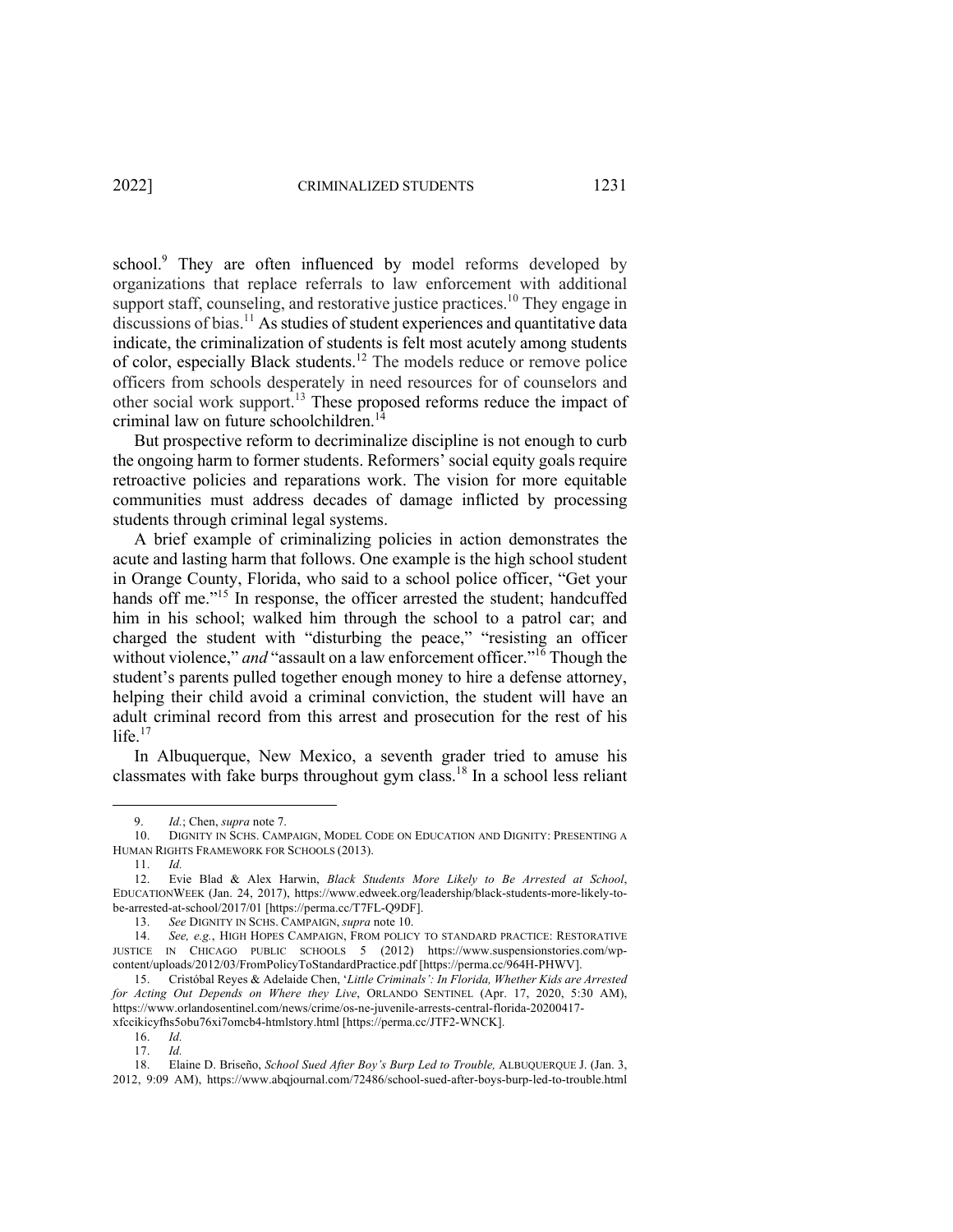on criminal law, his class disturbance would have been laughed off or his teacher would send him to the principal's office. Instead, school police restrained and handcuffed the thirteen-year-old at school, arrested him for "disturbance of class," and brought him to the juvenile detention center until a parent came to claim him.<sup>19</sup> Years after the incident, the middle school student reported experiencing severe depression and lasting anxiety.<sup>20</sup>

Criminalized students must navigate criminal records, exclusion from school, the toll of psychological injury, and mistrust of educational institutions.

To many, an argument to redress former students' injuries may seem premature. By no means is school discipline reform universal nor has it resulted in a completely just educational experience for vulnerable students.<sup>21</sup> Schools continue to funnel students into the criminal legal system for school discipline matters.<sup>22</sup> Teachers' unions are split in their responses to restorative justice programming and its impact on effective teaching.<sup>23</sup> The U.S. Department of Education's investigations of school discipline expand and retract depending on the administration.<sup>24</sup> Still, a pivotal federal report on school discipline showed that the federal government had entered into a number of consent decrees to implement reforms decriminalizing school discipline.<sup>25</sup> The summer of 2020, filled with protests surrounding police killings and spurring renewed discussion on over-criminalization of vulnerable groups, resulted in further scrutiny of police officers in schools.26 Some school systems responded to the calls for reform, reducing criminal legal interventions in schools.<sup>27</sup> These systems on the verge of reform are poised to include retroactive policies.

[https://perma.cc/Q463-PSVN].

24. *See, e.g.*, *id.*

25. *See Case Summaries*, U.S. DEP'T OF JUST., C.R. DIV., https://www.justice.gov/crt/casesummaries [https://perma.cc/6PBU-ML3U].

26. Kara Harris, *There's a Movement to Defund School Police, Too*, BLOOMBERG (Aug. 24, 2020, 8:52 AM), https://www.bloomberg.com/news/articles/2020-08-24/minneapolis-denver-andoakland-defund-school-police [https://perma.cc/5UFM-5TGC]; Nicole Chavez, *A Movement to Push Police out of Schools is Growing Nationwide. Here is Why*, CNN (June 28, 2020, 1:52 PM), https://www.cnn.com/2020/06/28/us/police-out-of-schools-movement/index.html

[https://perma.cc/7975-4SGZ].

27. Harris, *supra* note 26.

<sup>19.</sup> *Id.*

<sup>20.</sup> *Id.*

See Chen, *supra* note 7.

<sup>22.</sup> *See, e.g.*, Jodi S. Cohen, *Thousands Demand That Michigan #FreeGrace After Teenager Was Incarcerated for Not Doing Her Homework*, PROPUBLICA (July 15, 2020, 8:25 PM), https://www.propublica.org/article/thousands-demand-that-michigan-freegrace-after-the-teenager-wasincarcerated-for-not-doing-her-schoolwork [https://perma.cc/RQB4-AKTM].

<sup>23.</sup> *See* U.S. DEP'T OF EDUC., FINAL REPORT OF THE FEDERAL COMMISSION ON SCHOOL SAFETY (Dec. 18, 2018), https://www2.ed.gov/documents/school-safety/school-safety-report.pdf [https://perma.cc/R6HB-NKGK].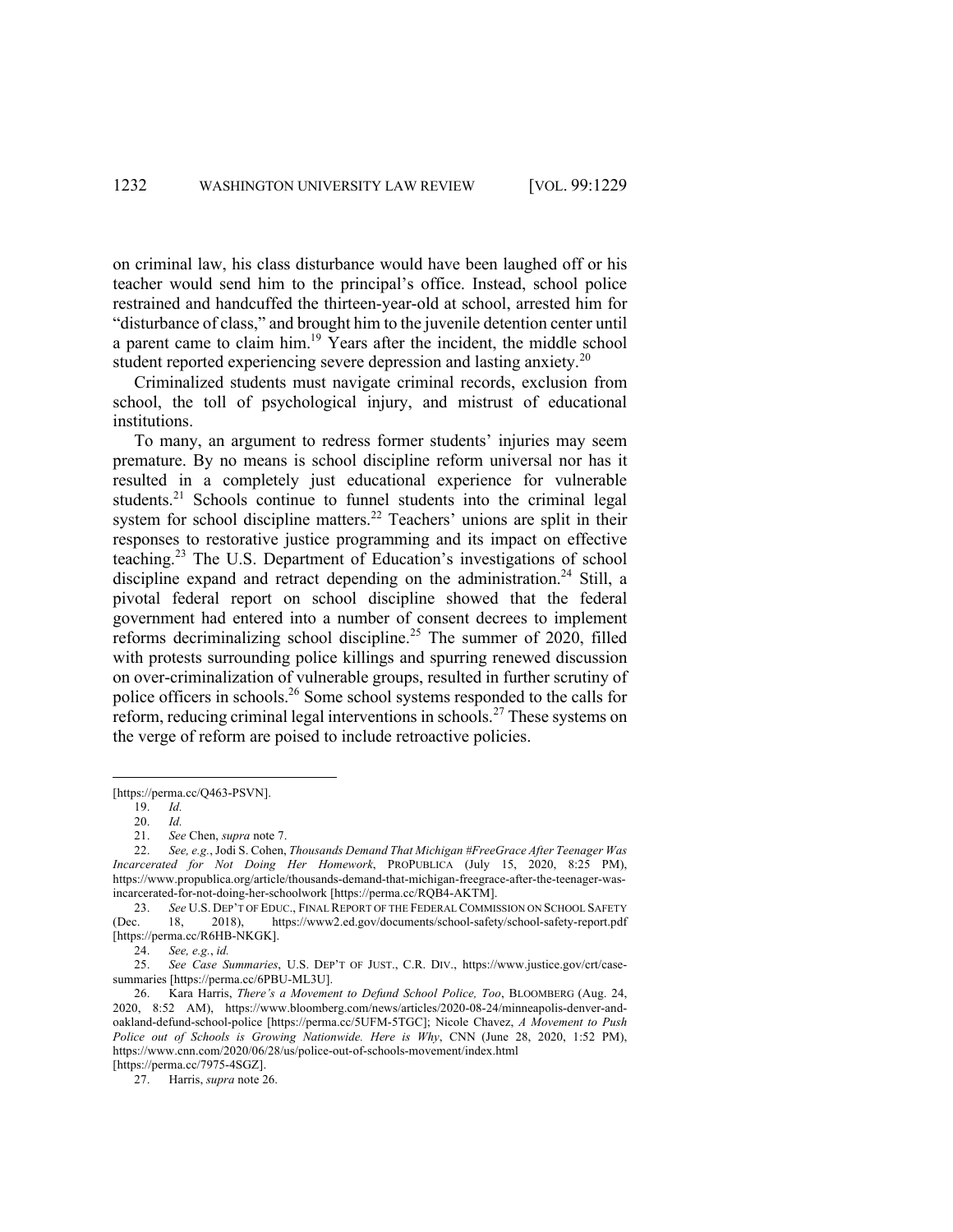Retroactive decriminalization and reparations move closer to transforming education and criminal law than piecemeal, prospective reforms.<sup>28</sup> These approaches confront and demand equity from the systems that have enabled harm. Retroactive decriminalizing measures such as record expungement may correct the technical barriers former students face. A reparations project can address impacts such as psychological harm, disruption of trust and estrangement from schools and other public institutions, and losses experienced by entire communities. A reparations framework offers expansive possibilities for considering these harms. The framework incorporates acknowledgement of harm, exploration of its lasting impacts on the individual and broader society, and a communal effort to recognize and attempt to redress the harm. For the majority of criminalized students, reparations models provide the most comprehensive form of redress for continuing injuries. Reparations models reposition moral norms, shifting the burden of overcoming criminalization from students to the state. Much of school discipline reform is discussed through the lens of education law, but the criminalization of students is another byproduct of our ever-expanding criminal legal system. This Article builds on scholarship on the hidden costs of misdemeanor criminal legal regulation, decriminalization of misdemeanors, and extensive literature on juvenile criminal debt. In its examination of backward-looking reforms, the argument contributes a new paradigm of retroactive legalization and decriminalization to address criminalized students.

Part I of the Article grounds the argument for redress to criminalized students in a reparations framework. The framework comes with a built-in stigma, one that proliferates through efforts to address racially discriminatory state policies.<sup>29</sup> It offers moral justifications and a staged process for reparations. This Part describes how policymakers expanded the purview of criminal law into regulation of school order and, later, attempted to curb harm through prospective reform. Part II emphasizes the limits of prospective-only reform through dissection of ongoing consequences to

<sup>28.</sup> *See* Amna A. Akbar, *Toward a Radical Imagination of Law*, 93 N.Y.U. L. REV. 405, 422, 427 (2018) (citing to Black Youth Project 100 and Movement for Black Lives reparations demands, categorizing calls to decriminalize and pay reparations as transformational agenda items); *2020 Candidates are Finally Talking About Reparations. It's Time to Deepen the Debate*, BLACK YOUTH PROJECT (Apr. 17, 2019), http://blackyouthproject.com/2020-candidates-are-finally-talking-aboutreparations-its-time-to-deepen-the-debate/ [https://perma.cc/GHE5-AKMZ]; *see also* Manning Marable, *In Defense of Black Reparations*, Z COMMENTS. (Nov. 11, 2002) https://zcomm.org/zcommentary/in-defense-of-black-reparations-by-manning-marable/

<sup>[</sup>https://perma.cc/TG9A-GNDQ]; Deborah M. Ahrens, *Retroactive Legality: Marijuana Convictions and Restorative Justice in an Era of Criminal Justice Reform*, 110 J. CRIM. L. & CRIMINOLOGY 379, 386  $(2020).$ <br>29.

<sup>29.</sup> Vincene Verdun, *If the Shoe Fits, Wear It: An Analysis of Reparations to African Americans*, 67 TUL. L. REV. 597, 609–10 (1993).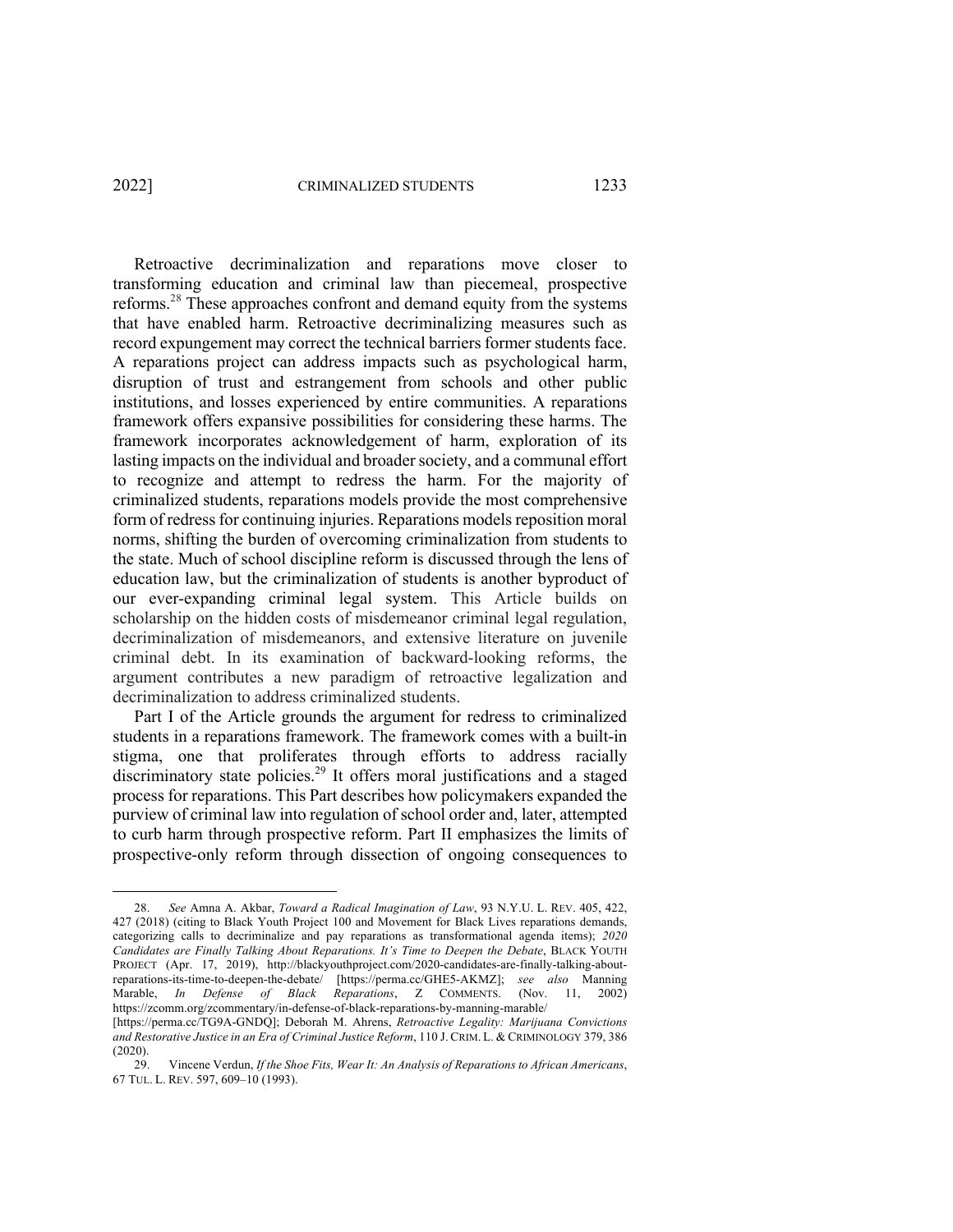criminalized students. Criminal records and psychological, economic, and social long-term harms have already resulted in losses to students and communities. Part III proposes two frameworks to redress criminalized students: retroactive decriminalization and reparations.

## I. A REPARATIONS FRAMEWORK: OUTLINING INJURY TO CRIMINALIZED STUDENTS

Around the world, governments utilize reparations programs to address past harms against groups and communities. Reparations may take a variety of forms, from acknowledgements of harm, tribunals and hearings, public education, community investment, and programs to individual compensation.30 Based on his survey of international scholarship on reparations, Alfred Brophy offered a list of the key goals of reparations: programs should "(1) acknowledge past contributions and harms, (2) change the public understanding about the present impact of past injustice, and (3) effect justice and freedom through community empowerment."31 In examining the potential of reparations frameworks to address criminalized former students, these components might be considered separately. The project of redress for criminalized former students takes on a transformative quality when applied with these goals in mind.

Families and advocates for students have long demanded public acknowledgment of the ongoing impact of criminal referrals in schools.<sup>32</sup> This advocacy has had a meaningful impact in the form of prospective reforms. While reformers have done a tremendous amount of work in outlining the harm of criminalization of students, it does not necessarily follow that a change in harmful policies explicitly acknowledges past and

<sup>30.</sup> Alfred L. Brophy, *Reconsidering Reparations*, 81 IND. L.J. 811, 836 (2006); *see generally* Kevin R. Johnson, *International Human Rights Class Actions: New Frontiers for Group Litigation*, MICH. ST. L. REV. 643 (2004); Eric K. Yamamoto, Sandra Hye Yun Kim & Abigail M. Holden, *American Reparations Theory and Practice at the Crossroads*, 44 CAL. W. L. REV. 1 (2007).

<sup>31.</sup> Brophy, *supra* note 30, at 835. Brown University's Steering Committee on Slavery and Justice found:

the most successful [initiatives] generally combine three elements: formal acknowledgement of an offense; a commitment to truth telling, to ensure that the relevant facts are uncovered, discussed, and properly memorialized; and the making of some form of amends in the present to give material substance to expressions of regret and responsibility.

BROWN UNIV. STEERING COMM. ON SLAVERY AND JUST., REPORT OF THE BROWN UNIVERSITY STEERING COMMITTEE ON SLAVERY AND JUSTICE (2006). STEERING COMMITTEE ON SLAVERY AND JUSTICE (2006), https://digitalpublications.brown.edu/read/first-readings-2020/section/65e2bb7a-2d8f-4340-a2d8 f9b69e1903c7 [https://perma.cc/KC5Q-NZUL].

<sup>32.</sup> PENDA D. HAIR, LOUDER THAN WORDS: LAWYERS, COMMUNITIES AND THE STRUGGLE FOR JUSTICE 153–59 (2001), https://advancementproject.org/wp-<br>content/uploads/2017/11/3c05747f6d2c6cb749 mlbrgfwlo.pdf [https://perma.cc/6RXS-T3LD]; content/uploads/2017/11/3c05747f6d2c6cb749\_mlbrgfwlo.pdf Damien M. Sojoyner, *Black Radicals Make for Bad Citizens: Undoing the Myth of the School to Prison Pipeline*, 4 BERKELEY REV. EDUC. 241 (2013).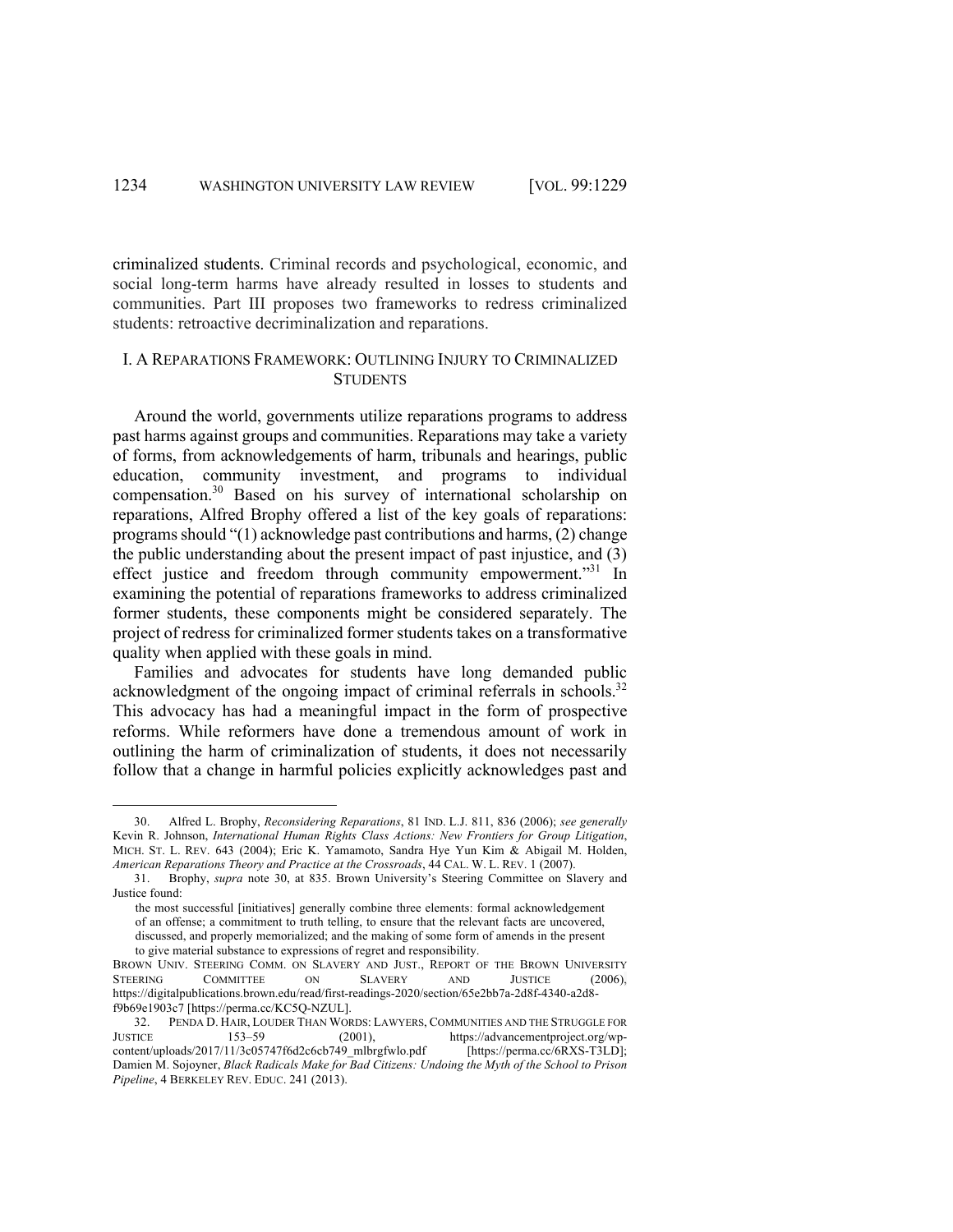continuing harm to former students. Reparations frameworks, in contrast, put particular emphasis on ongoing harm*,* and not just as justification for prospective reform. The layered goals of reparations programs, acknowledgement, public investigation, and redress help distinguish it as a framework from other types of reforms. Reparations acknowledge that without confronting past harm, the aims of reforms can only be partially achieved for communities. Where whole sectors of the community are still impacted, prospective changes are limited in their ability to restore a community.

In the U.S., controversial political baggage accompanies discussions of reparations programs.<sup>33</sup> The mere mention of reparations can raise passions, stirring up resistance before the merits of the claim are even broached.<sup>34</sup> Most work critiquing reparations attempts to delegitimize reparations for slavery.<sup>35</sup> That sentiment has, at times, expanded to resistance to reparations for other systemic harm against specific racial and ethnic groups, such as for wages stolen from Mexican American workers, the taking of Native Hawaiian land, and the deprivation under Jim Crow laws.<sup>36</sup>

The political repercussions of reparations efforts in the U.S. might result in local governments shying away from adopting reparations projects. $37$ Some reparations advocates have suggested adopting the frameworks or theories of reparations but using different terminology, focusing on various restorative frameworks. <sup>38</sup> As I describe later in this Article, initiatives based on reparations frameworks may be described as reconciliation or restitution. Exploratory inquiries may take the form of reports, commissions, hearings, and public education campaigns. Redress might manifest as apology, awareness, social programs, priority in obtaining government services, or

<sup>33.</sup> Darren L. Hutchinson, *Reparations: A Remedies Law Perspective*, 56 AM. U. L. REV. 1375, 1404 (2007) ("[T]he U.S. electorate tends to disfavor economic redistribution generally."); *see generally supra* note 30.

<sup>34.</sup> One example is gubernatorial candidate Cynthia Nixon's use of the term during her campaign to describe a model for addressing the War on Drugs. Adjoa Aiyetoro, a leader in the National Coalition of Blacks for Reparations in America, attests to the political consequences of mention of reparations. *See* Adjoa Aiyetoro & Adrienne D. Davis, *Historic and Modern Social Movements for Reparations: The National Coalition of Blacks for Reparations in America (N'COBRA) and its Antecedents*, 16 TEX. WESLEYAN L. REV. 687 (2010).

<sup>35.</sup> *See, e.g.*, Eric A. Posner & Adrian Vermeule, *Reparations for Slavery and Other Historical Injustices*, 103 COLUM. L. REV. 689 (2003).

<sup>36.</sup> *See* Yamamoto et al., *supra* note 30; *see, e.g.*, *Aloha 'Āina: Native Hawaiian Land Restitution*, 133 HARV. L. REV. 2148 (2020).

<sup>37.</sup> *See, e.g.*, Eric Zorn, *How the Term "Reparations" Is Getting in the Way of Historical Justice*, CHICAGO TRIB. (June 25, 2019, 4:37 PM), https://www.chicagotribune.com/columns/eric-zorn/ctcolumn-reparations-ta-nehisi-coates-slavery-zorn--20190625-3nw4sgg3dnempjzckvqkz3kdcystory.html [https://perma.cc/JP9N-J8W5].

<sup>38.</sup> *See, e.g.*, Eric K. Yamamoto & Ashley Kaiao Obrey, *Reframing Redress: A "Social Healing Through Justice" Approach to United States-Native Hawaiian and Japan-Ainu Reconciliation Initiatives*, 16 ASIAN AM. L.J. 5 (2009).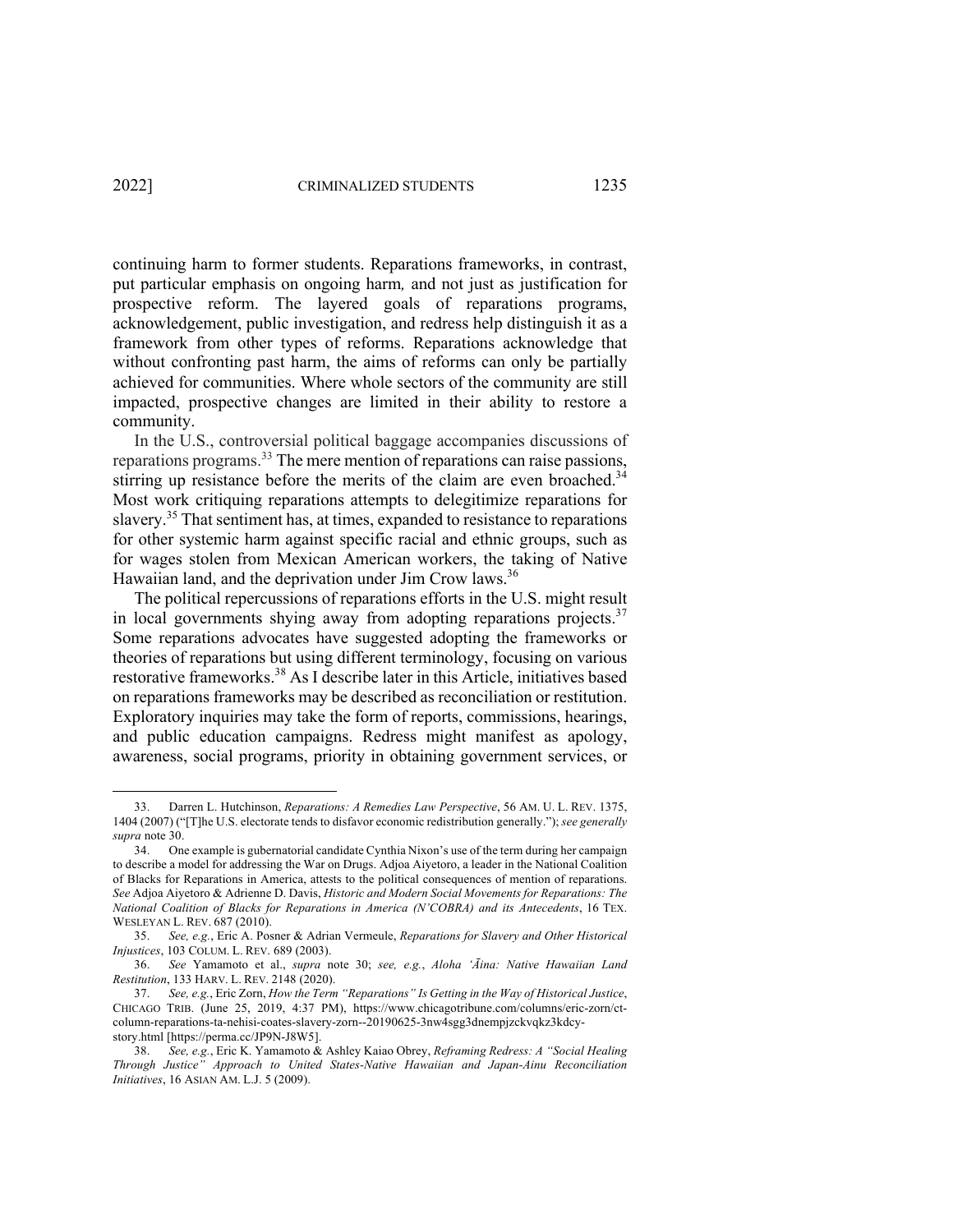other forms of recompense. Certainly, each jurisdiction and the people seeking redress are in the best position to determine what benefits the reparations framework have to offer.

Reparations for educational harms in the U.S. exist. For instance, in Prince Edward County, Virginia the state passed legislation redressing past policies denying education to Black students.<sup>39</sup> The county shut down its public schools rather than integrate after *Brown v. Board of Education*. 40 Funding was redirected towards private, segregationist schools, which white children were able to attend.<sup>41</sup> Black children were deprived of schooling in the county, sitting home for five years waiting for the schools to reopen while white neighbors were learning at school. $^{42}$  Families were fractured as some Black families sent children to other parts of the country so that they could attend school.<sup>43</sup> The action of the county left students with deep psychological scars.<sup>44</sup> The Black illiteracy rate increased from three percent to twenty-three percent.<sup>45</sup> The reparations legislation provides some recompense to individuals who were not able to attend school at the time, specifically a scholarship fund for residents unable to attend school during that period. 46

As the reparations project in Prince Edward County demonstrates, the U.S. has a long history of exclusion of Black students in schools. Regarding Black children, community advocates have outlined the ways that problems labeled as "zero tolerance" and "school-to-prison pipeline" have been modern iterations of old trends.<sup>47</sup> This legacy has included prohibitions on literacy,<sup>48</sup> exclusion from better-resourced schools,<sup>49</sup> and silencing of student protest.<sup>50</sup>

43. *Id.* at 438–39. 44. *Id.* at 441–43.

46. *Id.* at 421.

<sup>39.</sup> Verna L. Williams, *Reading, Writing, and Reparations: Systemic Reform of Public Schools as a Matter of Justice*, 11 MICH. J. RACE & L. 419, 421–24, 438–42 (2006).

<sup>40.</sup> *Id.* at 437.

<sup>41.</sup> *Id.* at 437–38.

<sup>42.</sup> *Id.* at 438.

<sup>45.</sup> *Id.*

<sup>47.</sup> Sojoyner, *supra* note 33, at 243–46 (arguing that the lexicon of the school-to-prison pipeline obscures the history of schools working against Black liberation).

<sup>48.</sup> *See, e.g.*, SOLOMON NORTHRUP, TWELVE YEARS A SLAVE 229–30 (1853); MARGARET DOUGLASS, EDUCATIONAL LAWS OF VIRGINIA: THE PERSONAL NARRATIVE OF MRS. MARGARET DOUGLASS, A SOUTHERN WOMAN WHO WAS IMPRISONED FOR ONE MONTH IN THE COMMON JAIL OF NORFOLK, UNDER THE LAWS OF VIRGINIA, FOR THE CRIME OF TEACHING FREE COLORED CHILDREN TO READ 4 (1854).

<sup>49.</sup> *See, e.g.*, David J. Leonard*, No Way Out: Mother Jailed for 'Stealing' Child's Education*, EBONY (Mar. 2, 2012), https://www.ebony.com/news/no-way-out-mother-jailed-for-stealing-childseducation/ [https://perma.cc/46TA-5SBP].

<sup>50.</sup> Communities have countered these forms of educational disenfranchisement. Leon Theodore, *From "Disadvantaged" to "Undervalued": The Empowering of Black Youth in the Business of Education*, TEX. CRIM. JUST. COAL. 2 (2020).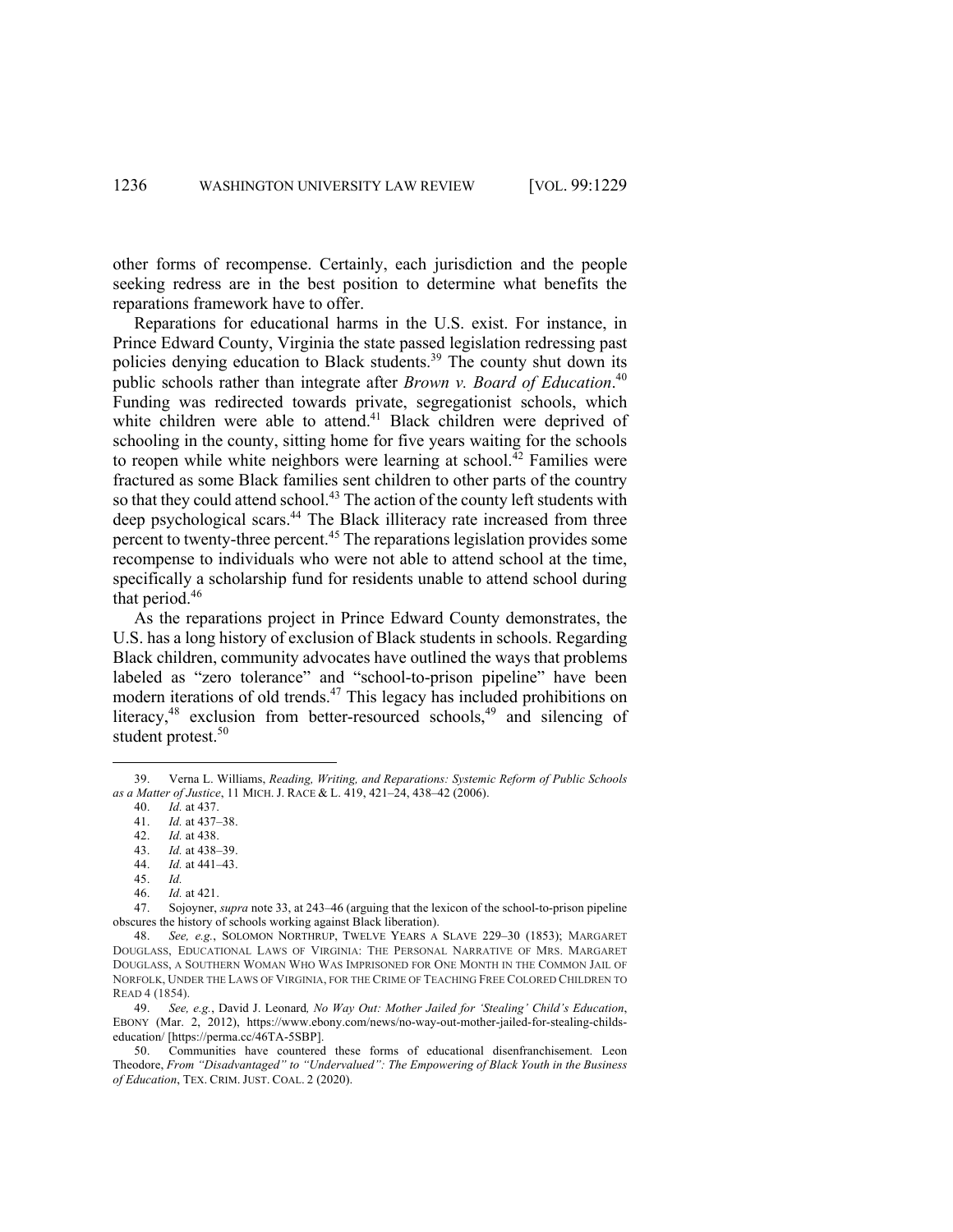The current political moment, which has provided a platform for public dialogue about Black liberation, has shifted some of the benefits and detriments of explicitly considering reparations. In many places, governments have established commissions to explore reparations for statesponsored racist policies and systemic injuries to harmed communities.<sup>51</sup> Reparations theory is an increasingly familiar framework. The harms of criminalization of students are essential to any discussion of broader systemic racism against communities of color. Discussion of reparations has expanded beyond slavery to include state-sponsored terrorism, destruction of Black communities, redlining, Jim Crow laws, and the aggressions of the "War on Drugs."<sup>52</sup> Where cities and states attempt to make amends to harmed communities, connecting local equity projects to reparations may be a tactical advantage, giving the projects more traction.<sup>53</sup>

I expand the application for reparations frameworks to address students criminalized and excluded in our schools. Centering conversations about criminalized former students on reparations frameworks is an effort imbued with hope. Those that take it on believe that but for criminalization, many individuals and communities would be healthier and autonomously successful.<sup>54</sup> Some school districts have explicitly embraced a reparations

<sup>51.</sup> For example, the city of Chicago passed a resolution for a commission on reparations for slavery, and then it reversed in favor of subcommittee on the issue. *See* Heather Cherone, *Chicago Will Not Create Reparations Commission After Lightfoot Objects*, WTTW NEWS (June 12, 2020, 5:46 PM), https://news.wttw.com/2020/06/12/chicago-will-not-create-reparations-commission-after-lightfootobjects [https://perma.cc/4R7N-4NWR].

<sup>52.</sup> *See* Ta-Nehisi Coates, *The Case for Reparations*, ATLANTIC (June 2014) https://www.theatlantic.com/magazine/archive/2014/06/the-case-for-reparations/361631/

<sup>[</sup>https://perma.cc/H4V9-3TY3]; *see also* Bryan Smith, *Evanston's Road to Reparations*, CHI. MAG. (June 2, 2020, 10:19 AM), http://www.chicagomag.com/Chicago-Magazine/June-July-2020/Evanstons-Road-to-Reparations/ [https://perma.cc/YXF9-RB4J].

<sup>53.</sup> The call to redistribute local budgets away from policing also find useful applications of reparations theory as justification for reinvestment in communities affected by overcriminalization. *See* Jordie Davies, *Movement for Black Lives Releases Demands, Calls for Reparations*, BLACK YOUTH PROJECT (Aug. 2, 2016), http://blackyouthproject.com/movement-for-black-lives-releases-demandscalls-for-reparations/ [https://perma.cc/6RMJ-DJ5A]. The criminalization of Black people through order-based misdemeanors has a legacy that dates back to Black Codes, connecting it directly with early atrocities against Black people. *See* Priscilla A. Ocen, *Birthing Injustice: Pregnancy as a Status Offense*, 85 GEO. WASH. L. REV. 1163, 1193 (2017).

<sup>54.</sup> There are growing discussions of education reparations. *See, e.g.*, Maureen Kelleher, *The Case for Education Reparations*, EDUC. POST (Mar. 12, 2019), https://educationpost.org/the-case-foreducation-reparations/ [https://perma.cc/ZSL4-6F2N]; *see also* Khalilah M. Harris, Opinion, *A Roadmap for Reparations in Education*, EDUCATIONWEEK (Oct. 16, https://www.edweek.org/ew/articles/2020/10/16/a-roadmap-for-reparations-in-education.html [https://perma.cc/2XHR-VEVM]; *see also* Nayzak Wali-Ali, *How Reparations Can Address Educational Inequities for Black American Students*, BERKELEY POL. REV. (Dec. 3, 2019), https://bpr.berkeley.edu/2019/12/03/how-reparations-can-address-educational-inequities-for-blackamerican-students/ [https://perma.cc/RDB2-J9FS].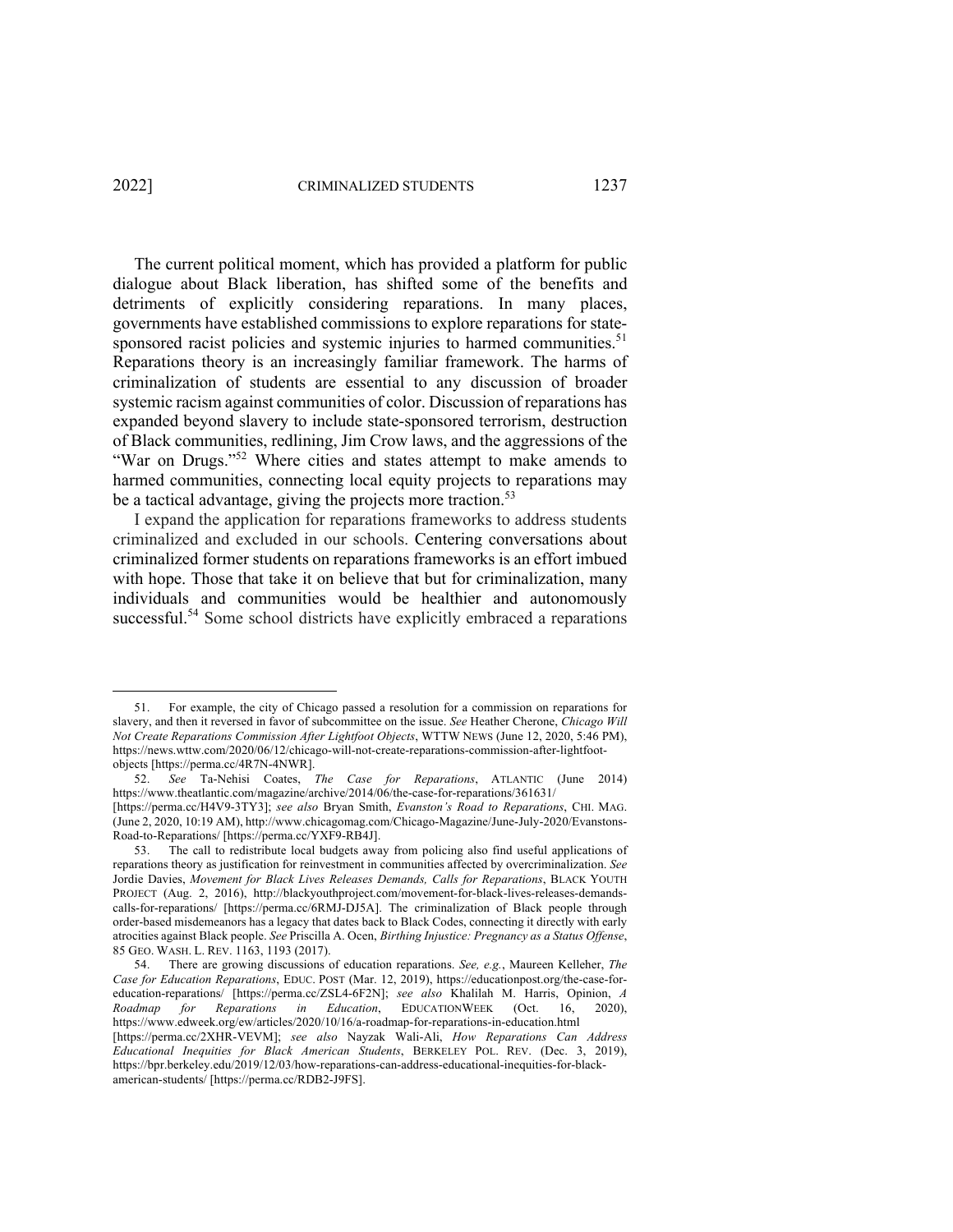framework to advance the needs of Black students.<sup>55</sup> The application of a reparations framework to the criminalization of students leads to the following inquiries: 1) Is there unacceptable damage that the state has done to these students? 2) If so, what components of the ongoing harm that occurred as a result of these policies should be considered by the public? 3) How can we repair damage to students through retroactive policies? 4) Are there reparative forms of redress to students and broader society for the complex harms of criminalization?

In applying a reparations framework, I begin with the harmful, ongoing consequences of criminalizing students.

#### *A. The History and Harm of Criminalizing Students*

Reparations requires moral justification for engaging the state in the project of addressing past abuses.<sup>56</sup> An essential component of the justification is a clear articulation of the harm that has occurred.<sup>57</sup> This articulation identifies those who were injured, the extent of injury, and who harmed or benefited.<sup>58</sup> Examining the way the state implemented or enabled harmful policies already does work towards addressing criminalization. It upsets the accepted paradigm, of affected students as deviants or at-risk, and repositions criminalized students as individuals who have experienced losses and ongoing injury unjustly.

Brophy describes reparations as "remedies for sustained past or present injustice towards a particular group. The essence of reparations is remediation for collective harms."<sup>59</sup> Some people may not view the criminalization of former students as a communal harm significant enough to warrant reparations. The harm of criminalizing students may pale in comparison to grand atrocities in the U.S., such as the enslavement of African people, massacre and removal of indigenous peoples, and medical experimentation on vulnerable groups. One might wonder if it is worth the cost and effort—and if the reparations framework offers some universal benefit that would warrant redress. Reparations theory does not require that the state's offense rise to the level of genocide.<sup>60</sup> Scholars offer instead these questions: "Was the injustice perpetuated against groups? Was the injustice

<sup>55.</sup> For instance, the Oakland Unified School District recently approved a reparations resolution, establishing a Black Student and Families Thriving Task Force and Equity Fund. The resolution cites to recent reforms to eliminate school police, and the demonstrated harms of systemic racism in schools.

<sup>56.</sup> Yamamoto et al., *supra* note 30, at 17.

<sup>57.</sup> *See* Brophy, *supra* note 30, at 824; Charles J. Ogletree, Jr., *Repairing the Past: New Efforts in the Reparations Debate in America*, 38 HARV. C.R.-C.L. L. REV. 279, 309 (2003).

<sup>58.</sup> Yamamoto et al., *supra* note 30, at 35.

<sup>59.</sup> *See* Brophy, *supra* note 30, at 1402.

<sup>60.</sup> *See* Coates, *supra* note 52.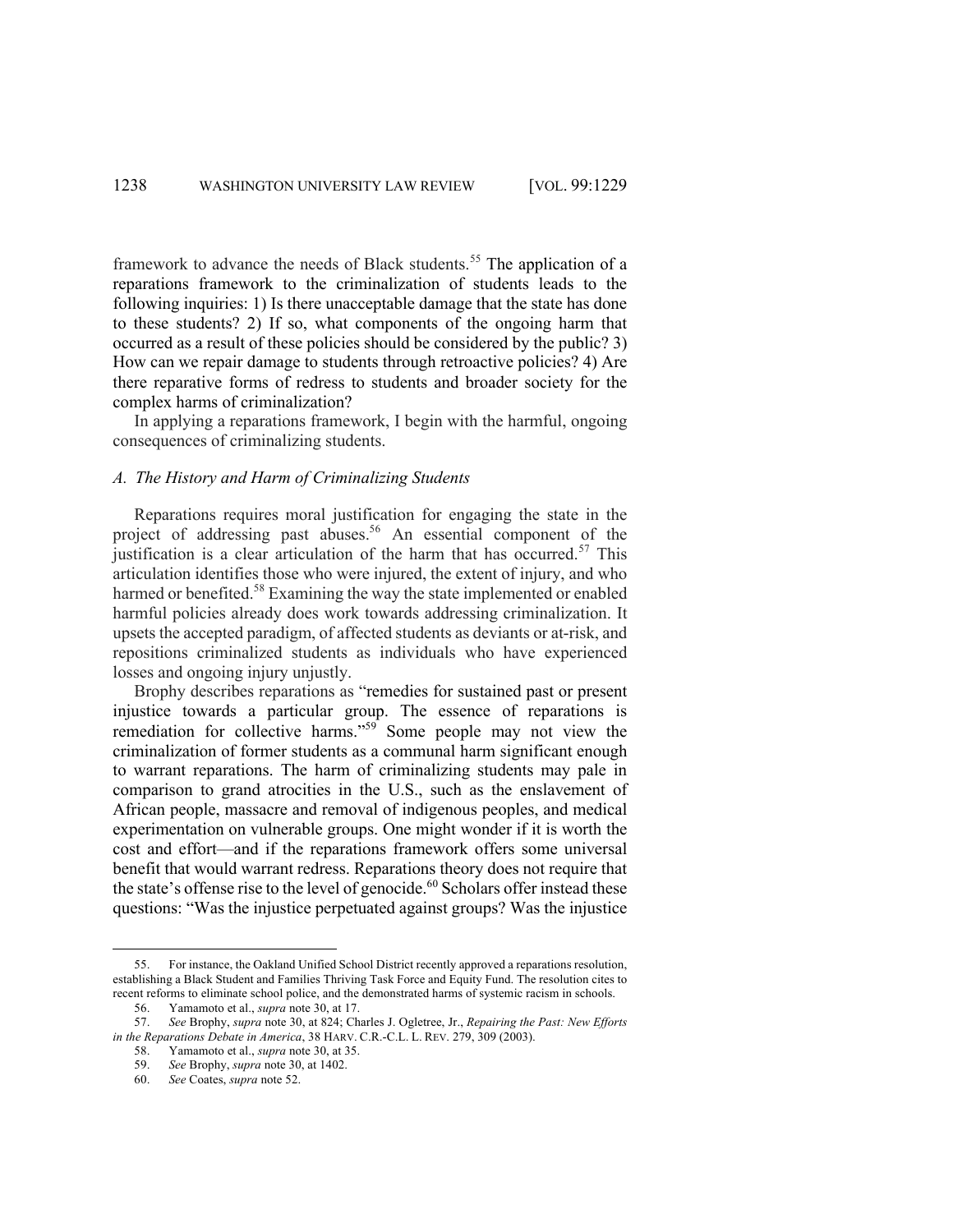imposed by governmental action or neglect[,] and is it having an impact on people currently?"<sup>61</sup>

The harm of criminalizing student disruptions to school order through the state's school discipline policies is an identifiable harm, one perpetrated upon an identifiable group of students and communities. Despite extensive scholarship establishing the detriments to student wellbeing caused by criminalization, many districts continue their harmful reliance on criminal law in school discipline.<sup>62</sup> The criminalization of youth has been one of the most striking contrasts to the ideal of school as a space that promotes safety, growth, and equal opportunity in society.<sup>63</sup> These romanticized attributes of schools have long been denied to students in many of our schools. Instead of serving as a haven from harm, a student may find that resource-deprived schools replicate discrimination or injustices students face outside of school. The harm of criminalization in school does not just disadvantage that student but serves as a form of disinvestment in that community. The depth of the harm on students and communities makes it impossible to remediate solely through prospective reforms. Instead, the detriments to students and communities that underwent these disciplinary policies constitute sustained past and present injustice.

This Article focuses on policies that allowed children to be prosecuted in the criminal justice system. This specific set of policies permitted actual criminal justice interactions on school grounds. These policies include: assigning school order to school police officers; creating, within criminal codes, crimes for typical school order issues; and charging children with existing crimes for normal adolescent behavior.

Some argue that these pathways for criminalizing students are a manifestation of "zero tolerance" disciplinary policies and the "school-toprison" pipeline.<sup>64</sup> "Zero tolerance" describes a harsh policy regime against students who allegedly disrupt school order, which included serious and exclusionary forms of punishment.<sup>65</sup> Reform advocates focused on these policies blame them for exacerbating structural inequities in school

<sup>61.</sup> Brophy, *supra* note 31, at 847.

<sup>62.</sup> Christine Y. Kim, *Policing School Discipline*, 77 BROOK. L. REV. 861, 889–92 (2012); AM. PSYCH. ASS'N ZERO TOLERANCE TASK FORCE, *Are Zero Tolerance Policies Effective in the Schools?: An Evidentiary Review and Recommendations*, 63 AM. PSYCH. 852, 853–57 (2008); *No Police in Schools: A Vision for Safe and Supportive Schools in California*, ACLU S. CAL. (Aug. 24, 2021), https://www.aclusocal.org/no-police-in-schools [https://perma.cc/J38W-WH6U].

<sup>63.</sup> *See* ADVANCEMENT PROJECT, TEST, PUNISH, AND PUSH OUT: HOW "ZERO TOLERANCE" AND HIGH-STAKES TESTING FUNNEL YOUTH INTO THE SCHOOL-TO-PRISON PIPELINE 7 (Mar. 2010), https://www.justice4all.org/wp-content/uploads/2016/04/Test-Punish-Push-Out.pdf [https://perma.cc/347N-Y95Y].

<sup>64.</sup> *Id.* at 3.

<sup>65.</sup> AM. PSYCH. ASS'N ZERO TOLERANCE TASK FORCE, *supra* note 62, at 852–53.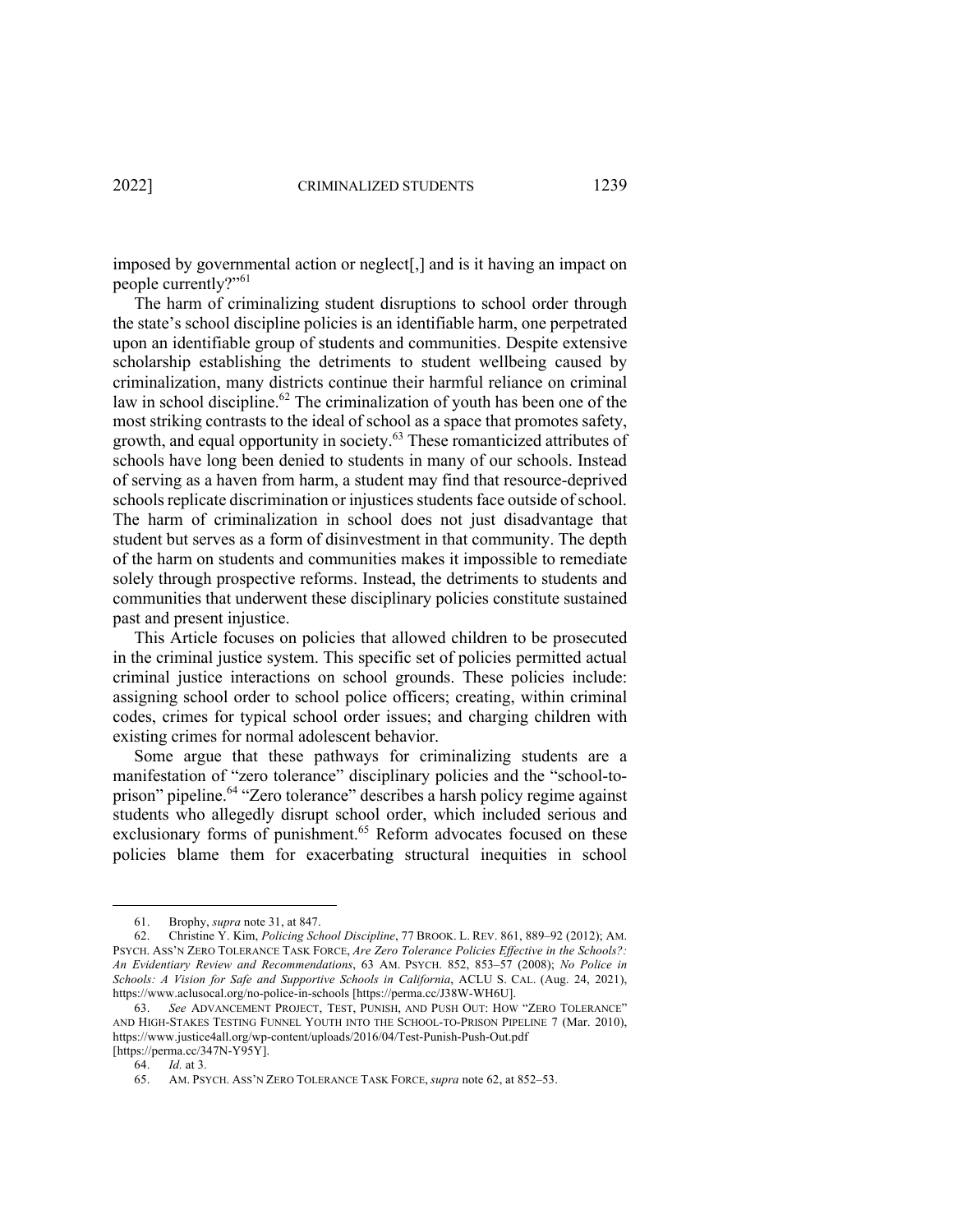discipline.<sup>66</sup> Students under these polices received suspensions, expulsions, and criminal citations that required students to face charges in court. As justification, school districts argued that allowing the chaos caused by these minor infractions created unsafe schools and reduced classroom learning. Increased pressure to perform adequately on standardized tests also incentivized schools to remove students with complex needs.<sup>67</sup> Schools were simultaneously hit with budget cuts, resulting in less mental health support.<sup>68</sup> They began to rely on draconian discipline measures to maintain safety and quality instruction in schools.<sup>69</sup> These punishments, suspension, expulsion, and criminal prosecution, were levied against students who were not accused of felonies or violence. <sup>70</sup> Students were subject to zero tolerance policies for offenses like "[t]hrowing a paper airplane."<sup>71</sup>

According to some reform advocates, overly punitive, zero tolerance disciplinary practices led to a "school-to-prison-pipeline."<sup>72</sup> The disciplinary policies leave children at increased risk of extensive criminal legal entanglements. The concept includes many ill-conceived interventions, from heavy reliance on out-of-school suspension to the referral of children to the criminal justice system.<sup> $\hat{\tau}$ 3</sup> Each carry consequences for children impacted.<sup>74</sup> Suspensions are correlated with student drop-out rates.<sup>75</sup> Transfers to alternative schools are linked to criminal law enforcement.<sup>76</sup> Like juvenile justice and criminal court referrals, each has tremendous impacts on future student success.<sup>77</sup>

The zero tolerance policies disproportionately affected students of color. For example, researchers have found that teachers are more likely to find suspension is appropriate with a Black student and that a Black student is a

<sup>66.</sup> *See id.* at 855.

<sup>67.</sup> *See School to Prison Pipeline*, ACLU, https://www.aclu.org/issues/juvenile-justice/schoolprison-pipeline?redirect=racial-justice/what-school-prison-pipeline (citing David N. Figlio, *Testing, Crime and Punishment*, 90 J. PUB. ECON. 837 (2006)).

<sup>68.</sup> Am. Acad. of Pediatrics, *Out-of-School Suspension and Expulsion,* 112 PEDIATRICS 1206, 1207 (Nov. 2003); *see also* Johanna Wald & Dan J. Losen, *Defining and Redirecting a School-to-Prison Pipeline*, 99 NEW DIRECTIONS FOR YOUTH DEV. 9, 11, 12 (2003).

<sup>69.</sup> *See* Wald & Losen, *supra* note 69, at 10. Increases also followed the Columbine school shooting. *See* AMIR WHITAKER ET AL., ACLU, COPS AND NO COUNSELORS: HOW THE LACK OF SCHOOL MENTAL HEALTH STAFF IS HARMING STUDENTS 6–8 (Mar. 2019), https://www.aclu.org/sites/default/files/field\_document/030419-acluschooldisciplinereport.pdf [https://perma.cc/T9B9-8XPW].<br>70. See Wald & Losen, st

<sup>70.</sup> *See* Wald & Losen, *supra* note 69, at 10.

<sup>71.</sup> *See* WHITAKER ET AL., *supra* note 69, app. d.

ADVANCEMENT PROJECT, *supra* note 63, at 3.

<sup>73.</sup> *Id.* at 10.

<sup>74.</sup> *Id.*

*Id.* at 5.

<sup>76.</sup> *Id.* at 10.

<sup>77.</sup> *Id.* at 12.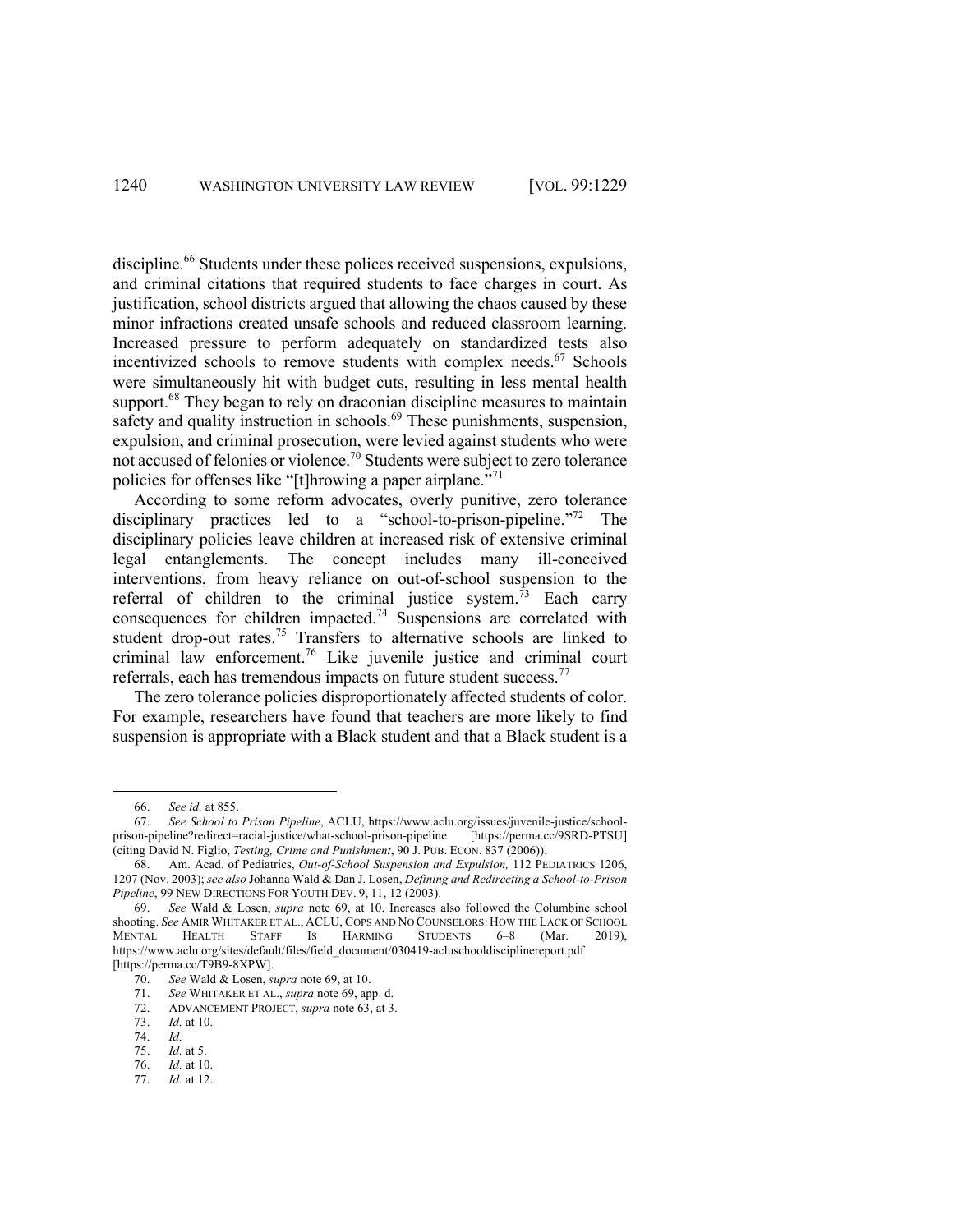troublemaker.<sup>78</sup> The youth who experienced zero tolerance policies often consequently faced additional barriers to learning. Specifically, studies found that when schools suspended students rather than addressing their behavior though other mechanisms, it resulted in higher drop-out rates and an increased likelihood of future criminal legal interactions.<sup>79</sup> Some scholars have challenged narratives of zero tolerance and the school to prison pipeline as isolated phenomena in the exclusion and criminalization of students of color. Some consider criminal legal interventions to be more properly historicized as the latest effort in centuries of attacks on Black culture, autonomy, and liberty in U.S. education.<sup>80</sup> Black youth have long been deemed disorderly and subject to the social controls of criminal law.<sup>81</sup> This reliance on criminal law interventions in school order coincided with the beginnings of the "War on Drugs."82

Similarities between the zero tolerance, school to prison pipeline, and war on drugs policies are evident. $83$  Both expanded criminal law enforcement to maintain safety and order, divesting from health and social services.<sup>84</sup> The rationale for zero tolerance disciplinary policies echoes much of the rationale for mandatory minimums in drug sentencing: that the policies reassert the gravity of violations, strengthen deterrence, and maintain consistency in punishment.<sup>85</sup> Similar to "broken windows"

<sup>78.</sup> Jason A. Okonofua & Jennifer L. Eberhardt, *Two Strikes: Race and the Disciplining of Young Students*, 26 PSYCH. SCI. 617, 618 (2015) (stating that teachers given similar fact patterns were more likely to find that a hypothetical student with a "Black" name was a troublemaker and refer to suspension than a student with a "white" name).

<sup>79.</sup> *See* WHITAKER ET AL., *supra* note 69, at 24.

<sup>80.</sup> *See* Henning, *supra* note 1, at 407; *How Teachers Talk About Educational Disparities (Data)*, EDUCATIONWEEK (Dec. 5, 2019), https://www.edweek.org/ew/section/multimedia/how-teachers-talkabout-educational-disparities-data.html [https://perma.cc/F39H-JCJS] (citing to study that four out of ten teachers think genetics play a role in student performance).

<sup>81.</sup> *See, e.g.*, Sadiya Hartman, WAYWARD LIVES, BEAUTIFUL EXPERIMENTS 222–25 (2019); Francis L. Huang & Dewey G. Cornell, *Student Attitudes and Behaviors and Explanations for the Black-White Suspension Gap*, 73 CHILD. & YOUTH SERVS. REV. 298, 301 (2017) (finding cultural difference in expression and communication styles may contribute to disparities in discretionary referral to law enforcement).

<sup>82.</sup> Some argue that the Gun-Free Schools Act of 1994 led to zero tolerance policies. *See* Udi Ofer, *Criminalizing the Classroom: The Rise of Aggressive Policing and Zero Tolerance in New York City Public Schools*, 56 N.Y.L. SCH. L. REV. 1373, 1376 (2011). Scholars point to some forms of oppressive discipline of students of color that date to the days following school integration. *See* Avarita L. Hanson, *Have Zero Tolerance School Discipline Policies Turned into a Nightmare? The American Dream's Promise of Equal Educational Opportunity Grounded in* Brown v. Board of Education, 9 U.C. DAVIS J. JUV. L. & POL'Y 289, 298 (2005). *But see* Sojoyner, *supra* note 32, at 243–46.

<sup>83.</sup> *See* Dennis, *supra* note 3.

<sup>84.</sup> *See* ACLU S. CAL, *supra* note 62 (stating that the number of officers in schools grew from 100 in the 1970s to over 40,000 in 2021).

<sup>85.</sup> *See* U.S. SENT'G COMM'N, SPECIAL REPORT TO THE CONGRESS: MANDATORY MINIMUM PENALTIES IN THE CRIMINAL JUSTICE SYSTEM 7-9 (1991), https://www.ncjrs.gov/pdffiles1/Digitization/137910NCJRS.pdf; AM. PSYCH. ASS'N ZERO TOLERANCE TASK FORCE, *supra* note 62, at 854 ("There is no evidence, however, that zero tolerance has increased the consistency of school discipline.").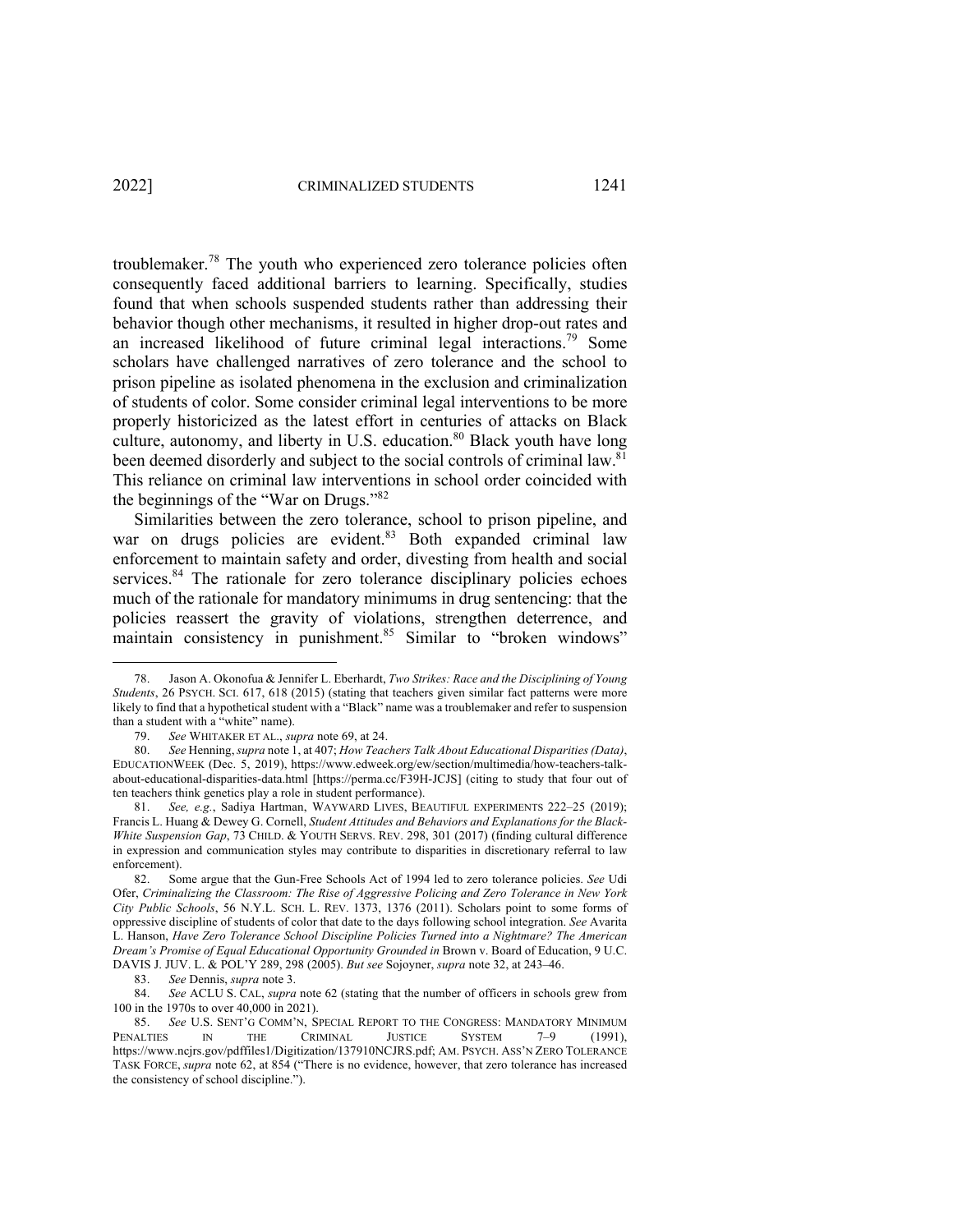policing theories, proponents of zero tolerance policies argued that criminally charging students with minor infractions was necessary to maintain order in urban communities.<sup>86</sup> As with the "War on Drugs," people of color, especially Black children, were disproportionately targeted with harsh punishments.

Andrea Dennis's research on the criminalization of children focuses on the late 1980s and 1990s and the proliferation of laws allowing for children to be charged and adjudicated in adult criminal courts. Violence by children, especially children of color, was aggrandized by national media during this time. The idea of children as uniquely vulnerable and capable of rehabilitation began to recede from the national imagination.<sup>87</sup> Children adjudicated in the adult courts could be subject to the same penalties as any adult prosecuted for similar charges.<sup>88</sup> Simultaneously, state and local criminal codes ballooned and expanded to create crimes that could technically be charged in instance of typical child behavior. Dennis provides examples of students charged with crimes for "throwing pebbles across a train track at each other" or a teenager refusing an officer's demand to comply with a local code prohibiting people from wearing a hoodie.<sup>89</sup> This expansion of criminal codes into minor infractions leaves children who are likely to be the subject of policing vulnerable to potential charges for lowlevel misbehavior-based charges.

### *B. Law Enforcement in Schools*

One response to concerns about safety and order in schools during the 1990s was an increase in the presence of police officers.<sup>90</sup> The school safety officers, as they are most often known, are police, or police analogous, and they maintain a presence in the school. $\overline{91}$  Often this includes officers stationed daily at one school, with their own designated work areas.<sup>92</sup> Schools with fewer financial resources, whose students need school to be a support system the most, rely on policing the most.<sup>93</sup> A 2019 report found

<sup>86.</sup> *See* Ofer, *supra* note 82.

<sup>87.</sup> Kim Taylor-Thompson, *Minority Rule: Redefining the Age of Criminality*, 38 N.Y.U. REV. L. & SOC. CHANGE 143, at 154–56 (2014); Dennis, *supra* note 3, at 110–116.

<sup>88.</sup> *See* Dennis, *supra* note 3.

<sup>89.</sup> *See id.*

<sup>90.</sup> Increased amount of school safety officers also followed mass shootings at schools. WHITAKER ET AL., *supra* note 69, at 39.

<sup>91.</sup> Michael Heise & Jason P. Nance, *"Defund the (School) Police"?: Bringing Data to Key School-to-Prison Pipeline Hypothesis Claims*, 111 J. CRIM. L. & CRIMINOLOGY 717 (2021).

<sup>92.</sup> *Id.*

<sup>93.</sup> Matthew T. Theriot, *School Resource Officers and the Criminalization of Student Behavior*, 37 J. CRIM. JUST. 280, 285–86 (2009) (showing a correlation between school financial resources and numbers of arrests).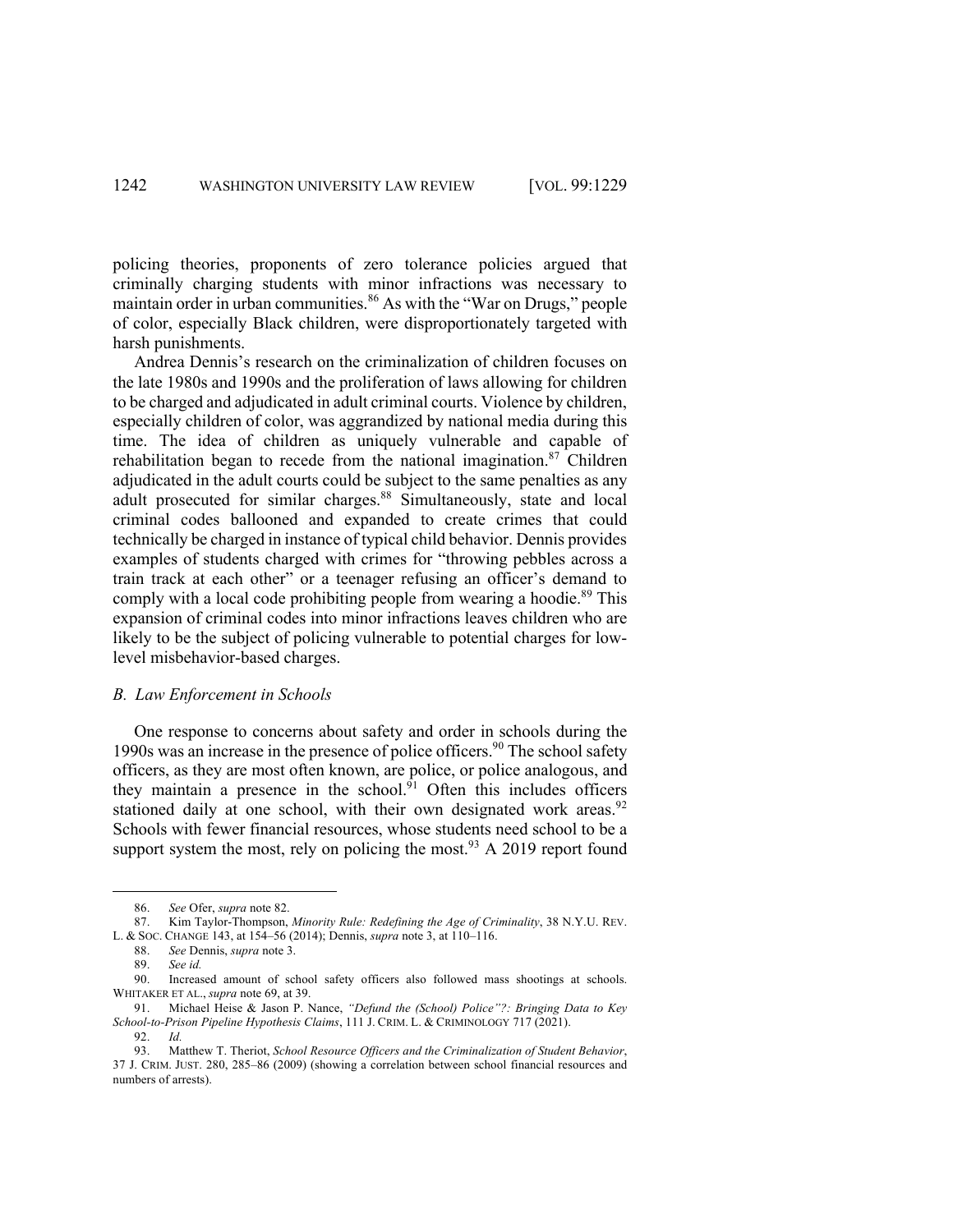that 1.7 million students were in schools with police but no counselors.<sup>94</sup> Expectedly, research has shown that students without access to schoolbased mental health providers fare worse.<sup>95</sup> The lack of mental health resources furthers reliance on police to manage student conduct.<sup>96</sup> And when police officers are tasked with managing student infractions, discipline is increasingly outsourced to criminal courts.<sup>97</sup> Within the U.S., law enforcement is presented as a cure-all to an array of disruptions to order. But officers cannot monitor, treat, or mediate in the same manner as school counselors. Unlike school counselors, their job is not to provide alternative resources for students and teachers in need of emotional support. Police officers are trained to use the traditional aims of policing—interrogations and compiling evidence for prosecution, which are different than what is often appropriate to manage infractions in school settings. The decision to allow school order infractions to be captured in the lasso of law enforcement is not a problem of policing, but an indictment of societal priorities, prioritizing the perception of safety over nurturing healthy adolescent development and investments.<sup>98</sup>

Schools are meant to be nurturing.<sup>99</sup> This is particularly important for students who have traumatic experiences.<sup>100</sup> The assumption that law enforcement ensures safety presumes a life experience free from police harassment or antagonistic police-community relations. Police officers' presence in school is one manifestation of intense surveillance children also experience in their neighborhoods to overpolicing with school—eliminating the sense of safety and security necessary for children to thrive.<sup>101</sup> Police in schools can result in heightened tension and psychological stress. The American Psychological Association reports stressors associated with police officers in schools, particularly for students of color.<sup>102</sup> Rather than feeling safer, many students feel at risk of a negative interaction.<sup>103</sup> In a

103. *Id.* at 872.

<sup>94.</sup> The addition of school-based mental health providers results in less disciplinary measures and fewer suspensions and expulsions. WHITAKER ET AL., *supra* note 69, at 4.

<sup>95.</sup> Without adequate support, students with existing mental health concerns are four times more likely to drop out of school. *Id.* at 6.

<sup>96.</sup> WHITAKER ET AL., *supra* note 70.

<sup>97.</sup> Theriot, *supra* note 93, at 281.

<sup>98.</sup> Deborah N. Archer & Kele S. Williams, *Making America "The Land of Second Chances":* 

*Restoring Socioeconomic Rights for Ex-Offenders*, 30 N.Y.U. REV. L. & SOC. CHANGE 527, 527 (2006). 99. *See* H.R. 3465, 123rd Sess., Gen. Assemb. Preamble (S.C. 2019), https://www.scstatehouse.gov/sess123\_2019-2020/bills/3465.htm

<sup>100.</sup> Dr. Marilyn Wedge, *Why Schools Should Be More Nurturing: Stressful Experiences Change Children's Brains*, PSYCH. TODAY (Dec. 1, 2013), https://www.psychologytoday.com/us/blog/sufferthe-children/201312/why-schools-should-be-more-nurturing [https://perma.cc/ZD6R-VXHG].

<sup>101.</sup> Studies have indicated that Black boys report higher stress and worse performance outcomes in schools with police officers. AM. PSYCH. ASS'N ZERO TOLERANCE TASK FORCE, *supra* note 62, at 889.

<sup>102.</sup> AM. PSYCH. ASS'N ZERO TOLERANCE TASK FORCE, *supra* note 62, at 890.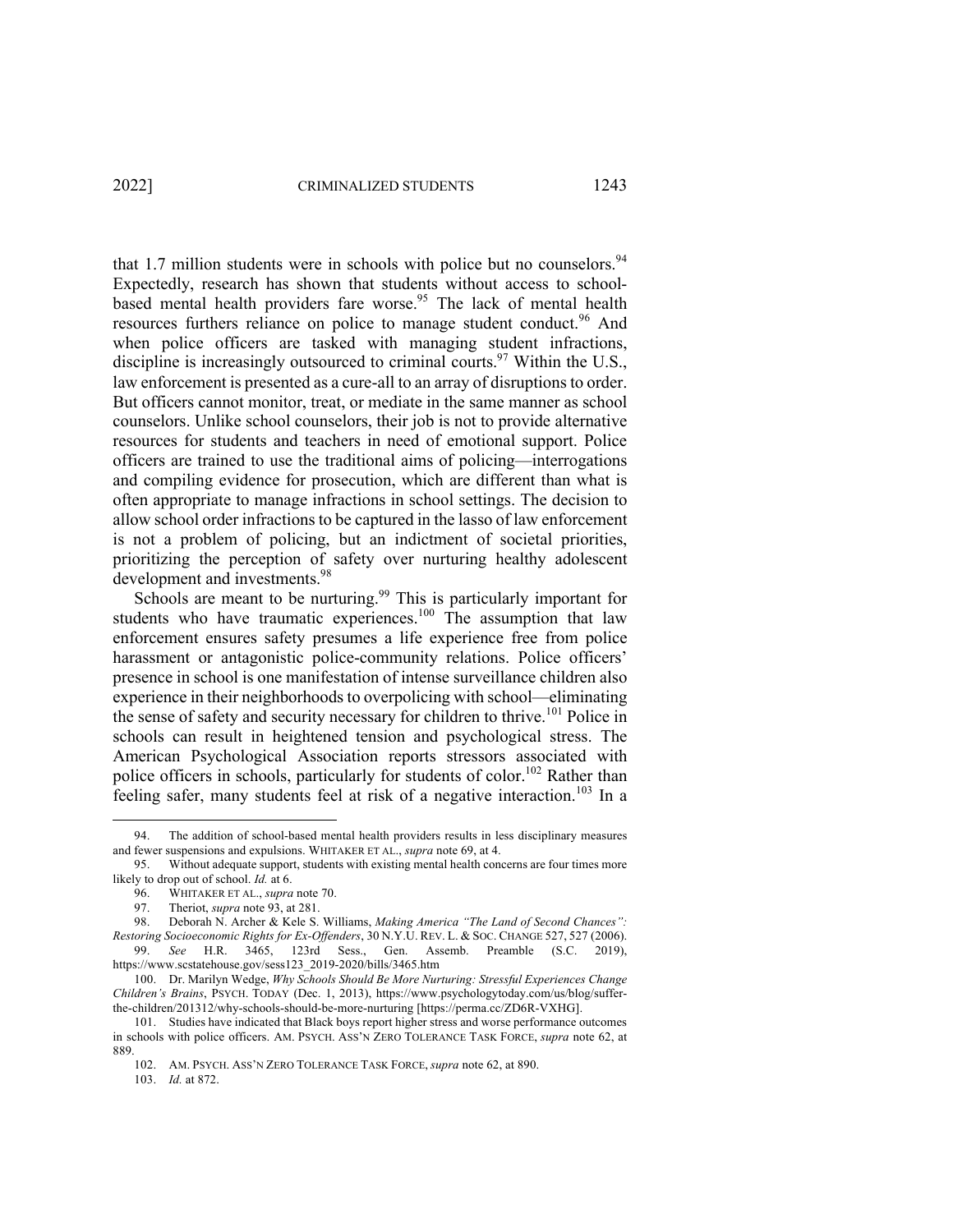testimony before the US Commission on Civil Rights in 2012, Edward Ward, a youth leader in Chicago, described the presence of police in his school. "I felt constantly in a state of alert, afraid to make even the smallest mistake . . . . I felt like I could not go to them for general security issues because I would first be interrogated before anything would get done."<sup>104</sup>

Officers in schools often default to the training they have received for law enforcement among unknown adults on the street.<sup>105</sup> Some are contracted through independent police agencies for schools.<sup>106</sup> Others are contracted through security firms.<sup>107</sup> They may also be contracted officers from the city police agencies.<sup>108</sup> Even the independent policing agencies draw from a pool of people trained as police, not student health workers.<sup>109</sup> Officers are allowed to investigate accusations against students and initiate criminal charges against students, including nonviolent, misdemeanor offenses.<sup>110</sup> Studies show that school officers underuse de-escalation tools, even when trained to do so, in regular street encounters.<sup>111</sup>

The presence of officers escalates typical misbehavior into criminal offenses. In schools, many continue to employ blunt, street encounter tactics against children.<sup>112</sup> These uses of force are not race-neutral. As in the outside world, students of color, particularly Black students, are targeted by more invasive forms of school policing, such as the use of restraints, in school arrests and criminal charges. Black girls across the country were four times as likely to be arrested in school.<sup> $113$ </sup> Studies demonstrate that the presence of school resource officers (SROs) is correlated with enhanced referrals to the legal system.<sup>114</sup> Where officers are handling reports of misbehavior, they often view them through the lens of potential violations of the law—even minor violations of the law.115 Even after changes, law enforcement has critiqued reforms that do not rely on law enforcement, since many of the adolescent behaviors addressed outside of the police

<sup>104.</sup> *Ending the School-to-Prison Pipeline: Hearing Before the S. Comm. on the Judiciary*, 112th Cong. 25–26 (2012) (Testimony of Mr. Edward Ward).

<sup>105.</sup> Jason P. Nance, *Students, Police, and the School-to-Prison Pipeline*, 93 WASH. U. L. REV. 919, 950–51 (2016).

<sup>106.</sup> *Id.*

<sup>107.</sup> *Id.* 

<sup>108.</sup> *Id.*

<sup>109.</sup> Heise & Nance, *supra* note 91, at 725.

<sup>110.</sup> *See* Nance, *supra* note 106, at 993–96; Dennis, *supra* note 3, at 11.

<sup>111.</sup> Nance, *supra* note 106, at 951.

<sup>112.</sup> *See* Henning, *supra* note 1, at 441.

<sup>113.</sup> The number increases to eight times more likely in North Carolina, Iowa, and Michigan. WHITAKER ET AL., *supra* note 69, at 5.

<sup>114.</sup> Heise & Nance, *supra* note 91.

<sup>115.</sup> *Texas' School-to-Prison Pipeline: Ticketing, Arrest & Use of Force in Schools: How the Myth of the "Blackboard Jungle" Reshaped School Disciplinary Policy*, TEX. APPLESEED 68 (Dec. 2010). Bexar County found that half of juveniles in the juvenile justice system had been referred by school safety officers. *Id.*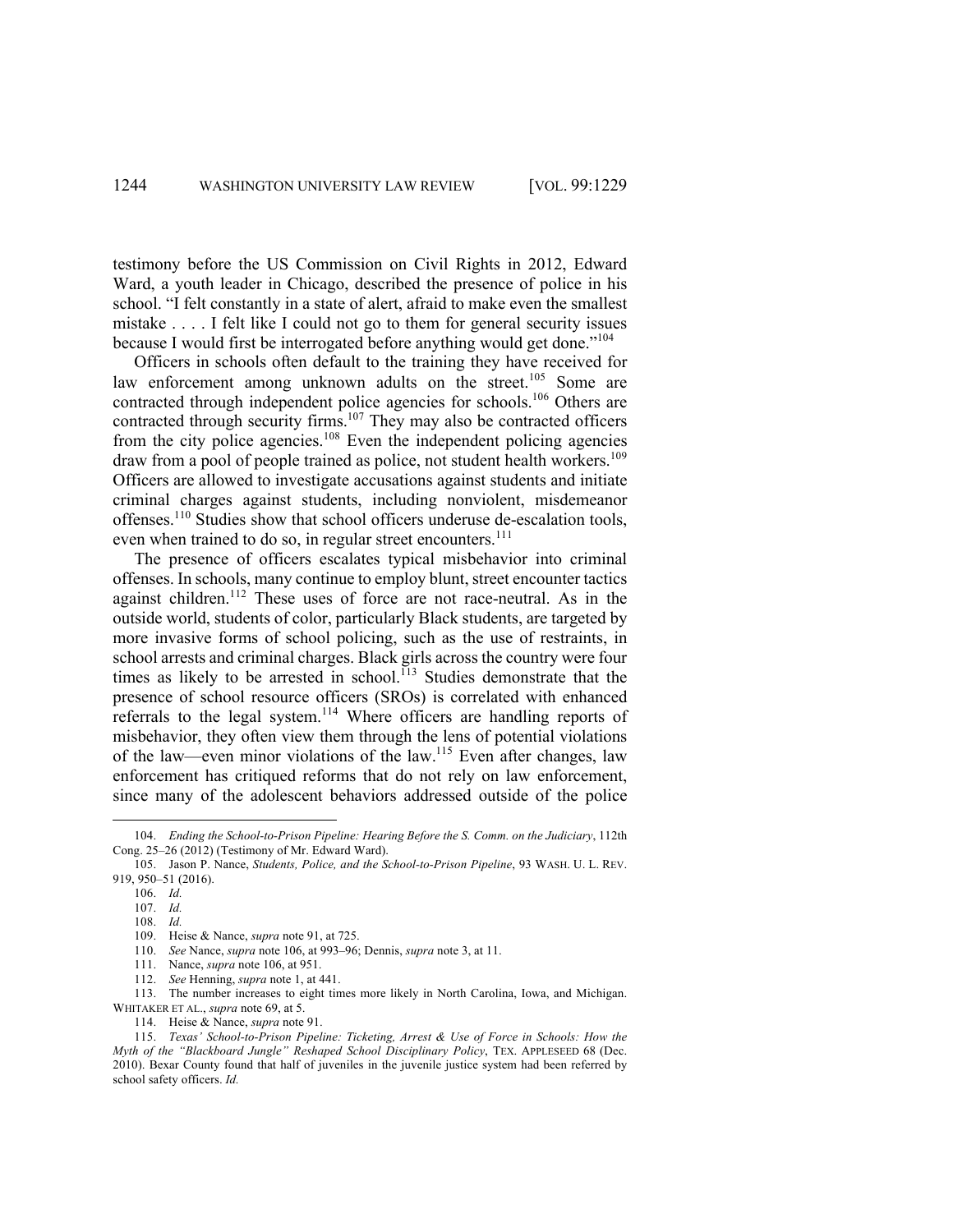"constitute crimes."116 Issues with behavioral codes are not viewed as a health crisis, developmental frustration unique to an age group, or the effect of a disability.<sup>117</sup> Infractions are viewed as crimes. Where officers engage in an investigation, their findings can lead to actual criminal prosecution. Their role is to enforce the law and initiate proceedings against those that violate it.

Students who are in schools with officers and are involved in a prosecution are at a distinct disadvantage. Being charged with a misdemeanor in school puts one in a relatively worse position procedurally than an adult on the street. Educational files, information about their entire lives, are within reach of the prosecuting officers. Safety officers may be privy to student records, enhancing bias and allowing for deep and invasive prosecutorial discovery. Officers who work in the school have close and continued contact with potential witnesses, such as teachers, administrators, or other students. Police may gather unfavorable statements from students under investigation and demand the surrender of physical evidence. They also have continued access to accused students and may surveil students with pending cases. Their privilege as someone in between a school staff member and street-level police officers works to the advantage of the prosecution.

The roles of school police involve conflicting goals between school staff charged with protecting students and, on the other side, agents of the state, witnesses, and investigators for prosecutions in criminal courts. Students in school are prosecuted for crimes that would be unlikely to draw the attention of law enforcement outside of school. As a result of prosecutions, they may be excluded from schools, prosecuted with the assistance of staff at their schools, tagged with stigmatizing labels, and face lifelong consequences.<sup>118</sup> All of these factors permanently disrupt the sense of safety and trust students need to learn and succeed.<sup>119</sup>

*Id.*

<sup>116.</sup> Terri Langford, *After Reforms, Student "Tickets" Decline*, TEX. TRIB. (June 3, 2014, 6:00 AM), https://www.texastribune.org/2014/06/03/texas-students-see-fewer-tickets-issued/ [https://perma.cc/Z2EY-XLR4] (outlining a police chief's reform description, which required procedural additions before referral, as a problem, because if a student pushes another, and they fight, it's a Class C misdemeanor).

<sup>117.</sup> *See* Joint "Dear Colleague" Letter, U.S. Dep't of Educ. & U.S. Dep't of Just. (Jan. 8, 2014) (formally rescinded), https://www2.ed.gov/about/offices/list/ocr/letters/colleague-201401-title-vi.html [https://perma.cc/HZE2-SQR5]. Further, the letter stated:

<sup>[</sup>S]tudents served by IDEA represent 12% of students in the country, they make up 19% of students suspended in school, 20% of students receiving out-of-school suspension once, 25% of students receiving multiple out-of-school suspensions, 19% of students expelled, 23% of students referred to law enforcement, and 23% of students receiving a school-related arrest."

<sup>118.</sup> Students who are charged often face harsher school discipline as well. *See* Kenny v. Wilson, 885 F.3d 280, 284, 286, 289 (4th Cir. 2018).

<sup>119.</sup> Jason Amos, *A Real Crime: The Human Cost of the School-to-Prison Pipeline, High School*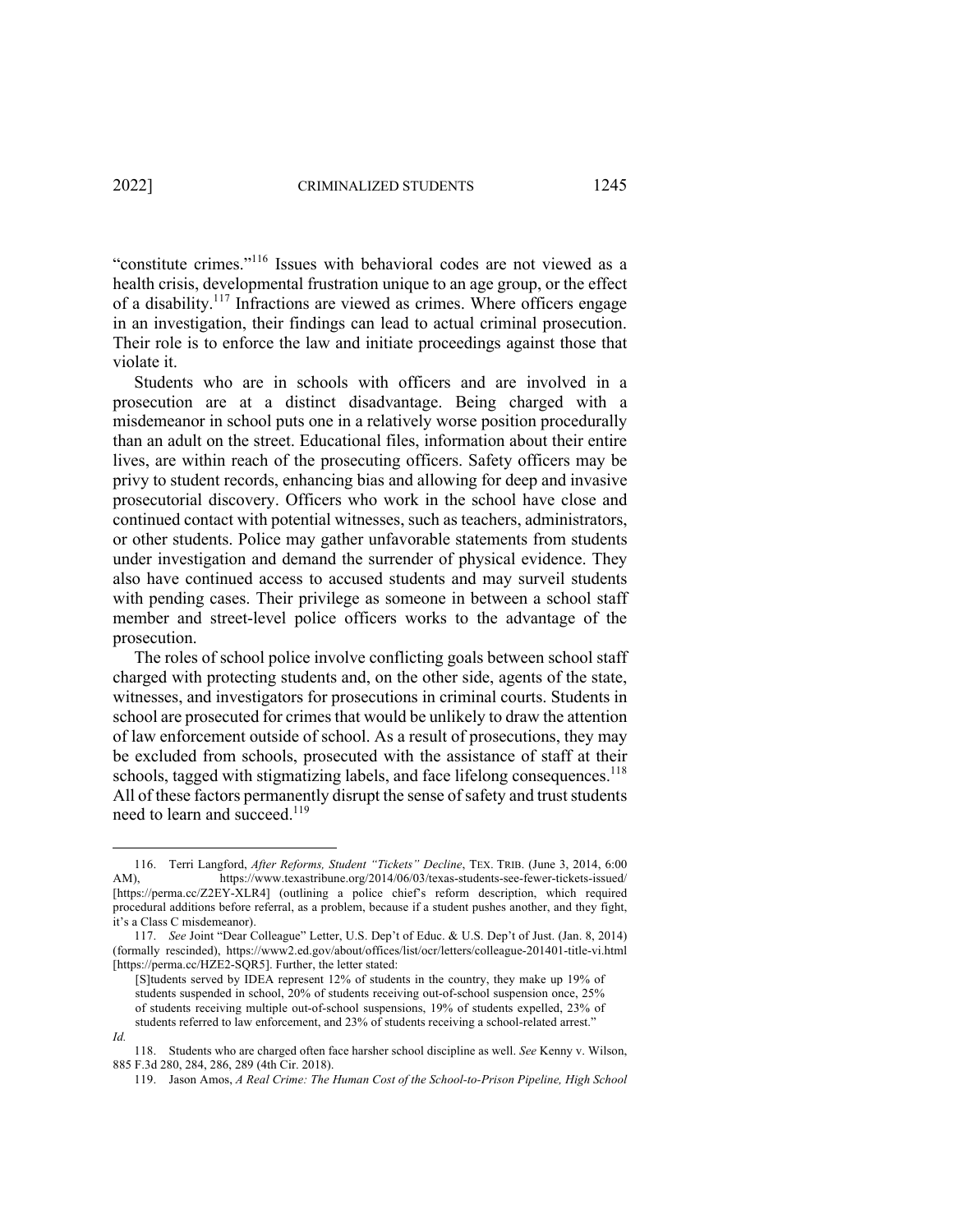#### *C. School Order Misdemeanors*

Despite violent, serious crimes serving as the justification for police officers in schools, it is not accusations of these sorts that make up the crux of student referrals to the criminal legal system.120 The majority of children charged with crimes at underresourced schools are not accused of dangerous offenses.121 Students are charged with crimes related to standard school discipline and low-level misdemeanors.<sup>122</sup> The increased use of orderrelated criminal statutes in school discipline has drastically increased the number of students who are subjected to the criminal legal system.

Misdemeanors related to school order can be divided into two categories. First are school order crimes—also known as "school disturbance laws" which have been specifically crafted for students.<sup>123</sup> In 2015, "school disturbance" laws were the number one reason children in South Carolina entered the criminal justice system.<sup>124</sup> As of 2016, twenty-two states had penal code provisions specifically targeting school order.<sup>125</sup> An example of this is the charge of "disruption of school" or "disruption of class."126 Reports indicate that these charges are levied against 10,000 students a year in the U.S.<sup>127</sup> Order-related misdemeanor charges often present First Amendment freedom of speech and freedom of assembly concerns.<sup>128</sup> The school disturbance laws may also be unconstitutionally vague, failing to make clear which order-related behavior is or is not a crime.<sup>129</sup>

The second category of order-related crimes are not legislated with schools specifically in mind. Students are commonly charged with orderrelated misdemeanors applicable to the public. Regularly, students face misdemeanor charges for disturbances of the peace.<sup>130</sup> Examples of these offenses include disorderly conduct, simple assault, and petit larceny.<sup>131</sup>

*Soup*, ALL. FOR EXCELLENT EDUC. (May 7, 2018, 2:36 PM), https://all4ed.org/a-real-crime-the-humancost-of-the-school-to-prison-pipeline/ [https://perma.cc/8XZN-Y3QP]; Monique Tate*,* Investigating How Families Experience School Criminalization (Aug. 2016) (Ph.D. dissertation, Walden University) (on file with Walden Dissertations and Doctoral Studies Collection).

<sup>120.</sup> Henning, *supra* note 1, at 441.

<sup>121.</sup> WHITAKER ET AL., *supra* note 69.

<sup>122.</sup> *Id.*

<sup>123.</sup> Ripley, *supra* note 2.

<sup>124.</sup> *Id.*

<sup>125.</sup> Susan Ferriss, *An Epidemic of Questionable Arrests by School Police*, CTR. FOR PUBLIC INTEGRITY (Feb. 5, 2016, 3:02 PM), https://www.publicintegrity.org/2015/12/10/18944/epidemicquestionable-arrests-school-police [https://perma.cc/KY5U-D5LL].

<sup>126.</sup> WHITAKER ET AL., *supra* note 69.

<sup>127.</sup> Ripley, *supra* note 2.

<sup>128.</sup> Kenny v. Wilson, 885 F.3d 280, 288 (4th Cir. 2018).

<sup>129.</sup> *Id.* at 291.

<sup>130.</sup> Christine Y. Kim, *Policing School Discipline*, 77 BROOK. L. REV. 861, 879 (2012).

<sup>131.</sup> *See* Jamelia N. Morgan, *Rethinking Disorderly Conduct*, 109 CAL. L. REV. 1637, 1642

<sup>(2021) (</sup>arguing disorderly conduct is an order-maintenance offense historically employed to preserve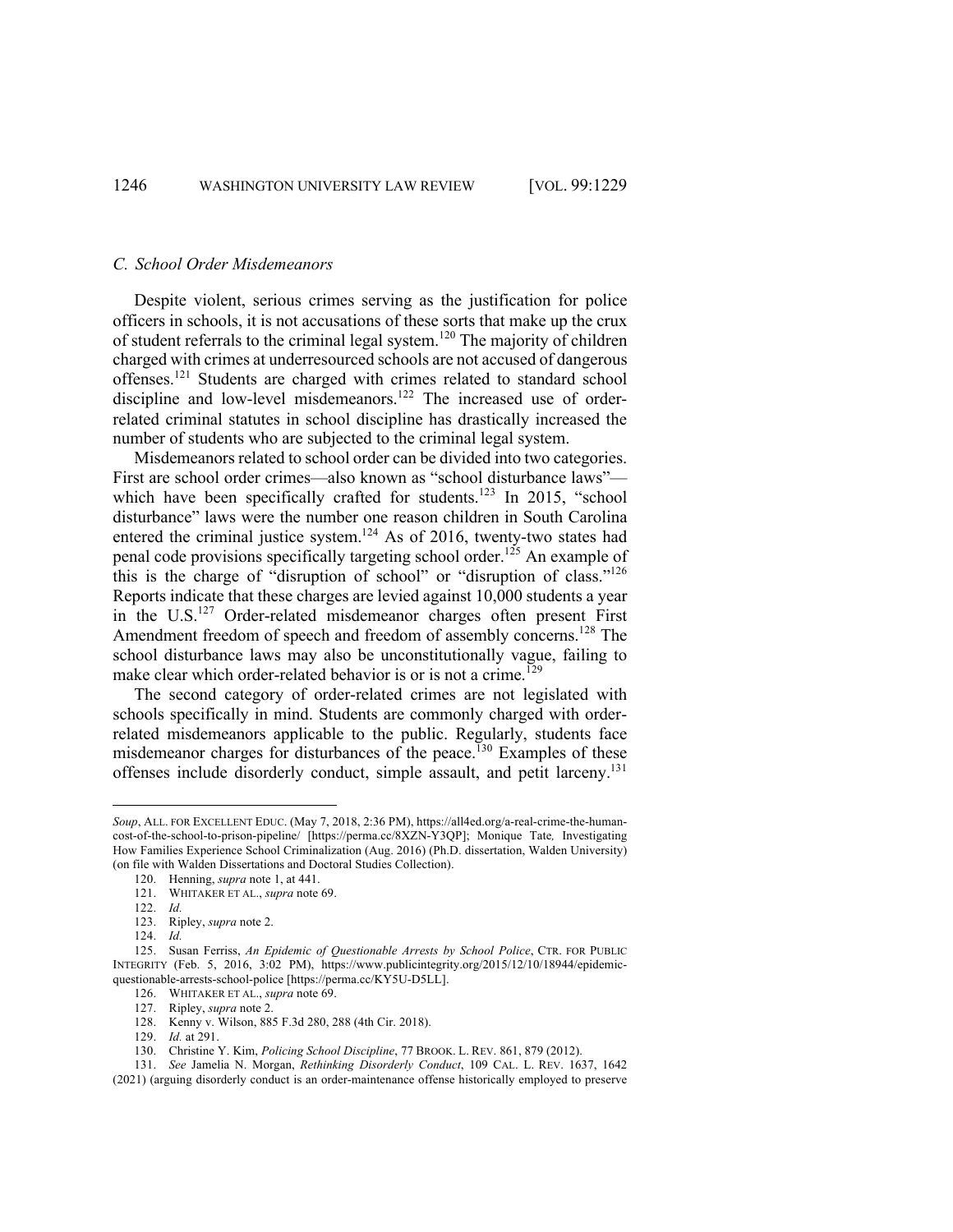Often these charges appear more severe than or as a distortion of the underlying allegations. Objecting to a school officer's treatment of another student or filming an encounter with a school officer may result in a disorderly conduct charge.<sup>132</sup> Picking up a 65-cent milk carton, for instance, may result in a theft allegation and juvenile court summons.<sup>133</sup> Throwing skittles yields an assault charge.<sup>134</sup> These are the infractions that, in previous generations, would have been handled internally by administrators. Instead, due to the presence of officers in schools and reliance on administrators on police, children are charged with crimes.

More subjective, order-related misdemeanors involve the most police discretion and show the most disparate impacts.<sup>135</sup> Much scholarship has centered on the disproportionate impact of discipline on different demographics of students. In fact, empirical studies have shown that racial disparities in reporting students to law enforcement are at their highest for subjective, rather than mandatory, reporting.<sup>136</sup> Children of color are met with responses at the higher end of the discipline spectrum, including criminal charges.137 LGBTQ youth also disproportionately receive severe disciplinary consequences.<sup>138</sup> Referrals to law enforcement have been aligned with income.<sup>139</sup> As a study of IDEA regulations indicates, despite federal ADA requirements, students with disabilities are most likely to face serious school discipline.<sup>140</sup> Criminal legal interventions in schools replicate the vulnerabilities to criminal law enforcement that exist on the street.

Often, students prosecuted in schools are less likely to realize that a real criminal charge is being initiated, investigated, or pursued. The students may be arrested at school, or, more commonly, issued tickets ordering their

racist social hierarchies).

<sup>132.</sup> Henning, *supra* note 1, at 444.

<sup>133.</sup> *See* Kirby Farineau, *Bill Seeks to Disrupt 'School to Prison Pipeline'*, DELMARVA NOW (Jan. 17, 2018, 12:28 PM), https://www.delmarvanow.com/story/news/2018/01/17/bills-seek-disrupt-schoolprison-pipeline/1038971001/ [https://perma.cc/A83J-4TAU]; WHITAKER ET AL., *supra* note 69.

<sup>134.</sup> Desire Thompson, *Black 8th Grader Allegedly Detained for 6 Days for Throwing Skittles on School Bus*, NEWSONE (May 13, 2015), https://newsone.com/3114175/black-8th-grader-detained-forthrowing-skittles-on-school-bus/ [https://perma.cc/59XZ-4ZWN].

<sup>135.</sup> Russell J. Skiba et al., *Race is Not Neutral: A National Investigation of African American and Latino Disproportionality in School Discipline*, 40 SCH. PSYCH. REV. 85, 95–101 (2011); Henning, *supra* note 1, at 439.

<sup>136.</sup> Heise & Nance, *supra* note 91, at 730–31.

<sup>137.</sup> Further, over 50% of students who were involved in school-related arrests or referred to law enforcement are Hispanic or African-American. *Id.*

<sup>138.</sup> WHITAKER ET AL., *supra* note 69, at 47–48; Jason P. Nance & Sarah E. Redfield, Opinion, *ABA Task Force Wants to Help Disrupt School-to-Prison Pipeline*, JUV. JUST. INFO. EXCH. (Feb. 12, 2016), https://jjie.org/2016/02/12/aba-task-force-wants-to-help-disrupt-school-to-prison-pipeline/ [https://perma.cc/MPJ5-MDHS].

<sup>139.</sup> LINNEA NELSON, VICTOR LEUNG & JESSICA COBB, ACLU CAL., THE RIGHT TO REMAIN A STUDENT 3 (2016), https://www.aclunc.org/docs/20161019-the\_right\_to\_remain\_a\_studentaclu\_california\_0.pdf [https://perma.cc/X4WQ-T4RX].

<sup>140.</sup> WHITAKER ET AL., *supra* note 69, at 5.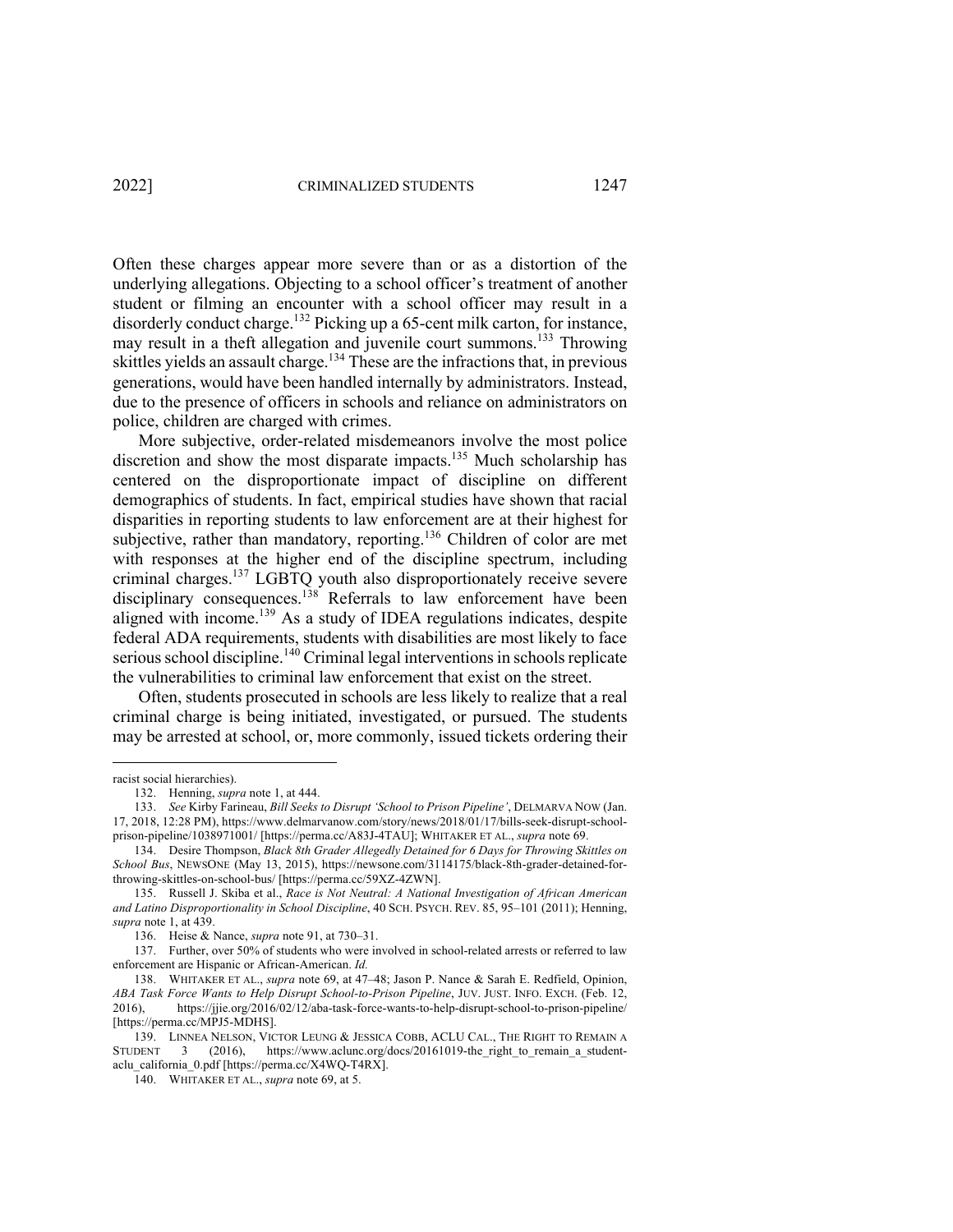appearance in court to face charges.<sup>141</sup> Their daily proximity to law enforcement results in the collection of evidence against them. The power dynamics that exist within the school easily transfer to the criminal prosecution. Police and administrators—members of the prosecution team—are the very authorities that students have learned to obey. In fact, students are legally obligated to submit to their authority every day of the week.142 The inversion of trust relationship in a prosecution against a student leads not only to convictions, but also internalized psychological harm.

To understand the danger of criminal legal interventions into school order, we can use the example of Student  $A^{143}A$ , a high school student, was accused of snapping another student in the back with her pencil. The teacher sends *A* out of the classroom to the administrator. If there is a police officer present in the school, the administrator may opt to directly refer *A* to the officer to manage the infraction.<sup>144</sup> That delegation of discipline then exposes *A* to criminal law interventions. The presence of police in school managing discipline means administrators no longer have to deeply consider referring these infractions to outside law enforcement.<sup>145</sup> Where, prior to zero tolerance policies and police in schools, an infraction like *A*'s would warrant a warning or school-based discipline, she could be charged with a crime.

The school police officer might be biased if they are familiar with *A* as a student known for emotional outbursts, disruptions, mischievousness, or poor grades. School police are affected by biases based on a student's identity. Those internal judgements could affect the police officer's discretion in deciding to charge *A* with a crime. In a jurisdiction with schoolspecific order offenses, *A* might have faced a "disruption of class" charge. Alternatively, *A* might have faced a charge for disorderly conduct or a misdemeanor assault. The investigating officer has daily access to *A*, without an attorney or parent present. As a school safety officer, they may call *A* into their office and ask questions that they mold into a damning statement.<sup>146</sup> School police are a daily authoritative presence for other students, including the students they call upon as witnesses. They have

<sup>141.</sup> Fowler et al., *supra* note 3; *see* Dennis, *supra* note 3, at 11.

<sup>142.</sup> J.D.B. v. North Carolina, 564 U.S. 261, 264–65 (2011).

<sup>143.</sup> This composite is based on individual we have worked with and represented in the Law School Clinic.

<sup>144.</sup> School based responses may include additional work time (detention), mediation, selfreflection, family conference, counseling, or restorative justice practices. Kate Cagle, *Educators Attempt to Halt "School to Prison Pipeline*,*"* SPECTRUM NEWS (Aug. 19, 2019, 4:18 PM), https://spectrumnews1.com/ca/la-west/news/2019/08/19/educators-attempt-to-halt--school-to-prisonpipeline- [https://perma.cc/4RPN-FQHN].

<sup>145.</sup> *See generally* Briseño, *supra* note 18.

<sup>146.</sup> *E.g.*, *J.D.B.*, 546 U.S. at 261.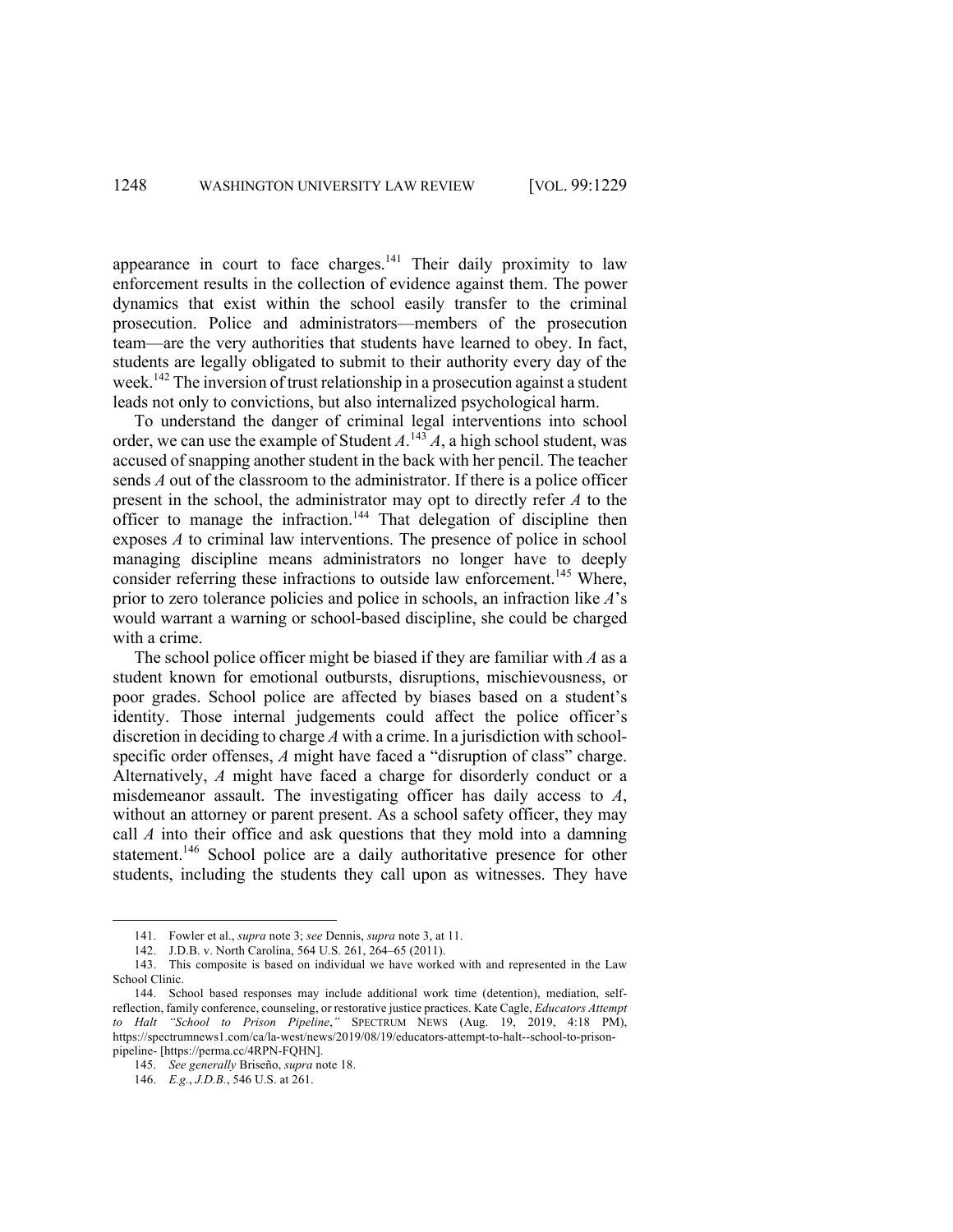access to student performance files. As *A* faces charges, the most damning evidence against her is potentially collected in her school.<sup>147</sup>

#### *D. Students in Criminal Courts*

Charging a student with a crime can have an immediate traumatizing impact on a student's life. School police, like all police, are not prohibited by the federal constitution from arresting a student in school, even if the ultimate charge does not include jail as a penalty.<sup>148</sup> Police officers have discretion to arrest a student in school for a school order misdemeanor.<sup>149</sup> Studies have demonstrated that police use that ability to a disproportionate disadvantage of Black and Latinx students.

If arrested, the student will be detained by an officer, restricting their ability to move freely. At this moment, the student loses control of what will happen to them next. The student may not have the chance to make a phone call home to update guardians or ensure someone from home is monitoring their safety.<sup>150</sup> The officer will search the student's clothing. They may have already done a search of the student's lockers and belongings.<sup>151</sup>

That student will then face a long walk, handcuffed, through the hallways of the school, past classroom windows, and out to a patrol car.<sup>152</sup> The student will likely be seen by their teachers, administrators, and other students—all people whose input and opinion are likely to hold an outsized impact on the student's confidence and comfort in school.<sup>153</sup> After leaving school, a student may be completely isolated, cut off from family and the teachers and administrators who have been entrusted with their care.<sup>154</sup> The student who is arrested will be transported to a police station or detention center.<sup>155</sup> Locked in a cell at a precinct or center, the student will have little sense of what process will follow.<sup>156</sup> The student may be held with other people accused of crimes, including, depending on the student's age, more mature adults.157 Jails may flag Immigrations and Customs Enforcement if the

<sup>147.</sup> *See* Joint "Dear Colleague" Letter, *supra* note 117 (recommending that student files remain private).

<sup>148.</sup> *See* Atwater v. City of Lago Vista, 532 U.S. 318 (2001).

<sup>149.</sup> *Id.*

<sup>150.</sup> *See* Briseño, *supra* note 18.

<sup>151.</sup> Fourth Amendment protections are significantly reduced for students in school. Michael Pinard, *From the Classroom to the Courtroom: Reassessing Fourth Amendment Standards in Public School Searches Involving Law Enforcement Authorities*, 45 ARIZ. L. REV. 1067, 1067–70 (2003).

<sup>152.</sup> *See* Ripley, *supra* note 2.

<sup>153.</sup> *See id.*

<sup>154.</sup> *See* Briseño, *supra* note 18.

<sup>155.</sup> *Id.*

<sup>156.</sup> *Id.*

<sup>157.</sup> Some students are not minors, as some are over eighteen.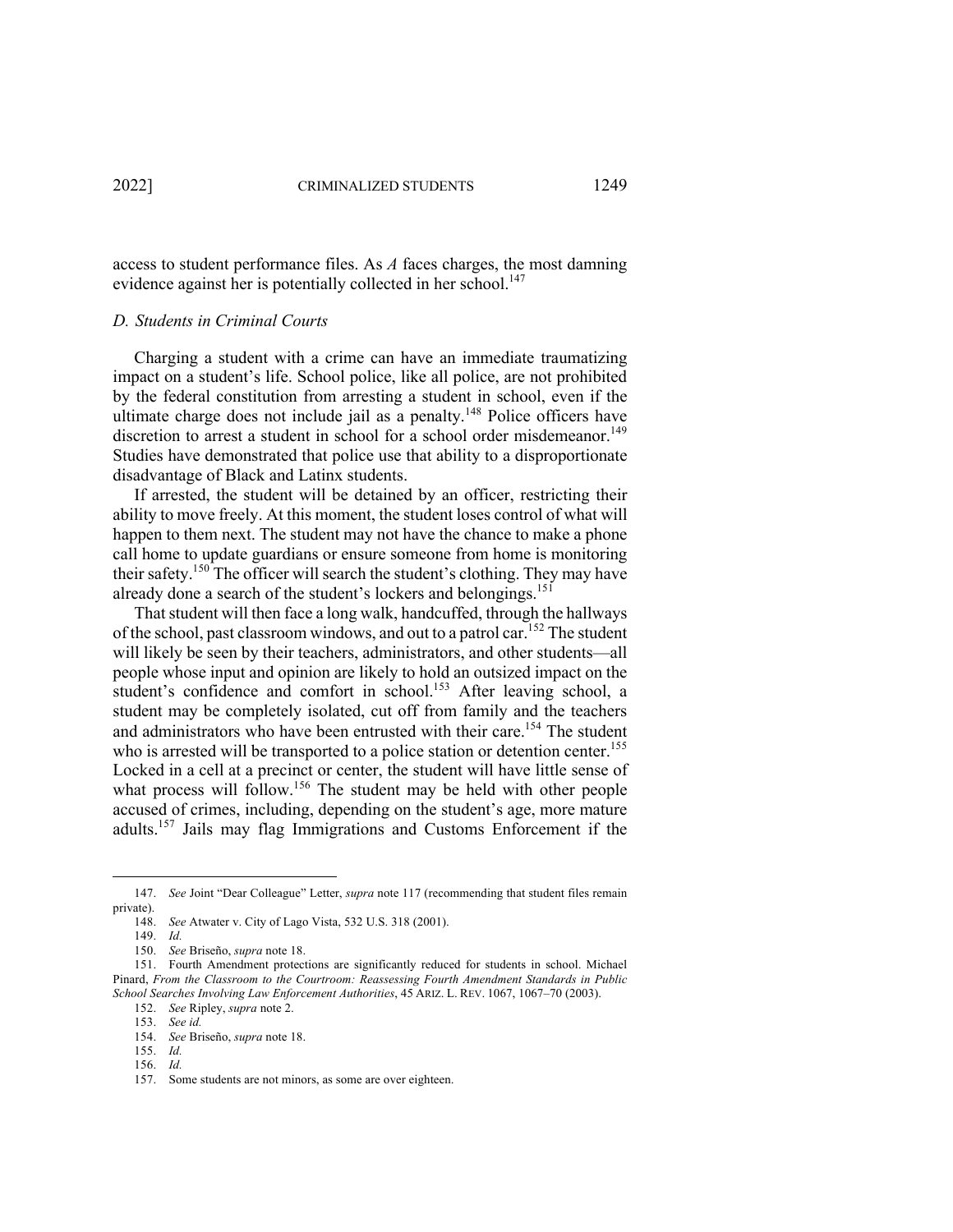student is not a U.S. citizen, potentially leading to proceedings as severe as deportation and removal.<sup>158</sup>

As with any criminal charge, the student could be held until a judge or magistrate decides to release or lock up the student while their case is litigated.<sup>159</sup> Many students will not be brought before the judge for some time, resulting in overnight stays imprisoned in holding cells.<sup>160</sup> Isolated, without the opportunity to speak to family, or, in many instances, an attorney, the student is likely to be intimidated by their appearance before a judge.<sup>161</sup> If the judge decides to hold a student unless a bail or bond is set, the student may remain imprisoned in jail as the case is adjudicated.<sup>162</sup> This makes it a coercive environment for students to take a guilty plea their first time in front of the judge.

Police officers may issue citations in lieu of making arrests as an initiation to criminal charges. For a student lucky enough to avoid arrest, the first time in front of a judge will be the date set for a criminal court appearance on the citation. Citations, also known as summons or tickets, are deceptive. Tickets to appear in court on low-level charges appear to be fairly innocuous, no more serious than a traffic offense, which originate in the same courtrooms. Students can easily misgauge the significance of the ticket. Because the charge appears in the form of a ticket, the student may not recognize what is at risk should they not attend court. A student who remembers the date and wants to make a court appearance will still be dependent on adults to get there: guardians to help them get to court and expressed permission of school authorities to miss school for court.<sup>163</sup> For those who miss, courts will issue warrants. These warrants emerging from citations can become additional reasons for an arrest. In some instances, students have been arrested in school, for missing court dates . . . because they were in school.

Young litigants are most in need of counsel and assistance in navigating court. The misdemeanor legal system, in particular, often lacks protections for people charged with crime. Misdemeanor litigants are commonly denied the right to counsel and are encouraged to quickly resolve charges, yet the charges still result in detriments to students charged with order-related

<sup>158.</sup> Christopher N. Lasch, R. Linus Chan, Ingrid V. Eagly, Dina Francesca Haynes & Annie Lai, *Understanding "Sanctuary Cities*,*"* 59 B.C. L. REV. 1703, 1721–33 (2018).

<sup>159.</sup> *See, e.g.*, *Ending the School-to-Prison Pipeline*, *supra* note 104.

<sup>160.</sup> *Id.* at 23.

<sup>161.</sup> *See* Briseño, *supra* note 18; M. Eve Hanan, *Talking Back in Court*, 96 WASH. L. REV. 493, 501–05 (2021).

<sup>162.</sup> NAT'L JUV. DEF. CTR., A RIGHT TO LIBERTY: REFORMING JUVENILE MONEY BAIL 7 (2019), https://njdc.info/wp-content/uploads/2019/NJDC\_Right\_to\_Liberty.pdf [https://perma.cc/K8WV-7JPD].

<sup>163.</sup> Many public defenders can attest to drafting excuse letters for clients who were high school students to take back to school after criminal court.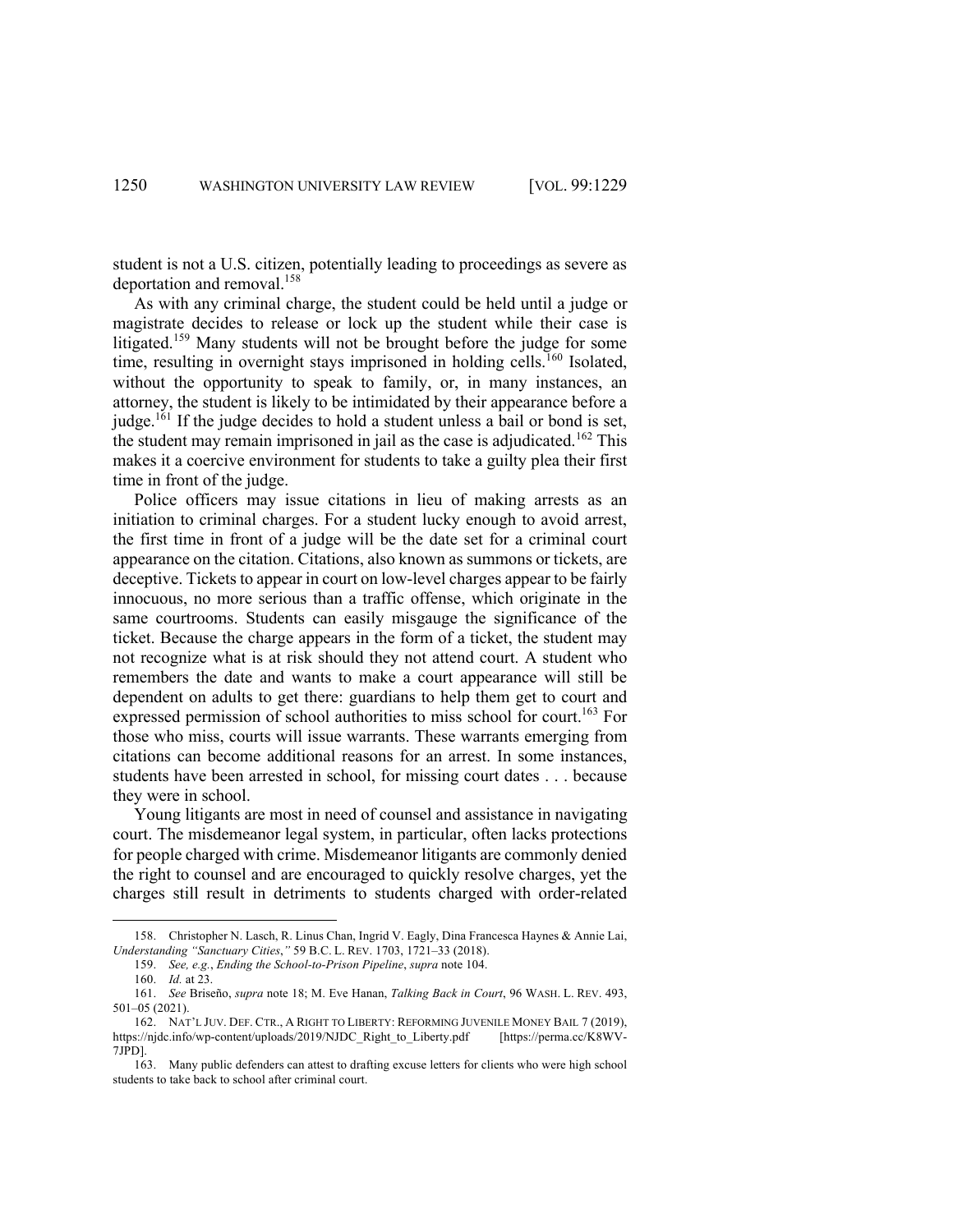infractions. Students of color are even more likely to be treated as adults or not have benefits from concession related to their young age.<sup>164</sup> The consequences may be acute and immediate, such as detention on bail, or appear later in life, such as dealing with debilitating criminal records.

Depending on the jurisdiction, students may be charged in adult or juvenile courts. Jurisdictions differ in how children are adjudicated in adult court with criminal convictions. Ultimately, the jurisdiction's age of adult misdemeanor liability determines where accusations against a child will be heard. The age for adult liability for misdemeanor offenses varies across states. Many states permit children to be prosecuted in courts of local jurisdiction, such as municipal and justice courts. <sup>165</sup> In nearly every state in the country, the age for adult liability is eighteen or younger.<sup>166</sup> That means that almost everywhere, high school students older than eighteen will automatically be processed in an adult criminal legal system for orderrelated crimes.

The implications of adjudication in juvenile court are not necessarily better. The laws that bring a child into the juvenile courts are more expansive and include many family law or juvenile codes as well as penal code provisions. Courts are not bound by the same procedural protections as adult criminal courts. It is also true that many of the adverse consequences students face in adult court proceedings, such as warrants, arrests, and records, may be present in juvenile court proceedings.<sup>167</sup> Often. juvenile courts aggrandize charges that may appear minor in adult criminal courts.168 Juvenile court determinations that a child has engaged in a crime result in delinquency findings rather than convictions. The determinations may not be formal convictions, but can have similar adverse consequences. These determinations should also be considered for their harmful impacts.

In adult misdemeanor court, a plea or finding of guilt will be deemed a conviction. A conviction on a misdemeanor charge can result in a permanent criminal record. Despite the lifelong consequences of a conviction, defending oneself against misdemeanor charge in court is difficult. This

168. *Id.* at 444.

<sup>164.</sup> *See* Henning, *supra* note 1, at 416, 425–26.

<sup>165.</sup> The training materials for municipal court judges in Texas includes a special subsection entitled "Passing the Paddle." This section covers adjudication of youth referred by school to the local criminal courts for low-level misdemeanors, most commonly school disciplinary infractions like disorderly conduct, disruption of class, and assaults based on touch of another. The "paddle" analogy signals the misalignment but is insufficient in describing the insidious impact on criminal court referrals for youth. *See* NOLAN ANDERSON, RANDY KREIDER & KRISTEN SCHNELL, INJUSTICE IN THE LOWER COURTS: HOW MUNICIPAL COURTS ROB AMERICA'S YOUTH (2019); Cathy Riedel, *Civil Jurisdiction in the Municipal Court: Evolving or Mutating?*, 21 J. TEX. MUN. CTS. 1 (2012).

<sup>166.</sup> Anne Teigen, *Juvenile Age of Jurisdiction and Transfer to Adult Court Laws*, NAT'L CONF. ST. LEGISLATURES (Apr. 8, 2021), https://www.ncsl.org/research/civil-and-criminal-justice/juvenileage-of-jurisdiction-and-transfer-to-adult-court-laws.aspx [https://perma.cc/VH5J-DSMW].

<sup>167.</sup> *See* Henning, *supra* note 1, at 439.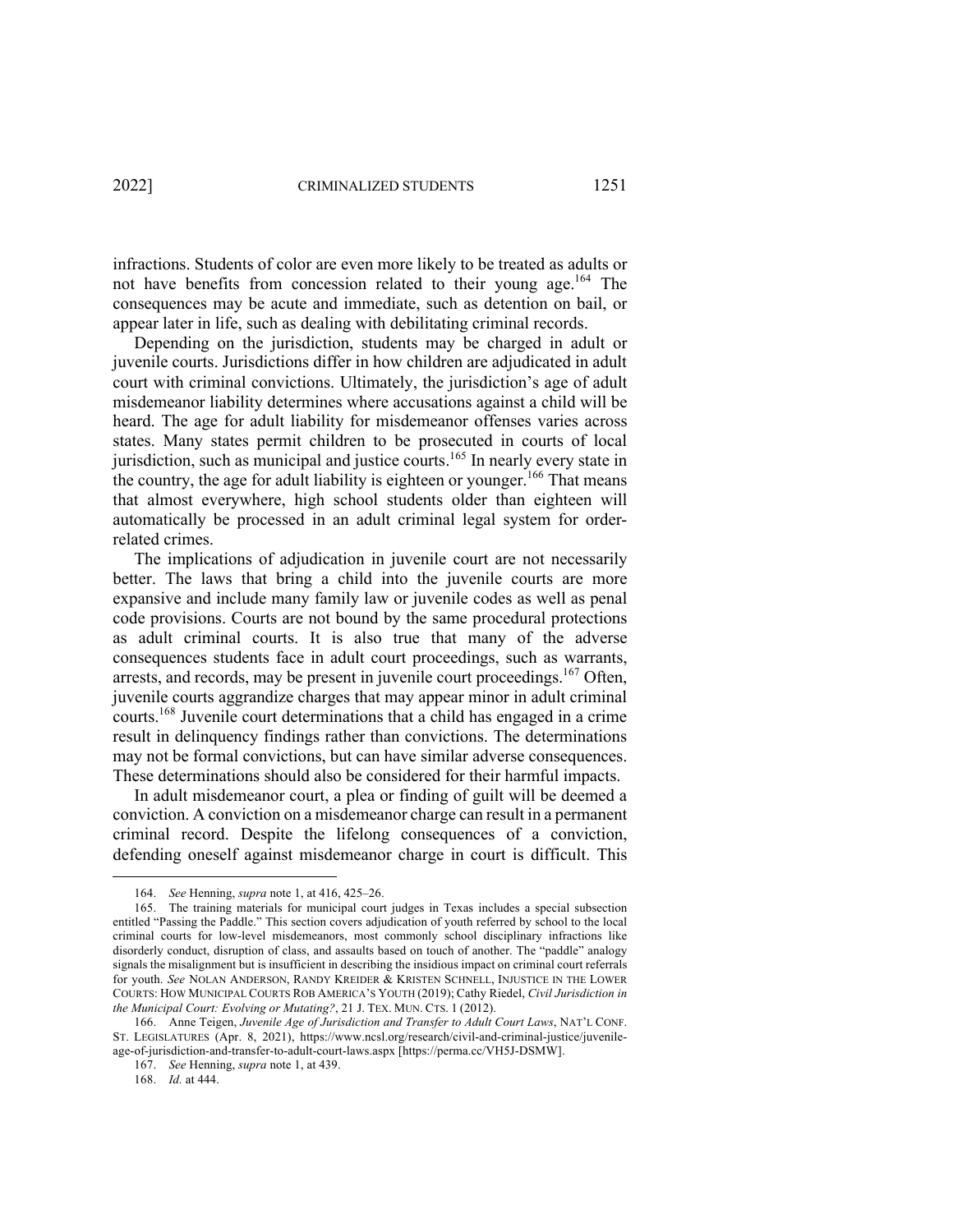difficulty magnifies the impact on students from financially limited backgrounds. Most court-involved children do not have lawyers.<sup>169</sup> Without money to hire an attorney, many students will be left in court alone to defend themselves against state or local charges.<sup>170</sup> The mother of a child in Texas, accused of pushing another student during a mutual, brief confrontation and charged with assault, wrote to the state representatives: "We go to court Thursday, March 16, 2006 at which time we will plead not guilty. We cannot afford a lawyer and will pursue this as best we can."<sup>171</sup>

State and local misdemeanor courts are also the courts where it's most likely that young people will have no attorney to assist them. Many students facing order-related misdemeanor charges are not assigned attorneys. Often states view their obligation to provide counsel as limited to people facing or sentenced to jail time—which is not necessarily the case for many orderrelated misdemeanors.<sup>172</sup> Even where counsel is required by law, reports show in many states and localities, judges do not provide attorneys to defendants in misdemeanor cases. A related problem is that in many places, public defenders, as well as private attorneys, are expected to maintain high caseloads of misdemeanor cases, leaving them limited time to invest scarce resources in clients facing less serious charges.<sup>173</sup>

Criminal court is very difficult to successfully navigate alone. Many people without attorneys bend to the demands of the prosecution or the implied pressures of the court.<sup>174</sup> Younger litigants are more likely to be vulnerable to these pressures and less likely to fully understand the implications of decisions before the court.<sup>175</sup> They may experience pressure to resolve the case quickly, rather than return to fight charges at future court dates.<sup>176</sup> School disturbance laws may present constitutional issues, but arguing the unconstitutionality of charges requires a party to submit pretrial

<sup>169.</sup> Dennis, *supra* note 3, at 16.

<sup>170.</sup> This does not mean that the consequences in this Article do not apply to students who are able to hire an attorney for their case. Some damage is done though the criminal legal intervention or initiation of charges. *See, e.g.*, Dennis, *supra* note 3, at 23–25.

<sup>171.</sup> FRED HINK, SUPPLEMENT TO TESTIMONY BEFORE THE TEXAS SENATE COMMITTEE ON EDUCATION 8 (2006), https://senate.texas.gov/cmtes/79/c530/092006.c530.HinkF.pdf [https://perma.cc/H727-XU3K].

<sup>172.</sup> *See* Argersinger v. Hamlin, 407 U.S. 25 (1972) (Sixth Amendment violation occurs where person imprisoned after they were not provided counsel at trial); TEX. APPLESEED, PAY OR STAY: THE HIGH COST OF JAILING TEXANS FOR FINES AND FEES 2 (2017), https://www.texasappleseed.org/sites/default/files/PayorStay\_Report\_final\_Feb2017.pdf [https://perma.cc/8FDX-WMCW].

<sup>173.</sup> Irene Oritseweyinmi Joe, *Rethinking Misdemeanor Neglect*, 64 UCLA L. REV. 738, 750 (2017).

<sup>174.</sup> Jenny Roberts, *Informed Misdemeanor Sentencing*, 46 HOFSTRA L. REV. 171, 183 (2018). 175. *Id.*

<sup>176.</sup> John D. King, *The Meaning of a Misdemeanor in a Post-Ferguson World: Evaluating the Reliability of Prior Conviction Evidence*, 54 GA. L. REV. 927, 944–945 (2020).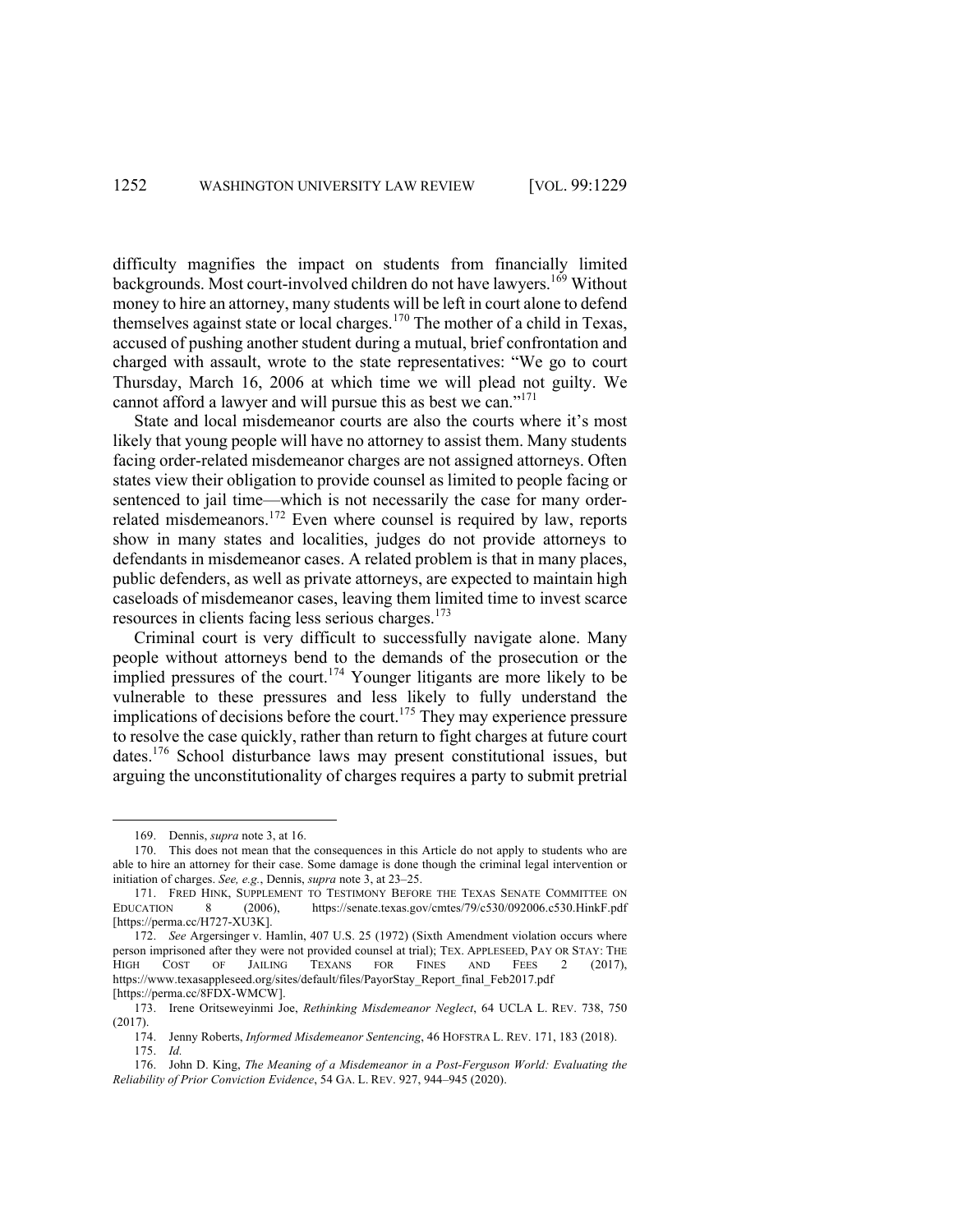motions before the court.<sup>177</sup> The pro se student would have to request all discoverable evidence from the prosecutor. Going all the way to trial pro se is even more daunting, requiring knowledge of obscure rules of evidence and procedure that would not be evident to nonlitigators.<sup>178</sup> A pro se litigant at trial would have to be prepared to select a jury, file motions *in limine*, provide testimony, appropriately call witnesses, and cross-examine witnesses, including police officers.<sup>179</sup> They would have to know how to appropriately give an opening and closing argument.<sup>180</sup> They would need to preserve issues for appeal.<sup>181</sup> It is outrageous that any pro se nonlegal professional can carry this workload. It is unthinkable that a student might be required to do this to in order to obtain an acquittal on charges.

Going to trial is not the only path that requires professional assistance. Taking a plea or making a decision on whether to go to trial requires some information on how the conviction might affect the student.<sup>182</sup> The consequences that follow an adjudication are hard to absorb. Legal jargon is not easy to understand. Some active judges may go out of their way to use more accessible terminology for young litigants, but even that has its limitations.<sup>183</sup> Criminal court can be an intimidating atmosphere; its language, power structures, and symbolism can make it hard to process.<sup>184</sup> Students may be unaware of obligations or underestimate the consequences of failing to meet the court orders.<sup>185</sup> Disproportionate numbers of students with disabilities are subjected to this process, which means that some students will have significant communication and comprehension barriers to comprehending the system and their position in the process.<sup>186</sup> A host of factors that may already complicate life for students can be critical in how students will manage court orders and the consequences of criminal court processing.

A student may be unaware that a plea of guilty will create a criminal record. They have little context for understanding the obstacles created by

<sup>177.</sup> Kenny v. Wilson, 885 F.3d 280, 284 (4th Cir. 2018).

<sup>178.</sup> Roberts, *supra* note 174, at 204; Amber Baylor, *Design Justice and Municipal Criminal Regulation*, 51 N.M. L. REV. 163, 166–170 (2021).

<sup>179.</sup> Baylor, *supra* note 178.

<sup>180.</sup> *Id.*

<sup>181.</sup> Roberts, *supra* note 174, at 204–06.

<sup>182.</sup> *Id.* at 204–06.

<sup>183.</sup> Anna E. Carpenter, *Active Judging and Access to Justice*, 93 NOTRE DAME L. REV. 647, 670 (2018).

<sup>184.</sup> *See, e.g.*, RAPHAEL POPE-SUSSMAN, CTR. FOR CT. INNOVATION, IMPROVING COURTHOUSE SIGNAGE: PROCEDURAL JUSTICE THROUGH DESIGN 2–3 (2015).

<sup>185.</sup> Fowler et al., *supra* note 3 ("Youth charged with Class C misdemeanors are sometimes instructed to understand legal instructions and defend themselves without any assistance.").

<sup>186.</sup> *See id.*; *see generally* NAT'L COUNCIL ON DISABILITY, BREAKING THE SCHOOL-TO-PRISON PIPELINE FOR STUDENTS WITH DISABILITIES 11 (2015), https://ncd.gov/publications/2015/06182015 [https://perma.cc/7NMQ-6R3W] (students with disabilities more likely to be subjected to school arrest).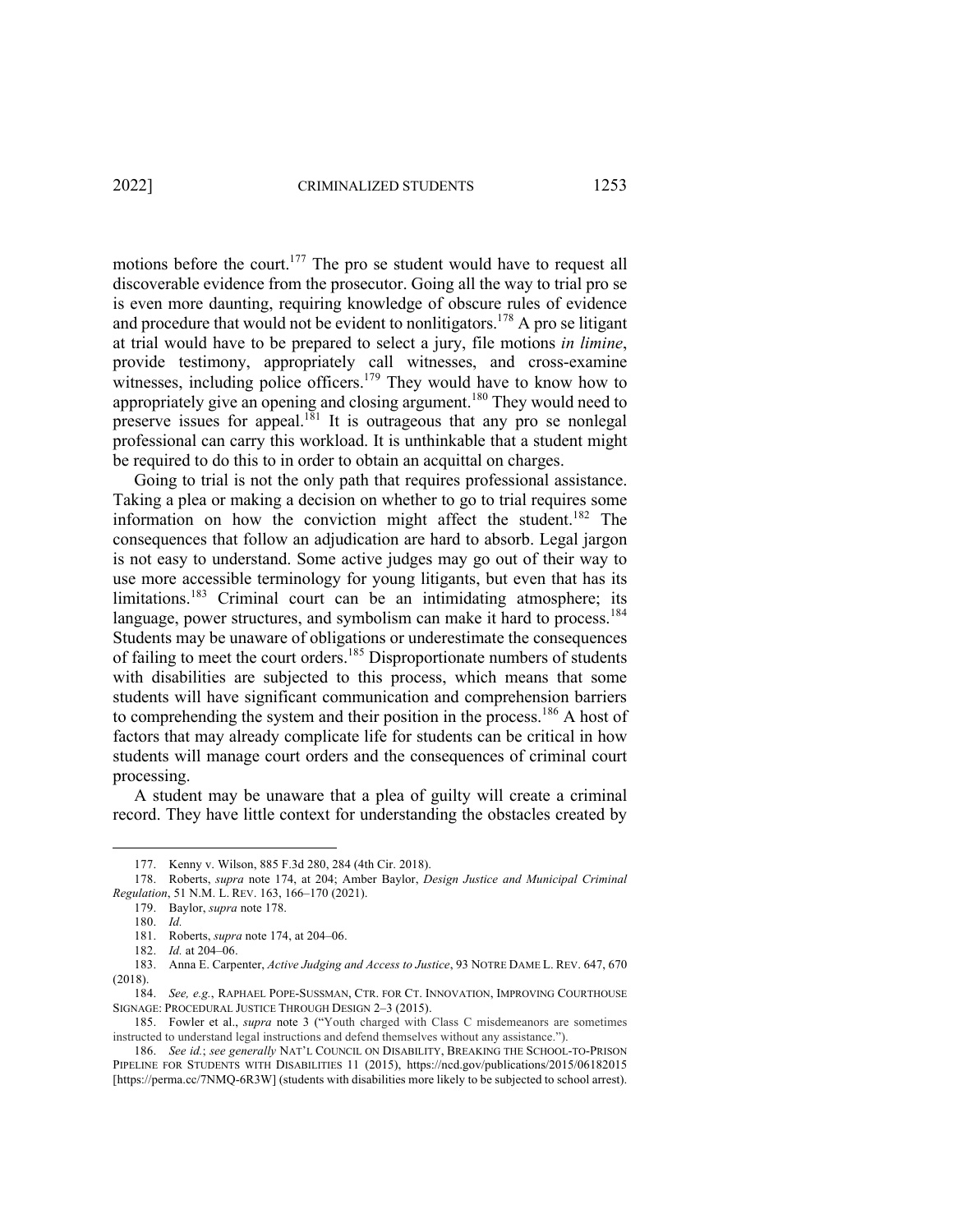a record. The consequences may stretch beyond criminal court, into immigration proceedings.<sup>187</sup> The difficulties may present as soon as the student applies for an after-school job or to college. The record may even affect the family's current housing.188 Fines and fees will also keep the student within the criminal court system until they have paid or completed alternative terms.<sup>189</sup> If a student does not pay, the debt can affect the student's access to credit and a driver's license; it can also result in warrants and possibly lead to additional charges for failure to appear or pay.<sup>190</sup> The complexity of these consequences throws into suspicion an uncounseled student's guilty plea.

#### *E. Reforms Reducing the Criminalization of Students*

Reformers working to change today's school systems understand that criminalization results in injuries to students. As a result of decades of work by organizers, federal agencies, and school districts, legislative bodies and courts better understand the implications of criminalizing students. Many jurisdictions have started to reform their discipline policies to address the "school-to-prison-pipeline." Some jurisdictions are examining police in schools, examining in-school arrests, and outsourcing discipline to the criminal legal system. Major reforms have taken place at state and citywide levels to decriminalize, legalize, and critique misdemeanor criminal regulation.<sup>191</sup> Legislators and courts are increasingly attentive to the harms of criminal legal interventions at a young age.192 Many are interested in reforms that reduce the number of youth in the adult legal system, offer diversion from criminal court, and address consequences of youthful convictions.<sup>193</sup>

These reforms are not a panacea—but rather demonstrate the intersections of systems involved in the criminalization of students. This section seeks to demonstrate how increasing awareness of related harms have led to reforms in these systems.

<sup>187.</sup> Lasch et al., *supra* note 158, at 1724–27 (describing mechanisms for state criminal law enforcement and federal immigration enforcement collaborations which include identification and detention of non-U.S. citizens in local jails).

<sup>188.</sup> *See generally* Deborah N. Archer, *The New Housing Segregation: The Jim Crow Effects of Crime-Free Housing Ordinances*, 118 MICH. L. REV. 173 (2019).

<sup>189.</sup> Fowler et al., *supra* note 3.

<sup>190.</sup> *Id.;* JESSICA FEIERMAN, NAOMI GOLDSTEIN, EMILY HANEY-CARON & JAYMES FAIRFAX COLUMBO, JUV. L. CTR., DEBTORS' PRISON FOR KIDS? THE HIGH COST OF FINES AND FEES IN THE JUVENILE JUSTICE SYSTEM 23–24 (2016), https://www.courts.ca.gov/documents/BTB24-2A-2.pdf [https://perma.cc/SZ5D-MMAW].

<sup>191.</sup> *See generally* Ahrens, *supra* note 28.

<sup>192.</sup> *See Reform Trends: Community-Based Alternatives*, JUV. JUST. INFO. EXCH., https://jjie.org/hub/community-based-alternatives/reform-trends/ [https://perma.cc/UWD8-C3AP].

<sup>193.</sup> *Id.*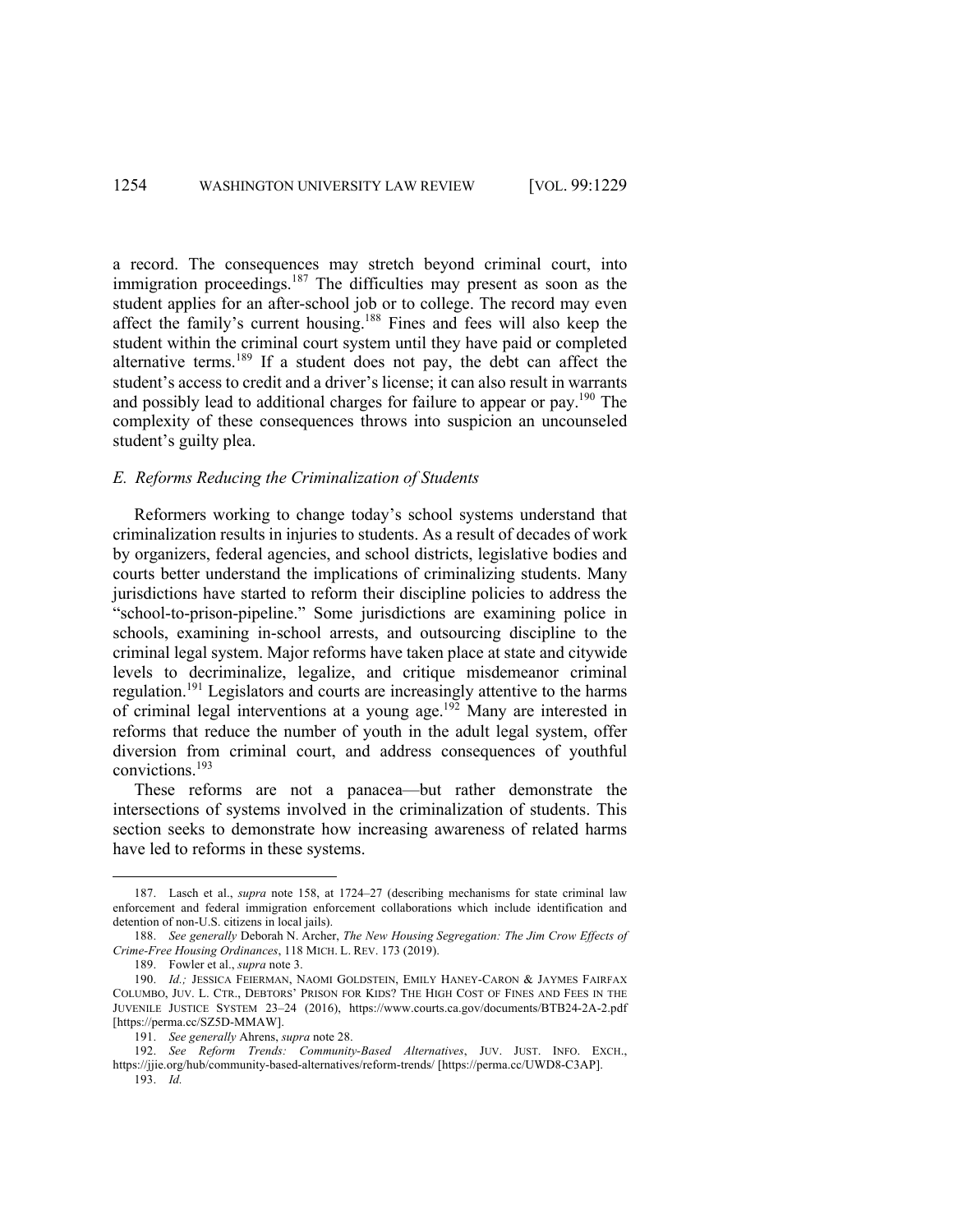#### *1. School Discipline Reform*

Huge disparities in school discipline reform exist throughout the country. In some states, school order crimes still exist in the codes.<sup>194</sup> Many other states still prosecute students under typical order-related criminal codes for charges like disorderly conduct.<sup>195</sup> Many localities have reconsidered criminal legal interventions in school discipline.<sup>196</sup> The changes take many forms, including reducing police presence and enhancing mental health resources and conflict resolution programs.<sup>197</sup> Important to this Article are changes that eliminated or modified existing criminal codes and the addition of procedural protections before charging students. These two types of reforms are reflective of changing norms around order-crimes and criminal legal referrals.

Decades of advocacy work on zero tolerance discipline provided the evidence of impact needed to push reform.<sup>198</sup> A number of policy centers, civil rights organizations, teacher organizations, and foundations around the U.S. have advocated for change to these policies. Policy centers, including Appleseed Network and Advancement Project, have emphasized the costs and trauma of criminal law involvement as a schoolchild. Civil rights organizations, such as NAACP-LDF and ACLU, spelled out disparities in application.<sup>199</sup> American Federation of Teachers has issued statements on the interference of criminal law with educational and safety goals. $200$ Organizations comprised of families and students affected by the zero tolerance policies, such as the Dignity in Schools Campaign, compiled advocacy guides and participatory research for people to use locally.<sup>201</sup> The groups and affected people made the case for school discipline reform.

In 2014, the Obama administration issued guidance on school discipline. The guidance explicitly addressed, among other topics, charging students in

<sup>194.</sup> Briseño, *supra* note 18.

<sup>195.</sup> *Id.*

<sup>196.</sup> *See, e.g*., *Florida Punctures 'School-to-Prison Pipeline*,*'* CHRISTIAN SCI. MONITOR (Nov. 5, 2013), https://www.csmonitor.com/USA/Latest-News-Wires/2013/1105/Florida-punctures-school-toprison-pipeline.-A-national-model [https://perma.cc/3P3C-HWLR].

<sup>197.</sup> WHITAKER ET AL., *supra* note 69.

<sup>198.</sup> *Id.* at 8.

<sup>199.</sup> *LDF Submits Testimony for U.S. Commission on Civil Rights Hearing on the School to Prison Pipeline*, NAACP LDF (Dec. 8, 2017), https://www.naacpldf.org/press-release/ldf-submitstestimony-for-u-s-commission-on-civil-rights-hearing-on-the-school-to-prison-pipeline/ [https://perma.cc/86LN-NUGT].

<sup>200.</sup> *See, e.g.*, *Partners and Allies in School Discipline Reform,* AFT, https://www.aft.org/position/school-discipline/partners-and-allies-school-discipline-reform [https://perma.cc/Q5YW-CXEB].

<sup>201.</sup> *See* DIGNITY IN SCHS. CAMPAIGN, A MODEL CODE ON EDUCATION AND DIGNITY (2019), https://dignityinschools.org/toolkit\_resources/full-version-of-model-code-on-education-anddignity/?toolkits=model-code [https://perma.cc/CF9X-QHBS].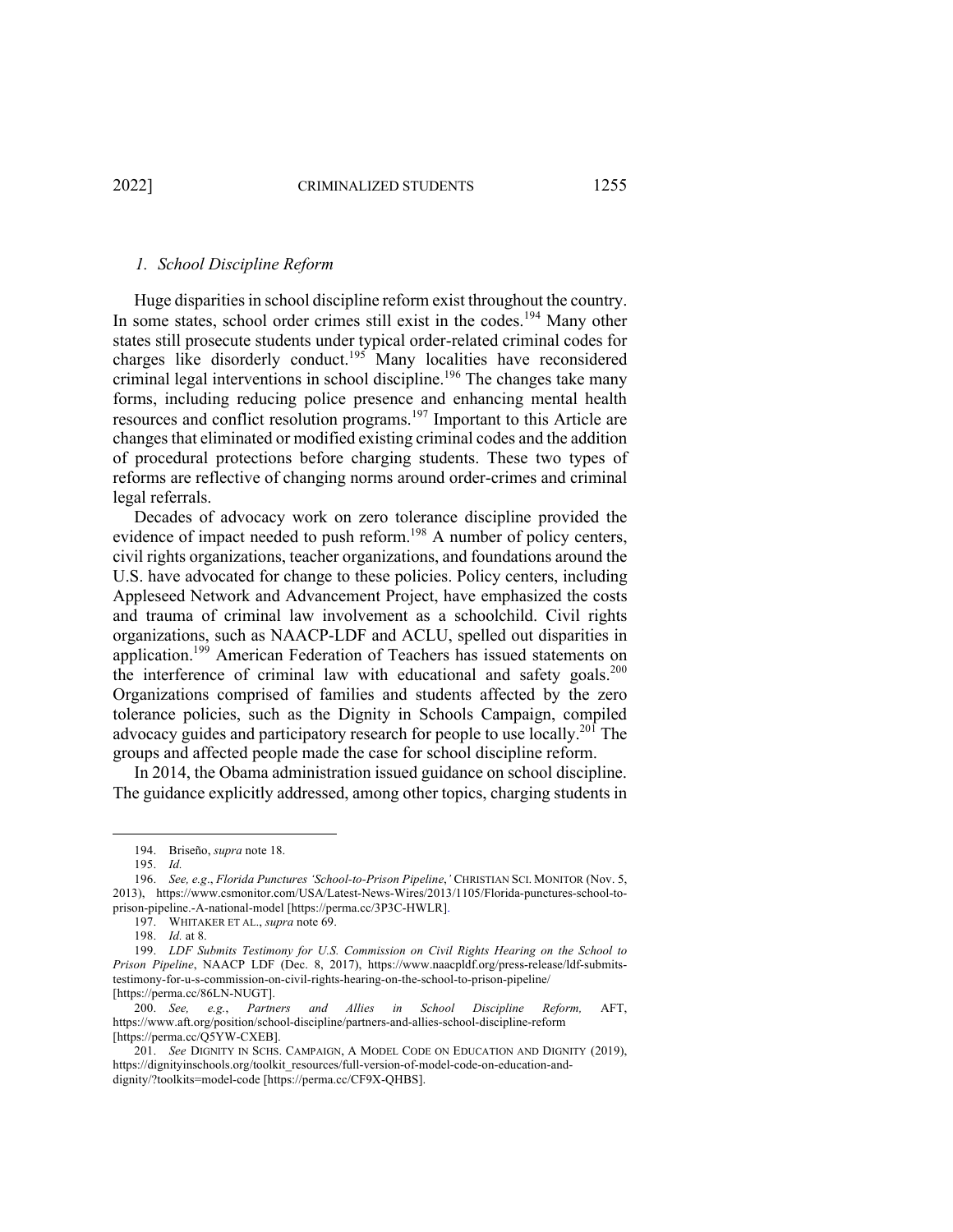school with order-related misdemeanors.<sup>202</sup> Attorney General Eric Holder summarized the administration's position that "routine school discipline infraction[s] should land a student in a principal's office—not in a police precinct."<sup>203</sup> The guidance warned local school districts that they could be accountable for impacts of needless referrals of disciplinary matters to school police.<sup>204</sup>

Investigations demonstrated that zero tolerance policies, from suspension and alternative school placement to criminal law referrals, disproportionately affected minority students.<sup>205</sup> Longitudinal studies showed that zero tolerance policies have devastating lifelong impacts. The 2014 DOE guidance drew from work across sectors of stakeholders in education.<sup>206</sup> Among their key findings, federal agencies found that schools' reliance on police rather than mental health service providers expanded the number of children in the criminal legal system. As a legislator swayed by these studies noted, misdemeanor charges "result in denied employment, college applications and scholarships."

Reforms have had a number of impacts. Recommended reforms related to criminalization of students include: training school staff on appropriate uses of law enforcement referrals, reserving referrals for "major threats," and maintaining privacy for student educational records and law enforcement access to them.<sup>207</sup> Some states have removed or reduced police presence in schools.<sup>208</sup> Importantly, localities have also modified the criminal code.<sup>209</sup> Local reforms also include procedural protections, like implementing procedural requirements before students can be referred to criminal law agencies. For instance, in Clayton County, Georgia, an agreement among stakeholders outlined a mandatory process, starting with

Joint "Dear Colleague" Letter, *supra* note 117.

<sup>202.</sup> Joint "Dear Colleague" Letter, *supra* note 117. (The guidance discusses schools' obligations to avoid and *redress* racial discrimination, though it focuses on redress through prospective reforms and Title IV and Title VI based claims).

<sup>203.</sup> Holder, *supra* note 3.

<sup>204.</sup> The policies under scrutiny allowed for children to be charged with misdemeanor crimes for offenses. *Id*.

Schools cannot divest themselves of responsibility for the nondiscriminatory administration of school safety measures and student discipline by relying on school resource officers, school district police officers, contract or private security companies, security guards or other contractors, or law enforcement personnel. To the contrary, the Departments may hold schools accountable for discriminatory actions taken by such parties.

<sup>205.</sup> *Id.*

<sup>206.</sup> *Id.*

<sup>207.</sup> *Id.*

<sup>208.</sup> *Id.*

<sup>209.</sup> Ripley, *supra* note 2; *see, e.g.*, Haley Holik & Deborah Fowler, Opinion, *Kids No Longer Get Arrested for Truancy and Guess What? They Still Go to Class*, DALL. MORNING NEWS (Mar. 23, 2017), https://www.dallasnews.com/opinion/commentary/2017/03/23/kids-no-longer-get-arrested-fortruancy-and-guess-what-they-still-go-to-class/ [https://perma.cc/QF2R-3CZK].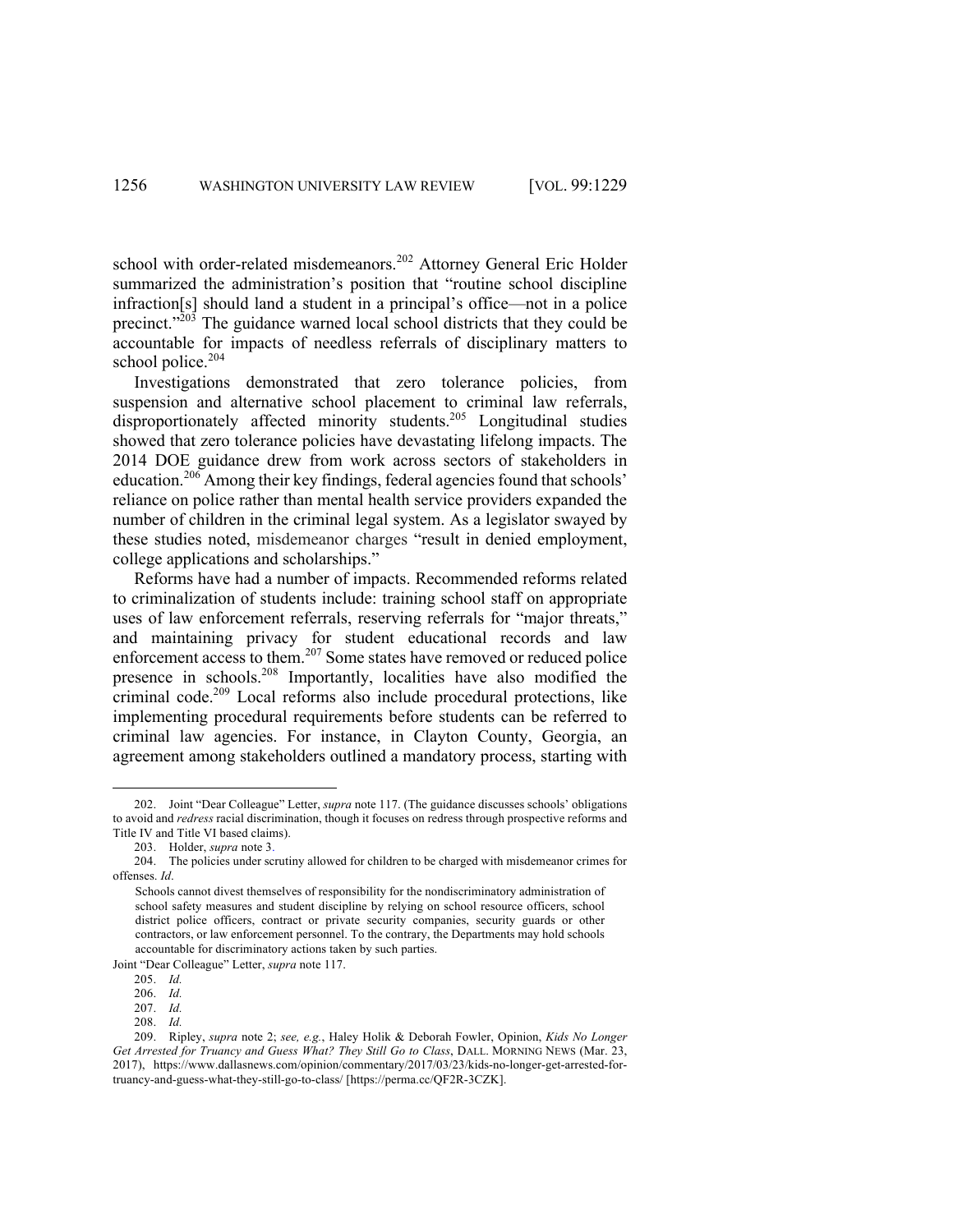a warning, then mediation or conflict resolution before a criminal referral is made.<sup>210</sup> The reforms have resulted in greater oversight of referral decisions and dramatically fewer children in court for school fights.<sup>211</sup>

Federal oversight of discipline reform stalled during the DOE's efforts to overturn the Obama-era guidance under Trump's Secretary of Education, Betsy DeVos. A 2019 report on school safety issued by the DOE argued that students were not targeted for exclusionary discipline in racially biased ways.<sup>212</sup> It offered instead an argument that certain students were most likely to receive harsher discipline because they were problem students, and had been referred to discipline in the past. $2^{13}$  In contrast to the study conducted by the American Psychological Association, the DOE determined that more exclusionary policies resulted in better classrooms for students of color.<sup>214</sup>

Despite this reversal of course by the federal agency, demand for reform has pushed beyond Obama-era guidance. Calls for decriminalizing school discipline have been renewed as a result of protests against police violence. St. Paul, Denver, Milwaukee, and Minneapolis are among cities that have voted to remove police from their schools.<sup>215</sup> Many more are reconsidering their school district's relationship with police. Among lead advocates for change are some teachers' unions that would like to see school police funding dedicated to other programming. They make the argument that they cannot ensure student health and safety in schools that rely on police or policing to manage discipline. $216$ 

<sup>210.</sup> This resulted in an 87% decrease in students referred for fighting. JUST. POL'Y INST., EDUCATION UNDER ARREST: THE CASE AGAINST POLICE IN SCHOOLS 29 (2011), http://www.justicepolicy.org/uploads/justicepolicy/documents/educationunderarrest\_fullreport.pdf [https://perma.cc/NVM4-3KRJ].

<sup>211.</sup> Another example is Texas, where procedural changes require the school to submit a complaint rather than issue a ticket. The complaint must include an offense report, witness statements, special education status, and graduated sanctions, where they apply. TEX. CODE CRIM. PROC. ANN. art. 42.15 (West 2013), https://capitol.texas.gov/tlodocs/83R/billtext/html/SB00393F.htm [https://perma.cc/2M4U-23WD].

<sup>212.</sup> FED. COMM'N ON SCH. SAFETY, FINAL REPORT (2018), https://www2.ed.gov/documents/school-safety/school-safety-report.pdf [https://perma.cc/ATU6- QYS6].

<sup>213.</sup> *Id.*

<sup>214.</sup> *See id.* at 69*.*

<sup>215.</sup> *Race and Justice News: School Districts Defund the Police*, SENT'G PROJECT (July 9, 2020), https://www.sentencingproject.org/news/race-justice-news-school-districts-defund-police/ [https://perma.cc/G4C8-BY4Y].

<sup>216.</sup> Sarah Jones, *Protests Are Galvanizing Demands to Take Cops Out of Schools*, N.Y. MAG. (June 12, 2020), https://nymag.com/intelligencer/2020/06/the-movement-to-take-cops-out-of-school-ispicking-up-steam.html [https://perma.cc/XWP4-3JDL]; *see also* FEIERMAN ET AL., *supra* note 190.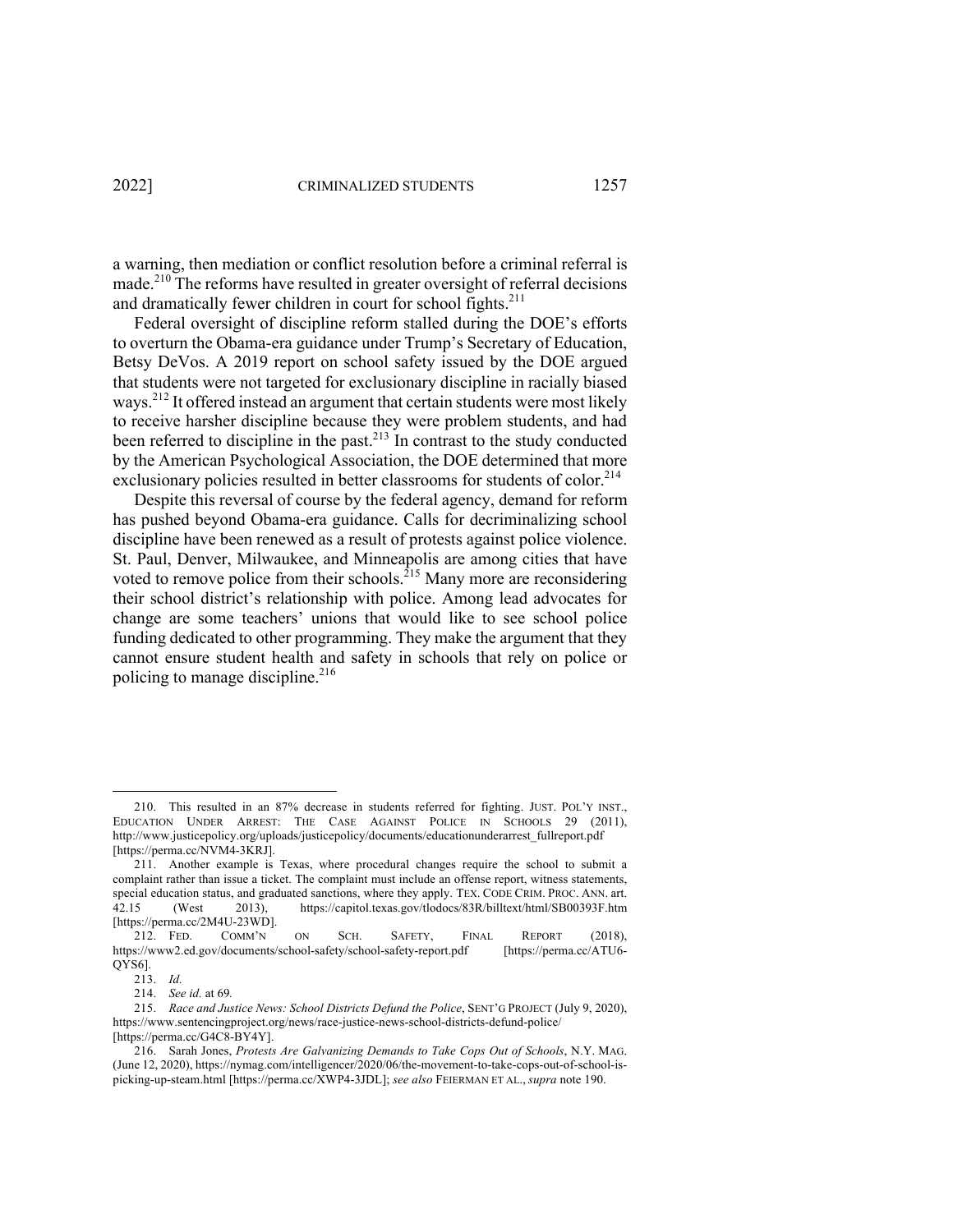#### *2. Misdemeanor Reform*

Overcriminalization—the proliferation of criminal statutes and reliance on criminal law for public health and safety—has resulted in a multitude of social ills. The public, across the political spectrum, has identified overcriminalization as a contributor to mass incarceration, racial wealth disparities, reduced individual liberties, public health crises, legal consequences of convictions, and unnecessary police interventions.<sup>217</sup> While the era of the "War on drugs" and "broken windows policing" ramped up the number of criminal offenses, current reforms focus on decriminalization—or shrinking criminal legal interventions in society.<sup>218</sup>

"Decriminalization," as a reform effort, is occurring in many cities and states around the country.<sup>219</sup> As a narrow definition, decriminalization reduces the criminal legal impacts of specified crimes. "Decriminalization" in this sense refers to policies to de-penalize—or protect people from incarceration based on a charge.<sup>220</sup> Decriminalization does not necessarily protect people from being charged with a crime or potential penalties like fees, fines, or community service. Prohibited acts are not made legal, but enforcement, prosecution, or the consequences of convictions are reduced.

Decriminalization certainly affects how students are processed for school order offenses. Where misdemeanors could subject students to jail time, decisions not to incarcerate violators potentially reduced the number of children in city jails. Some localities may encourage policies of citing people for order-related misdemeanors rather than making arrests. $^{221}$ Policies to issue citations rather than arrests reduces trauma for students. Decriminalization could reduce the psychological and financial toll of inschool arrests and pretrial detention.

"Legalization," in contrast to "decriminalization," involves removing laws from penal codes.<sup>222</sup> It makes specified acts no longer subject to criminal law interventions. Legalization, where it occurs, likely has a more noticeable impact on schools. Many of the order-related misdemeanor charges commonly applied to students already carry little, if any, jail time. Due to the relatively low-level severity of the charges, many schools already defer to citations. Legalization, rather than decriminalization, is necessary to reduce the number of students in court and with convictions.

<sup>217.</sup> Alexandra Natapoff, *Misdemeanor Decriminalization*, 68 VAND. L. REV. 1055, 1058 (2015). 218. *See* Ferriss, *supra* note 125.

<sup>219.</sup> Nicole D. Porter, *Top Trends in State Criminal Justice Reform*, SENT'G PROJECT (Jan. 17, 2020), https://www.sentencingproject.org/publications/top-trends-in-state-criminal-justice-reform-2019/ [https://perma.cc/2TJD-LUDW].

<sup>220.</sup> BLACK YOUTH PROJECT, *supra* note 28.

<sup>221.</sup> *See generally* Natapoff, *supra* note 217, at 1058.

<sup>222.</sup> *Id.*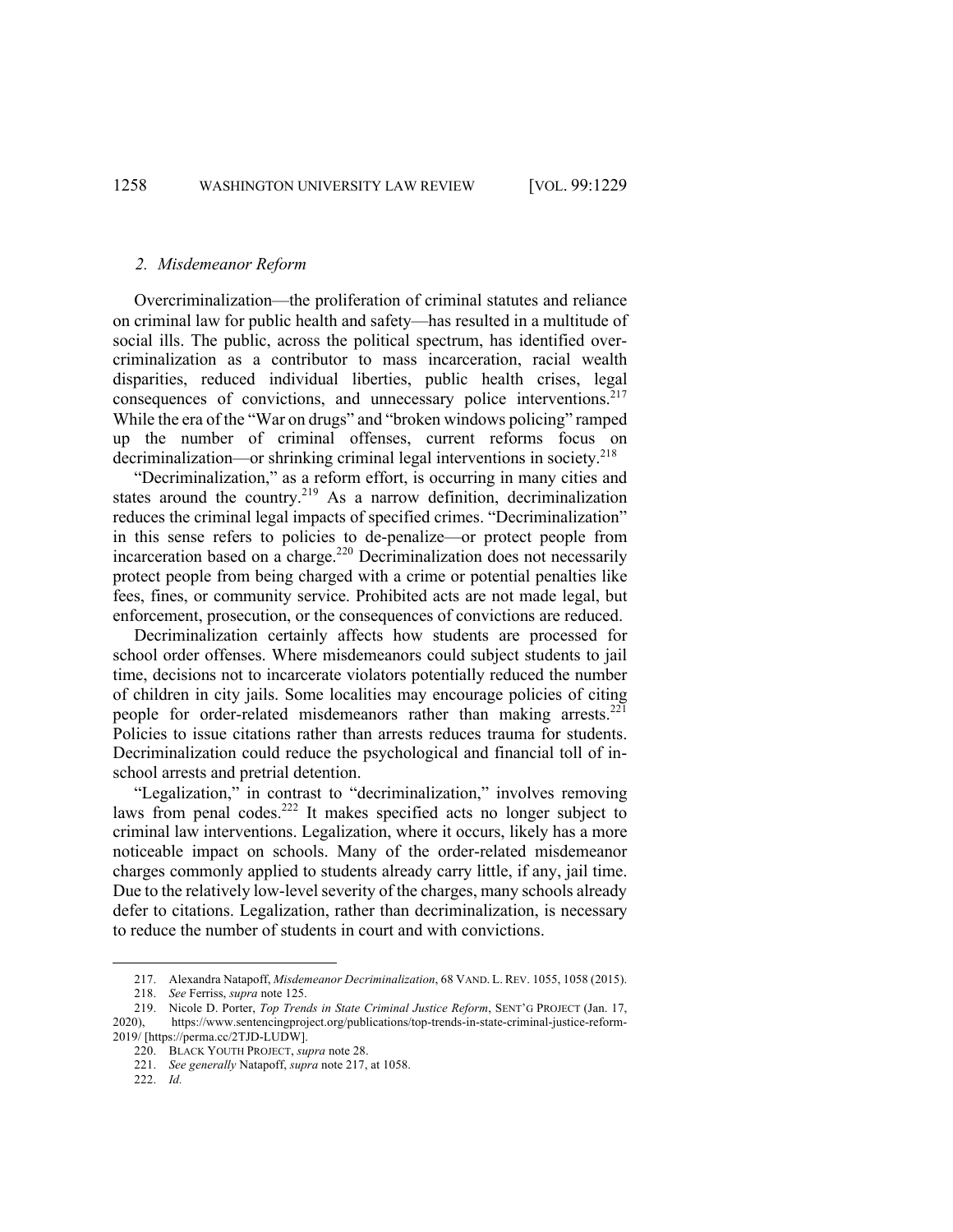Low-level misdemeanors are the most likely laws considered for legalization or removal from the penal code.<sup>223</sup> A few states have removed school order offenses, such as "disruption of class" from the penal code. Then there are legislatures that overhauled school discipline through modification of the criminal code.<sup>224</sup> The modifications affected who qualified for prosecution. For instance, in Massachusetts one could no longer be charged with "Disruption of class" in one's own home school.<sup>225</sup> This dramatically reduced the number of students in criminal court, though it did not eliminate referral to court for low-level misdemeanor charges.<sup>226</sup>

States and cities have also implemented reforms related to minors. This is reflected in "raise the age" legislation, court-based diversion programs for students, and clearing records for minors. "Raise the age" laws focus on the age for adult criminal liability and increase the age required for processing. <sup>227</sup> In the last four years, five states have passed laws to raise the age for processing in adult criminal court.<sup>228</sup> Nationwide efforts to address the age of criminal liability potentially redirect students from adult criminal courts. For students who are still sent to adult criminal court, many courts operate optional youth courts and diversion programs tailored to students.<sup>229</sup> These diversion courts are idealized as reducing potential consequences from prosecution as students.<sup>230</sup> Finally, many states and localities have recently enacted provisions that allow people to clear from their records

<sup>223.</sup> *See* Natapoff, *supra* note 217, at 1057; *see, e.g.*, Kathy A. Bolten, *Should Public Drunkenness Be a Crime?*, DES MOINES REG. (Feb. 12, 2016, 2:03 PM), https://www.desmoinesregister.com/story/news/local/government/2016/02/11/public-intoxicationiowa-legislature/80205668/ [https://perma.cc/EY7C-YR5E]; Sydney Brownstone, *Seattle City Council Votes to Repeal Loitering Laws, But Groups Say Much More Is Needed*, *Project Homeless*, SEATTLE TIMES (June 23, 2020, 1:04 PM), https://www.seattletimes.com/seattle-news/homeless/seattle-citycouncil-votes-to-repeal-loitering-laws-but-groups-say-much-more-is-needed/ [https://perma.cc/V97T-8JDB]. The Council for State Legislatures reports twenty-eight states have considered legalization of marijuana, repealing possession laws from the penal codes. *See* Michael Hartman, *Cannabis Overview: Legalization*, NAT'L CONF. STATE LEGISLATURES (July 6, 2021) https://www.ncsl.org/research/civil-

and-criminal-justice/marijuana-overview.aspx [https://perma.cc/E3F7-788E].

<sup>224.</sup> MASS. GEN. LAWS ch. 272, § 40.

<sup>225.</sup> Truancy charges could be brought against parents, but could no longer be applied to students. *See* JUST. POL'Y INST., *supra* note 210.

<sup>226.</sup> Fowler et al., *supra* note 3; ADVANCEMENT PROJECT, *supra* note 63.

<sup>227.</sup> *See* Julia Vitale, *A Look at Why Almost All States Have "Raise the Age" Laws*, INTERROGATING JUST. (July 22, 2022), https://interrogatingjustice.org/https-interrogatingjustice-orggovernmental-accountability/a-look-at-why-almost-all-states-have-raise-the-age-laws/ [https://perma.cc/7BT2-UL7J]; NAT'L JUV. JUST. NETWORK, POLICY PLATFORM: RAISE THE MINIMUM AGE FOR TRYING CHILDREN IN JUVENILE COURT (2020), https://www.njjn.org/uploads/digitallibrary/updated%20March%2021%20NJJN%20Policy%20Platform\_RaiseTheMinimumAge.pdf [https://perma.cc/H3DR-FFMG]; *see also, e.g.*, Off. for Just. Initiatives, *Raise the Age*,

NYCOURTS.GOV, https://ww2.nycourts.gov/ip/oji/raisetheage.shtml [https://perma.cc/X983-HNJS]. 228. *See* Kate Dodds, *Why All States Should Embrace Vermont's Raise the Age Initiative*, COAL.

FOR JUV. JUST. (Jul. 2020), https://www.juvjustice.org/blog/1174 [https://perma.cc/GER6-W4EF]. 229. *See* Dennis, *supra* note 3, at 19–23.

<sup>230.</sup> *Id.*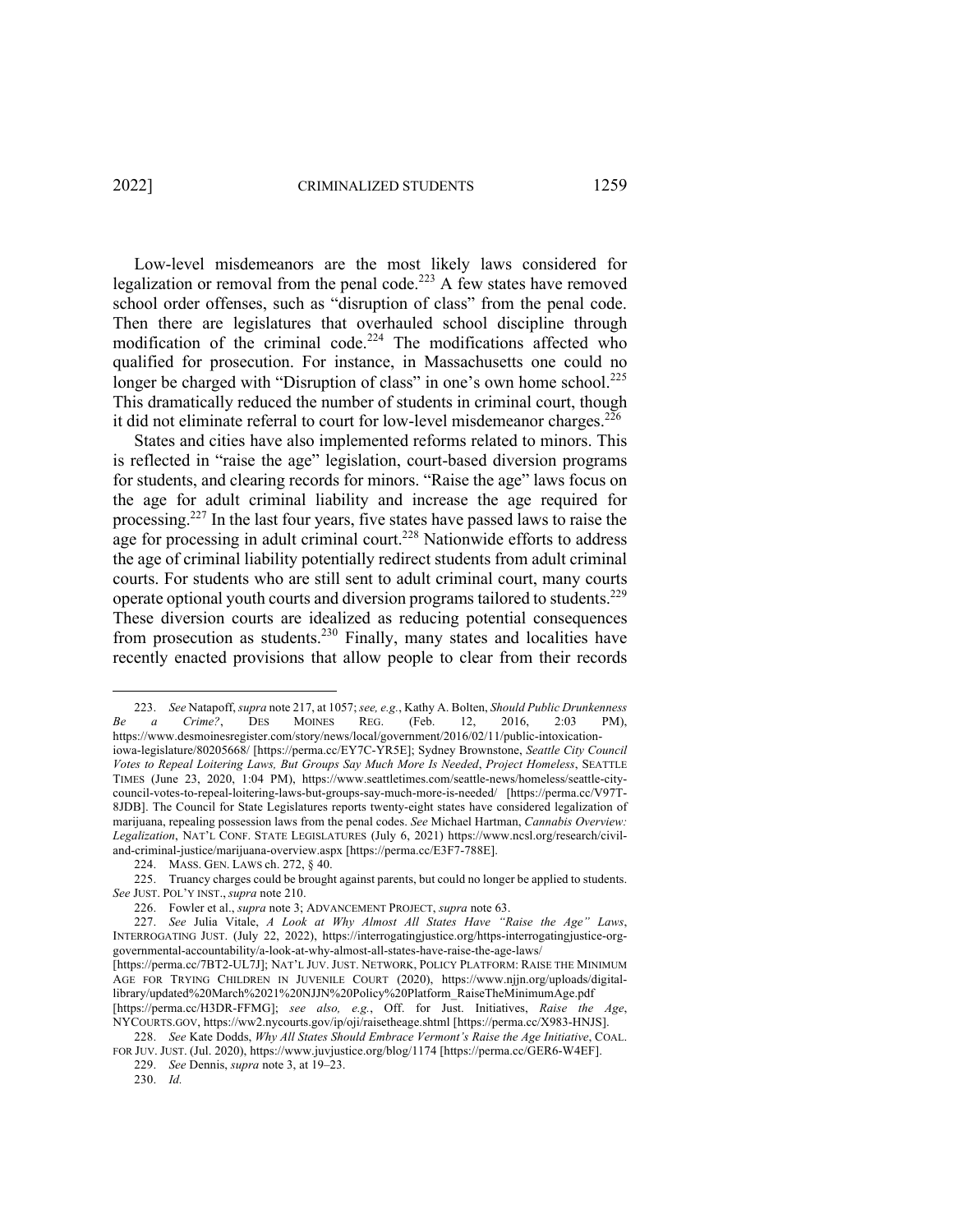charges they accrued as minors.<sup>231</sup>

#### II. LASTING IMPLICATIONS OF HARM: THE RESULTS OF CRIMINALIZATION

Modern articulations of reparations theory focus less on debt owed from a particular harm and more on repairing within society the lasting harm of injustice.<sup>232</sup> Charles Ogletree describes lasting harm as the site where the injury has been most severe, where gaping tears still exist in the nation's social fabric.<sup>233</sup>

The harms from criminalization of students are not singular, but rather continuing and multiplicative. Former students around the country, many now adults, are still burdened by the warrants, convictions, and barriers wrought by decades of criminalization practices. Criminalized former students are affected by legal-technical barriers, but also psychological harms and the culmination of lost opportunities. This section distinguishes between types of harms so that they may be correlated to different forms of redress, retroactivity, and reparations.

Young people charged with misdemeanors as students are more likely to be deeply impacted by them. They are most likely to seek and need opportunities in the future that could be hampered by a misdemeanor record.<sup>234</sup> People who were charged with crimes as students enter adulthood with a disadvantage.<sup>235</sup> Among these, as adults they are more likely to have criminal justice contacts; to face higher severity of punishment if they do; to incur debt from fees and fines; and to experience warrants and limitations on accessing employment, licenses, and potentially even housing.<sup>236</sup> I categorize the unaddressed results of criminalization of students in three categories: First, former students may face the trailing effects of open cases, warrants, debts, and other court obligations owed—I call this "lingering cases." Second, there are consequences that follow convictions and create higher penalties in future incidental criminal law interactions, which I refer to as "stigma of a criminalization." Finally, I consider "past losses." In part, this contemplates losses from traumatic moments of criminalization and the inability to progress at a similar rate to noncriminalized peers. Past losses include the psychological and emotional impacts of criminalization on the

<sup>231.</sup> Anne Teigen, *Automatically Sealing or Expunging Juvenile Records*, NCSL (July 2016), https://www.ncsl.org/research/civil-and-criminal-justice/automatically-sealing-or-expunging-juvenilerecords.aspx [https://perma.cc/72W4-55CW].

<sup>232.</sup> *E.g.*, Charles J. Ogletree, Jr., *Tulsa Reparations: The Survivors' Story*, 24 B.C. THIRD WORLD L.J. 13 (2004).

<sup>233.</sup> *Id.* at 26–29.

<sup>234.</sup> *See generally* Dennis, *supra* note 3, at 23–35.

<sup>235.</sup> *Id.*

<sup>236.</sup> *Id.; see* Henning, *supra* note 1, at 455–56.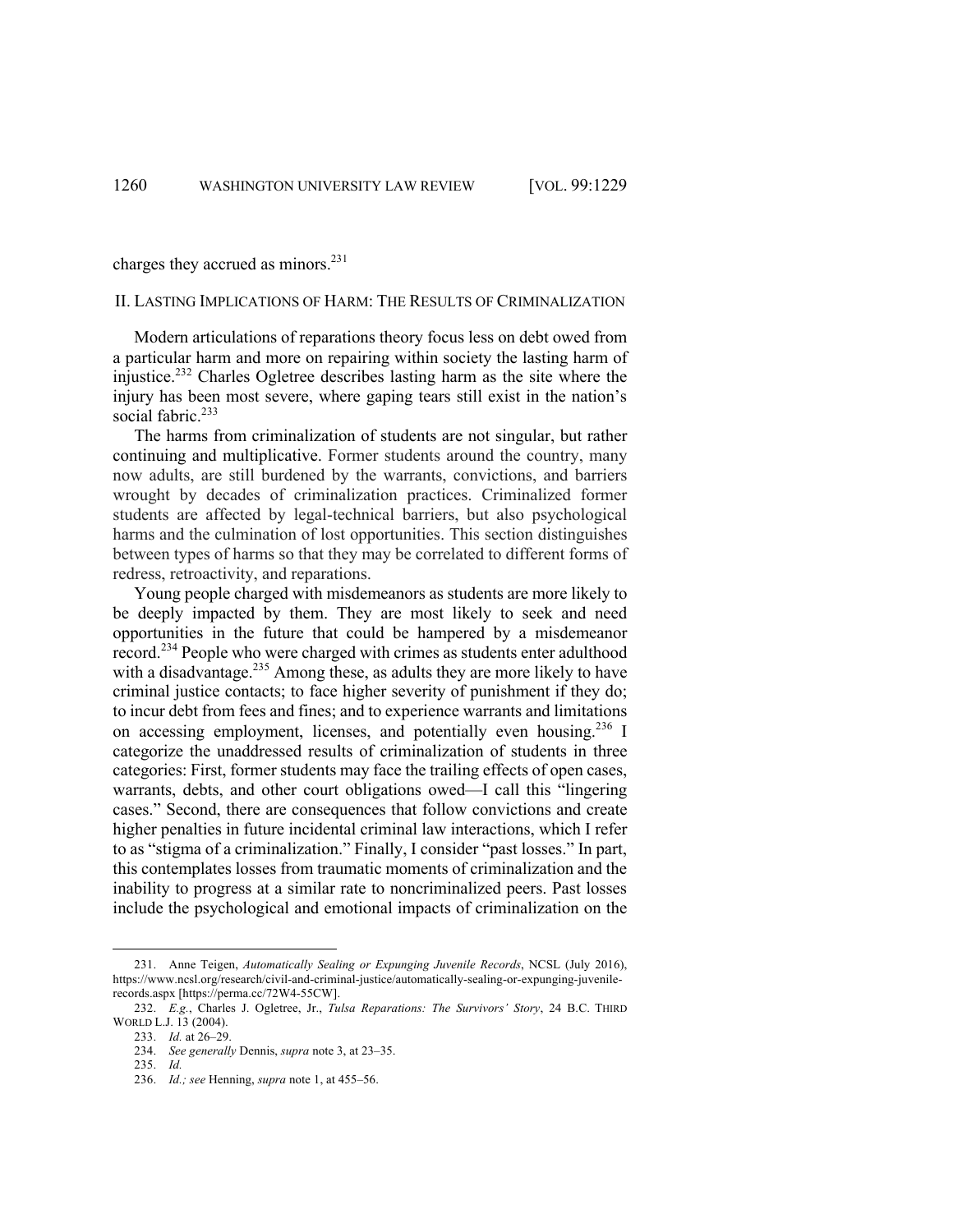person, loss of access to justice, and loss of access to institutions based on referrals from school to the criminal legal system.

#### *A. Lingering Cases*

Criminal charges brought against students do not automatically dissipate as soon as the child becomes an adult or graduates from school.<sup>237</sup> The charges, warrants, or court obligations may linger on after the student has left school. It is common for students to receive summons for school charges and fail to show up to an initial or subsequent court date.<sup>238</sup> They may move, switch schools, graduate, or be expelled all without following up with their school-based citation. Years later, upon applying for a driver's license, or a job, they find that the matter—though seemingly related to a problem in school—did not end as soon as they left school. The open case has resulted in a warrant. In some districts, students cannot have a warrant issued for their arrest—but may face some other civil barrier for open cases.<sup>239</sup> Students who pled guilty to charges may be on the hook to complete hours of labor as community service.<sup>240</sup> Alternatively, they may be burdened with outstanding fees and fines related to the case. $241$ 

Formerly criminalized students face a number of difficulties in addressing these old cases. Punitive education policies result in greater distrust of authority, future criminal legal interactions, reduced income, and less vocational success—factors relevant to successful completion of old criminal court issues. Due to the barriers of criminalization, many former students will not have economic resources to hire legal counsel to resolve these matters. Similarly, former students may be hampered in their ability to address fees and fines that attach to criminal charges. People with mistrustful relationships with criminal justice may be fearful of re-engaging with courts. Finally, because they were charged as children—people may be unaware of the nature of the charges brought against them, the process, or the resulting court orders.

Students may face new compliance-related charges like "contempt of (court)" and "failure to appear."242 These are charges that states bring against individuals who have not appeared on an arranged court dates or who have not satisfied the court's orders, including orders related to fees, fines, or community service.<sup>243</sup> Former students who have not resolved their

<sup>237.</sup> Fowler et al., *supra* note 3; *see* Dennis, *supra* note 3, at 5.

<sup>238.</sup> Fowler et al., *supra* note 3.

<sup>239.</sup> For instance, in Texas, a DIC 81 may drop, issuing a hold at the driving agency.

<sup>240.</sup> TEX. CODE CRIM. PROC. ANN. art. 45.045 (2021).

<sup>241.</sup> FEIERMAN ET AL., *supra* note 190, at 4.

<sup>242.</sup> Fowler et al., *supra* note 3.

<sup>243.</sup> *Id.*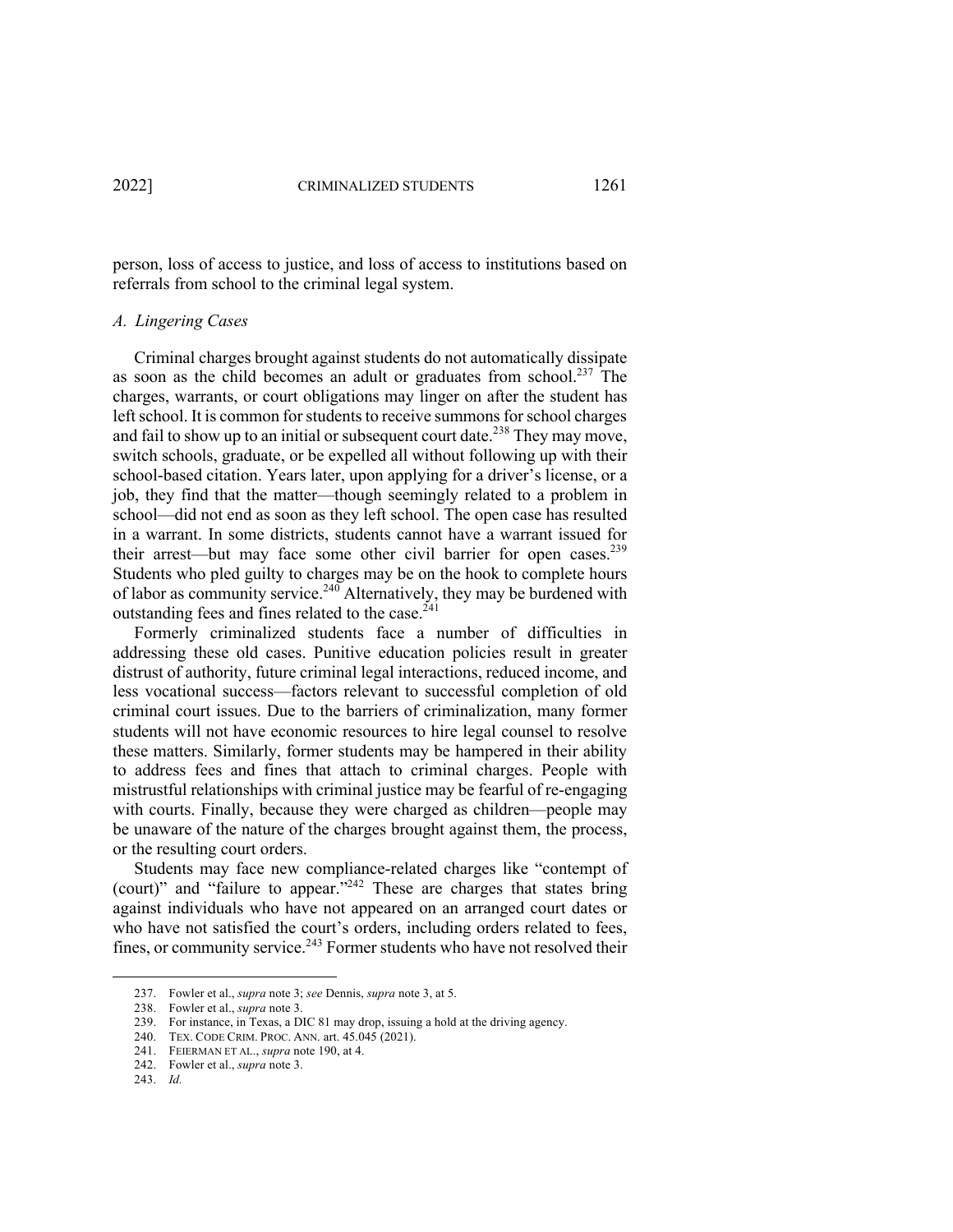cases may find, years down the line, that they have additional charges. Often, the fees and fines associated with additional cases continue to accrue if unresolved, adding up to a near-insurmountable mountain of debt. $244$ Those fees can also translate to warrants, difficulties with obtaining a license, obstacles for employment, or obtaining the credit.<sup>245</sup>

Even in jurisdictions that have undergone school discipline reform, old cases linger.<sup>246</sup> Students with open cases are still expected to address charges that could not be brought against them today. Despite reforms, former students face consequences as though the crimes or disciplinary practices were still good policy. Hard-fought reforms may have prevented further expansion of criminal legal interventions in schools, but the "schoolto prison pipeline" lives on in open criminal court cases against former students.

#### *B. Stigma and Legal-Technical Harm of Criminalization*

The purpose of designating a behavior as a crime is to apply the stigma of criminal law to the person who has committed the infraction. The deep impacts of stigma on criminalized former students has often been ignored. Technical legal barriers based on a past conviction create hurdles to attaining basic necessity for individual security: employment, housing, security in parenting rights, and citizenship. Former students who have experienced criminal legal interventions have criminal labels attached to them.247 As long as a record of a criminal legal intervention exists, consequences follow solely due to the stigma of conviction. It is welldocumented the extensive ways criminal legal stigma create obstacles for people in attempting to attain stability and security.<sup>248</sup>

Where cities and states have implemented reforms, school order-related charges on records are a reflection of past norms and practices. An employer who reviews a former student's criminal records has very little information about the problems of zero tolerance discipline. The employer is often left with an outsized impression of the offense charged, particularly because the name of the crime charged may be misaligned with the actual act. One might not expect, for instance, that the student charged with assault had been charged as a result of throwing skittles. Or, in another example, that a disorderly conduct conviction was a result of arguing with a school police officer. Former students face not just the stigma of a record created in

<sup>244.</sup> FEIERMAN ET AL., *supra* note 190, at 23.

<sup>245.</sup> *Id.*

<sup>246.</sup> MASS. GEN. LAWS ANN. ch. 272, § 40.

<sup>247.</sup> *See* Dennis, *supra* note 3, at 23–35; Henning, *supra* note 1, at 455–456.

<sup>248.</sup> *See generally* Michael Pinard, *Collateral Consequences of Criminal Convictions: Confronting Issues of Race and Dignity*, 85 N.Y.U. L. REV. 457, 489–94 (2010).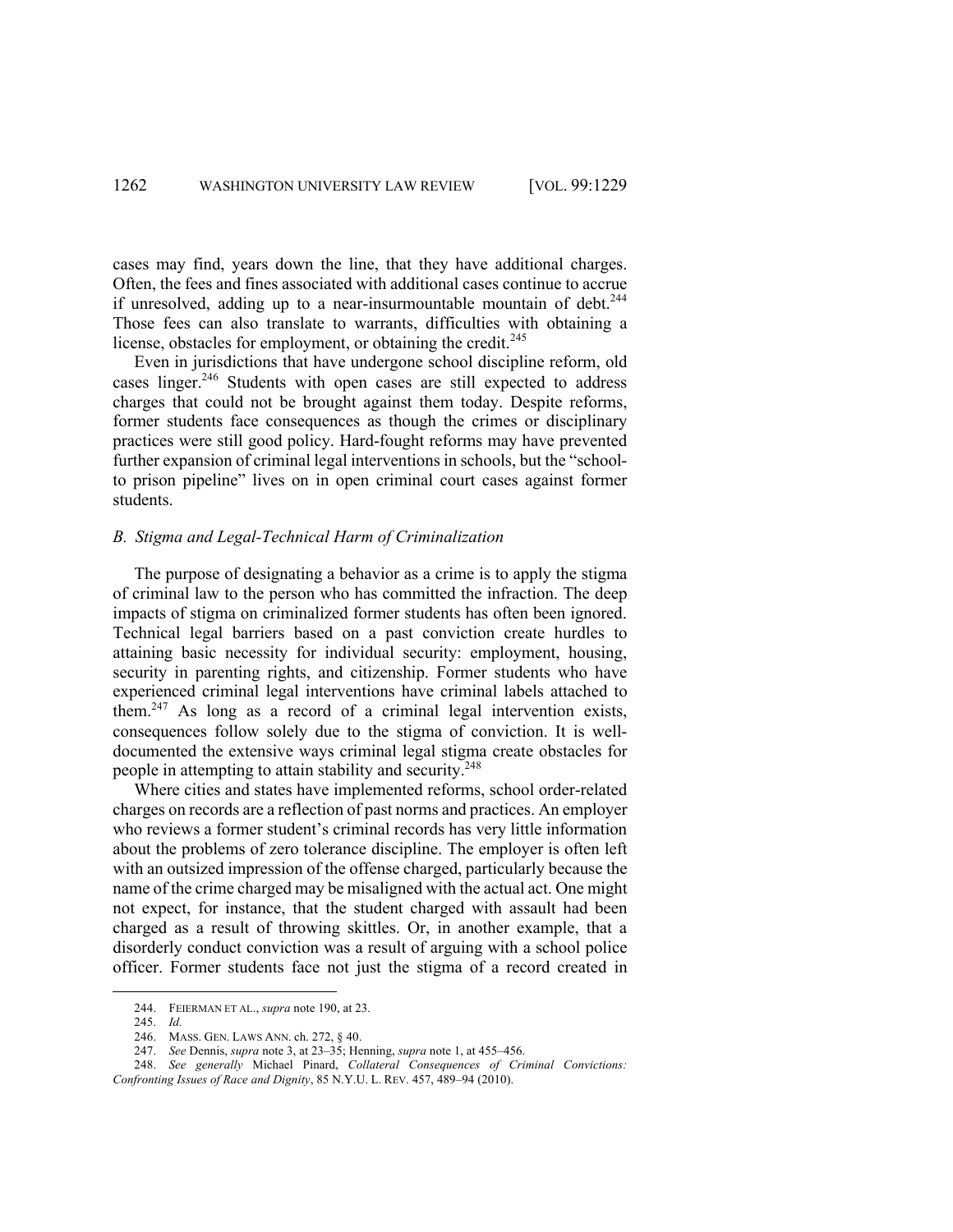schools, but also a record that exaggerates the seriousness of the infraction.<sup>249</sup>

The consequences that follow a criminal legal intervention are significant. Even cursory interactions with the criminal legal system have lasting repercussions.<sup>250</sup> "Criminal legal interventions" may include arrest or citation, which create a criminal record even without a resulting conviction. Dropped prosecutions, dismissals, and acquittals may all appear on a former student's criminal record. Even students who have fought their cases and are acquitted maintain records.251 Students who cannot be lawfully prosecuted, and have charges dropped, face the impacts of a record.<sup>252</sup> The reality is that many students are unable to fully litigate their charges and opt for a plea.<sup>253</sup> Convictions for order-related misdemeanors are the most easily discoverable and impactful outcome of cases against students. An abundance of scholarship documents the ways that convictions, even conviction for misdemeanors, can create series of barriers for people.

Records are easily searchable on the internet; even when they are meant to be sealed, they often remain accessible on outdated websites. The use of records pervades multiple aspects of people's lives, creating technical legal barriers. Scholars have outlined the string of potential consequences that can follow a conviction.<sup>254</sup> The basic necessities for human security can be affected by a criminal conviction. A person with a record may have difficulty finding housing. In fact, a family's current housing can be at risk if a child in the family is convicted of a crime.255 Employers are likely to enter job applicant names into a record search and may see any visible records. Even a misdemeanor record can make finding gainful employment difficult. A lack of employment can be detrimental to health in a society that requires employment to meet needs like quality health care.<sup>256</sup> People with school order charges on their records may have to explain them adequately to pass licensing boards. Past criminal legal interactions are used against individuals in custody determinations.<sup>257</sup> Banks and lenders may find people

<sup>249.</sup> Fowler et al., *supra* note 3.

<sup>250.</sup> Natapoff, *supra* note 217, at 1058.

<sup>251.</sup> Fowler et al., *supra* note 3.

<sup>252.</sup> *Id.*

<sup>253.</sup> *Id.*

<sup>254.</sup> Roberts, *supra* note 174, at 183; Joe, *supra* note 173, at 756–770; *see, e.g.*, Archer & Williams, *supra* note 98.

<sup>255.</sup> Roberts, *supra* note 174, at 205.

<sup>256.</sup> April D. Fernandes, *How Far up the River?: Criminal Justice Contact and Health Outcomes*, 7 SOC. CURRENTS 29, 33 (2020); Philip Young P. Hong, Dara Lewis & Sangmi Choi, *Employment Hope as an Empowerment Pathway to Self-Sufficiency Among Exoffenders*, 53 J. OFFENDER REHAB. 317, 14– 15 (2014) (describing studies showing that people with convictions secure fewer benefits in employment).

<sup>257.</sup> Sarah Berson, *Beyond the Sentence—Understanding Collateral Consequences*, NAT'L INST.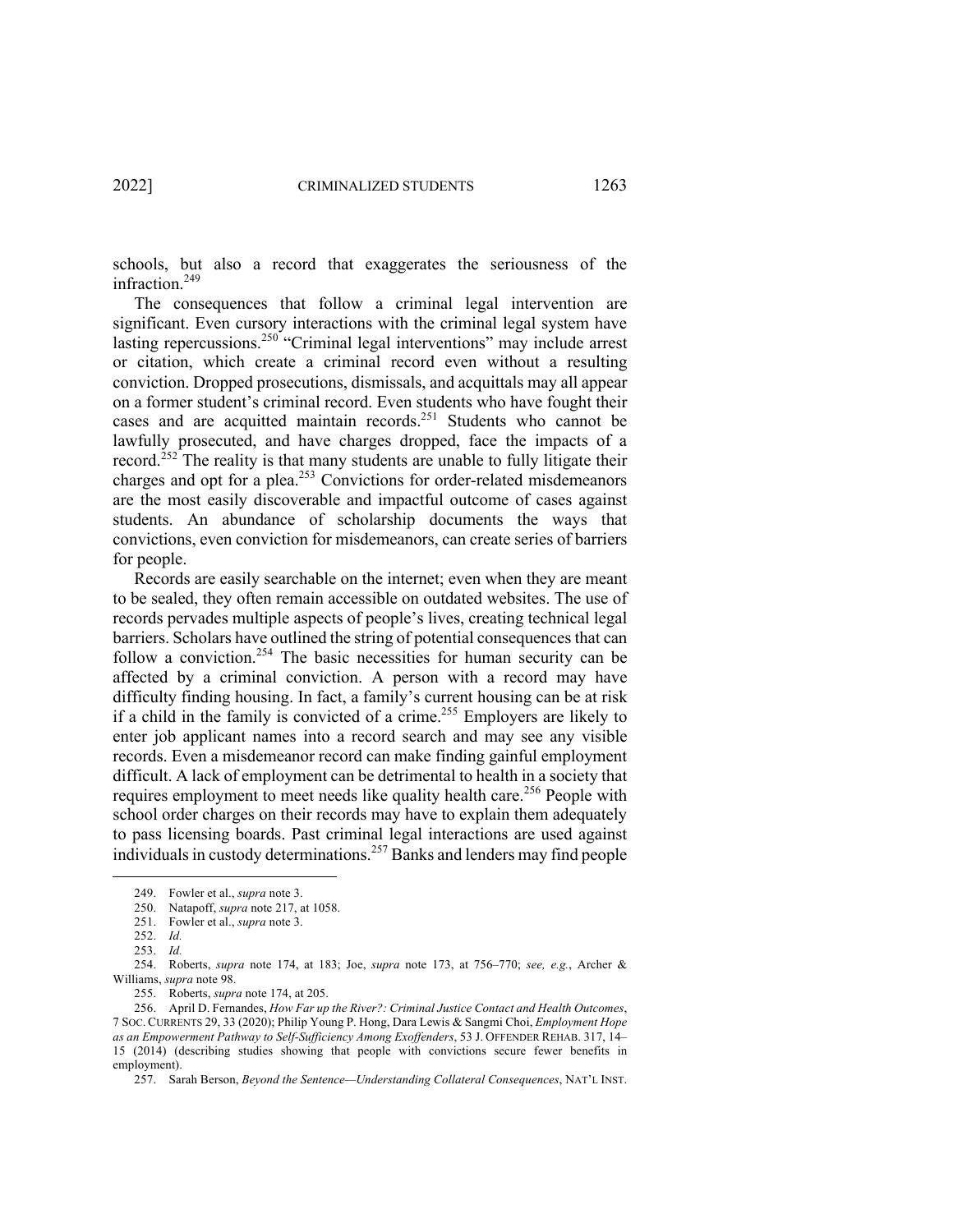ineligible for loans, including based on records.<sup>258</sup> Even visiting your child in school may be affected by the existence of a record.<sup>259</sup>

Convictions also cause barriers for accessing higher education. Applications to college may be complicated by misdemeanor convictions. Convictions may affect whether a student is eligible for financial assistance. For first-generation students, loans are critical for post-secondary opportunities. Students may be barred from participating in sports, another potential pathway for many students to fund education.<sup>260</sup>

Crucially, the impact of a record can have devastating consequences on individual liberty. If a former student is accused with a crime later in life, the misdemeanor conviction from school can make them eligible for an enhancement to more severe charges or a more serious sentence. For students with immigration concerns, a misdemeanor allegation alone may result in denial of citizenship, removal, or deportation.

### *C. Past Losses*

There are lasting losses to former students that are distinct from technical legal barriers and consequences. Arrest in school and criminal charges resulting in a criminal record, let alone a record that includes seemingly concerning charges, can create serious difficulties. The presentation of these obstacles as distinct barriers to manage can overlook the unified experience and damage to society broadly.

Connecting consequences of criminal legal interactions to deeper losses for a generation of former students is an important precursor to thinking about redress. Positioning harm as legal technical harms results in only legal technical solutions. For instance, if convictions bar someone from obtaining housing, a technical solution includes removing the conviction or prohibiting housing discrimination due to criminal convictions. Disparate legal technical solutions cannot fully encompass the harms to individuals and communities from accumulation of legal technical harms and other forms of loss.<sup>261</sup>

JUST. (Feb. 26, 2013), https://nij.ojp.gov/topics/articles/beyond-sentence-understanding-collateralconsequences#a-tool-for-practice-a-resource-for-research-and-policy [https://perma.cc/6 TRC-HR5F]. 258. *Id.*

<sup>259.</sup> *Id.*

<sup>260.</sup> JASON LANGBERG, BARBARA FEDDERS & DREW KUKOROWSKI, ADVOCS. FOR CHILDREN'S SERVS., LAW ENFORCEMENT OFFICERS IN WAKE COUNTY SCHOOLS: THE HUMAN, EDUCATIONAL, AND FINANCIAL COSTS (2011), https://static.prisonpolicy.org/scans/SROreport.pdf [https://perma.cc/S4WK-4F54].

<sup>261.</sup> *See, e.g.*, Marissa Parra, *"If We Don't Fight, Who Will?": Activists Demand Reparations for Ex-Cons Convicted of Marijuana Charges in Illinois*, CBS CHI. (July 11, 2021, 5:56 PM), https://chicago.cbslocal.com/2021/07/11/illinois-marijuana-convict-reparations/; Omar G. Encarnación, *The U.S. Can't Move Forward on LGBTQ Rights Without Reparations*, TIME (June 26, 2021, 7:00 AM), https://time.com/6076090/u-s-lgbtq-rights-reparations/ [https://perma.cc/VT6C-YNNT].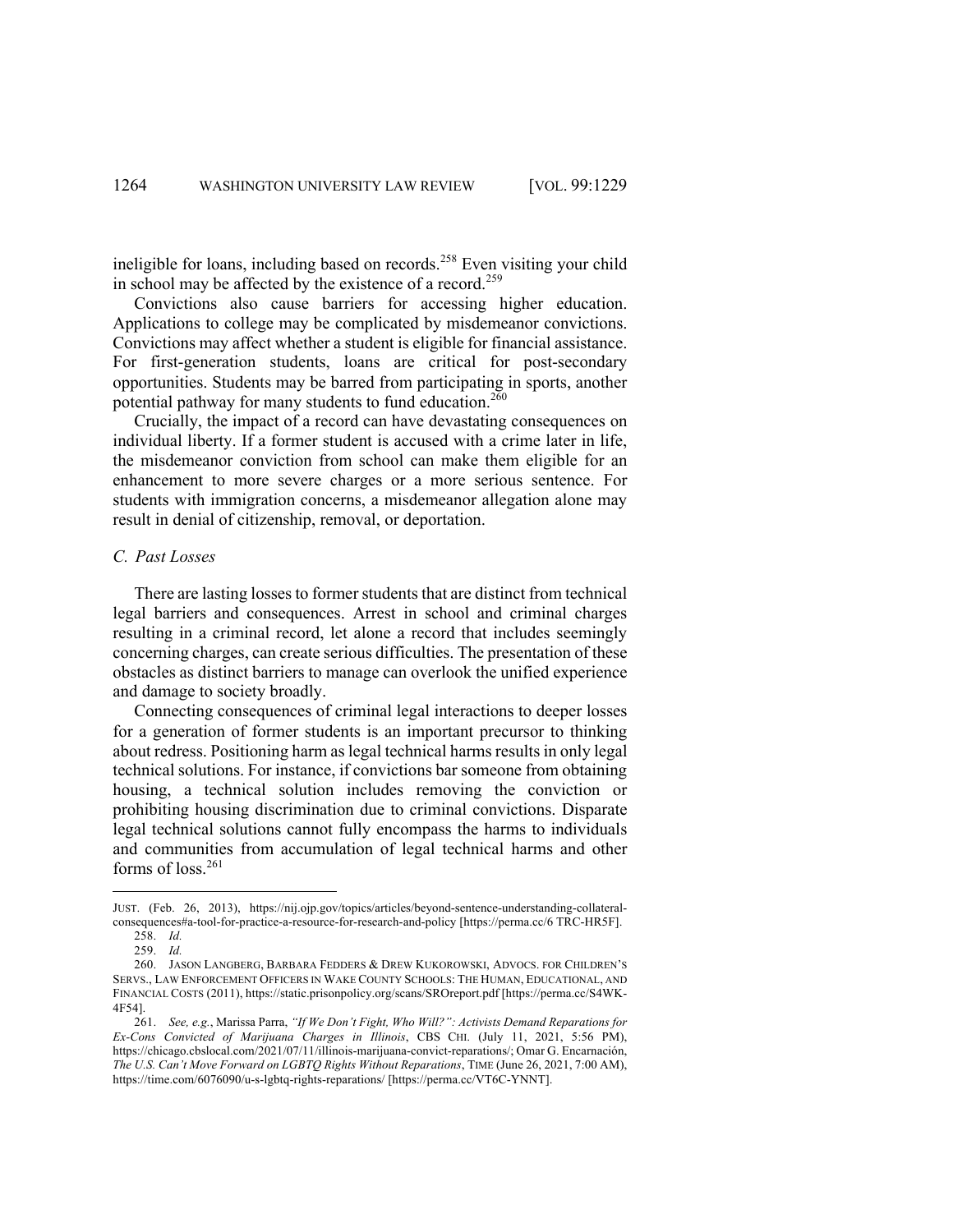For decades students have been affected by policies criminalizing school discipline. Many communities have been disproportionately impacted by these policies. Non-technical forms of harm include: psychological losses, loss of access to advancement through educational institutions, loss of access to justice through legal institutions, and generational and community-wide loss.

#### *1. Health Impacts*

There is no singular, essentialized experience of criminalization as a student. However, many former students report long-term psychological harm from criminalization.<sup>262</sup> The impacts are related to the experience of criminalization as a student or the difficulties of living with barriers due to a criminal record. These types of impacts are harder to document, though social science studies have correlated criminalization and psychological harm.

Criminal legal interactions have a negative psychological impact on students.<sup>263</sup> Studies demonstrate that low-level interactions can result in experiences of powerlessness and alienation, depression and anxiety, causing people to experience "an emotional tailspin."<sup>264</sup> Students are even more "developmentally susceptible" to the effects of criminalization.<sup>265</sup> Criminalized students may face in-school arrest, use of force, referral to criminal courts, imprisonment, and judgement.<sup>266</sup> Among the impacts that the APA reports for criminalized students are "alienation, anxiety, rejection, and breaking of healthy adult bonds."<sup>267</sup> These impacts could result in emotional impacts that can plague an individual for life.<sup>268</sup>

Social scientists and advocates have traced some of these impacts to what they call "identity threat."269 According to these sociologists, identity threat

<sup>262.</sup> AM. PSYCH. ASS'N ZERO TOLERANCE TASK FORCE, *supra* note 62, at 856, 859; Tate, *supra* note 120, at 56.

<sup>263.</sup> Naomi F. Sugie & Kristin Turney, *Beyond Incarceration: Criminal Justice Contact and Mental Health*, 82 AM. SOCIO. REV. 719, 737 (2017).

<sup>264.</sup> *Id.* at 719–43; *see also* Fernandes, *supra* note 256, at 38.

<sup>265.</sup> AM. PSYCH. ASS'N ZERO TOLERANCE TASK FORCE, *supra* note 62, at 855.

<sup>266.</sup> *See generally* Dennis, *supra* note 3; AM. PSYCH. ASS'N ZERO TOLERANCE TASK FORCE, *supra* note 62. *See also* Jennifer Carreon & John Kreager, TEX. CRIM. JUST. COAL., EQUIP OFFICERS WORKING IN SCHOOL SETTINGS WITH THE NECESSARY TRAINING TO PROPERLY INTERACT WITH ADOLESCENTS (2015), https://www.texascjc.org/system/files/publications/TCJC%20Fact% 20Sheet%20HB%202279%20%28Sch.ool%20Law%20Enforcement%20Training%29.pdf [https://perma.cc/PPN9-Y3NJ] (describing instances of use of force against students in Texas).

<sup>267.</sup> AM. PSYCH. ASS'N ZERO TOLERANCE TASK FORCE, *supra* note 62, at 854.

<sup>268.</sup> Studies indicate adolescent brains are malleable rather than fixed, offering youth some degree

of resilience. Instances of criminal legal interventions while in school may provide space to manage trauma. *See* Taylor-Thompson, *supra* note 87, at 180.

<sup>269.</sup> GEOFFREY L. COHEN, VALERIE PURDIE-VAUGHNS & JULIO GARCIA, STEREOTYPE THREAT 280–81 (Michael Inzlicht & Toni Schmader eds., 2012).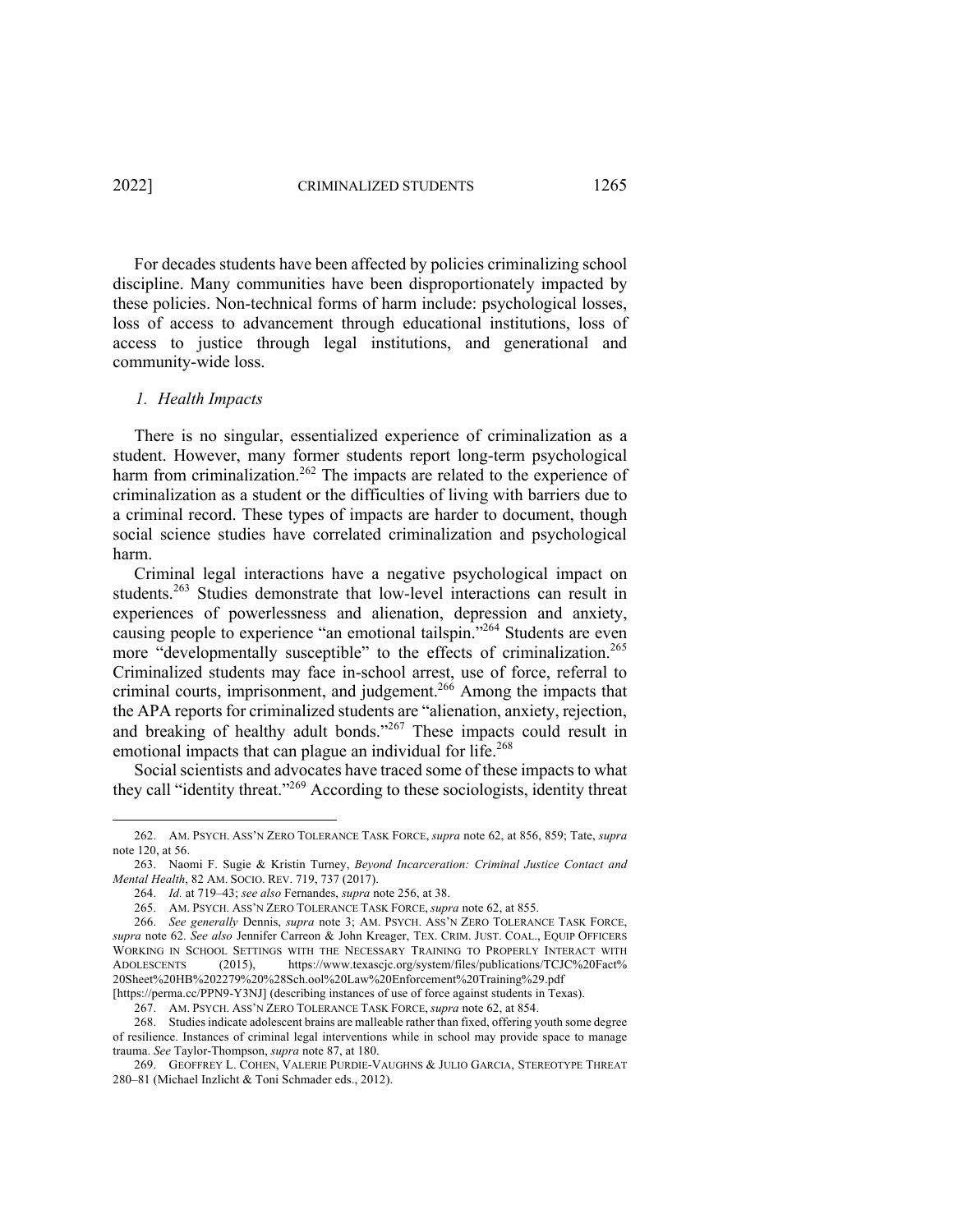is the stress that emerges from the expectation that one will have to confront negative stereotypes.<sup>270</sup> Labeling Black culture as dangerous, some education theorists note, is one manifestation of the systematic oppression of Black people and the working class.<sup>271</sup> Several former students have described stress from being identified as problem or at-risk students.<sup>272</sup> The theory of identity threat posits that in addition to stress, those under threat manifest a vigilance in experiences of the threat—a strong awareness of when and by whom the label may attach.<sup>273</sup> Students in this situation may experience diminished trust and enhanced insecurity. For students experiencing labeling as a criminal through zero tolerance discipline, it can "depress cognitive functioning and emotional well-being," "enhancing the sense of not belonging."<sup>274</sup> This may have a recursive impact on the negative label, in that students under threat may manifest the stress in a way that may be uncritically interpreted by the school as justifying the label. Another qualitative study of families of criminalized students found that the students' families also expressed psychological distress from their children being routed to criminal courts from school.<sup>275</sup> Among impacts, families described psychological distress, including stress, isolation, and fear.<sup>276</sup>

The stigma of record alone can result in pain and embarrassment. In addition to the harm from criminal justice interactions, there can be psychological consequences to experiencing barriers related to a criminal conviction. Problems criminal records present with finding a job, for example, have been linked to experiences of depression.<sup>277</sup> Similarly, debt incurred by insurmountable court fees and fines has been recognized as a source of stress that causes physical as well as psychological manifestations.<sup>278</sup> Living fearful of warrants, debt, and accessing major institutions in society result in a lowered quality of life.<sup>279</sup> These are continuing forms of harm that former students experience, even after their case has resolved.

277. Amanda Sheely & Shawn M. Kneipp, *The Effects of Collateral Consequences of Criminal Involvement on Employment, Use of Temporary Assistance for Needy Families, and Health*, 55 WOMEN HEALTH 548, 550, 554 (Apr. 23, 2015), https://www.ncbi.nlm.nih.gov/pmc/articles/PMC5763494/ [https://perma.cc/XAP8-6MXF]; AMANDA WOODRUM & BEN STEIN, POL'Y MATTERS OHIO, HEALTH NOTE: DRUG SENTENCING REFORM 7-8, https://www.policymattersohio.org/files/research/drugsentencinghealthnote.pdf

[https://perma.cc/GK2A-HPZW].

<sup>270.</sup> *Id.* 271. *Id.*

<sup>272.</sup> *Ending the School-to-Prison Pipeline*, *supra* note 104, at 95.

<sup>273.</sup> COHEN, PURDIE-VAUGHNS & GARCIA, *supra* note 269, at 280–81.

<sup>274.</sup> *Id.*

<sup>275.</sup> Tate, *supra* note 119, at 100, 154.

<sup>276.</sup> *Id.*

<sup>278.</sup> WOODRUM & STEIN, *supra* note 277.

<sup>279.</sup> TEXAS APPLESEED & TEXAS FAIR DEFENSE PROJECT*, supra* note 159, at [pincite].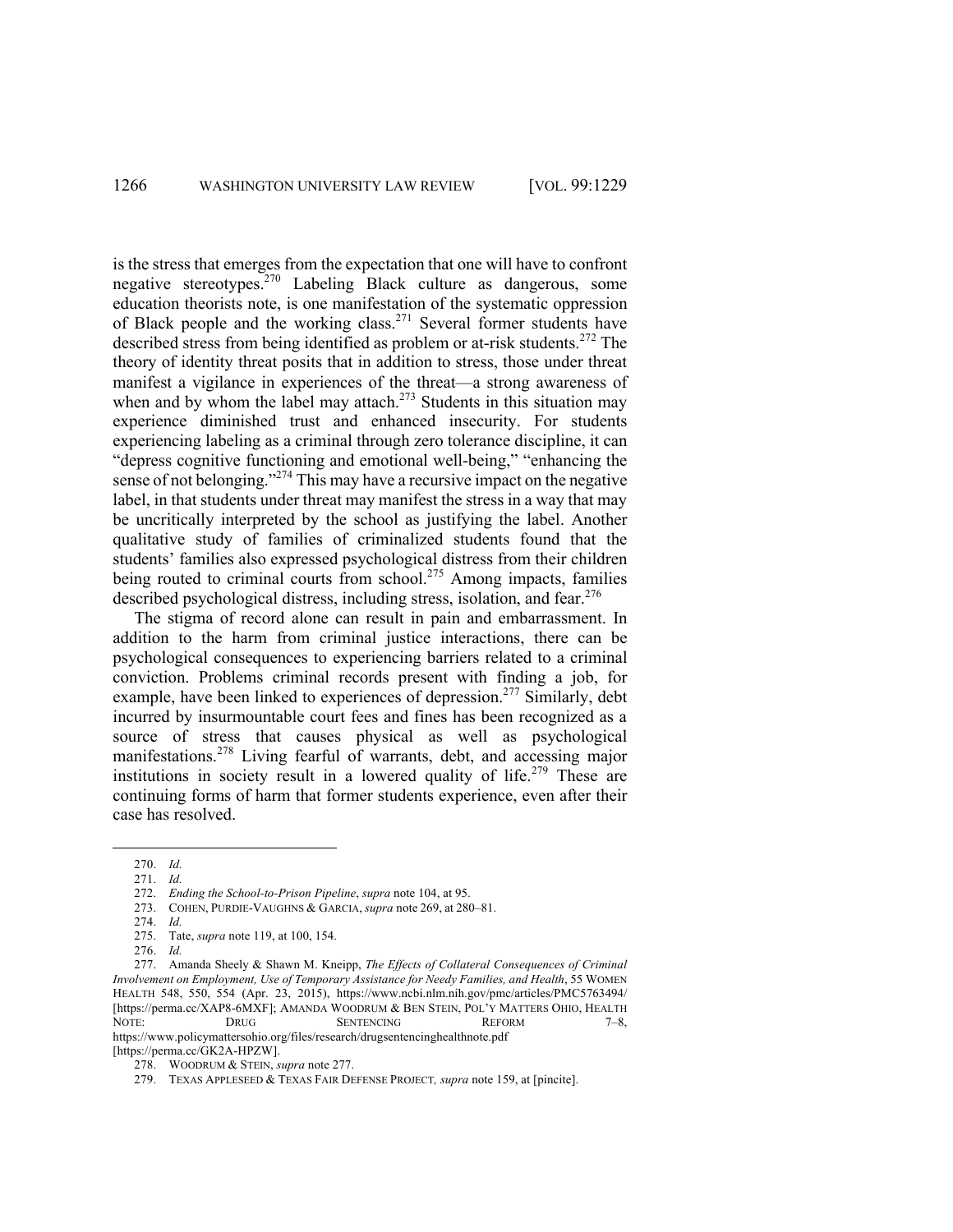Psychological harm is more than ephemeral. For example, emotional harm can impact economic and social advancement. A study of people with criminal records seeking employment found that barriers to employment affect emotional well-being.<sup>280</sup> Importantly, those emotional effects can have recursive impacts, reducing likelihood of successfully securing work further.<sup>281</sup> For many, the harm of criminalization first levied by schools can impact the trajectory of their economic well-being in life.

Stress related to criminal law interactions also impacts the body. Public health researchers have shown that communities that experience invasive policing report lower self-esteem and higher levels of stress, contributing to the allosteric load on the body, which increases organ deterioration and causes disease.<sup>282</sup> In some instances, the types of stress caused by these interactions leads to life-threatening disease.<sup>283</sup> A criminal conviction potentially further negatively affects health. In a recent study of young people with criminal justice interactions, many people self-reported negative physical health impacts of the conviction alone. This included lowlevel convictions that did not result in incarceration.<sup>284</sup> Criminalization as a student may be a needless cause of strain on the body that impacts lifelong health.

The consistent barriers presented by a conviction may also have lasting negative psychological impacts on the lives of former students. The difficulties of living with a criminal record may result in physical ailments. Criminalized students may have been doubly traumatized: by betrayals of trust within school and consequences of the criminal legal system. This intersection of trauma is worth further examining in contemplating as a unique type of loss criminalized students experience.<sup>285</sup>

#### *2. Loss of Access to Advancement through Educational Systems*

<sup>280.</sup> Hong et al., *supra* note 256, at 15.

<sup>281.</sup> *Id.*

<sup>282.</sup> Abigail A. Sewell, Kevin A. Jefferson & Hedwig Lee, *Living Under Surveillance: Gender, Psychological Distress, and Stop-Question-and-Frisk Policing in New York City*, 159 SOC. SCI. & MED. 1, 9–10 (Apr. 22, 2016), https://reader.elsevier.com/reader/sd/pii/S0277953616301988?token=AC23E169FB182F820E41CCF5 CC8B74EA3802A1621F2A65ACED9E8575D5780B2BFA2A7DBB7942D545742022CE306B9637& originRegion=us-east-1&originCreation=20220109221044 [https://perma.cc/WYA8-7GLU] (describing feelings of "worthlessness" and psychological distress); Arline T. Geronimus, Margaret Hicken, Danya Keene & John Bound, *"Weathering" and Age Patterns of Allostatic Load Scores Among Blacks and Whites in the United States*, 96 AM.J. PUB. HEALTH 826, 826 (2006); O. Kenrick Duru, Nina T. Harawa, Dulcie Kermah & Keith C. Norris, *Allostatic Load Burden and Racial Disparities in Mortality*, 104 J. NAT'L MED. ASS'N 89, 89 (2012).

<sup>283.</sup> Sewell et al., *supra* note 282, at 9–10; Geronimus et al., *supra* note 282, at 828–32.

<sup>284.</sup> Fernandes, *supra* note 256, at 29–45.

<sup>285.</sup> AM. PSYCH. ASS'N ZERO TOLERANCE TASK FORCE, *supra* note 62 (describing dearth of longitudinal studies on this point); *see also* Kenny v. Wilson, 885 F.3d 280, 288 (4th Cir. 2018).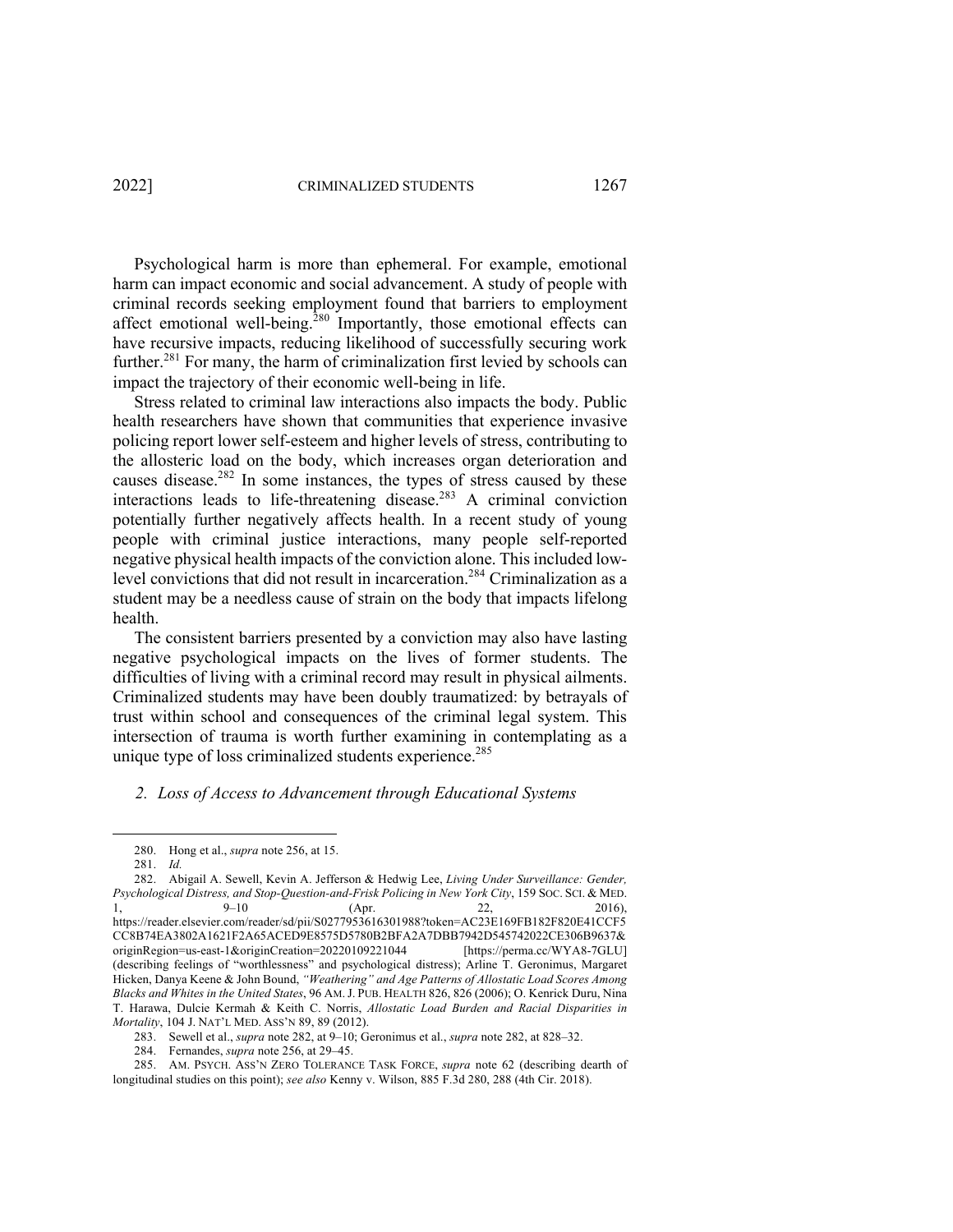According to the APA, the psychological impacts of criminalization as a student can result in lack of trust of authorities. This aversion to state agencies and institutions is rational, especially when authorities who students rely upon work as agents in charging and prosecuting them with crimes. School, for criminalized students, is an adversarial environment.<sup>286</sup> Mistreatment can result in a phobic reaction towards school.<sup>287</sup> While mistrust is warranted, the inability to access public institutions is a detriment. Criminalization deters former students from utilizing state agencies and institutions. Access and familiarity with public institutions is necessary for individual advancement. For students who no longer trust public institutions, criminalization, and the mistrust that follows, can create a barrier to developing free, autonomous, and sustainable lives.

At the outset, criminalization disrupts student relationships with educators.288 School teachers and administrators provide access to many forms of advancement. Students rely on educators for a host of inroads into post-secondary life. Some of this is the logistical support letter of recommendation or providing school records. School staff also have valuable information on college, training, funding, accommodations, and careers. Educators provide a window into functional adulthood. Students who experience criminalization are less likely to remain in school or seek out this information from educators who want to support them in life beyond school.<sup>289</sup>

Generally, discouraging people from relying on public institutions directly limits their life options. Former students may also be discouraged from seeking out public services that should be available to them. Disenfranchisement can create barriers to licensing and small business support, health services, or housing.<sup>290</sup> Convictions may leave people uncertain as to whether public services and benefits will apply to them.<sup>291</sup> Reduced trust in these institutions and agencies correlates with a reduced likelihood of expecting, and at times, requesting adequate treatment. Relationships with public institutions affected by these criminalizing policies result in cognizable loss of opportunity for criminalized former

<sup>286.</sup> LANGBERG ET AL., *supra* note 260.

<sup>287.</sup> Adriana G. McEachern, Oyaziwo Aluede & Maureen C. Kenny, *Emotional Abuse in the Classroom: Implications and Interventions for Counselors*, 86 J. COUNSELING & DEV. 3, 5–6 (2008). 288. *Id.*

<sup>289.</sup> AM. PSYCH. ASS'N ZERO TOLERANCE TASK FORCE,*supra* note 62, at 854, 858; Fowler et al., *supra* note 3.

<sup>290.</sup> Priya Baskaran, *Respect the Hustle: Necessity Entrepreneurship, Returning Citizens, and Social Enterprise Strategies*, 78 MD. L. REV. 323, 323–326, 336–341 (2019).

<sup>291.</sup> Marc Mauer & Virginia McCalmont, *A Lifetime of Punishment: The Impact of the Felony Drug Ban on Welfare Recipients*, SENT'G PROJECT (Nov. 14, 2013) https://www.sentencingproject.org/publications/a-lifetime-of-punishment-the-impact-of-the-felonydrug-ban-on-welfare-benefits/ [https://perma.cc/9E3Y-ZA5V].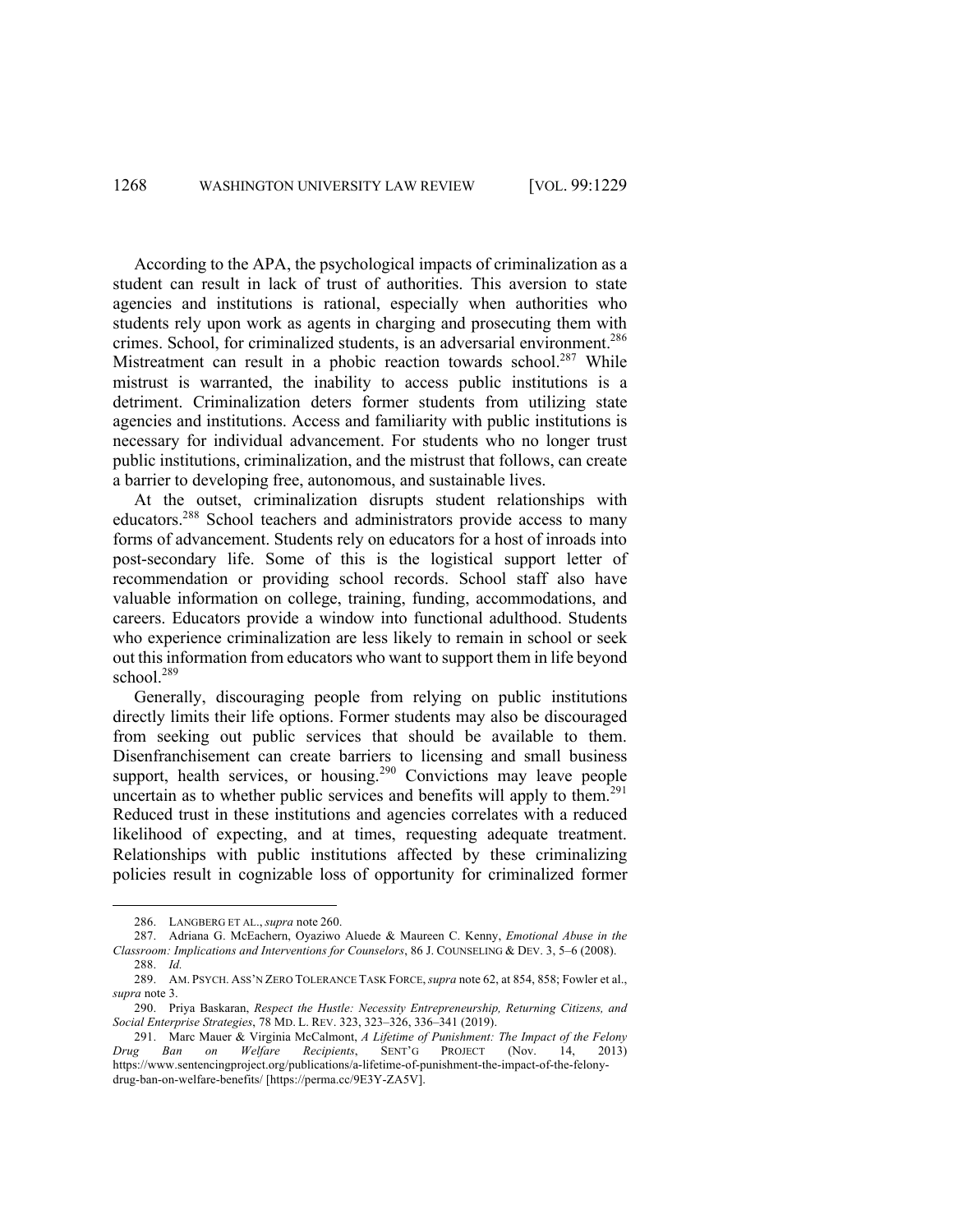students.

#### *3. Loss of Access to Justice*

Criminalized former students similarly are discouraged from relying on justice systems for protection, relief, or defense on their behalf. The experience of unjust criminalization as a student creates its own barriers. Litigants who lack trust in the criminal legal system are less likely to successfully navigate legal systems in life. This is the basis for many reforms focused on "procedural justice."

Procedural justice reforms center on transparency in legal systems. Proponents of procedural justice correlate transparency, trust, increased compliance, and better outcomes for litigants. Studies of procedural justice reforms have demonstrated that litigants have enhanced trust in the institution and face less severe consequences as a result. Critics of procedural justice may point out that the actual trustworthiness of the court for students is at issue rather than misperceived danger. While the arguments of this Article are aligned with the latter view, procedural justice research demonstrates that lack of trust results in lack of access to justice.

The continued lack of access and trust means that existing avenues for overcoming barriers are less accessible to former students who do not engage with courts.<sup>292</sup> People who want to clear their criminal records, for instance, inevitably have to rely on a court for their remedy. Those who seek orders prohibiting discrimination based on a record, similarly, may have to make their case in courts. The losses experienced individually by former students diminish their ability to repair the harm of criminalization.

#### *4. Generational and Community-Wide Losses*

Former students are members of larger family and community organisms. The impact of criminalization in school is not limited to individual students. The barriers imposed on students and losses experienced from criminalization impact their networks. The loss of access to mistrusted institutions can result in reduced provision of services within a family or a community.

Individual limitations caused by criminalization filter into the community's ability to advance and support itself in communal health.<sup>293</sup>

<sup>292.</sup> Tina L. Rasnow, *Traveling Justice: Providing Court Based Pro Se Assistance to Limited Access Communities*, 29 FORDHAM URB. L.J. 1281, 1281–82 (2002) (showing surveys demonstrating a lack of public confidence in the court system, and thus a lack of equal access).

<sup>293.</sup> "The harms of injustice are 'stored not only in individual memories but also in family stories and group recollections' over time." Yamamoto et al., *supra* note 30, at 40 (quoting JOE R. FEAGIN & MELVIN P. SIKES, LIVING WITH RACISM: THE BLACK MIDDLE-CLASS EXPERIENCE 16 (1994)).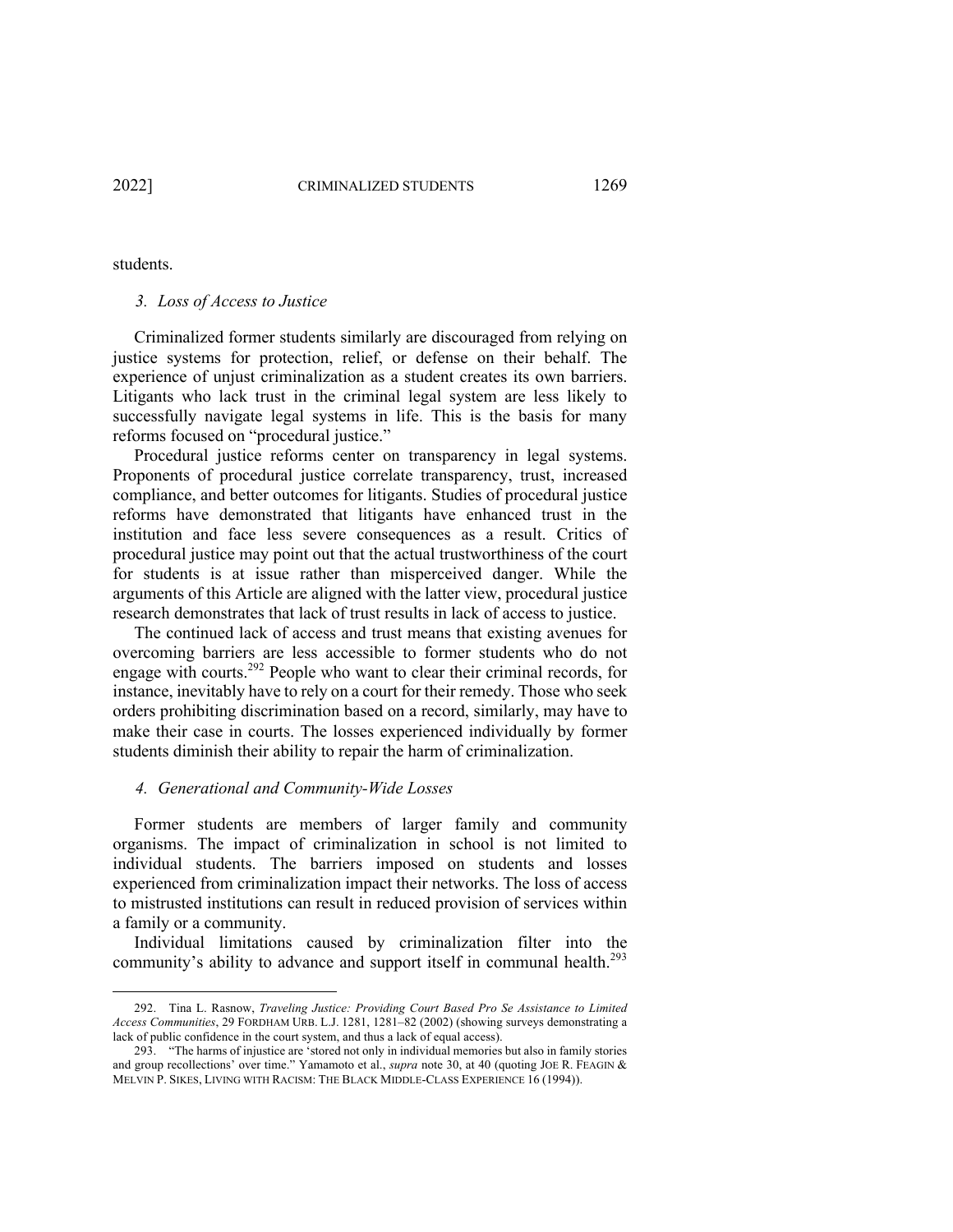Community may be defined in a number of ways, such as race or LGBT status, identities that lead to increased targeting. Community may be geographically conscribed, such as neighborhoods.294 Studies that describe targeting based on identity groups link criminalization to reduced graduation rates and economic advancement.<sup>295</sup> Reports examining the impact of criminalization on students in a neighborhood indicate that the costs of zero tolerance and reliance on criminal legal interventions are higher than efforts at prevention.<sup>296</sup> Public health reports indicate that neighborhood psychological health is also affected by overpolicing and may manifest as physiological illnesses. As scholars of communal harm acknowledge, "Psychological healing in this sense is far more complicated when it involves group members suffering collectively. Each individual member may experience injustice differently."<sup>297</sup>

Only by addressing the needs of former students can we tackle the intergenerational effects of criminalizing school policies. Children in schools today are parented by people affected by the consequences of zero tolerance-era school policies. Current and future students are potentially affected by legacies of over-criminalization of their families. Children are also impacted by their relatives' and neighbors' lowered economic opportunities. Succeeding generations of students will be affected by the injuries to their forebears.<sup>298</sup> The barriers to advancement caused by criminalization of former students also affects their advancement.

#### III. RETROACTIVE POLICIES TO ADDRESS CRIMINALIZATION

Retroactivity, in the legal sense, investigates how to apply our current legal norms to previously adjudicated matters. If today a person acting in the same way could no longer be found guilty of a crime, or garner the same punishment, one might argue that people convicted in the past for that crime should not be subject to punishment. Retroactivity is the means for removing the stigma of a conviction or lifting the punishment. In the investigation of criminalized former students, retroactivity is a way of applying the reformed standards that exist today to the old prosecutions and adjudications. This Article contemplates retroactive policies by officials to

<sup>294.</sup> Regina Austin, *"The Black Community," Its Lawbreakers, and a Politics of Identification*, 65 S. CAL. L. REV. 1769, 1804 (1992).

<sup>295.</sup> *See* AM. PSYCH. ASS'N ZERO TOLERANCE TASK FORCE, *supra* note 62, at 855, 858; Fowler et al., *supra* note 3.

<sup>296.</sup> *See* AM. PSYCH. ASS'N ZERO TOLERANCE TASK FORCE, *supra* note 62, at 858 (citing to evidence that preventing criminal law involvement is the most cost-effective for states).

<sup>297.</sup> Yamamoto et al., *supra* note 30, at 44.

<sup>298.</sup> Yamamoto et al., *supra* note 30, at 44 ("Social psychology nevertheless recognizes the importance of group healing—succeeding generations often bear the unhealed wounds of their ancestors.").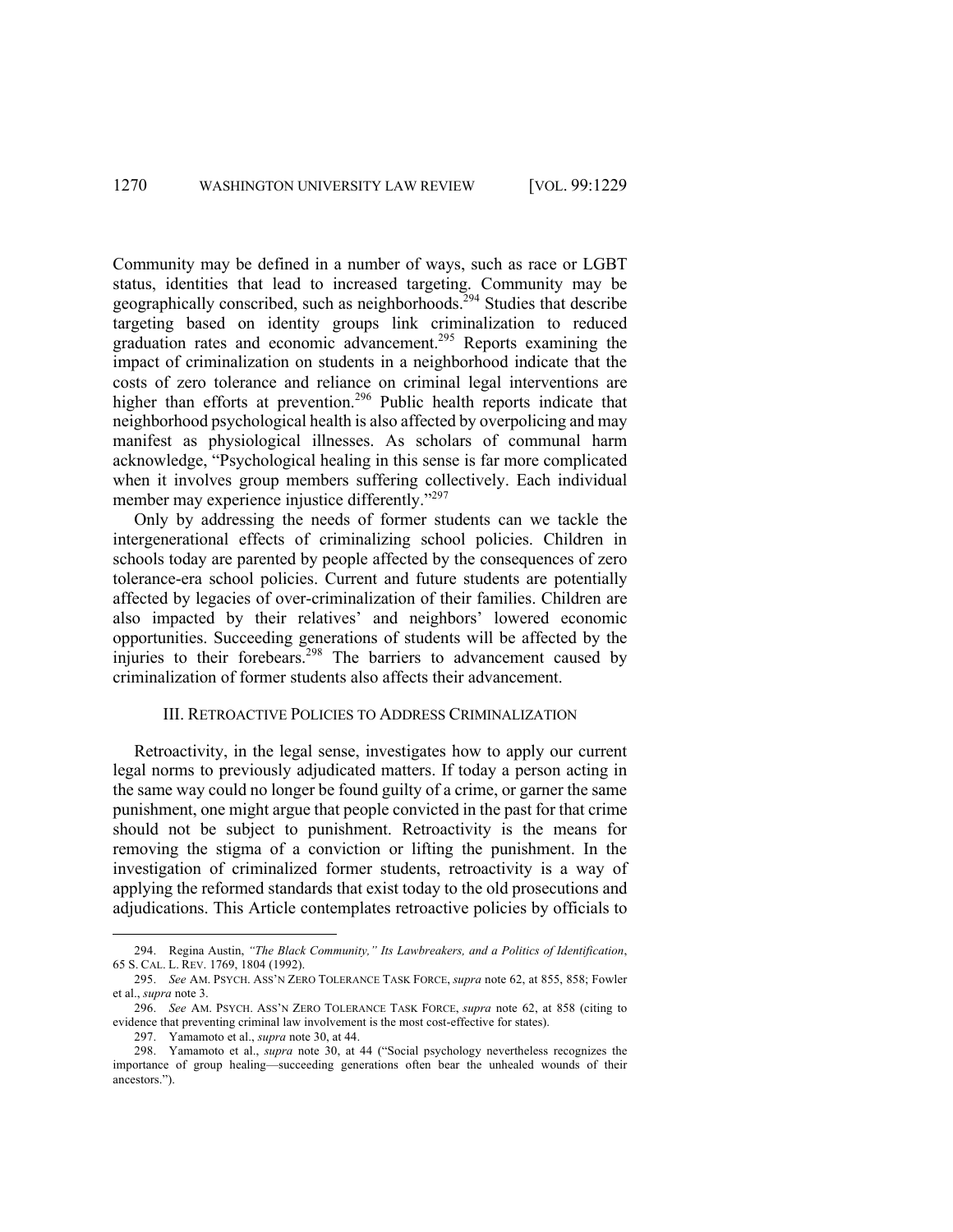address criminal records and court costs—the means for undoing the work of the prosecution, the stigma of convictions, the punishment, and the consequences.

Retroactivity is a step beyond decriminalization. "Decriminalization" has been described as an avenue for reducing the scope of the harm of criminal legal systems.299 Many current efforts at decriminalization target misdemeanor laws. Some of the most prominent changes to address criminalization have been reforms to drug laws, specifically laws prohibiting use and distribution of marijuana. Reasons for the reforms include: changing norms about the prohibited activity, a lack of clarity about implementation, more information about the negative consequences of criminal regulation, and changing acceptance of the appropriateness of these consequences.300

The concept of retroactive decriminalization has emerged recently among organizers in cities that have implemented misdemeanor reform.<sup>301</sup> Retroactive decriminalization attempts to address systemic injuries already in place.<sup>302</sup> Those harms are not static, but rather continuing. People continue to face legal technical barriers and losses. Retroactive decriminalization is not just a pathway to address old injuries, but also towards ending continuing harms. Those who call for retroactivity refuse to leave behind people as casualties of the old criminal legal system. Retroactivity for former students does two things at once: it expands existing relief to earlier cohorts of criminalized students and contemplates a completely different form of relief to ease generations of harm.

Proponents of retroactivity argue that the differences of an individual's position pre- and post-reform can be arbitrary.<sup>303</sup> Nearly all rationale for prospective reforms also applies to retroactive application. Enhanced information about consequences of convictions, changing community norms, and increased visibility of advocates from affected communities all weigh in favor of retroactivity. The person who avoids criminalization after reforms is no different than the person criminalized the day before reforms are enacted. Yet the implications for their lives can be drastically different. If the criminalization is not acceptable for prospective students, then former students should not fester in harms either.

One might argue that retroactive application is more than "reform."

<sup>299.</sup> Natapoff, *supra* note 217, at 1058.

<sup>300.</sup> "Changing norms" may indicate change in the norms of centers of power.

<sup>301.</sup> *Agenda*, MOVEMENT FOR BLACK LIVES, https://m4bl.org/policy-platforms/end-the-war-ondrugs/. It is often interchangeable with "Retroactive legalization." *See* Ahrens, *supra* note 28, at 386– 87.

<sup>302.</sup> *See* Ahrens, *supra* note 28, at 386–87.

<sup>303.</sup> *See* Paul J. Mishkin, *Foreword: The High Court, the Great Writ, and the Due Process of Time and Law*, 79 HARV. L. REV. 56, 77 (1965).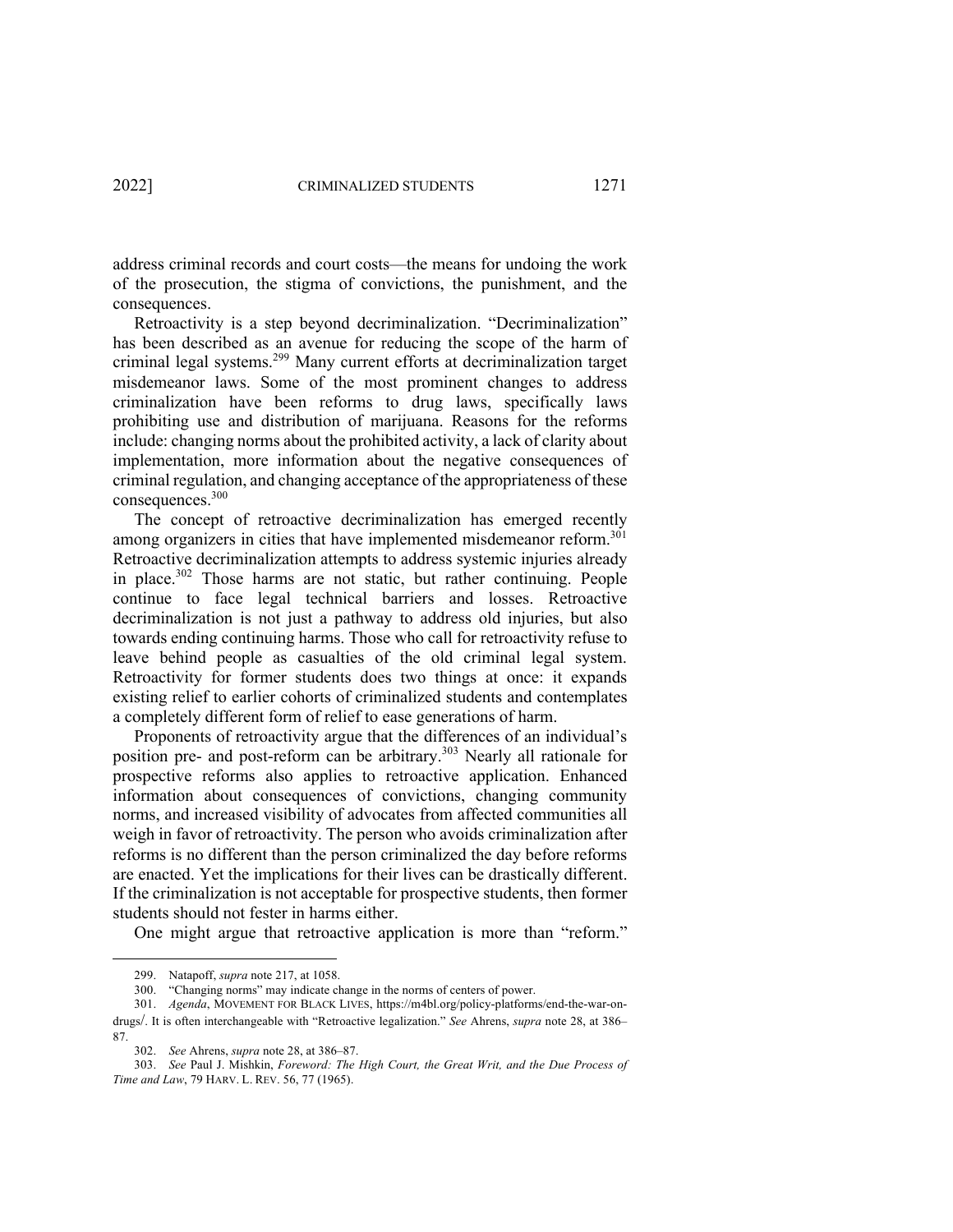Retroactivity is directed towards the original structures of harm. Imagining reforms for future schoolchildren is often more palatable than focusing on adults. The project of decriminalizing school discipline requires us to provide redress to people who do not fit narrow narrative models of people "deserving" support. Since criminalization as a student enhances future criminal legal interventions, former students may have criminal records. Criminalization leads to diminished employment and reduced housing options. Many former students may be cast as lacking ambition or the desire to advance. Finally, students most likely to receive zero tolerance policies are from communities that experience marginalization and stereotyping as criminally deviant. Attempting retroactivity for former students is a project that forces us towards understanding and confronting systemic barriers. In acknowledging the damage, the retroactive project demands accountability to the human lives affected by the policies. Retroactive decriminalization can be a reckoning project.

Retroactive decriminalization is positioned as something more transformational than traditional criminal legal reform.<sup>304</sup> Advocates have asked for retroactive forms of relief to address casualties of criminalization within U.S. communities. These measures are directed at executive and legislative bodies, rather than traditional, judicial torts-based restitution and remedies.<sup>305</sup> In the aftermath of marijuana decriminalization and legalization, many communities have asked for more than just a change in laws prospectively.<sup>306</sup> Recent social movements have also outlined the importance of retroactive decriminalization. The Movement for Black Lives calls for "retroactive decriminalization" to divert local money from criminal law to community health and safety.<sup>307</sup> Retroactive decriminalization is distinguishable from usual reforms in that it confronts history and targets systemic insidiousness of the criminal legal system.<sup>308</sup> It deconstructs the work of its institutions as a critical component of building safer and healthier communities.

Informal retroactivity, as described here, contemplates nonjudicial remedies for criminalized former students.<sup>309</sup> This Article does not engage traditional judicial doctrines of retroactivity, or torts-based arguments for

<sup>304.</sup> *See* Akbar, *supra* note 28, at 413.

<sup>305.</sup> Mari J. Matsuda, *Looking to the Bottom: Critical Legal Studies and Reparations*, 22 HARV. C.R.-C.L. L. REV. 323, 397 (arguing that reparations are not "equivalent to a standard legal judgment," but instead encompass "formal acknowledgment[s] of historical wrong[s], the recognition of continuing injury, and the commitment to redress").

<sup>306.</sup> Ahrens, *supra* note 28, at 414. *See* Akbar, *supra* note 28, at 413.

<sup>307.</sup> Davies, *supra* note 53.

<sup>308.</sup> Ahrens, *supra* note 28, at 394–95.

<sup>309.</sup> Courts might also determine that change in laws, particularly laws deemed unconstitutional, may result in expungement. *See* Kenny v. Wilson, 885 F.3d 280, 284 (4th Cir. 2018).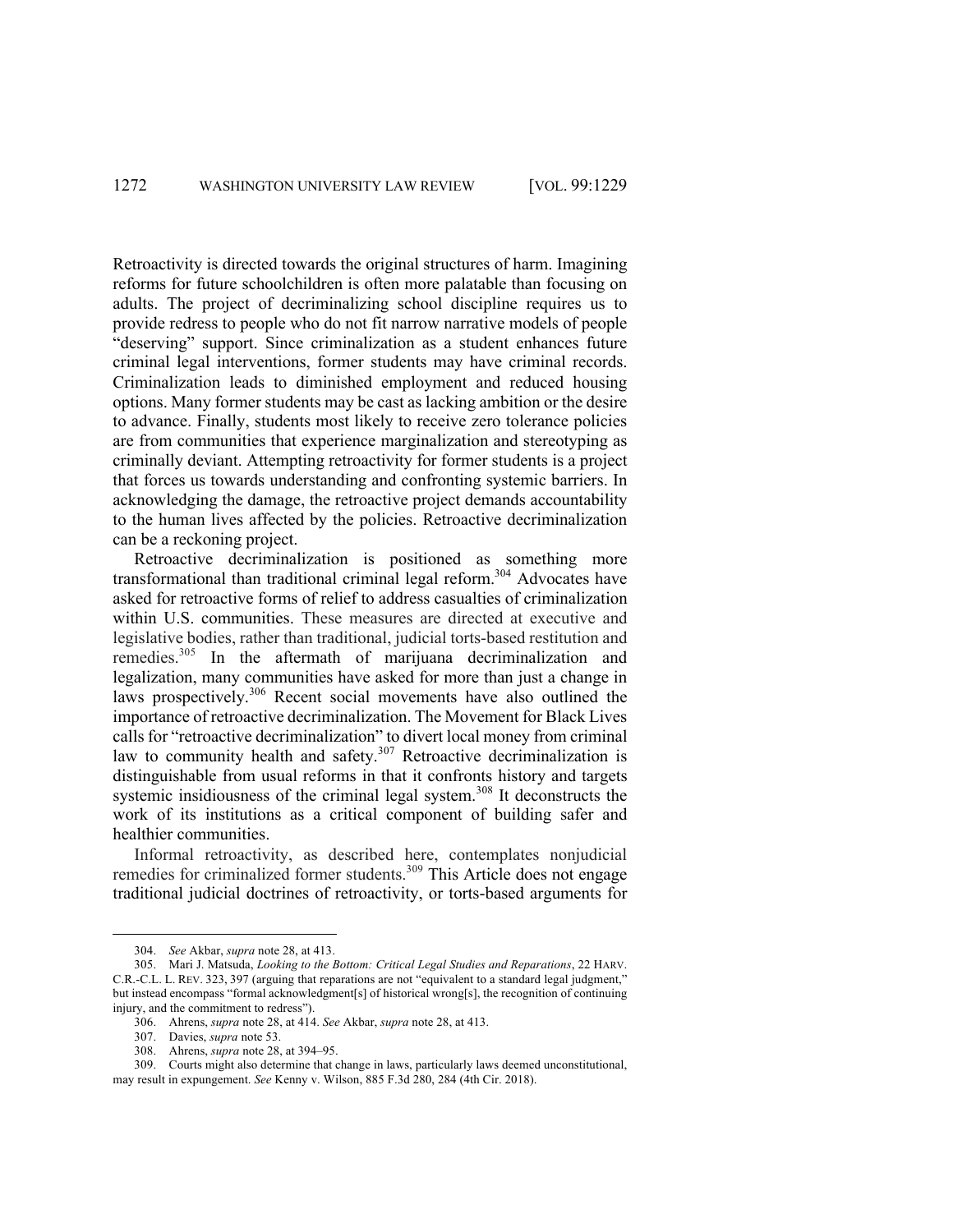redress, though retroactive responses to school criminalization and policy reform have appeared in both types of cases.<sup>310</sup> Instead of depending on torts or civil rights based lawsuits, informal retroactivity outlines executive and legislative options for addressing harms to former students.

Retroactivity addressing former students enhances the impact of reform by further reducing barriers for all people that have been targets of criminalization. It includes the use of legal technical and nontechnical solutions to help former students get closer to the envisioned potential of current and future students.

#### *A. Retroactive Decriminalization*

Retroactivity is one way to address harms that follow the criminalization of students. Retroactive decriminalization is not necessarily limited to states and cities that have reformed or altered their school disciplinary policies away from criminalization, but it is better paired with such reforms.<sup>311</sup> Justifications for addressing harms to criminalized former students through retroactivity taps into our evolving understanding of adolescent culpability. Arguments for retroactivity also build upon extensive literature on the impacts of juvenile criminal debt and the hidden consequences of misdemeanor prosecutions. The best way to ensure state and city reforms reach former students is for legislating bodies to explicitly address retroactivity. Cities and states can plan for reforms to have retroactive effect by adding specific language on retroactivity for former students.<sup>312</sup>

<sup>310.</sup> For example, in a case before the Massachusetts Supreme Justice Court, *Commonwealth v. Ashe A.*, the state appellate court grappled with retroactively applying reforms in law to former students. 133 N.E.3d 818 (Mass. 2019). In *Ashe A*., a student accused of a school order misdemeanor appealed their delinquency finding, requesting retroactive application of reforms. The student was charged with "disruption of school assembly" prior to state reform. *Id.* at 1005. As the juvenile case was pending, the state law changed, to explicitly prohibiting students from being charged for disruption of their own schools. The student moved to dismiss the charge once the reform passed. The motion was denied by the trial court. *Id.* at 1006. The appellate court overturned the denial by the lower court, granting the student's request for retroactive application of the reform and dismissing the delinquency adjudication. Massachusetts' laws allow for retroactivity application of changes in law when to hold otherwise would be "repugnant to the context of the same statute." *Id.* at 1008.

Federal jurisprudence does consider the special status of youth in evaluating retroactivity. See Montgomery v. Louisiana, 577 U.S. 190 (2016) (protections specific to youth sentenced to life without parole in Miller v. Alabama should be applied retroactively). Some of the considerations of courts mirror those of legislatures engaged in reforming school offenses. For instance, the Supreme Court noted evidence that adolescent cognition and decision-making capacity is different from that of adults, they are susceptible to influence, and they are more pliable and open to rehabilitation. S*ee also Kenny*, 885 F.3d at 284 (student sues state for "school order law" arrest).

<sup>311.</sup> Ahrens, *supra* note 28, at 204–05; Dennis, *supra* note 3, at 38–39.

<sup>312.</sup> There have been a few efforts to tie student decriminalization legislation to remedial efforts to assist former students. As an example, in Florida, a bill to decriminalize by allowing citations rather than arrests of minors was joined by a bill to expand expunctions for children. That effort eventually failed. Dennis, *supra* note 3, at 37–39 (arguing that expungement alone is insufficient without decriminalization).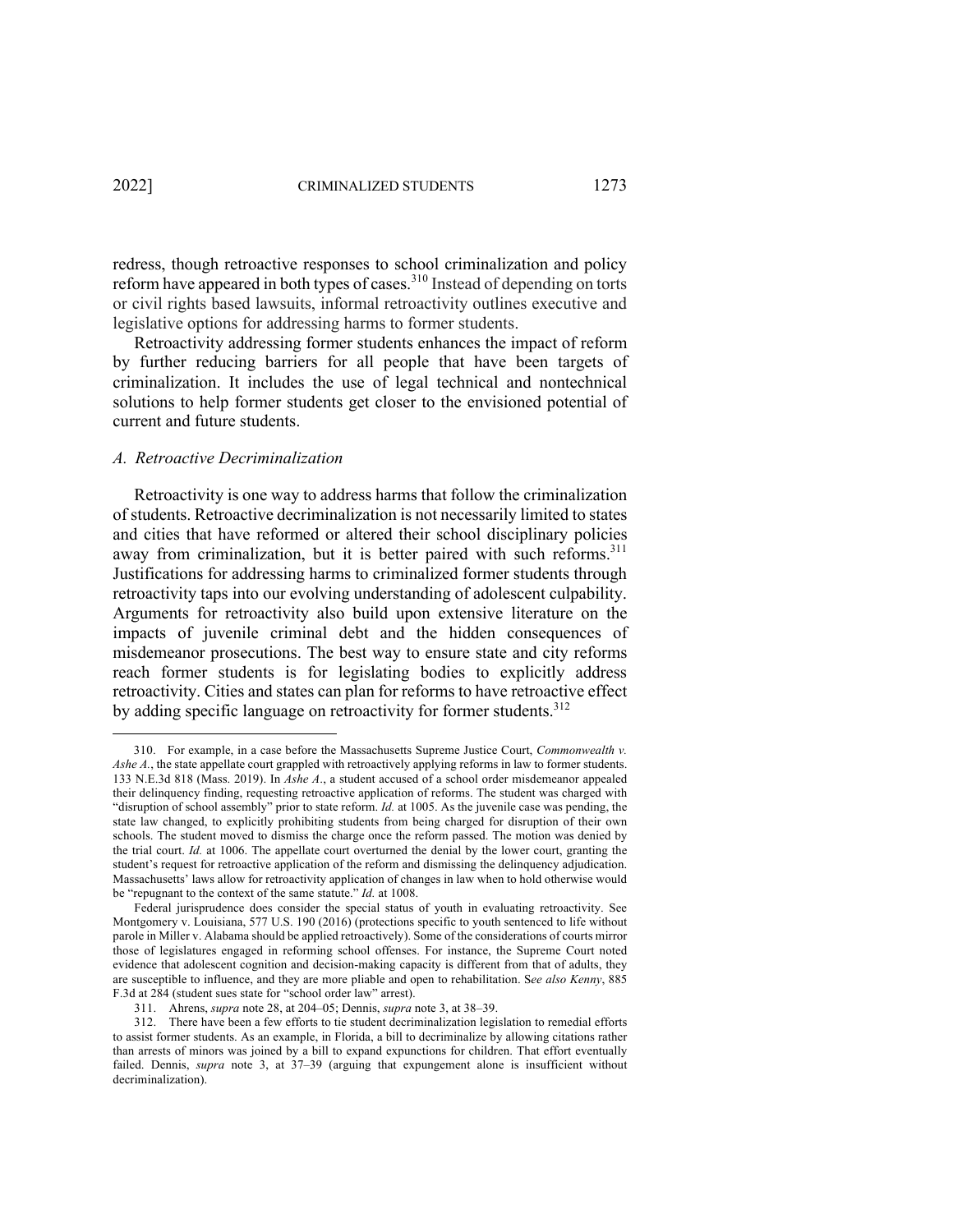The form of retroactivity depends on the position of the former student. I consider these different cohorts: former students charged with crimes that have since been altered through reforms and former students convicted of crimes in cities and states that have not reformed their charge under the penal code but have otherwise reformed or indicated a desire to decriminalize school discipline. Of these groups, former students convicted of charges that have since been altered through reforms are most likely to find relief through formal retroactivity. Otherwise, students may find retroactive relief in local legislation but are unlikely to have relief individually through formal retroactivity.

Formal legal retroactivity is extremely limited in its scope. In order to receive the benefit of retroactivity, the changes in law have to fit within states' tests for retroactivity. The cohort of former students who can be assisted through judicial retroactivity is narrow. Petitioners have to have the resources to challenge convictions and sentences. Formal legal retroactivity is not an avenue that currently provides benefits to the large swaths of former students that were criminalized by school disciplinary policies.

When advocates call for "retroactive decriminalization" and "retroactive legalization," often they are describing something other than formal legal retroactivity. Informal retroactivity describes methods of addressing criminal records that were created prior to decriminalization or legalization. It attempts to give the reforms retroactive impact, even where courts' retroactivity doctrine would not. As with formal retroactivity, these methods signify that the community's current moral norms are not in accordance with policies that led to criminalization.

Retroactive policies may include mechanisms for dismissing charges and clearing records. As Professor Deborah Ahrens outlines, cities and states may implement ways to dismiss charges, commute sentences, issue pardons, and expunge prior criminal records related to reformed laws. These forms of retroactive redress assist people in avoiding further punishment and removing the stigma of criminal law involvement that lead to barriers to advancement.<sup>313</sup> The 2014 guidelines suggest clearing student records for "students who were treated differently regarding the infraction and sanction imposed" as a remedy for criminalized former students in districts sued for civil rights violations.314 Courts have considered record clearing to be an appropriate remedy for criminalized former students who have sued for civil rights violations after being charging students with order-related

<sup>313.</sup> Other examples include retroactive decriminalization through expungement of marijuana convictions, prostitution convictions, and sodomy convictions.

<sup>314.</sup> If applied, this would affect only the narrow subset of students in districts sued by the federal government.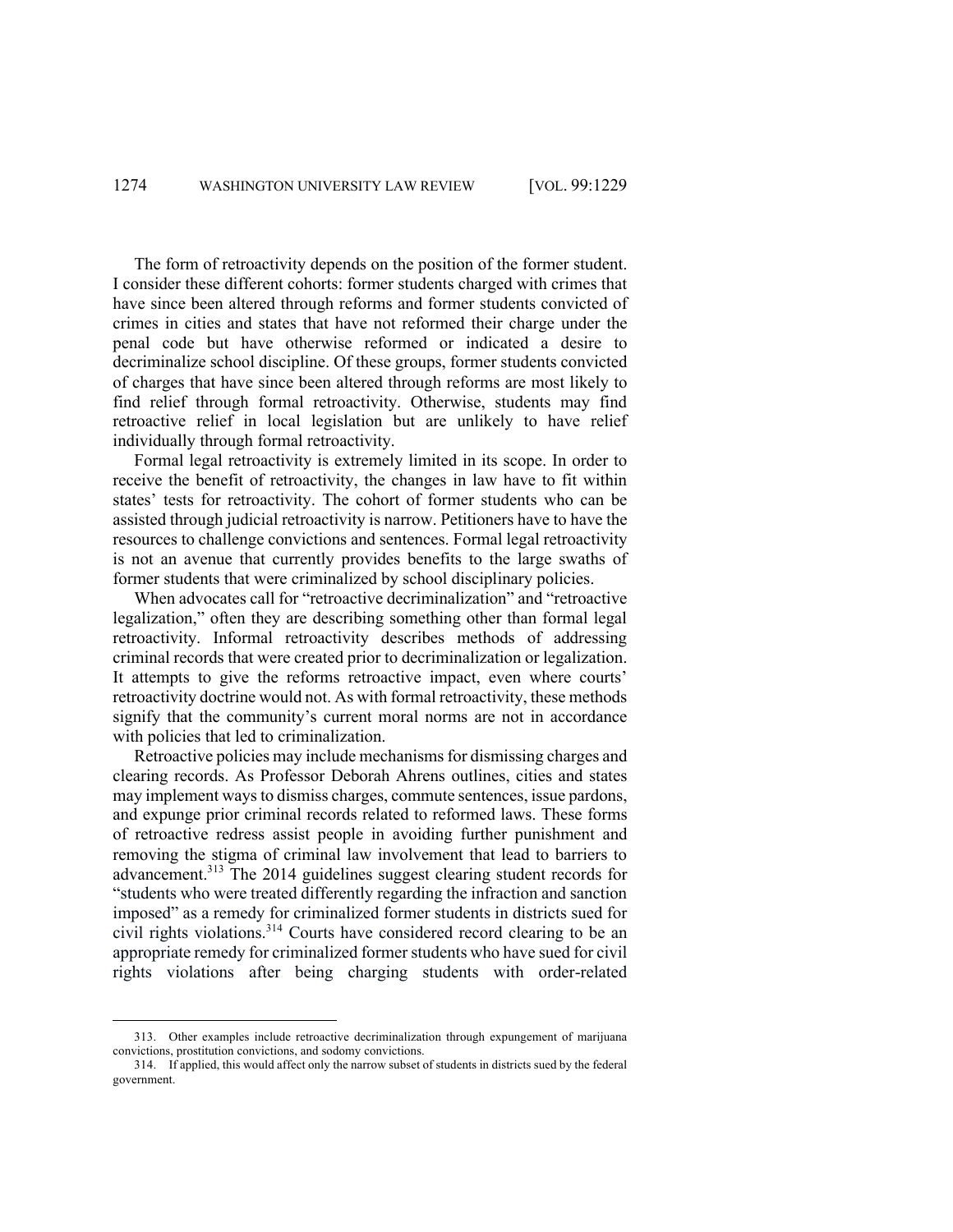misdemeanors in school.<sup>315</sup>

Governors and mayors can clear records as retroactive redress for people with state convictions. The executive branch holds the power of clemency.<sup>316</sup> Clemency powers allow the executive office to reduce or commute sentences and issue pardons.<sup>317</sup> Typically clemency power for many of these school order-related crimes lies with the Governor.<sup>318</sup> School order crimes are unique from many other crimes in that they are also largely low-level offenses, offenses that may also derive from municipal government codes. Where the charges are based in municipal codes and prosecutions, the clemency power would reside in the mayor's office.

Commutations reduce the severity of a sentence. Typically, people who are incarcerated seek commutations, requesting freedom. Few former students are likely to be incarcerated solely as a result of a school order conviction.319 There may, however, be former students still entangled in some portion of their sentence, such as probation or fees. Commutations can serve to end existing sentences.

Scholars argue pardons are a potentially more effective source of retroactive relief for criminalized former students. Pardons remove the penalties for a conviction.320 They operate to reverse the impact of a conviction—often a pardon allows an individual to clear the conviction from their record.<sup>321</sup> This option has been used as mechanism for retroactive redress of various groups, including conscientious objectors, as norms have changed at various points in our history.<sup>322</sup> Mass pardons for marijuana misdemeanors have been embraced as an option in Michigan.<sup>323</sup> It is an appealing option for addressing the barriers former student may face from criminalization. Advocates also emphasize the ease of executive office deciding to issue pardons—much more straightforward that crafting and passing legislation.<sup>324</sup>

318. Most school-based misdemanors are published in the state penal code. Ripley, *supra* note 2. The executive power lies with the governor. Ahrens, *supra* note 28, at 425–27; Barkow, *supra* note 316, at 813–16 (explaining that pardon power lies with the executive).

<sup>315.</sup> Kenny v. Wilson, 885 F.3d 280, 284 (4th Cir. 2018).

<sup>316.</sup> Rachel E. Barkow, *Clemency and Presidential Administration of Criminal Law*, 90 N.Y.U. L. REV. 802, 813–14 (2015); Ahrens, *supra* note 28, at 425–27.

<sup>317.</sup> Barkow, *supra* note 316, at 813–14; Ahrens, *supra* note 28, at 425–27.

<sup>319.</sup> Though some people may face higher sentences if their conviction as a student serves as a reason for enhancement or contributes to their criminal history, thus enhancing the sentence. *See* Barry C. Feld, *The Constitutional Tension Between* Apprendi *and* McKeiver*: Sentence Enhancements Based on Delinquency Convictions and the Quality of Justice in Juvenile Courts*, 38 WAKE FOREST L. REV. 1111, 1157–59 (2003).

<sup>320.</sup> Barkow, *supra* note 316, at 810; Ahrens, *supra* note 28, at 425–30.

<sup>321.</sup> Barkow, *supra* note 316, at 810; Ahrens, *supra* note 28, at 425–30.

<sup>322.</sup> Ahrens, *supra* note 28, at 425–430.

<sup>323.</sup> *Id.*

<sup>324.</sup> There are downsides to relying on executive clemency powers. Executives may shy away from retroactive relief because of political intimidation or fear of reprisal. Since clemency currently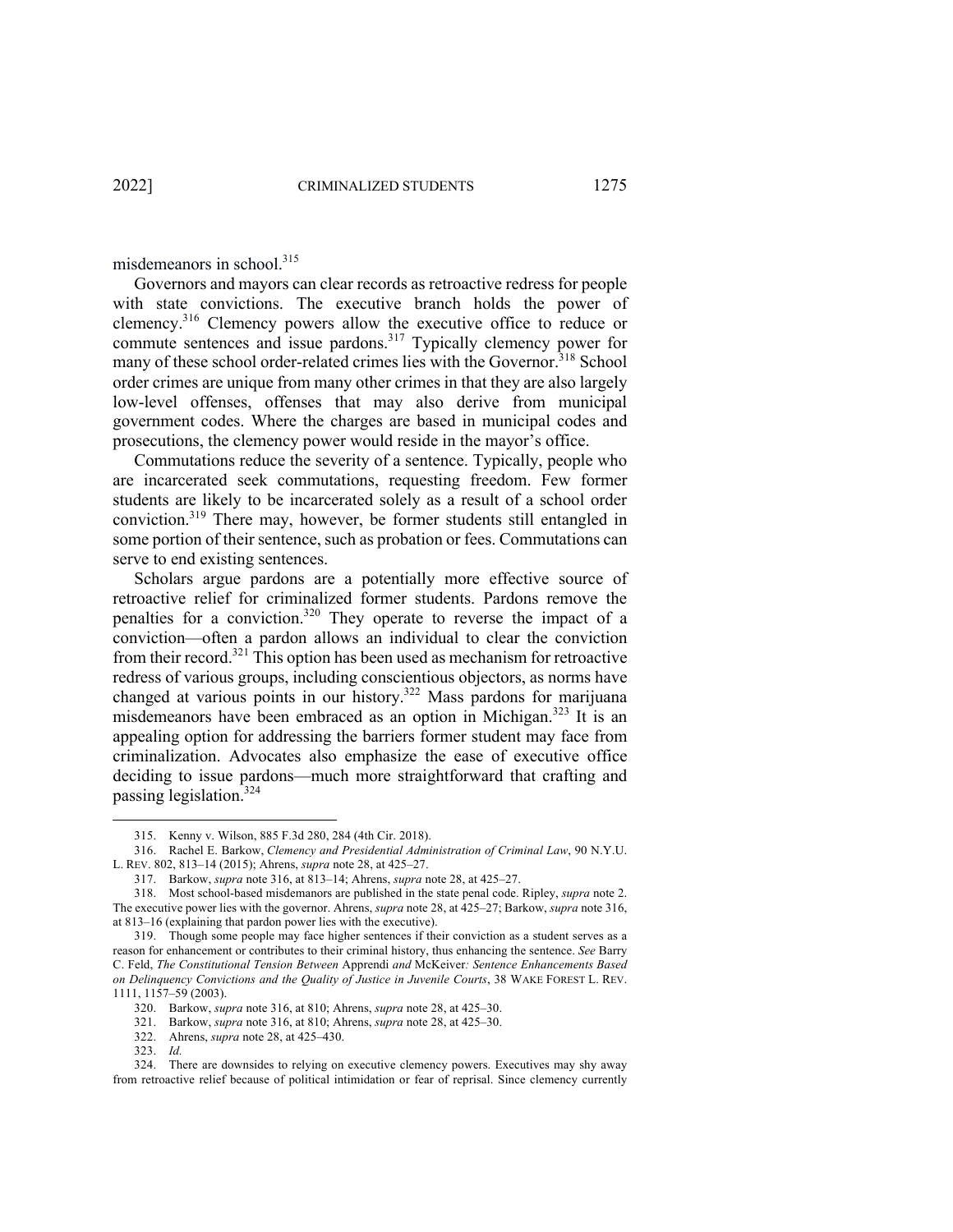Legislators, at the state or city level, can enact legislation to address barriers to former students. The most popular forms of informal retroactive legalization are dismissal of charges and expungement eligibility. Legislation to dismiss charges aids people who have open cases related to school order charges. Expungement, a court order that removes a criminal record, is the next step for closed cases and convictions.

Expungement statutes differ across jurisdictions.<sup>325</sup> The statutes specifically address *what* can be cleared—arrests, records from investigations, convictions, and sentences. There is typically language about *when* it can be cleared or how much time must pass before an individual can apply. *Who*, or individual eligibility based on age or criminal history, is also determined by statute. In many places, the petitioner must also make some equity argument, describing the hardship of the record and reasons for its removal. Typically, people have to apply for record clearing—it does not automatically occur.326

Traditional expungement statutes have their limitations. In some jurisdictions, a person may not be eligible for expungement if they have a more than one conviction.<sup>327</sup> Statutes that are crafted this way are usually drafted with the goal of "cutting a break" for first-time offenses or people with a minor criminal record.<sup>328</sup> This is a different goal than expungement that serves as retroactive legalization. Retroactive legalization expungements should clear school order charges from criminal records, regardless of other convictions on the individual's record.

Retroactive decriminalization of former students requires that expungement be expanded to encompass the goals of discipline reform. Affected people should not lose expungement eligibility based on their criminal record. School order-related misdemeanors should be cleared from their records because they were unjust. Finally, expungement should extend

requires seekers to make an application, people would have to be enfranchised enough to apply for the pardon. Pardons may absolve people of the crime but not actually erase the record without further legal action. *See Application for Pardons and Commutations*, KY. GOVERNOR ANDY BESHEAR, https://governor.ky.gov/services/application-for-pardons-and-commutations [https://perma.cc/2M56- CXA5]; *Pardons*, OFF. GOVERNOR GAVIN NEWSOM, https://www.gov.ca.gov/pardons/ [https://perma.cc/DF32-TZZT].

<sup>325.</sup> Ahrens, *supra* note 28, at 425–30 (referring to Governor Inslee's proposal).

<sup>326.</sup> Even where a court is statutorily obligated to remove the record, it often still exists and is not expunged.

<sup>327.</sup> *Fifty State Comparison: Expungement, Sealing & Other Record Relief, RESTORATION RTS.*<br>
IECT (Oct 2021) https://ccresourcecenter.org/state-restoration-profiles/50-state-PROJECT (Oct. 2021) https://ccresourcecenter.org/state-restoration-profiles/50-statecomparisonjudicial-expungement-sealing-and-set-aside/ [https://perma.cc/NX55-J7WN].

<sup>328.</sup> *See, e.g.*, Angie Jackson, *Lawmakers Approve Expungement of First-Time DUIs, Automatic Record-Clearing for Juveniles*, DET. FREE PRESS (Dec. 16, 2020, 7:51 PM), https://www.freep.com/story/news/local/michigan/2020/12/16/michigan-dui-expungement-recordclearing/3920011001/ [https://perma.cc/TP7L-Z94R].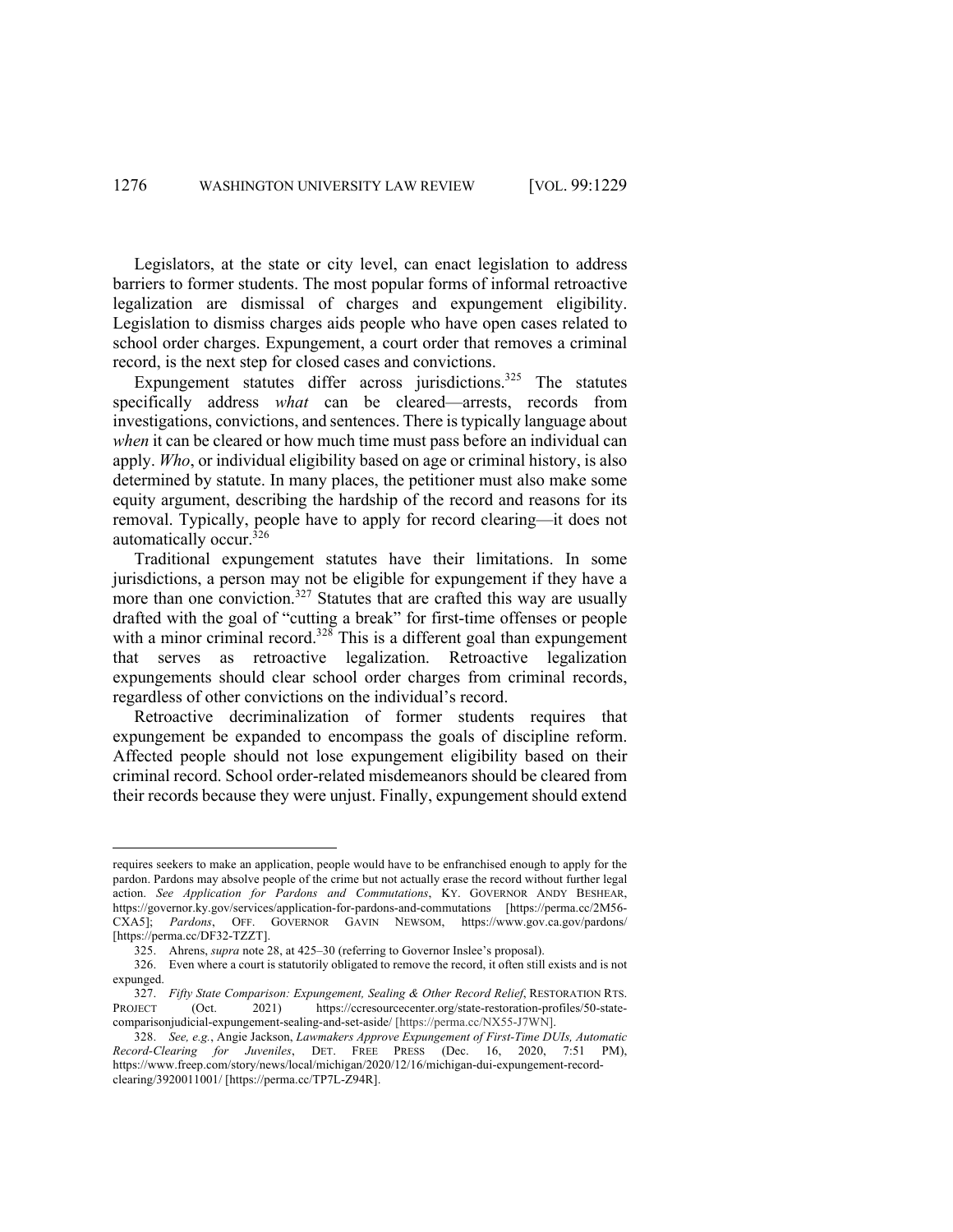to cases that are a consequence of school order prosecutions, such as "failure to appear" charges or enhancements to other charges.

Cities and states engaged in marijuana reform serve as a model of this form of retroactive legalization. California legalized marijuana in 2016, and Proposition 64 made convictions eligible for expungement.<sup>329</sup> The city of Los Angeles, invested further in retroactive legalization. The city formed plans to automatically dismiss existing charges for marijuana possession and clear records.<sup>330</sup> The city's marijuana reforms offered prospective legalization *and* retroactive relief. City officials worked with an organization to develop an algorithm to find all records of arrests and past convictions for marijuana possession and related charges.<sup>331</sup> The legalization measures attempted to equitably address charges and convictions and their impact on formerly criminalized people.<sup>332</sup>

Automatic dismissal and expungement is a critical component of retroactive mechanisms. Criminalization disenfranchises individuals. It leaves people vulnerable to future interactions. People who have been harmed by the criminal legal system are less likely to rely on the system for relief and may want to avoid drawing attention to themselves. Requiring individual applications also excludes people who are not aware of the change in law. Many people, particularly those who have had employment options limited by records, may lack resources to apply for relief.<sup>333</sup> Instead, when school discipline is decriminalized, it should be accompanied by expungement legislation which makes expungement and removal of the record automatic. Retroactive decriminalization though expungements were included in these efforts, but the important component is that the expungements are automatic. Without automatic expungement, the removal of the record is still a burden carried by the harmed person, rather than the state.<sup>334</sup> By shifting the burden to the states, the project clarifies the direction of harm.

<sup>329.</sup> Control, Regulate and Tax Adult Use of Marijuana Act, Ca. Prop. 64 (2016); Cameron Jenkins, *California Measure Would Expunge Many Marijuana-Related Crimes*, NPR (Aug. 24, 2018, 2:37 AM), https://www.npr.org/2018/08/24/641279363/california-law-would-expunge-manymarijuana-related-crimes [https://perma.cc/DG4G-MABH].

<sup>330.</sup> E.J. Dickinson, *Los Angeles Set to Reduce or Expunge 50,000 Marijuana Convictions*, ROLLING STONE (Apr. 2, 2019, 4:27 PM), https://www.rollingstone.com/culture/culture-news/losangeles-marijuana-convictions-816796/ [https://perma.cc/6S96-3JNP].

<sup>331.</sup> Lulu Garcia-Navarro & Emma Bowman, *Algorithm Targets Marijuana Convictions Eligible to be Cleared*, NPR (Feb. 23, 2020, 7:19 AM) https://www.npr.org/2020/02/23/808575012/algorithmtargets-marijuana-convictions-eligible-to-be-cleared [https://perma.cc/ZS8B-265S].

<sup>332.</sup> Jordan Culver, *Nearly 66,000 Weed Convictions Dating Back to 1961 to Be Dismissed in Los Angeles County*, USA TODAY (Feb. 13, 2020, 6:07 PM), https://www.usatoday.com/story/news/nation/2020/02/13/algorithm-helps-los-angles-county-dismiss-66-000-marijuana-convictions/4751906002/ [https://perma.cc/62H2-72CY].

<sup>333.</sup> Ahrens, *supra* note 28, at 433.

<sup>334.</sup> *Id.*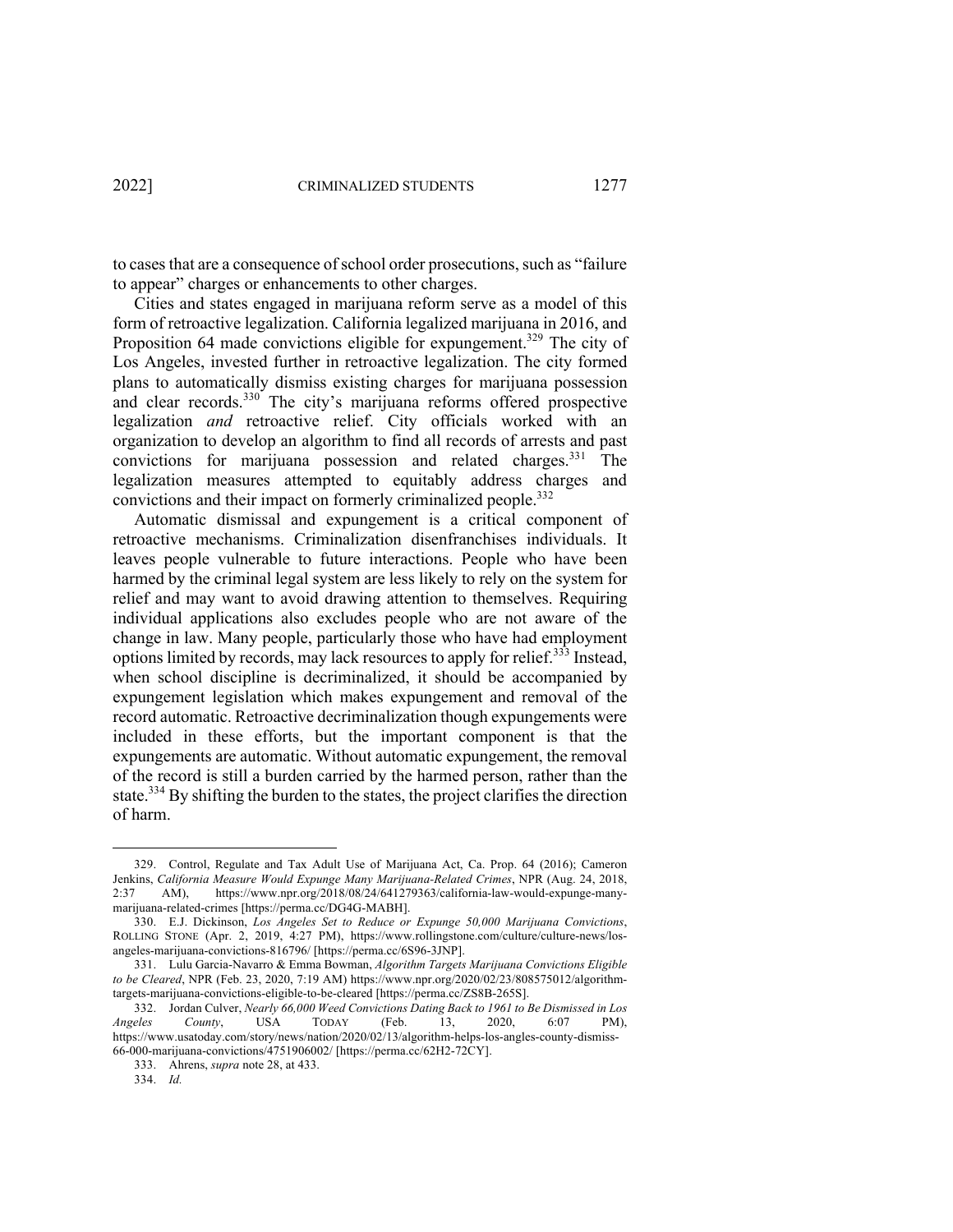Restitution for court costs is a yet unexplored area of retroactive decriminalization. As studies on juvenile fees and fine expose, criminal debt can be debilitating for young adults. A true policy of retroactive decriminalization accounts for the expense of protecting vulnerable children in court. Costs include fees, fines, and expenses of legal representation.<sup>335</sup> If we position referral of students to criminal courts as an unjust harm then former students and their families cannot continue to carry the burden of this injury by financing its costs. Studies of juvenile criminal debt in California demonstrated that the costs of pursuing debt were higher than eliminating it.<sup>336</sup> The potential savings from enforcement may contribute to funds for clearing and reimbursing court costs.

Commutation of sentences, pardons, dismissal, and expungement of charges addresses the legal-technical harm created by a criminal record. None of these can completely erase the stigma from former students. Widespread internet access to records can undermine the effectiveness of record-clearing. In some cases, automatic dismissals or expungements will not undo the technical legal implication of a record—particularly where other criminal justice interventions resulted from school order charges, or where later cases were enhanced in severity or sentence. Finally, dismissals do not undo potential costs related to fees and fines already paid. It does not address the costs of attorney fees related to the charge.

The lessons of marijuana reparation offer a guide for statutes to effectively decriminalize school discipline. Retroactive measures are best incorporated into the original reform. Below I offer a model based on reform of "disruption of class" laws. The most straightforward route towards legalization would be elimination of the criminal statute entirely. However, I base this model on reform of the laws in "disruption of class laws in many states," which prohibit charging students for these crimes in their home schools.<sup>337</sup> A few states such as Massachusetts have included retroactive additions, modifying its expungement laws to cover criminal records from school order prosecutions.<sup>338</sup>

<sup>335.</sup> Attorney fees are not negligible, especially for families with constrained resources. However, when considering state restitution for attorney costs, this category of cases in many jurisdictions have lower, set attorney fees than more serious criminal cases.

<sup>336.</sup> *See* BERKELEY L., POL'Y ADVOC. CLINIC, MAKING FAMILIES PAY 3 (2017), https://www.law.berkeley.edu/wp-content/uploads/2020/06/State-Juvenile-Fees-Report\_revised12-10- 19.pdf [https://perma.cc/VY8T-DAYW].

<sup>337.</sup> *See, e.g.*, Deanna Pan, *A Bill Targeting South Carolina's School-to-Prison-Pipeline, Including the Disturbing-Schools Law, Clears House Subcommittee*, POST & COURIER (Sept. 14, 2020), https://www.postandcourier.com/news/a-bill-targeting-south-carolinas-school-to-prison-pipelineincluding-the-disturbing-schools-law-clears/article\_b7bb3f44-ff5d-11e6-82c7-77710aaf63ed.html [https://perma.cc/PTV9-AEHT].

<sup>338.</sup> S. 2185, 191 Gen. Ct. (Mass. 2019); *Advocacy for Dismantling School to Prison Pipeline and Ensuring Paid Family Leave*, YW BOSTON (Oct. 28, 2017), https://www.ywboston.org/newslist/advocacy-committee-announcement/ [https://perma.cc/6MDK-7SKU].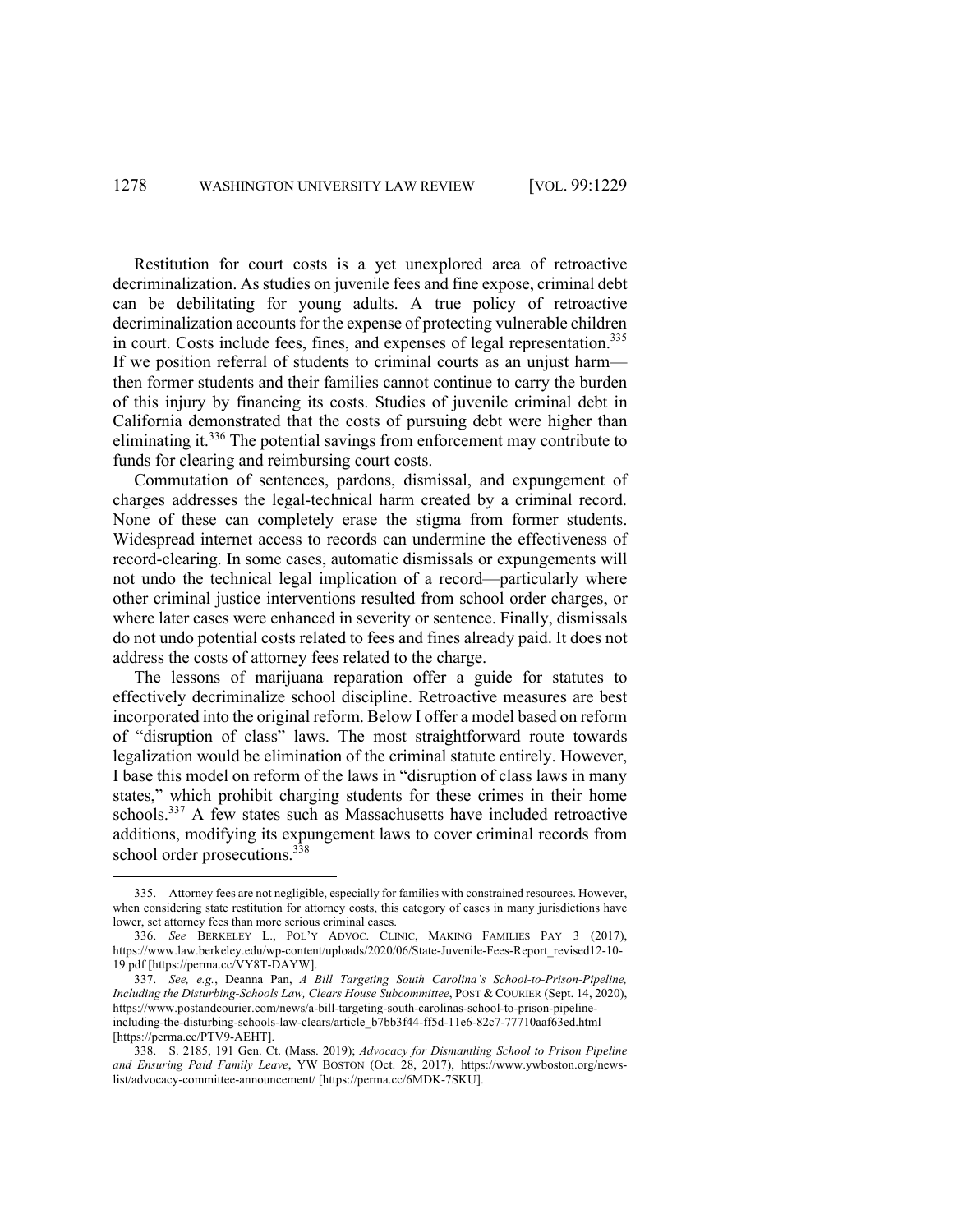Sample Law Addressing "Disruption of Class"

A student may not be charged with this offense if, at the time of the act, the student was in the student's home school.

All existing charges for this offense at the student's home school must be dismissed, including those in compliance status.

The state must automatically expunge any criminal record involving this charge at the student's home school. The state bears the burden of demonstrating that any record for "disruption of class" did not occur at the student's home school. The student must be notified of the ability to challenge any exception offered by the state.

Attendant charges, such as 'Failure to Appear' or 'Contempt' must also be expunged.

Students with expunged records may apply for the return of all fees and fines paid in connection to this charge. This includes fees and fines paid for attendant charges.

Students may apply for a return of attorney fees connected with this charge.

Applications for a return of fees and attorney costs shall be made publicly accessible. The state should endeavor to make the application as brief and approachable. Applications should be available in state, county and city courts and court websites.

Legalization and retroactive decriminalizing policies directly open doors of opportunity to affected individuals. These policies allow former students to navigate the world without barriers related to their records.<sup>339</sup>

Retroactive decriminalization is critical to clear records and decrease future technical-legal barriers for individuals. At times, this clearing of the record makes way for improved psychological health and may repair some of the damage that occurred through decriminalization. Retroactive decriminalization may be included as one goal of a program to repair past harm. As discussed previously, not all continuing injuries to criminalized former students are legal-technical barriers. Reparations programs also address past injury. They expose and investigate deeper forms of harm that have occurred. The two programs can work in concert, as they have in many decriminalizing cities dedicated to clearing the future and redressing deep and systemic wrongs of the past.

<sup>339.</sup> Hong et al., *supra* note 256, at 324, 327–28.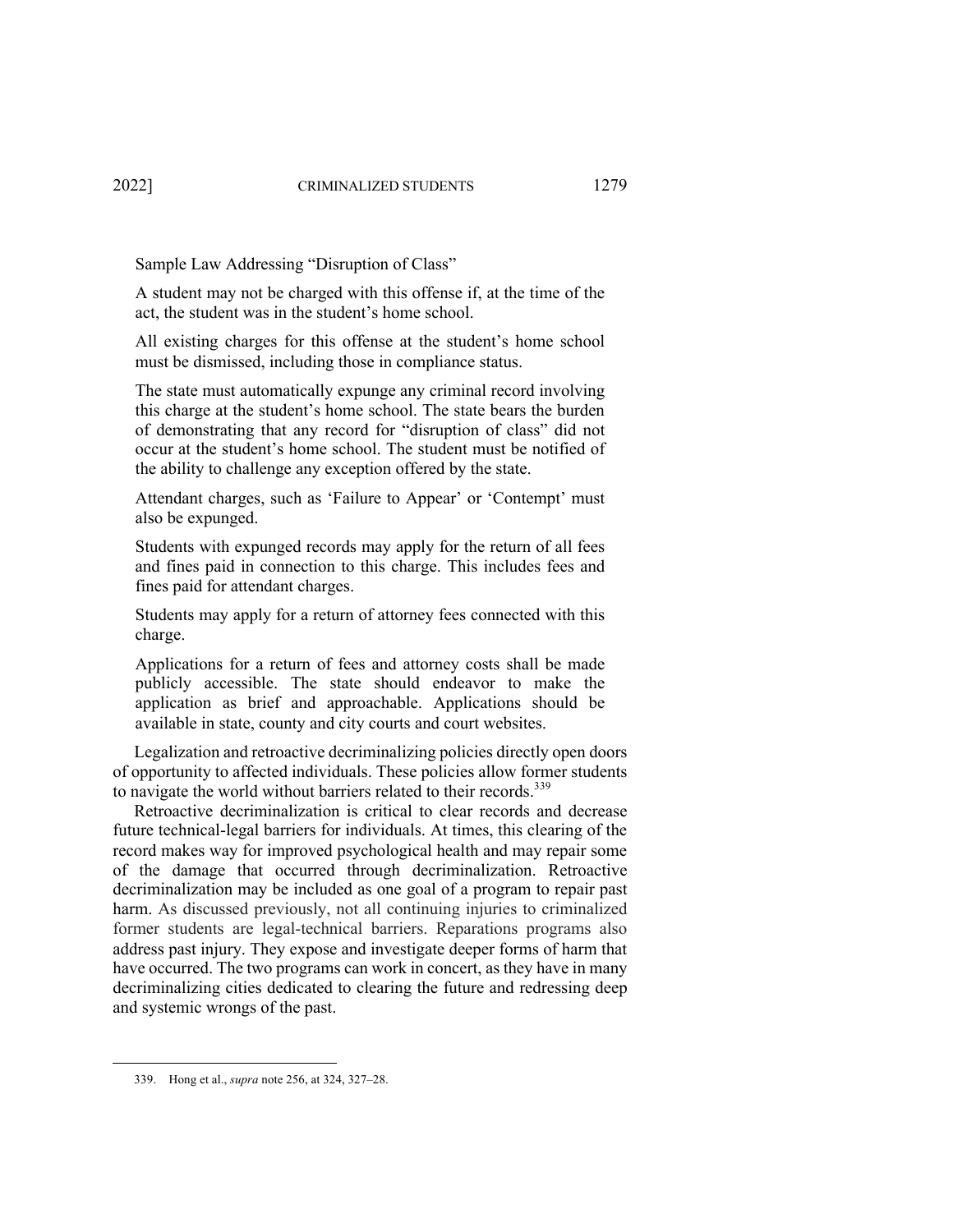#### *B. The Case for Student Reparations*

Considering the criminalization of former students through the framework of reparations has benefits for understanding and repairing the harm done to many vulnerable students. The benefits include repositioning moral norms through acknowledgement, an expansion of our understanding by examining ongoing harms to individuals and communities, and varied forms of redress to meet the layers of injuries caused by criminalizing policies and take on social healing.

Criminalization stigmatizes people. Even where there is the will to assist former students, retroactivity does not necessarily indict the systems that criminalized students. A city or state may take on retroactive measures like expungement but maintain a narrative of students as excessively punished deviants. Some narratives may cast former students as at-risk or inexplicably susceptible to criminal legal interventions. In contrast, examining the reparations framework provides a counter-narrative to former students as deviants. Reparations are born out of a systemic wrongdoing, misaligned with modern moral norms. Reparation villainizes the administration of harm rather than the student. The student is recast from deviant to survivor of systemic wrongdoing.

Engaging in public dialogue about the ongoing manifestations of harm is critical to destigmatizing criminalized students and their communities. Very often, communities of color and poor communities are accused of fostering a lack of ambition.<sup>340</sup> Disparities in advancing economically are explained away in insidious ways, often appearing as arguments that the disparities are due to cultural preferences. $341$  This narrative creates its own harms, resulting in continued disparate treatment and divestment in affected people.<sup>342</sup> It imposes psychological harm within affected communities.<sup>343</sup> Reparations projects serve to enhance understandings of continuing harm.<sup>344</sup> This understanding of continuing harms that exceed technical barriers is necessary in order to develop programs that address them.

The final goal of enhancing justice and freedom makes reparations both a forward-looking, as well as a backward-looking, endeavor.<sup>345</sup> Some

<sup>340.</sup> *See* Kim Forde-Mazrui, *Taking Conservatives Seriously: A Moral Justification for Affirmative Action and Reparations*, 92 CAL. L. REV. 683, 686–89 (2004); Brophy, *supra* note 30, at 834; Rhonda V. Magee, *The Master's Tools, from the Bottom Up: Responses to African-American Reparations Theory in Mainstream and Outsider Remedies Discourse*, 79 VA. L. REV. 863, 911 (1993); ALFRED BROPHY, REPARATIONS: PROS AND CONS 80–81 (2006).

<sup>341.</sup> *Id.* 

<sup>342.</sup> *Id.* 

<sup>343.</sup> *Id.* 

<sup>344.</sup> Brophy, *supra* note 30, at 841–42.

<sup>345.</sup> Yamamoto et al., *supra* note 30, at 17, 35.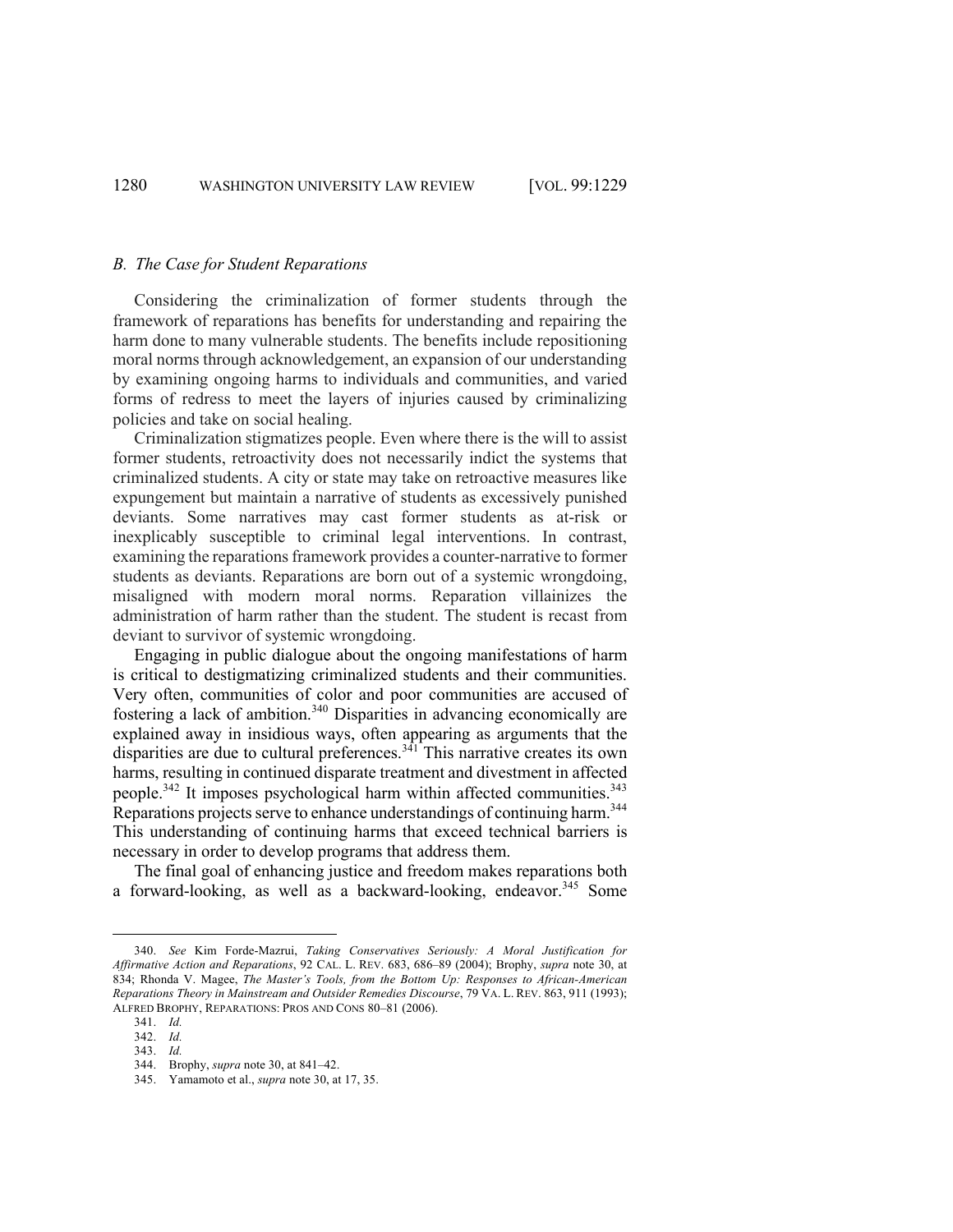scholars have framed reparations as correcting a rightly owed debt.<sup>346</sup> Scholars who are more critical about applications of reparations argue that the legitimacy, or at least viability of reparations frameworks, rests on their ability to result in some collective good.<sup>347</sup> That is, a good to those affected that can be construed as a general good to all, including communities that hold more power. Increasing the number of people who are able to attain justice or access freedoms that they were previously systematically deprived of results in a more just, freer society.<sup>348</sup> Injury-focused constructs of reparations should construe paying the debt as resulting in some future good: greater equality, autonomy, or healing a spiritual wound, for example. One might frame this as a benefit to that society broadly.

"Justice and freedom" is an apt goal for reparations efforts for criminalized former students. If more former students are able to attain justice or mitigate the injuries of criminalization, they will be able to further actualize the lives they seek. Our society broadly benefits by people living healthy lives free from systemic barriers to personal and communal advancement. Defining justice and freedom will have to be done by the people and communities that have been affected.<sup>349</sup>

Reparations frameworks require robust moral justifications for redress.<sup>350</sup> Theories of reparations may differ in the frameworks offered. In some reparations frameworks, such as that advanced by Randall Robinson, the moral justifications are centered on harm or unjust enrichment. Other scholars, such as Eric Yamamoto and Charles Ogletree, center social healing as justification.<sup>351</sup> I focus here on harm and social healing as a basis for reparations.

Advocates for former students might face questions about the moral justifications for reparations for students. Similar questions have been used against other reparations efforts in the U.S. Some critics of reparations for slavery and legalized apartheid have argued that in order to justify reparations, the harm must have resulted from an unjust, as in unlawful, act. They argue that reparations should not be demanded from a "payer" that was not committing a crime.<sup>352</sup> For instance, they may argue that technically "no crime" was committed against the people formerly enslaved.<sup>353</sup> The

<sup>346.</sup> *Id.* at 18 n.79.

<sup>347.</sup> Ogletree, Jr., *supra* note 57, at 292, 317.

<sup>348.</sup> INTERRUPTING CRIMINALIZATION, *supra* note 302, at 16–17.

<sup>349.</sup> Matsuda, *supra* note 305, at 324, 346–47.

<sup>350.</sup> Brophy, *supra* note 30, at 835, 844.

<sup>351.</sup> Ogletree, Jr., *supra* note 232, at 15–16. Ogletree asserts that Bell's "interest convergence" theory applies—that unless the reparations goal converges with the interest of white elites, it will not be attained. *See id.*; Yamamoto et al., *supra* note 30, at 15–16.

<sup>352.</sup> *See In re* African-American Slave Descendants Litig., 471 F.3d 754, 760 (7th Cir. 2006).

<sup>353.</sup> *See* Alfred Brophy, *Reparations Talk: Reparations for Slavery and the Tort Law Analogy*, 24 B.C. THIRD WORLD L.J. 81, 117–120 (2004).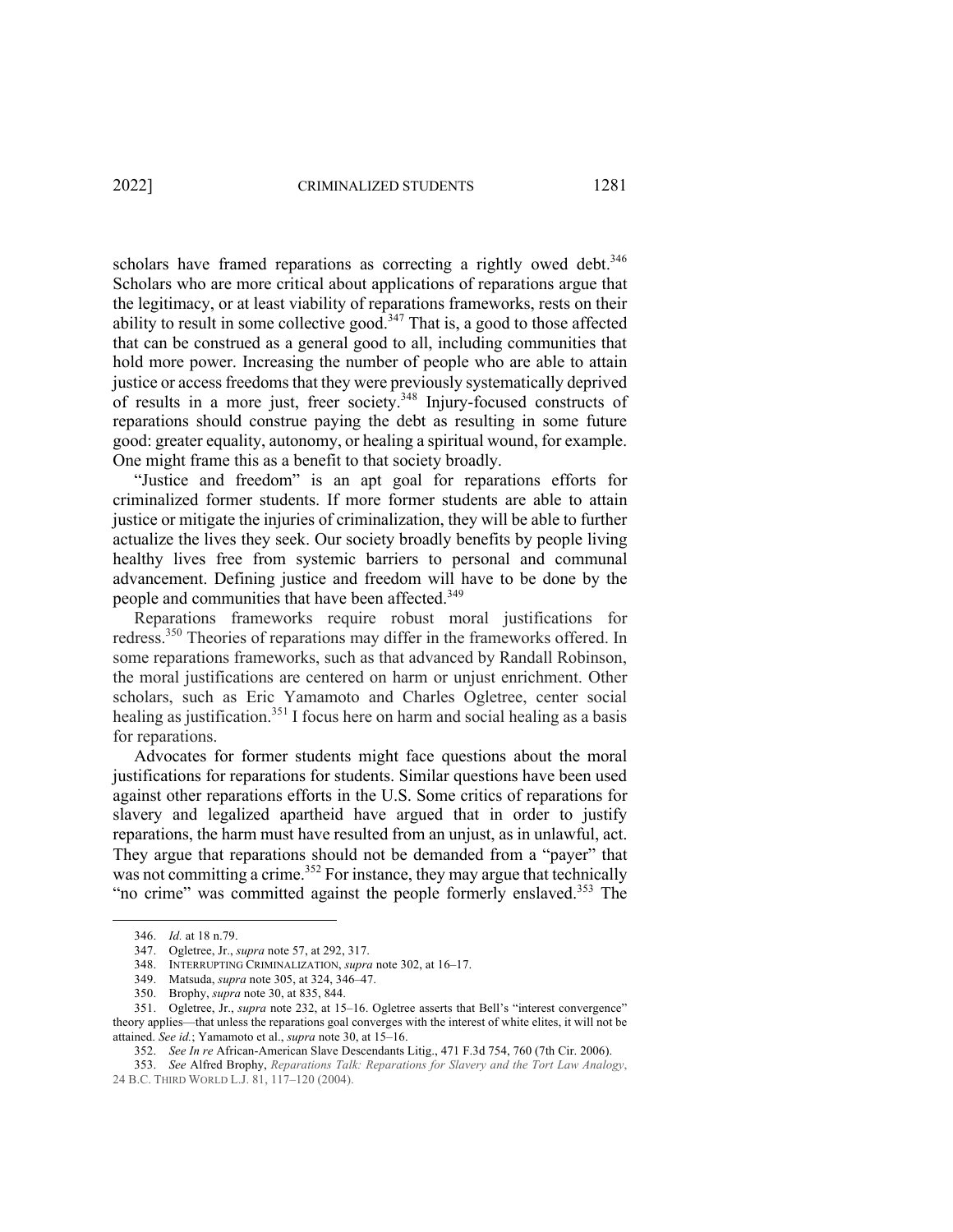harms they experienced were lawful at the time. Similar arguments have been offered for legalized apartheid in the centuries following slavery.<sup>354</sup>

Brophy refutes that the act leading to harm has to be unlawful at the time.<sup>355</sup> The unlawful act requirement may be an important qualifier for torts remedies. He shifts the question to considering the harm through the lens of today's norms in evaluating whether it is legitimate. If so, reparations are justified. He dismisses the question of whether the harm was legal at the time that it occurred. Brophy's definition of harm is more expansive. It incorporates the original instance of harm and continuing losses that have followed it.<sup>356</sup> Still, in the case for criminalized students, it still may limit reparations to jurisdictions where reforms have prohibited forms of criminalization of students or where one might argue that the policies constitute a constitutional violation.

Reparations critics often point to the difficulty in ascertaining who committed the harm, and thus, should be the proper payer. Reparations frameworks based on harm and unjust compensation struggle with historical accountings—who were past beneficiaries of the injustice and should be recipients of reparations.<sup> $357$ </sup> This is particularly an issue when generations have passed since the original harm occurred.<sup>358</sup> Many affected former students are alive and identifiable. The communities most affected by criminalization of students is ascertainable. In defining affected geographic communities, one might look at school criminal legal referrals, local court adjudications, or examine zip codes with a large amount of students affected by zero tolerance policies.<sup>359</sup> Studies have identified demographics of students most affected by the policies.<sup>360</sup> This data can be used in developing community-based reparations within a city or state.

Later generations of reparations theory focus on repairing within society the lasting harm of injustice rather than debt owed from a particular harm.<sup>361</sup> Eric Yamamoto et al. advocate for discovering what reconciliation means to society rather than thinking of a debt owed. Reparations in this framework justifies reparations as a part of common mission of social healing.<sup>362</sup> Some scholars find this justification as unsatisfying as a theory that posits that there is a debt that can be "paid." For some, certain forms of

- 359. Fowler et al., *supra* note 3.
- 360. *Id.*
- 361. *See* Yamamoto et al., *supra* note 30, at 31.

<sup>354.</sup> *Id.*

<sup>355.</sup> *Id.*

<sup>356.</sup> *Id.* 

<sup>357.</sup> Ogletree, Jr*.*, *supra* note 37, at 306–07.

<sup>358.</sup> *Id.* at 309.

<sup>362.</sup> *See* Catherine Millas Kaiman, *Environmental Justice and Community-Based Reparations*, 39 SEATTLE U. L. REV. 1327, 1358 n.161, 1359 n.166 (2016) (first citing Yamamoto et al., *supra* note 30, at 3; and then citing Brophy, *supra* note 30).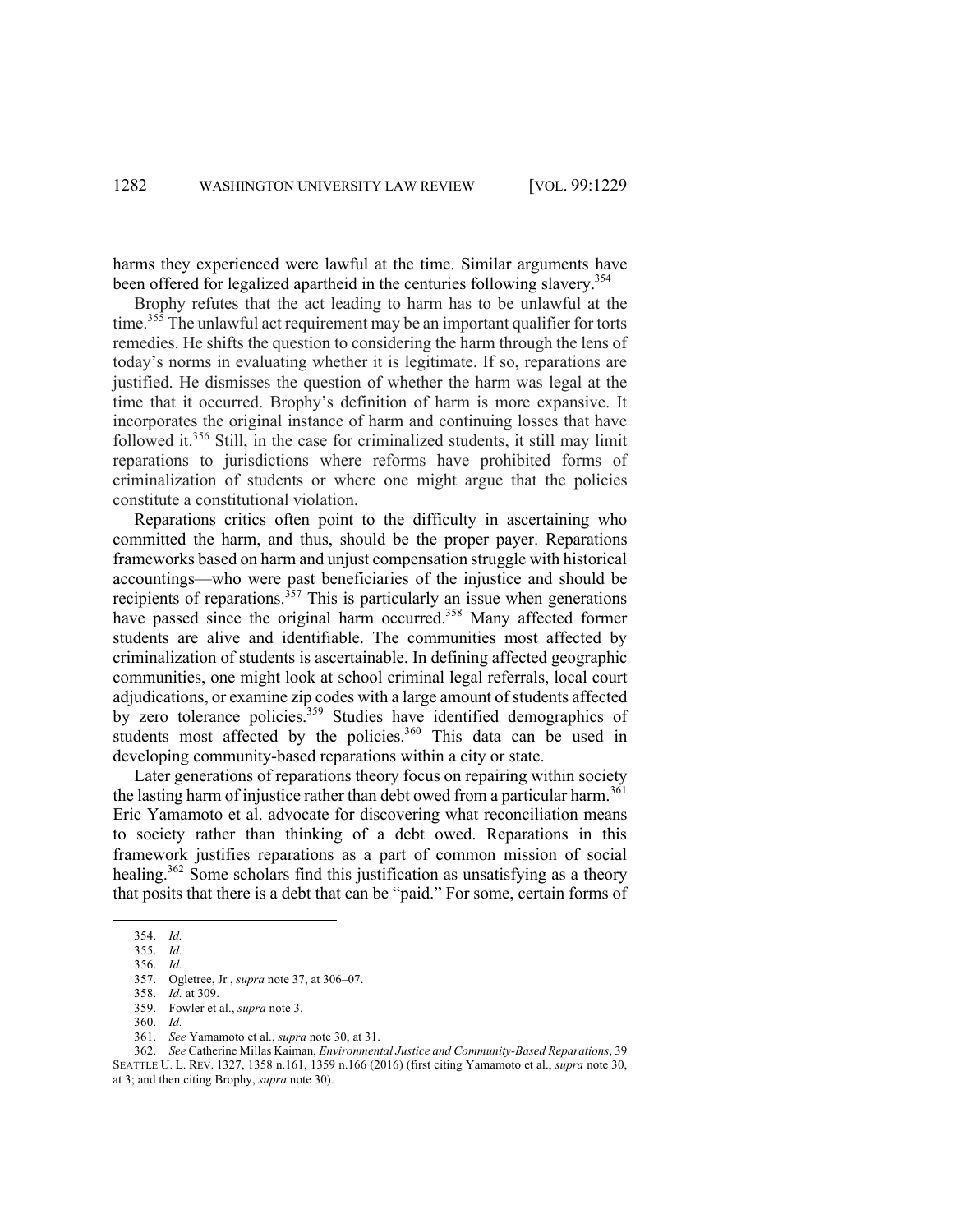systemic racist harms cannot be fully repaired—reparations and healing, at best, can be justified as a symbolic effort.<sup>363</sup> Symbolic forms of reparations focus on reconciliation as justification.<sup>364</sup> The grant of reparations declares, "You exist. Your experience of deprivation is real. You are entitled to compensation for that deprivation. This nation and its laws acknowledge vou. $\overline{5}$ <sup>365</sup>

#### *C. Reparations Programs Examined*

Reparations frameworks have been advanced as a way to repair the decimation caused by the War on Drugs and restore affected individuals and communities. In addition to retroactive decriminalizing measures like dismissal of charges and expunging of records, some states are devising vocational and business programs and carving out benefits specific to impacted individuals and communities. Most recently, reparations projects have centered on marijuana legalization. Analogous arguments for postcriminalizing reparations appear in other forms. For example, arguments for gay reparations in the U.S. consider the impact of laws criminalizing consensual, same-sex activities; profiling of LGBTQ people of color; and the general devastation of criminal regulation of the LGBTQ community.<sup>366</sup> I focus on post-marijuana legalization reparations frameworks here, as they are a very new iteration of reparations programs currently being adopted in U.S. cities and states.

Campaigns leading to marijuana legalization emphasize disproportionality in the arrests, prosecution, convictions, and sentences for people of color.<sup>367</sup> Criminal regulation of marijuana was marked by aggressiveness toward targeted communities and individuals. Decriminalization and legalization of marijuana provide for prospective change in the state's regulation of marijuana. However, community advocates emphasized that those barriers created by past enforcement would remain even after marijuana was legalized. People and communities that have faced the worst impacts of the War on Drugs are also be less financially

<sup>363.</sup> Yamamoto et al., *supra* note 30, at 37 ("[R]eparations 'cannot fully "repair" the damage done by racial . . . violence. Nor can reparations 'return' a victim or victimized community to the state it would have been in." (quoting SHERRILYN A. IFILL, ON THE COURTHOUSE LAWN: CONFRONTING THE LEGACY OF LYNCHING IN THE TWENTY-FIRST CENTURY 241 (2007))).

<sup>364.</sup> Yamamoto et al., *supra* note 30, at 37.

<sup>365.</sup> Matsuda, *supra* note 305, at 390.

<sup>366.</sup> Such a plan might include expungement as well as payment for losses. Several states have modeled projects in other countries, including Canada. Omar G. Encarnación, Opinion, *The Case for Gay Reparation*, N.Y. TIMES (June 14, 2019), https://www.nytimes.com/2019/06/14/opinion/gayreparation-stonewall.html [https://perma.cc/N96K-TY5U].

<sup>367.</sup> Ahrens, *supra* note 28, at 391–92.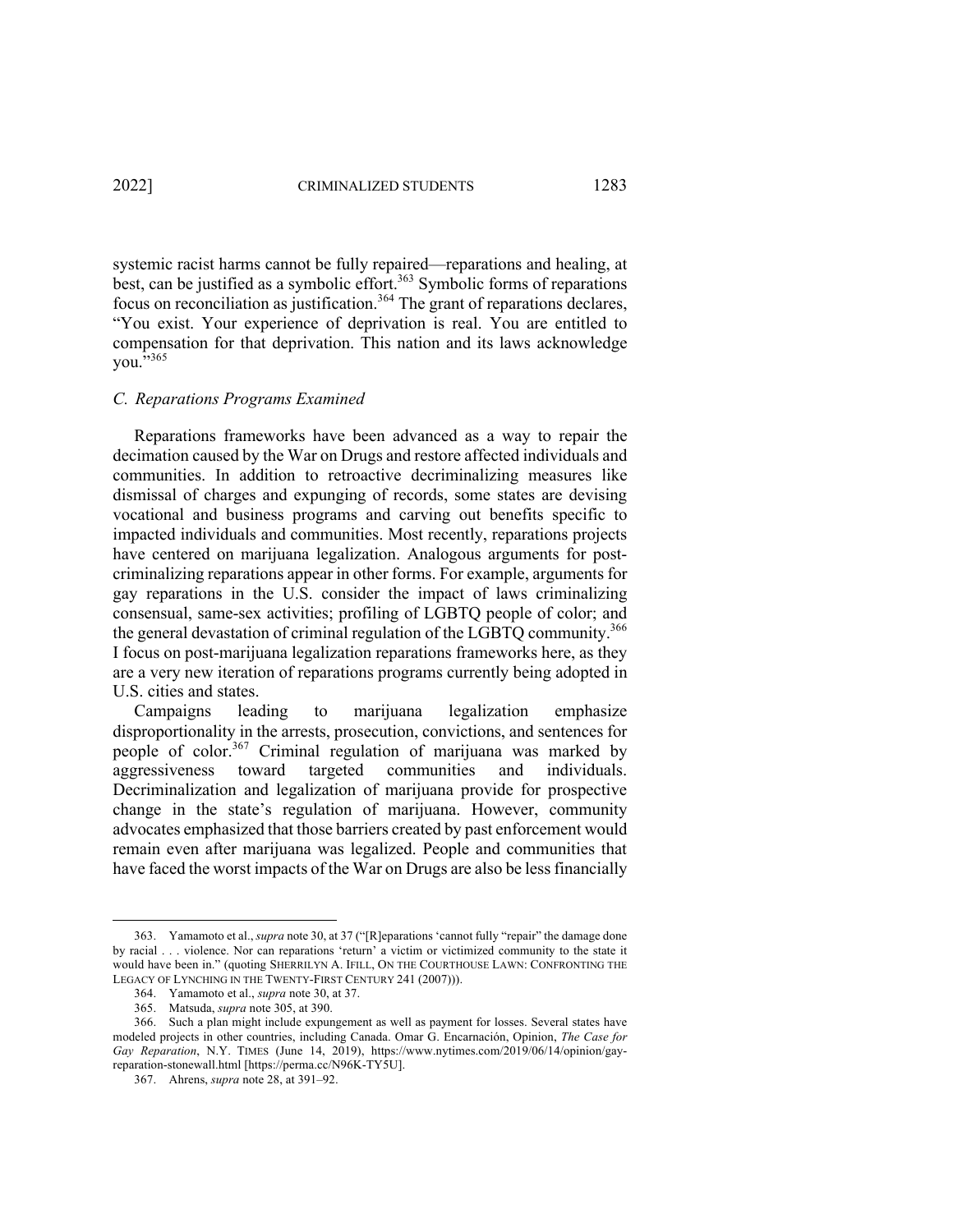able to fully participate in economic development post-legalization.<sup>368</sup> This concern has led many jurisdictions to adopt reparations programs for individuals and communities most affected by the War on Drugs.

Examples of post legalization reparations discussion include states like Rhode Island, New York, and Oregon and cities like Evanston, IL; Los Angeles; and Asheville, NC.<sup>369</sup> Reparations in each place are formulated differently; their justifications and remedies are varied. Some jurisdictions justify projects based on the external and internal harms levied against the Black community, including the War on Drugs, but also injustices that proceed it: redlining, Jim Crow, lynchings, Black Codes, or enslavement of Black people.<sup>370</sup> Others justifications center on wealth drained from the community during the War on Drugs and diverted elsewhere: to private prisons and supervision companies, prison towns, and promotion of prison slave labor.<sup>371</sup> They focus on reparations as means of recompense, creating, for instance, preferences in developing the weed economy.<sup>372</sup> Reparations post legalization serve as an opportunity to advance individuals and communities beyond the disadvantages caused by criminalization. Reparations thus enhances justice and freedom broadly in society, justified as a form of social healing.

After legalizing marijuana in 2016, California embarked on a reparations program focused on addressing the impact of marijuana enforcement.<sup>373</sup> The expressed justifications for reparations were divestment in and losses experienced by highly-policed communities.<sup>374</sup> Voters passed a measure to install a social equity program in the city's marijuana licensing agencies.<sup>375</sup> The measure directed City Council to address "[h]istorical issues of social

<sup>368.</sup> *See, e.g.*, *Social Equity Program*, CITY OF L.A. CANNABIS REG., https://cannabis.lacity.org/social-equity-program/about-program/about-program [https://perma.cc/5DUA-B9XP].

<sup>369.</sup> Deborah Becker, *Providence Mayor's Executive Order Marks First Steps Towards Reparations in Rhode Island*, WBUR.ORG (July 16, 2020) https://www.wbur.org/news/2020/07/16/providence-mayor-executive-order-reparations [https://perma.cc/C68Q-DJ83]; Teresa Wiltz, *Talk of Reparations for Slavery Moves to State Capitols*, PEW TRUSTS (Oct. 3, 2019) https://www.pewtrusts.org/en/research-and-

analysis/blogs/stateline/2019/10/03/talk-of-reparations-for-slavery-moves-to-state-capitols [https://perma.cc/67LT-CSAN].

<sup>370.</sup> IFILL, *supra* note 363, at 263–66, 272.

<sup>371.</sup> *See, e.g.*, Jamelle Bouie, *The Case for Marijuana Reparations*, SLATE (July 28, 2014, 6:49 PM), https://slate.com/news-and-politics/2014/07/the-case-for-marijuana-reparations-the-profits-fromdrug-legalization-should-be-shared-with-those-affected-by-the-war-on-drugs.html [https://perma.cc/MA9X-2LVC].

<sup>372.</sup> CITY OF L.A. CANNABIS REG., *supra* note 368.

<sup>373.</sup> *Id.* 

<sup>374.</sup> *Id.*

<sup>375.</sup> Sessi Kuwabara Blanchard, *Exclusive: What Happened to the Funding for LA's Cannabis Social Equity Program?*, FILTER (Mar. 29, 2019), https://filtermag.org/funding-los-angeles-socialequity/ [https://perma.cc/3Y5K-6Y7F].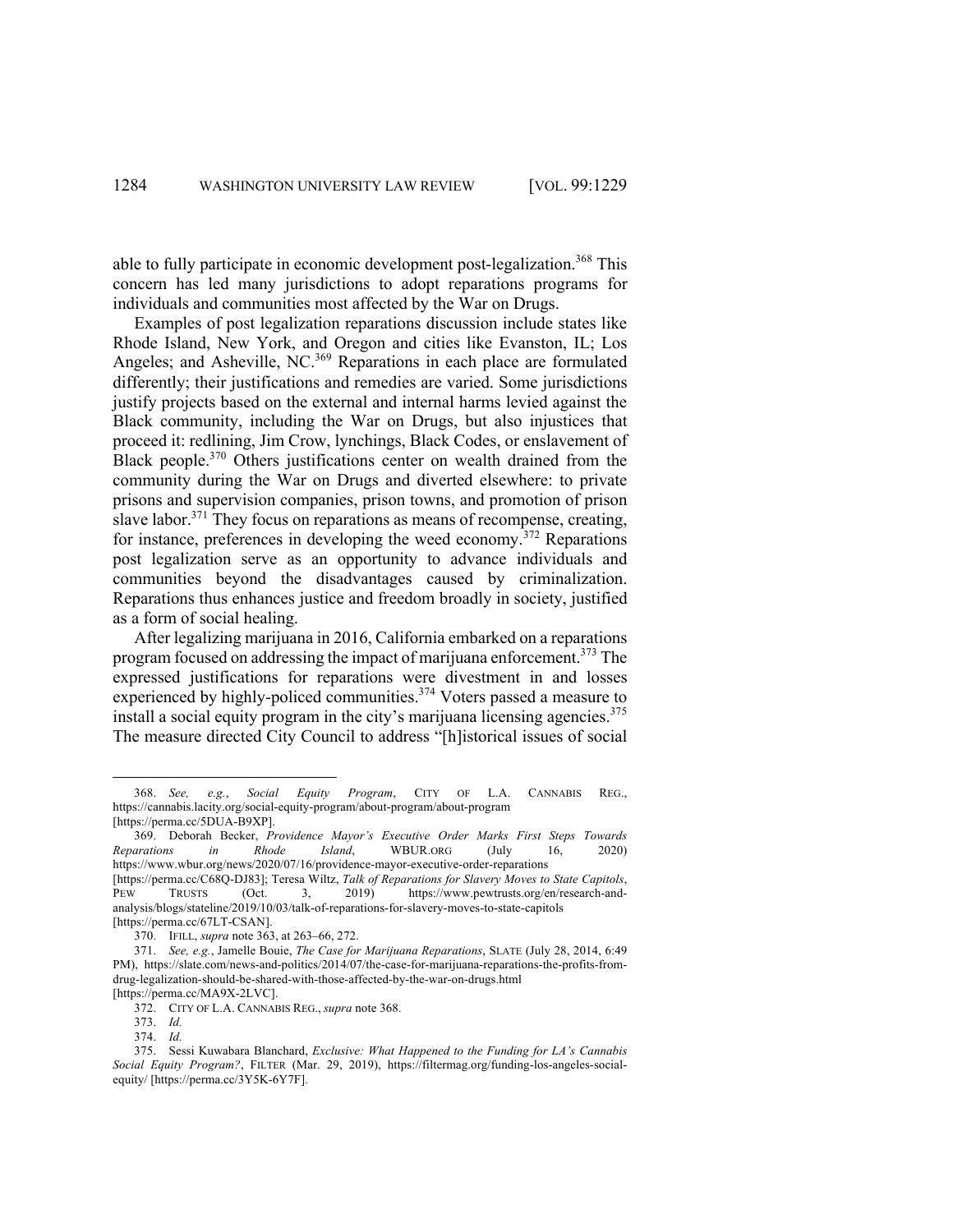equity and social justice related to the commercialization of cannabis."376 The goal of the program was to repair the damage to Black and Brown communities targeted by the War on Drugs. $377$  In addition to the acknowledgement of the harm of marijuana regulation, the city embarked upon an important initial phase of its reparations project.<sup>378</sup> The city opened an investigation into the harm of marijuana criminal regulation prior to attempting redress. It later developed a project with the aims of repairing past harm against harmed individuals and affected communities. As I describe later in this Article, those measures have come across significant systemic barriers.<sup>379</sup>

The initial step, investigation into the historic impact of the city's cannabis regulation, was the development of a "Social Equity Analysis." The city received a number of recommendations, including detailed proposals for community investment funds and youth counseling centers.<sup>380</sup> After the analysis, the city constructed its Social Equity Program.<sup>381</sup> The goal of the program is "to promote equitable ownership and employment opportunities in the cannabis industry in order to decrease disparities in life outcomes for marginalized communities, and to address the disproportionate impacts of the War on Drugs in those communities."382

With reparations as the goal, the program sought to institute individual and community-wide reparations. Los Angeles developed a plan to streamline licenses to people who "were low-income and had cannabis arrests or convictions on their records."383 As an alternative, affected people could request vocational support and job placement.<sup>384</sup> Priority was also given to residents of affected communities, determined by impacted geographic zones.<sup>385</sup> While both programs have faltered, discussed herein, they demonstrated that the locality could, with resources, seek to not just

381. Blanchard, *supra* note 375.

382. CITY OF L.A. CANNABIS REG., *supra* note 368.

383. *Id.* One of the critiques of L.A.'s program is that in also offering benefits to members of the broader community, defined by zip codes, some of the beneficiaries included people that were not representative of racial groups affected by the war on drugs. *See id.*

384. *Id.*

385. *Id.*

<sup>376.</sup> *Id.*

<sup>377.</sup> *See id.*

<sup>378.</sup> *See id.* 379. *See id.*

<sup>380.</sup> *See, e.g.*, ROBERT CHLALA, CAGE-FREE CANNABIS, REPAIRING THE HARMS, CREATING THE FUTURE: CENTERING CANNABIS SOCIAL & HEALTH EQUITY IN LOS ANGELES 4, 6 (2019), http://ufcw770.org/wp-content/uploads/2019/05/Repairing-the-Harms-Creating-the-Future\_-

FINAL.pdf [https://perma.cc/K93R-BA8L] (regulation of Marijuana was also framed as an aspect contribution to the criminalization of youth).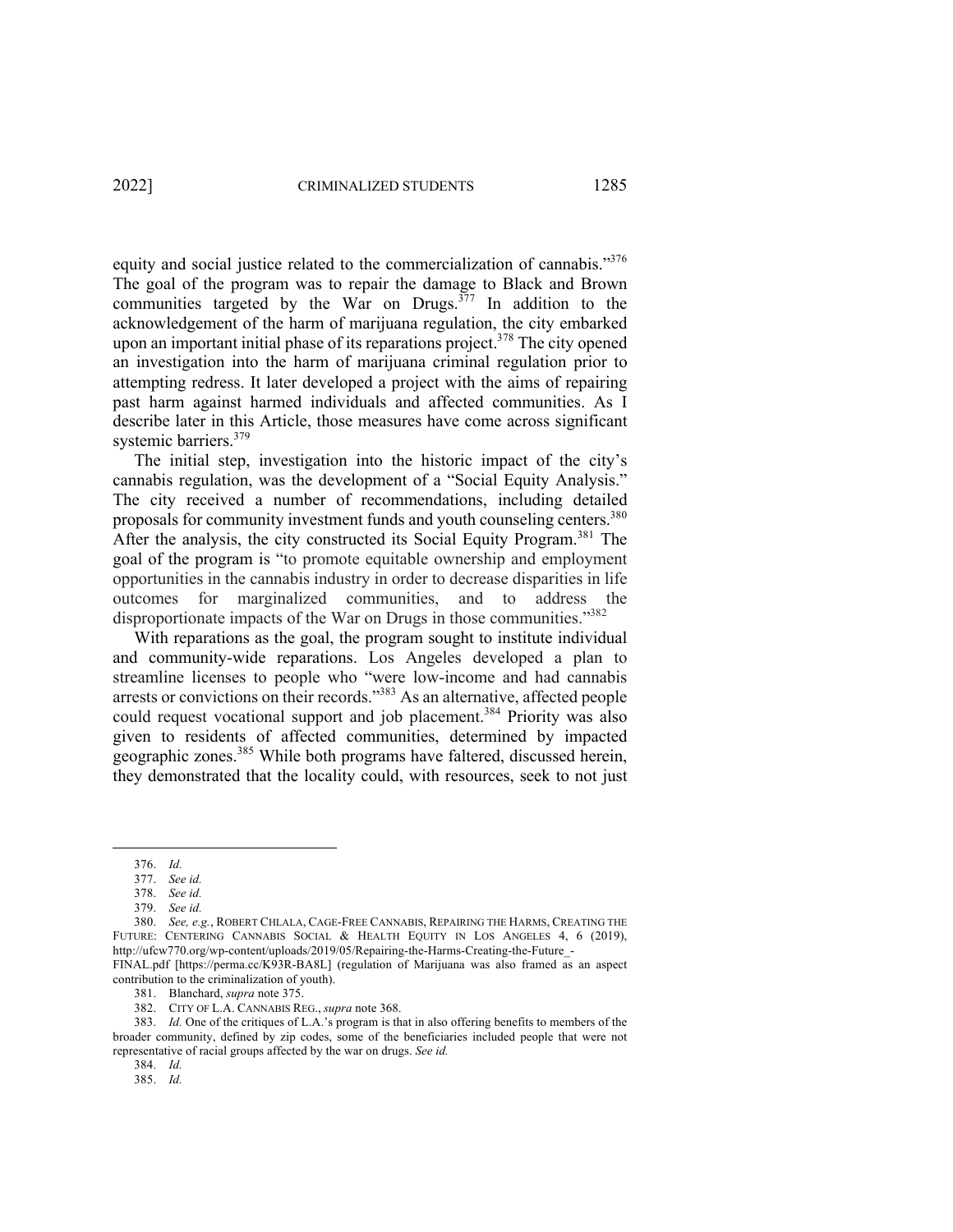legalize and retroactively decriminalize, but work towards social healing and repair.

In Evanston, Illinois, a proposed reparations project funded by the legalized marijuana trade expands beyond the harm of aggressive criminal regulation. Illinois legalized personal use amounts of marijuana in 2019.<sup>386</sup> The state worked to retroactively decriminalize through expungement of a set of eligible offenses.<sup>387</sup> The town of Evanston implemented an Equity and Empowerment Commission. The Evanston city council issued a statement regarding its path towards racial equity in the town, harkening back to the history of redlining in limiting opportunity for Black residents.<sup>388</sup> The Commission engaged in a number of public meetings, many of which discussed the history of the town. The goal of the proposed reparations project is to address the wealth gap between the town's Black and white residents.389 The Commission's push for a reparations program to restore historic wrongs has been contentious.<sup>390</sup> The city decided to fund reparations measures through marijuana business taxes after discovering that the marijuana arrest rate for African Americans was five times that of white people in the town.<sup>391</sup> The reparations program that the town envisions incorporates housing assistance grants. These are intentionally communitywide forms of reparations, offered to Black residents who lived in Evanston during 1919 to 1969, and their descendants.<sup>392</sup>

Local reparations projects that follow decriminalization often incorporate an official acknowledgement, followed by an in-depth investigation of ongoing harm and before constructing redress. Proposals for redress are directed towards affected individuals and impacted communities. These initial stages of investigation are a model for reparations projects for students. The reparations project must acknowledge, investigate, and then redress the criminalization of students.

<sup>386.</sup> Robert McCoppin, *Getting Marijuana Convictions Expunged in Illinois: What You Need to Know About the Process*, CHI. TRIB. (Aug. 30, 2019, 6:30 AM), https://www.chicagotribune.com/marijuana/illinois/ct-cb-weed-conviction-expunged-illinois-20190917-o2jrwf43trefbnb54efohdmwzu-story.html [https://perma.cc/V4VR-6TAM].

<sup>387.</sup> Bryan Smith, *Evanston's Road to Reparations*, CHI. MAG. (June 2, 2020 10:19 AM), https://www.chicagomag.com/Chicago-Magazine/June-July-2020/Evanstons-Road-to-Reparations/ [https://perma.cc/37WR-XK2V].

<sup>388.</sup> *Id.*

<sup>389.</sup> *Id.*

<sup>390.</sup> The city council received some pushback, and one councilperson declined to support the measure. *Id.*

<sup>391.</sup> *Id.*

<sup>392.</sup> Andy Fies, *Evanston, Illinois, Finds Innovative Solution to Funding Reparations: Marijuana Sales Taxes*, ABC NEWS (July 19, 2020, 10:03 AM), https://abcnews.go.com/US/evanston-illinoisfinds-innovative-solution-funding-reparations-marijuana/story?id=71826707 [https://perma.cc/T6K5- XKB2].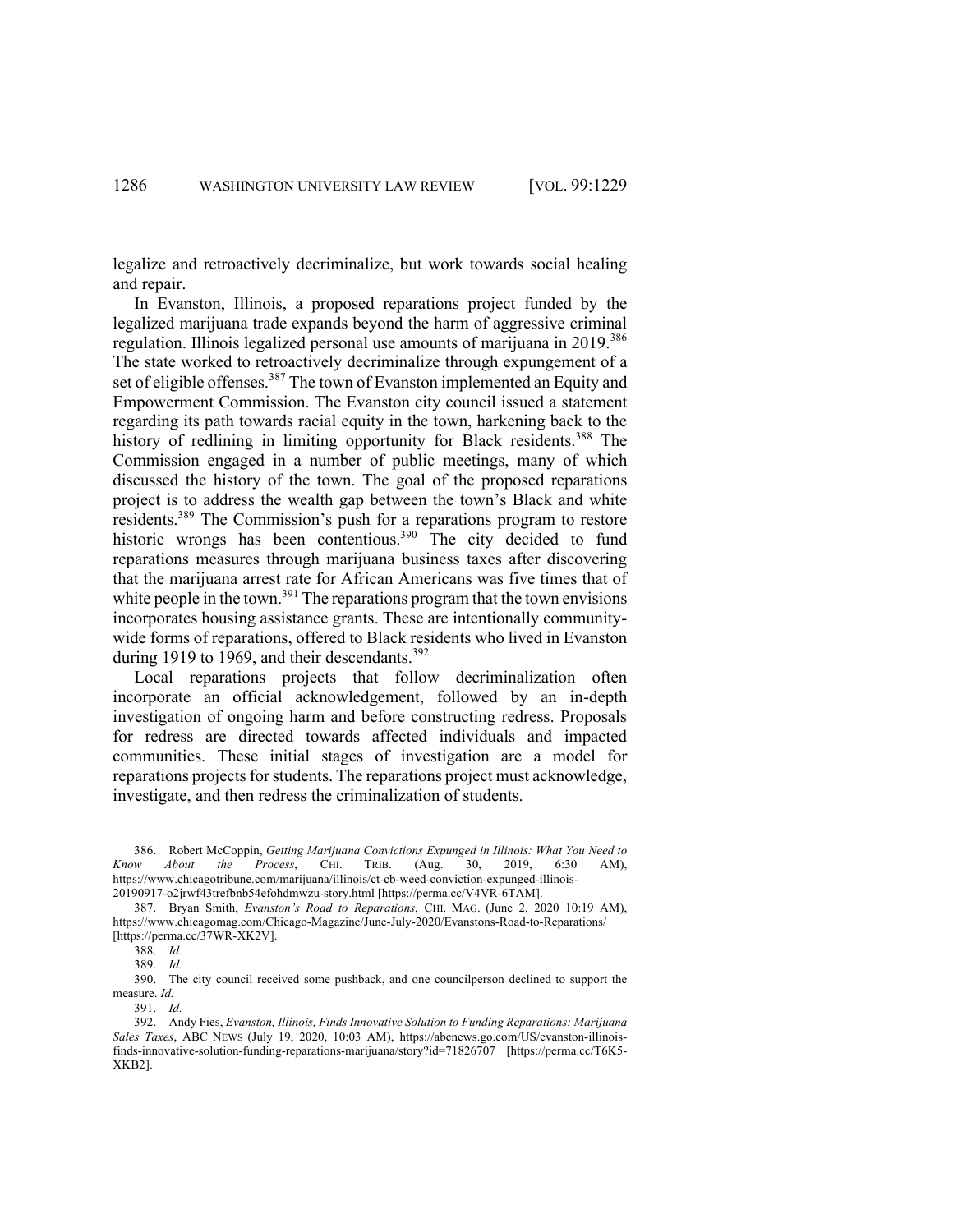| Marijuana<br>Legalization                                        |                                                                                                                                            |                                                                                                                                                | <b>School Order</b><br><b>Crime</b><br><b>Decriminalization</b>                                                                                                                                                                              |
|------------------------------------------------------------------|--------------------------------------------------------------------------------------------------------------------------------------------|------------------------------------------------------------------------------------------------------------------------------------------------|----------------------------------------------------------------------------------------------------------------------------------------------------------------------------------------------------------------------------------------------|
| <b>City/State</b>                                                | Los Angeles,<br>California                                                                                                                 | Evanston,<br><b>Illinois</b>                                                                                                                   |                                                                                                                                                                                                                                              |
| <b>Law or Policy</b><br><b>Before</b><br>Recent<br><b>Reform</b> | Criminal<br>prohibition on<br>non-medical<br>possession and<br>sale of<br>marijuana                                                        | Criminal<br>prohibition on<br>non-medical<br>possession and<br>sale of<br>marijuana                                                            | a) School<br>Disturbance Laws;<br>b) Lack of student<br>exceptions to<br>specified low-level,<br>order-related,<br>criminal laws;<br>c) Lack of<br>appropriate<br>procedural<br>protections before<br>referral to criminal<br>law officials. |
| Legalization<br>and other<br><b>Reforms</b>                      | Proposition<br>64: Legalizing<br>possession and<br>expanding<br>licensing for<br>sale.<br>Automatic<br>expungements<br>of some<br>records. | HB 1438:<br>Legalizing<br>recreational use<br>and licensing<br>sale of<br>marijuana.<br>Automatic<br>expungement<br>of lower-level<br>records. | a) Elimination or<br>revision of School<br>Disturbance Laws;<br>b) Implementation<br>of procedural<br>protections prior to<br>criminal law<br>referrals.<br>c) Automatic<br>Expungement.                                                     |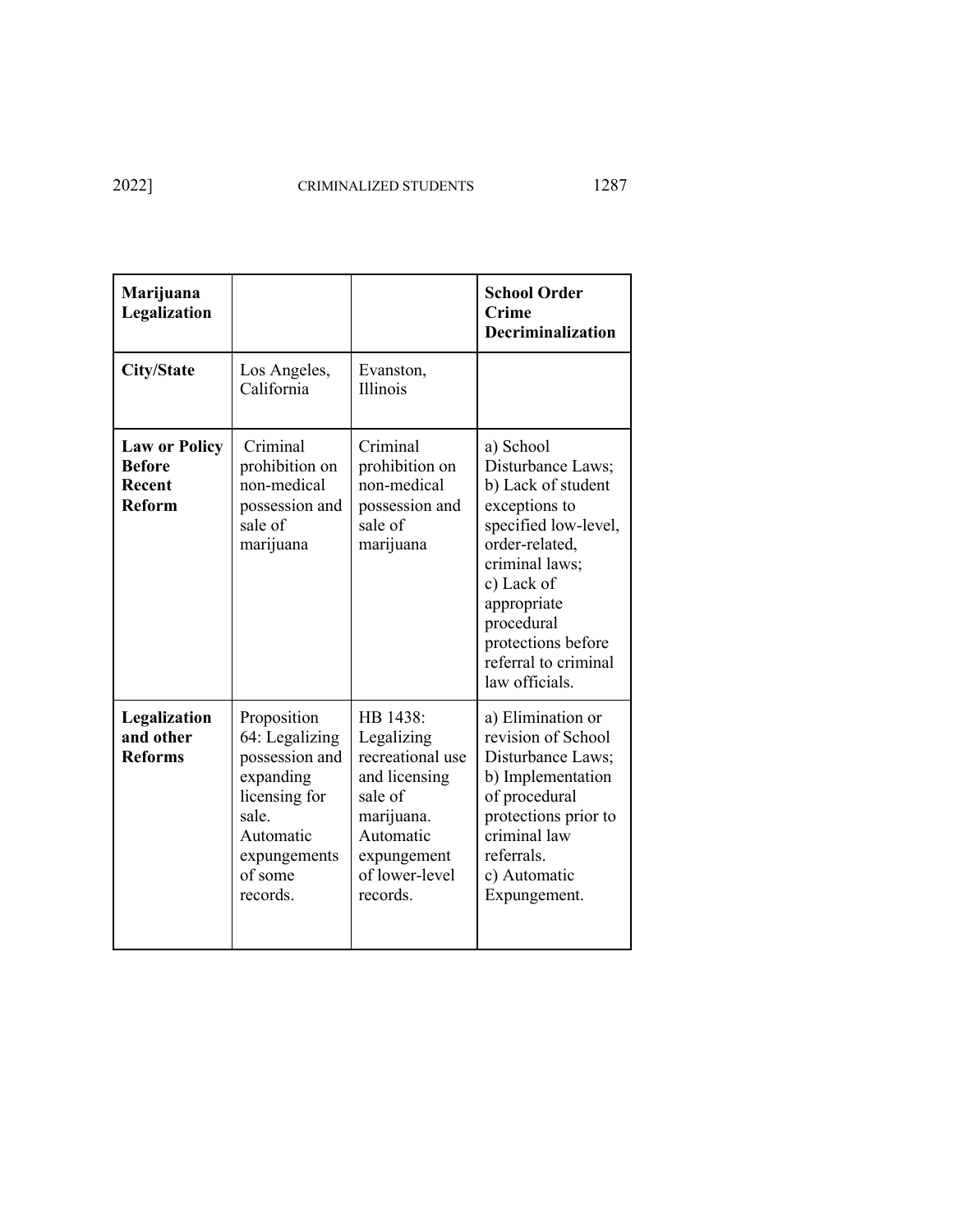| <b>Retroactive</b><br><b>Decriminaliza</b><br>tion | Automatic<br>Expungement.<br>Los Angeles<br>enlists coding<br>consultants to<br>locate eligible<br>records.                                                                                                                                           | Automatic<br>Expungement,<br><b>State Patrol</b><br>reviewing and<br>submitting<br>records to<br>board.                    | Automatic<br>Expungement (see<br>proposed bill, infra<br>p. 1279)                                                                                                                                                                                                                                                                                                 |
|----------------------------------------------------|-------------------------------------------------------------------------------------------------------------------------------------------------------------------------------------------------------------------------------------------------------|----------------------------------------------------------------------------------------------------------------------------|-------------------------------------------------------------------------------------------------------------------------------------------------------------------------------------------------------------------------------------------------------------------------------------------------------------------------------------------------------------------|
| Reparations/<br><b>Public</b><br><b>Education</b>  | L.A. Cannabis<br>Regulation<br>Social Equity<br>Analysis                                                                                                                                                                                              | Evanston<br>Equity and<br>Empowerment<br>Commission                                                                        | Hearings and<br>investigation on the<br>impact of<br>criminalization on<br>former students.                                                                                                                                                                                                                                                                       |
| <b>Reparations/</b><br><b>Redress</b><br>Scheme(s) | L.A. Cannabis<br>Regulation<br>Social Equity<br>Program:<br>1) Licensing<br>preference or<br>vocational<br>support to<br>affected<br>individuals;<br>and<br>2) Licensing<br>preference to<br>individuals<br>from highly-<br>affected<br>neighborhoods | Evanston<br>Community-<br>wide benefit:<br>Preference in<br>housing grants,<br>funded through<br>marijuana tax<br>revenue. | Should include at<br>least:<br>1) Community-<br>wide benefits to<br>address communal<br>harm, such as<br>community<br>investment<br>programs, training<br>in small business,<br>and community<br>health investment;<br>and<br>2) Individual<br>benefits to affected<br>former students,<br>such as counseling,<br>educational and<br>vocational<br>opportunities. |

# *D. Investigation of Redress as Applied to Former Students*

The state's criminalization of students has a profound and lifelong impact. The harm wreaked upon individuals by the state might be remedied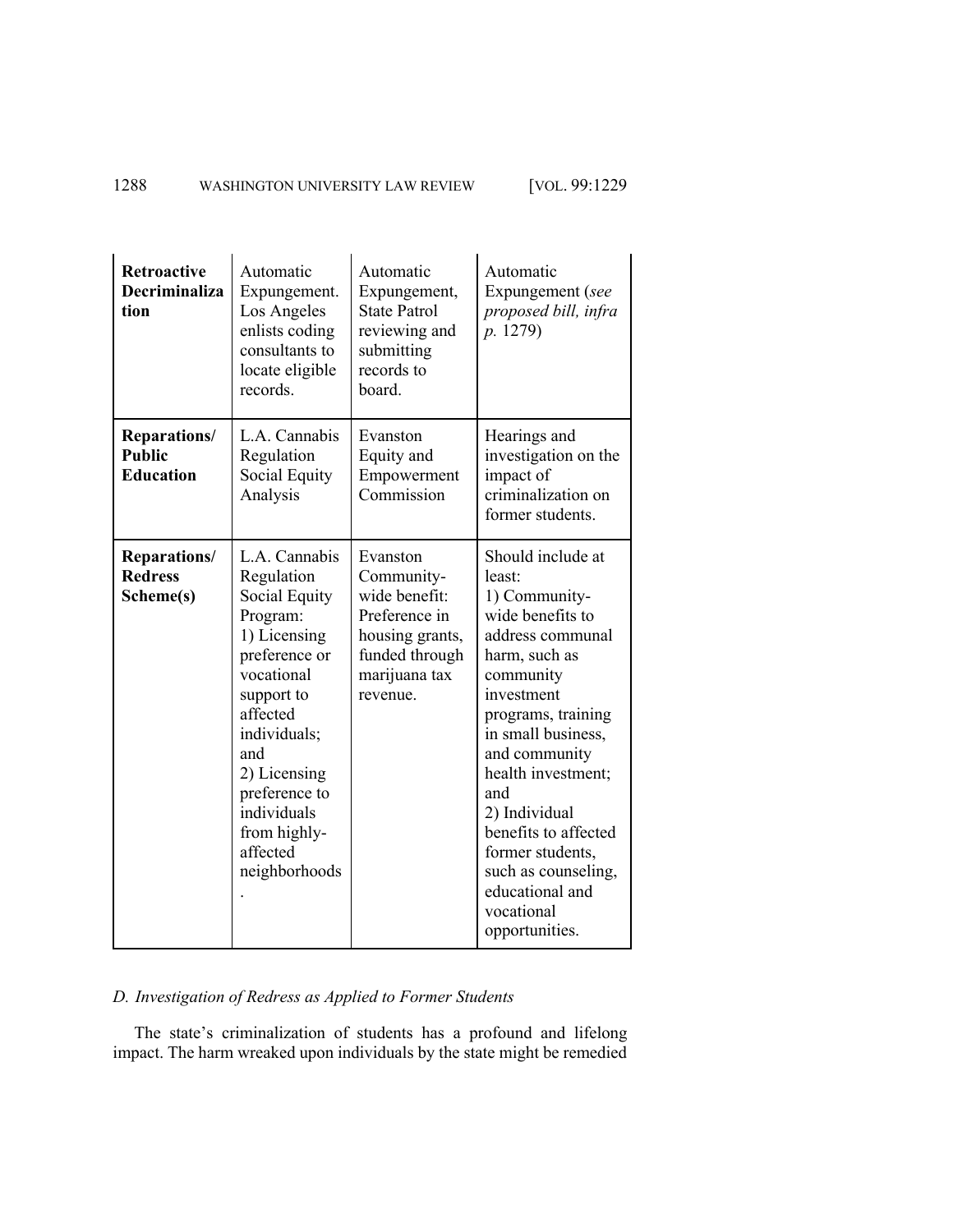through reparations in a form proportionate to the injury.<sup>393</sup> The effort to offer redress to former students requires initial stages of a reparations project. I argue that in order to determine a path towards reparations, two initial stages should be applied to examination of criminalizing school policies. One is official acknowledgement of the damage created by state sanctioned practices.<sup>394</sup> The second is that harms experienced by former students must be investigated, each locality must examine the dimensions of ongoing damage, and where it was most destructive.

#### *1. Acknowledgement of Unjust State Practices*

Generally, acknowledgement in reparations frameworks serves to legitimize narratives of harm and commit the state to change. An acknowledgement can serve several functions. It provides notice to the public, framing the harmful practice as a societal problem. It recruits us all into the project of addressing the unqualified wrong. It can also ease the stigma created by the harmful practice.

Acknowledging and highlighting injuries to former students is a precursor to establishing the needs for reparations.<sup>395</sup> An official acknowledgement and apology can affect the stigma many former students experience as a result of criminal law interactions in school. A recounting of harm and its impact on many vulnerable students may ease the isolation of former student experiences. For some, the acknowledgement may make public institutions more worthy of trust. As former students grapple with old cases, or attempt to move beyond consequences of conviction, acknowledgement may help direct attention to them as uniquely aggrieved members of the community.

Acknowledgement does not require a significant commitment from the state in the form of energy or money. Without additional forms of reparations, it can appear to be "image, no substance."<sup>396</sup> In some instances, reforms eliminating criminal law from school discipline are a form of acknowledgment. In drafting and enacting reforms, legislators often speak of the damaging impacts of criminalization. Those acknowledgements have led to change. There may, however, be a more specific acknowledgement directed towards the many impacts the laws have had on former students.

<sup>393.</sup> Daarel Burnette II, *Do America's Public Schools Owe Black People Reparations?*, EDUCATIONWEEK (Sept. 23, 2020), https://www.edweek.org/ew/articles/2020/09/23/do-americaspublic-schools-owe-black-people.html [https://perma.cc/Y3FX-2SXB] (arguing for reparations for historic, exclusionary policies).

<sup>394.</sup> Acknowledgement and investigation of harm are important precursors to assessing community-based reparations. *See* Brophy, *supra* note 30, at 835.

<sup>395.</sup> *See* Yamamoto et al., *supra* note 30, at 14.

<sup>396.</sup> *Id.*; IFILL, *supra* note 363, at 124.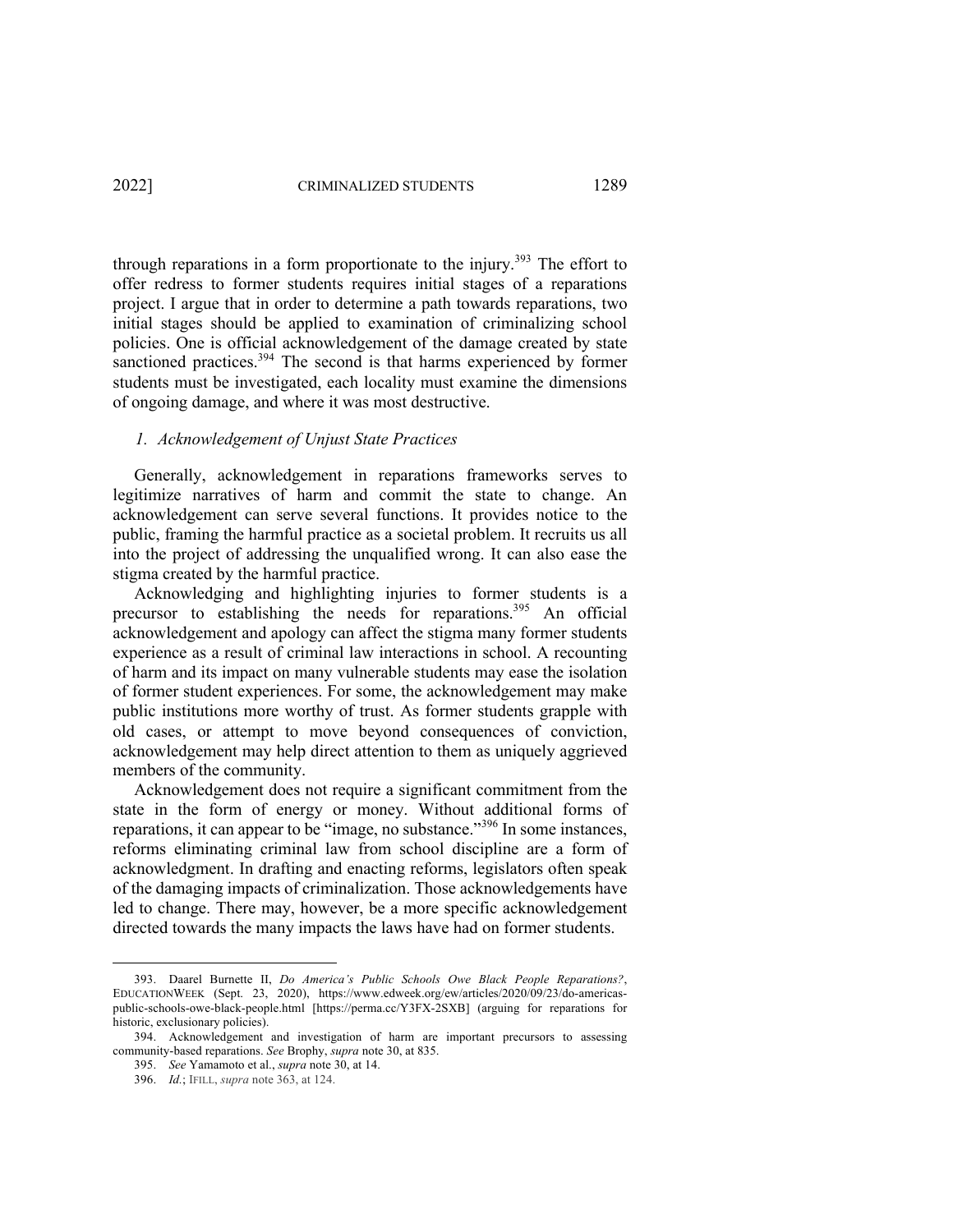#### *2. Investigation of Ongoing Harm*

Investigations and hearings on the losses that former students experience are important components of reparations projects. They assist society in determining the contours of harm and what is needed to redress the damage. Forums for investigation may include truth and reconciliation tribunals, listening sessions, and workshops that are accessible to affected people.<sup>397</sup> Investigations educate the public and buttress justifications for reparations.<sup>398</sup>

Centering the accounts of those affected, as in a tribunal, offers the public the opportunity to consider the depth of the injury. Ogletree refers to this as "knowledge redistribution."399 Ogletree argues that knowledge distribution is one of the central goals of reparations, ensuring that society's understanding of the experience, the record, is informed by those who underwent harm. <sup>400</sup> Under this theory of knowledge redistribution, states and cities might work with affected people to develop investigations. Ultimately, defining what might address the harm rests on the perspectives of those most affected. Reparations frameworks prioritizes the perspective of affected parties. This is a constant theme through the frameworks, though they may deal differently with the justifications and methods of reparations.

A secondary effect of a public investigation is that it can inspire change in resistant jurisdictions. States and cities that have not moved towards reform have the ability to contemplate the damage to individual and local communities through these policies. Ultimately, the modeling objective of the hearing is to be explicit enough about the harm that jurisdictions will be encouraged to end the ongoing practices as well as consider retroactive redress.

Certainly, forms of examination of these harms have occurred. In 2012, the U.S. Senate held a special session dedicated to the school to prison pipeline.401 The United States Commission on Civil Rights also holds updates on the School to Prison Pipeline and reforms in the country.402 They

<sup>397.</sup> *See, e.g.*, Sherrilyn A. Ifill, *Creating a Truth and Reconciliation Commission for Lynching*, 21 LAW & INEQ. 263 (2003); Mitch Dudek & Fran Spielman, *Evanston Passes First-in-Nation Reparations*, CHI. SUN TIMES (Mar. 23, 2021, 8:02 AM), https://chicago.suntimes.com/2021/3/22/22345860/evanston-passes-first-in-nation-reparations [https://perma.cc/JZ95-WKT6].

<sup>398.</sup> *See id.*

<sup>399.</sup> Ogletree, Jr., *supra* note 232, at 30.

<sup>400.</sup> *Id.* 

<sup>401.</sup> *Ending the School-to-Prison Pipeline*, *supra* note 104, at 105–10.

<sup>402.</sup> *See, e.g.*, U.S. COMM'N ON C.R. BRIEFING REP., BEYOND SUSPENSIONS: EXAMINING SCHOOL DISCIPLINE POLICIES AND CONNECTIONS TO THE SCHOOL-TO-PRISON PIPELINE FOR STUDENTS OF COLOR WITH DISABILITIES (2019), https://www.usccr.gov/files/pubs/2019/07-23-Beyond-Suspensions.pdf [https://perma.cc/7AVM-UGCL].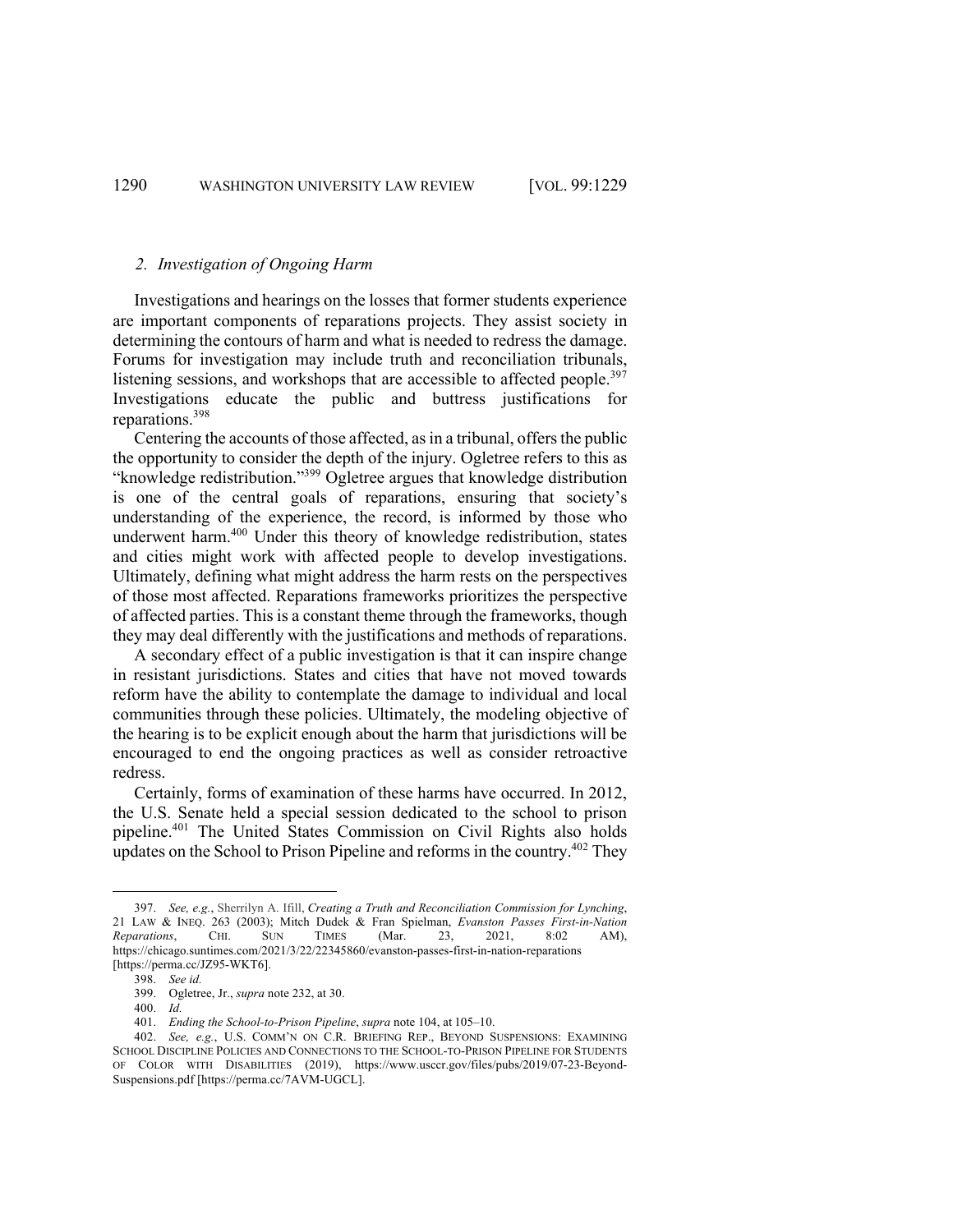have not, however, focused solely focused on referral of students to criminal law enforcement for order-related crimes nor have they focused on how to remedy harmed students.

#### *3. Contemplation of Redress: Community and Individual Reparations*

Reparations compensation programs come in many forms. One of the central distinctions between forms is whether the compensation is offered to affected individuals or highly-impacted communities. Individuals are the primary source of injury. One might argue that a program to address individual harms is best tapped into the source of harm and has residual impacts on the community. Community reparations programs have a broader, more concentrated impact. They are generally better received than reparations through individual redress. It's easier to find consensus in using public funds for social support programs, especially where the state controls the use of funds and benefits are available to a whole community.<sup>403</sup> Another question is whether formerly criminalized students specifically should be targeted at all, or if it is enough for reparations to increase resources within communities that affected people may access. I suggest that both individual and community reparations are needed and more viable if explicitly linked together in reparations projects.

Individual redress most directly addresses harms to individuals and communicates the goal of reparations for criminalized students. In this framework, former students who were referred to criminal courts are an identifiable group of affected individuals. The practices they were subjected to are easily verifiable, through court and school records. The depth of harm may differ, from arrest, use of force, incarceration, fines, and age at time of occurrence. These could potentially be taken into consideration and used to justify different forms or levels of redress.

Individual reparations are also important to the communicative function of reparations.<sup> $40\overline{4}$ </sup> They signal that the project is meant to address the specific form of harm that recipients experienced. Often, community reparations projects extend benefits beyond the most directly affected individual. Greater specificity ensures the benefits of reparation are not diluted. The UNHCR warns that collective reparations may not meet the needs of the individually harmed person.<sup>405</sup> There is, the guidance warns, also a recognition problem. The justification for reparations is the recognition of

<sup>403.</sup> *See* Brophy, *supra* note 353, at 117.

<sup>404.</sup> U.N. OFFICE OF THE HIGH COMM'R FOR HUM. RTS., RULE-OF-LAW TOOLS FOR POST-CONFLICT STATES: REPARATIONS PROGRAMMES, at 26, U. N. Doc. HR/PUB/08/1, U.N. Sales No. E.08.XIV.3 (2008), https://www.ohchr.org/Documents/Publications/ReparationsProgrammes.pdf. 405. *Id.*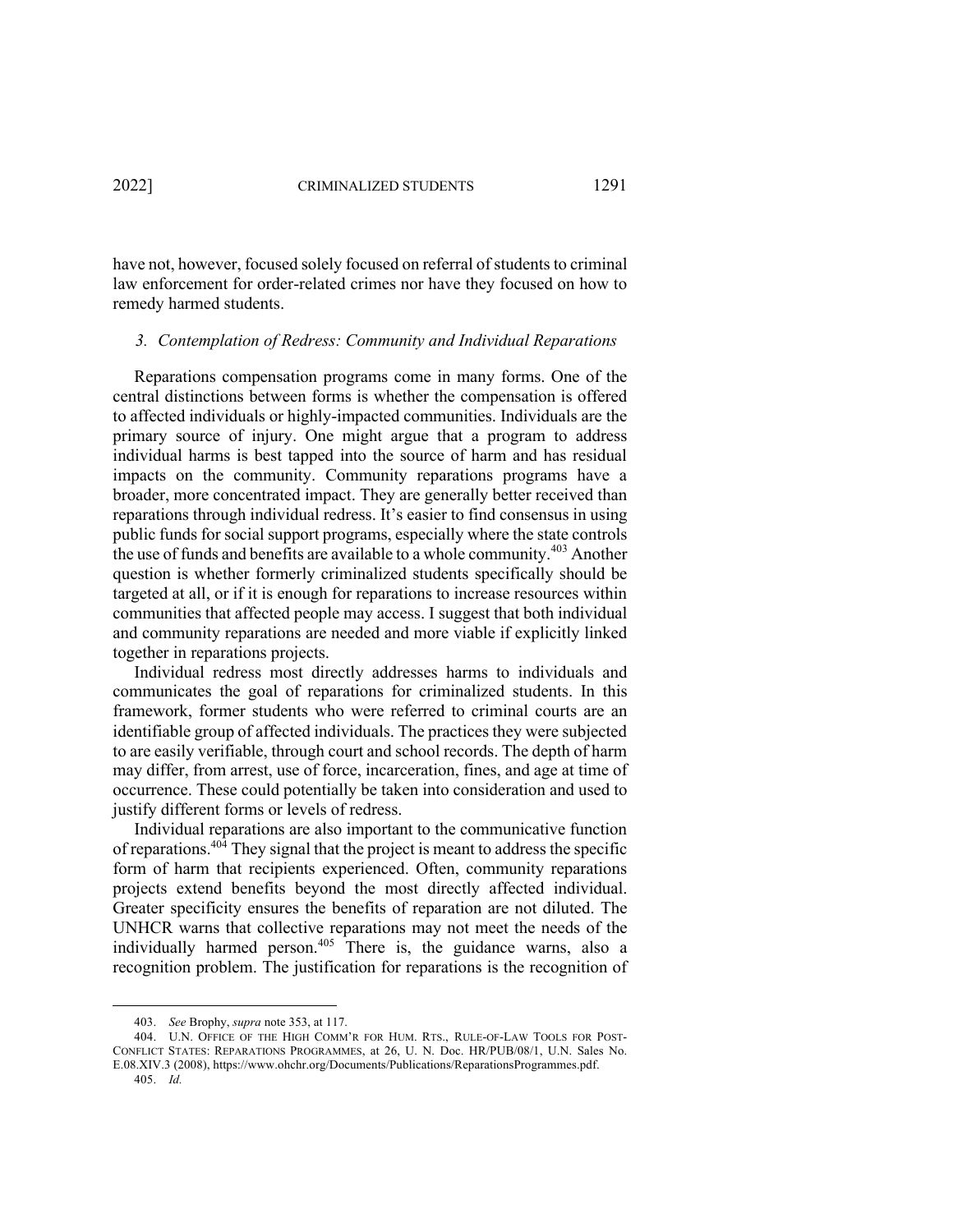a specific harm to an affected person. That recognition is subsumed in collective programs that can only be justified by a vague, generalizable harm to the larger collective.

There is also the reality that community-wide forms of reparations may not reach the intended recipients.<sup>406</sup> If offered at a community-wide level, directly affected and unaffected people are granted equal access.<sup>407</sup> If people no longer live in the community and are not engaged in the proffered services, they received no redress for the harm they have experienced.<sup>408</sup> Even if they are interested in community-wide services, they have to get in line with people who are not primarily affected, and receive a partitioned form of redress as a result.<sup>409</sup> Specificity in redress addresses the unique injury to criminalized former students.

A recent example of this is the Social Equity Program run by Los Angeles's marijuana licensing agency. The program has faltered, and was eventually temporarily suspended, as the city's program has been criticized for not reaching its intended beneficiaries.<sup>410</sup> The licensing preferences offered to impacted communities, determined geographically, allows financially resourced newcomers an advantage over residents who lived through the worst of the War on Drugs.<sup>411</sup> Well-funded prospective companies are also able to game the program by hiring affected residents to gain priority licensing, while offering the residents little control over the enterprise.<sup>412</sup>

There is also a concerning dilution of the justifications for reparations when a project is so expansively defined. Legal scholar Verna Williams writes about this in her work on Prince Edward County, Virginia's reparations program. The racist policies prevented Black students from attending school for five years, driving up illiteracy and limiting job and college opportunities for young residents.<sup>413</sup> The reparation program, offered on a colorblind basis to anyone denied education during those years, does not connect to the intentional harm to Black residents.<sup>414</sup> Its nonspecificity regarding race of reparations recipients underplayed the explicitly racist nature of the original harm.<sup>415</sup>

409. *Id.*

411. *Id.*

<sup>406.</sup> *Id.* at 15–16.

<sup>407.</sup> *Id.* at 26.

<sup>408.</sup> *Id.*

<sup>410.</sup> Blanchard, *supra* note 375.

<sup>412.</sup> *Id.* 413. Williams, *supra* note 39, at 437–38.

<sup>414.</sup> *Id.* at 469–71.

<sup>415.</sup> *Id.* at 468.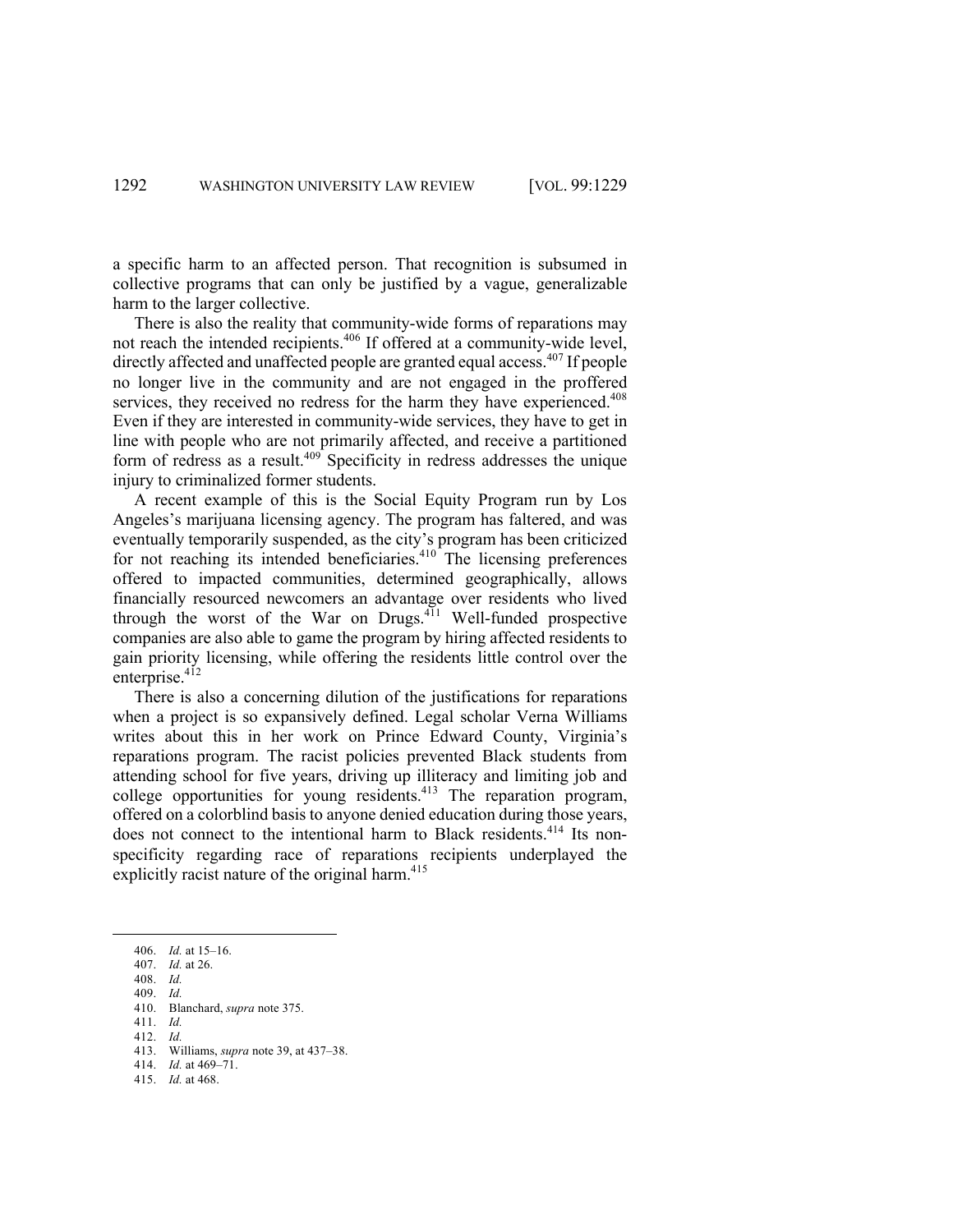Community reparations programs have a communicative effect. Offering benefits to communities express the harmful practice had ramifications beyond individual. It points to the systemic nature of the harm and its reproduction of inequality. Cities often have divested from many communities, leaving gaps in necessary services. There are many ways that increased funding, access, and initiatives to drive inclusion can help address obstacles and injuries caused by criminalization. Community-wide grants of reparations more easily connect to the goal of greater justice and freedom in society and healing across society.

This equalizing goal is centered in Evanston's reparation project, where some of the tax dollars from its legalized marijuana industry are used to assist Black residents in housing, education, and employment initiatives.<sup>416</sup> Thus the opportunity would be available to the individuals criminalized by marijuana laws and also their Black neighbors, the broader community that suffered from discrimination.<sup>417</sup> If Evanston were to limit reparations to a subset of people denied applications for loans or opportunity to live in the white sections of the town, the group would be smaller. The project would have to be reduced in scope, incorporating fewer partners and narrowing the historic depth of injury that occurred. It would not represent the impact the practices actually had on swaths of people who were constrained by the realities of redlining.

Communities of color and poor districts are the most injured by zero tolerance school discipline policies. Studies have centered on highly impacted zip codes and school districts. Community can be nongeographically defined as well, extending to students of color, LGBTQ students, and others who were the most likely to be targeted through these policies. Some of the harms caused by criminalization are not just individual but filtered into the broader community. A geographic community may face a loss of healthy, sustainable, employed, or formally educated members. A community determined by other identifiers may feel the impact of profiling or stressors related to seeing students with similar backgrounds referred to law enforcement and criminal courts from the perceived safety of school classrooms.

Community-wide reparations alone are unlikely to reach all targeted former students. Together with individual reparations, they can comprise an

<sup>416.</sup> Eric Lutz, *One City's Reparations Program that Could Offer a Blueprint for the Nation*, GUARDIAN (Jan. 19, 2020, 3:45 PM), https://www.theguardian.com/us-news/2020/jan/19/reparationsprogram-evanston-illinois-african-americans-slavery [https://perma.cc/2PWB-JDC2].

<sup>417.</sup> Matt Laslo, *Exclusive: Cory Booker Says Weed Legalization Must Include Justice for Victims of War on Drugs*, VICE NEWS (Apr. 9, 2019, 6:45 PM), https://www.vice.com/en/article/a3xwv8/exclusive-cory-booker-says-weed-legalization-must-includejustice-for-victims-of-war-on-drugs [https://perma.cc/C4LD-NEYN].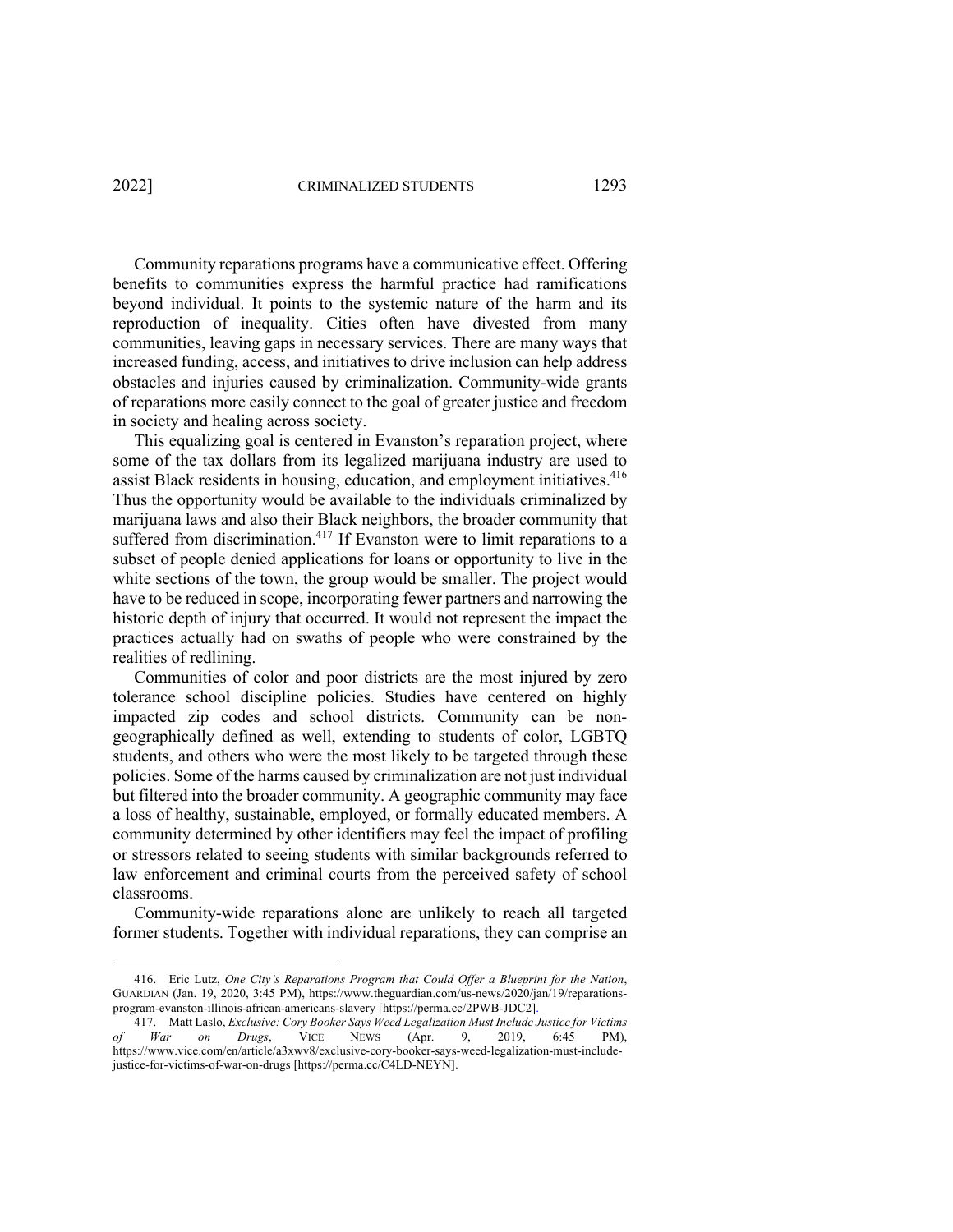important component of a reparation plan. Indeed, the viability of any project may rest on both components being present.

#### *a. Committing to Recompense*

Critics of reparations programs often jump directly to the practicalities of administering compensation. This Article hopes to make clear that neither the form of redress, nor public will and commitment to it, is possible to gauge without initiating early stages of the framework: acknowledgement and investigation. Critics may not yet see the depth of harm or the value of the reparations. Engaging in these early stages may offer transformational pathways towards repairing harm and advancing society through accountability and greater access to opportunity.

Implicit paternalism drives much of the resistance to engaging affected people and impacted communities in discussions of reparations.<sup>418</sup> What might be rooted in those concerns is an implicit belief that potential recipients will not know how to use money responsibly. Some may be concerned that the money will not go towards improving the damage incurred by criminalization. These assumptions are often rooted in classist and racist assumptions about the personal failings of individuals or communities that have not ascended to higher socioeconomic status. Reparations projects should directly address these assumptions. In their restorative function, reparations should tie these moral assumptions to the targeting of students as criminals. The work, then, is to enhance public understanding of the harm as a part of inspiring confidence in the project.

A central goal of reparations to Black communities has been financial, a hope that reparations will economic self-determination.<sup>419</sup> Aiyetoro identifies self-determination as a potential goal of reparation movements, the ability to develop according to one's vision of a sustainable life.<sup> $420$ </sup> The provision of funds can allow people to access material items to help them live the life they define as healthy. As the South African Truth and Reconciliation Commission found, without economic justice, "there can be no healing or reconciliation."421 Affected individuals and communities may note a number of ways that reparations programs can address harm. Those who have suffered from criminalization as youth may center health reparations: addressing the mental and physical health effects of

<sup>418.</sup> Maya Moore, *A Professor's Case for African-American Reparations*, CONN. MIRROR (Aug.<br>23. 2019) https://ctmirror.org/2019/08/23/a-german-professors-case-for-reparations-in-the-u-s/ https://ctmirror.org/2019/08/23/a-german-professors-case-for-reparations-in-the-u-s/ [https://perma.cc/G2RE-7WCG].

<sup>419.</sup> Williams, *supra* note 39, at 431–32 (citing Robert Westley).

<sup>420.</sup> Aiyetoro & Davis, *supra* note 34, at 725 (defining self-determination as Blacks' ability to shape their own political, economic, and cultural future).

<sup>421.</sup> Yamamoto et al., *supra* note 30, at 68.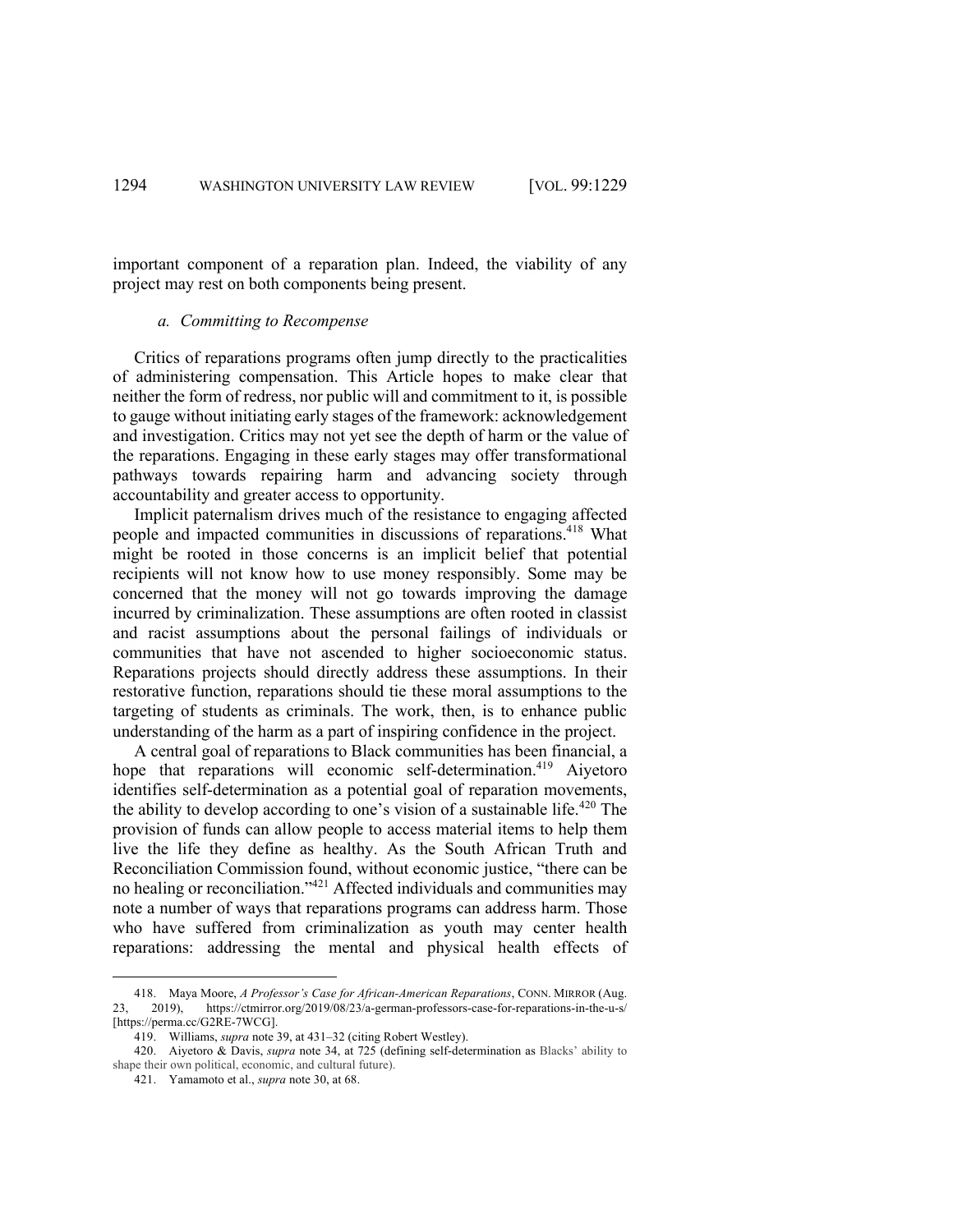criminalization.422 Some may seek to repair economic harm through greater entrepreneurial access or cooperative business development.<sup>423</sup> The realities of unmarked compensation should also be explored.<sup>424</sup>

Finally, as seen in marijuana reparations programs, the intent to redress harms is often hindered through competing budget priorities. In Los Angeles, for instance, social equity program applicants were told funding was restricted; the city then allocated portions of its reserve to police overtime pay.<sup>425</sup> Seeking an independent funding stream, as in Evanston, may help avoid competing costs. Evanston has linked funding for its program to marijuana business tax revenue.426 Places that are reducing numbers of school police might redirect funds towards part of a reparations program. Money might be saved by eliminating the costs of prosecuting students and enforcing compliance with court orders.<sup>427</sup> That reserved money might also contribute to a project to redress harmed students. Some scholars suggest that a new or existing administrative agency might be tasked with the project of "producing equity," acquiring funding, and monitoring reparations grants. $428$ 

A real and constant concern is that the state will view the project of reparations as complete once there has been a distribution of funds. As described earlier in this Article, criminalization has produced ongoing harms. Reaching a stage of compensation should not require that conversations about criminalization of students, and the historic injustices and systemic failings that caused it, should cease. Reparations should serve

<sup>422.</sup> *See* Patrisse Cullors, *Abolition and Reparations: Histories of Resistance, Transformative Justice, and Accountability*, 132 HARV. L. REV. 1684, 1687 (2019).

<sup>423.</sup> *See, e.g.*, Baskaran, *supra* note 290.

<sup>424.</sup> Cash payment is the most controversial form of reparations. As a result, many reconciliation plans focus on investigation, acknowledgement, or programming instead of payments. There are varied critiques of cash payments. Among them: the difficulties of gauging appropriate costs to varyingly affected people, implied concern about the fiscal responsibility of recipients, cash not addressing the obstacles created by the policies, and the fears that individual receipt of cash will be viewed as healing the communal harm. Despite these critiques, there are good reasons why affected people may opt for reparations in the form of cash payments. Cities and states may find ways to assess payment amounts and construe payment as necessary for healing and of benefit to the larger social good. Cash allows people to autonomously apply funds to best redress the loss and build towards their vision of justice. The lack of access to financial resources, is, in many instances, a factor in former students being most vulnerable to criminal legal interventions. *See, e.g.*, Janice Gassam Asare, *Thank You for the Symbolic Gestures But Black People Need Reparations*, FORBES (July 9, 2020, 1:32 AM), https://www.forbes.com/sites/janicegassam/2020/07/09/thank-you-for-the-symbolic-gestures-but-

black-people-need-reparations/#103c300f4912 [https://perma.cc/5Z7Y-AYR8].

<sup>425.</sup> Blanchard, *supra* note 375. 426. Fies, *supra* note 392.

<sup>427.</sup> *See generally* FEIERMAN ET AL., *supra* note 190.

<sup>428.</sup> Ogletree, Jr., *supra* note 57, at 292 (quoting Ewart Guinier, Book Review, 82 YALE L.J. 1719, 1722 (1973) (reviewing BORIS I. BITTKER, THE CASE FOR BLACK REPARATIONS (1973))) (quoting Guinier, who argued that "[a]n administrative agency given adequate staff and proper statutory guidance could produce equity for individuals"); Brophy, *supra* note 30.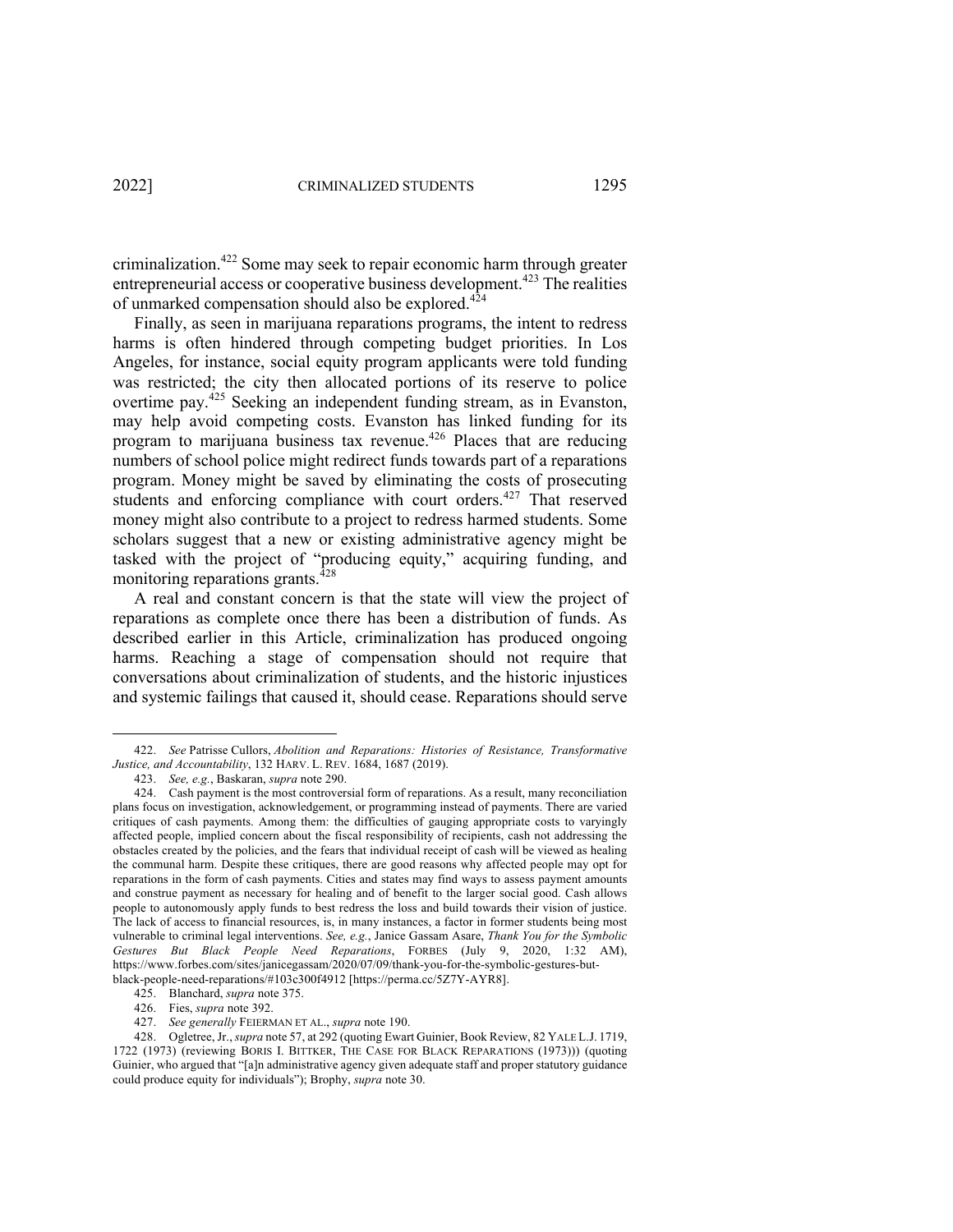to work towards healing societal wounds. Compensation based on past harms should not undermine the framework's forward-looking goals. Redress contributes towards greater freedom for affected people, which in turn strengthens society. Exploring the possibilities of redress is an important symbol of atonement and the beginning of social healing.

#### **CONCLUSION**

Increasingly, the public has learned of the impact of criminal law enforcement in schools.<sup>429</sup> Through testimony from affected students, guidance from community organizations and government agencies, and reports on long-term impacts, we are more aware of the pain and disenfranchisement that begins with criminal law referrals in school. For too long, school systems in the U.S. have referred schoolchildren to criminal courts. School order prosecutions often targeted Black students, and also had disproportionate impacts on Latinx, Native American, LGBTQ, and disabled students. Responsive reforms are happening. A legislator introducing a bill to end mandatory school referrals to criminal law in Virginia named the criminalization of students "the [number one] civil rights issue of our modern time."<sup>430</sup> The changes are long overdue.

Existing damage to individuals and communities cannot be redressed by prospective reform alone. The burden of overcoming unjust criminalization still rests on the former students who underwent the harmful practices.<sup>431</sup> Retroactive policies and reparations programs must be implemented to redress harm to generations of former students. Barriers from criminal records persist. Psychological harm and mistrust of institutions persist. Communities continue to be under-resourced and underemployed. Retroactive policies must be optimized to resolve as much of the harm of criminal stigma as possible. This Article's recommended retroactive additions to school reforms address criminal records, collateral criminal charges, and costs from improper prosecutions of students.

The project of repairing past harm involves accountability. The reparations framework provided in this Article requires us to examine the ongoing damage of unjust practices and their impact on former students' lives in depth. Through investigation we move towards repair for affected individuals and highly impacted communities. We all benefit from public acknowledgment of how criminalization has blocked opportunity for former

<sup>429.</sup> *See supra* note 119 and accompanying text.

<sup>430.</sup> Kirby Farineau, *Va. Legislative Black Caucus Pushes Bipartisan Measures to End Schoolto-Prison Pipeline*, RICHMOND FREE PRESS (Feb. 1, 2018, 9:11 PM), http://richmondfreepress.com/news/2018/feb/01/va-legislative-black-caucus-pushes-bipartisan-meas/ [https://perma.cc/EWU3-94MK].

<sup>431.</sup> Theodore*, supra* note 50, at 1.